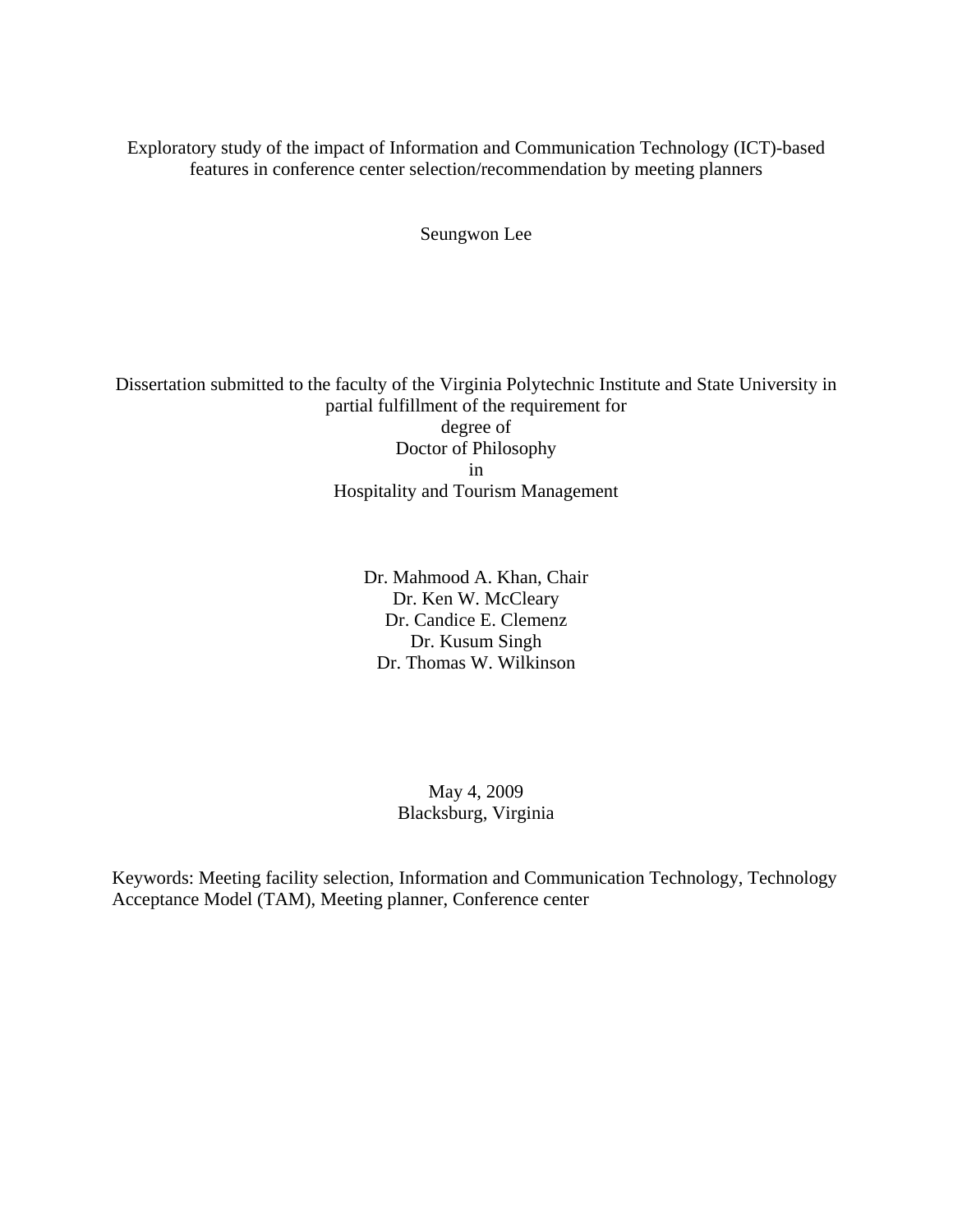Exploratory study of the impact of Information and Communication Technology (ICT) -based features in conference center selection/recommendation by meeting planners

Seungwon Lee

## (ABSTRACT)

This study examined the perceived importance of availability of ICT-based features and technical support on meeting planners' recommendation/selection of a conference center. In addition, this study attempted to explain relationships between meeting planners' beliefs (perceived usefulness and perceived ease of use) toward ICT-based features and other factors: personal innovativeness of ICT (PIICT); perceived importance of the availability of technical support; self efficacy; and result demonstrability.

A conceptually integrated and expanded model of the Technology Acceptance Model (TAM) developed by Davis (1986, 1989) was used as a theoretical frame. The subjects of the study were meeting planners who used the selected two conference centers for their meetings or were considering them for their future meetings. A total of 167 usable responses were gathered and the proposed model was empirically examined using the data collected.

The results of the model test revealed that the expanded TAM with the integration of key factors provided a systematic view of the meeting planners' beliefs in selection/recommendation of a conference center with ICT-based features. In addition, factor analysis of the fifteen ICT-based features revealed three underlying dimensions based on meeting planners' perceived importance of the availability of each feature for a conference center selection: 1) high-speed wireless Internet; 2) network backbone; and 3) ICT-based service outlet. Specifically, high-speed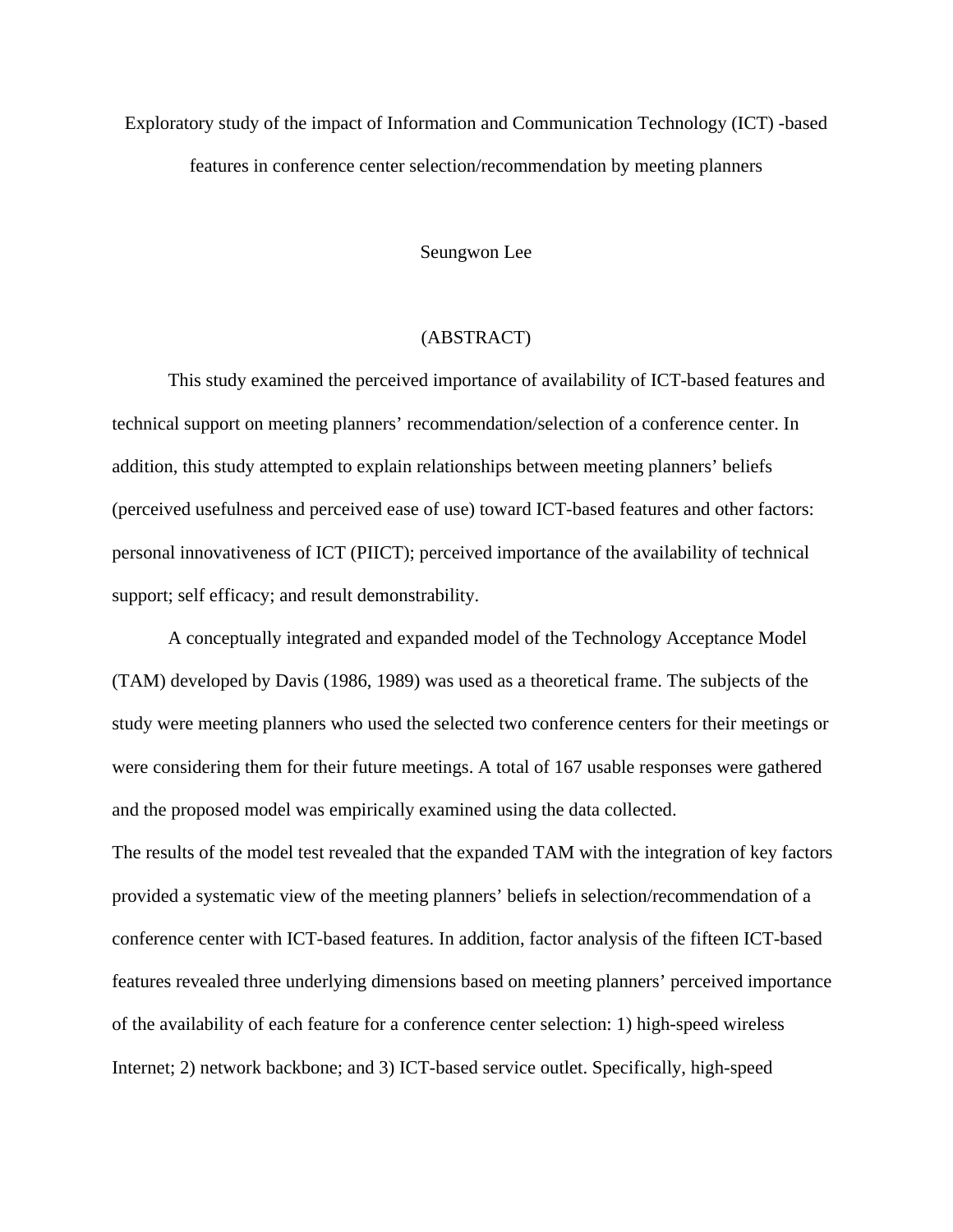wireless Internet was the most important ICT-based determinant of a conference center selection/recommendation to all types of meeting planners.

Due to the exploratory nature of this study, the results provided limited facets of the impact of ICT-based feature and technical support on meeting facility selection/recommendation. Nevertheless, this study is the first research effort of its kind to investigate what type of ICTbased feature and technical support impact conference center selection/recommendation by different types of meeting planners the most. The results revealed that corporate meeting planners consider wireless Internet and a fast network more important in selection than other types of meeting planners do. The availability of ICT-based features was less important to association meeting planners when they make a conference center selection. This study also identified that there is a serious lack of knowledge in terms related to network backbones across all types of meeting planners. Technical support, especially on-site technical support, was perceived as very important to all types of meeting planners.

This study also identified that meeting planners with high PIICT possess stronger confidence in using and visualizing the advantages of ICT-based features. Thus conference centers should make efforts to measure meeting planners' PIICT and use the score effectively for their marketing of ICT-based features. The study also identified result demonstrability—the visualizing of positive outcomes of using ICT-based features—as very important to meeting planners. PIICT and result demonstrability were positively related to perceived ease of use and perceived usefulness which were identified as key antecedents of actual acceptance/usage of technology in previous studies. The results of the current study present an important step toward providing practical as well as theoretical implications for future technology impact studies in the context of meeting facility selection.

iii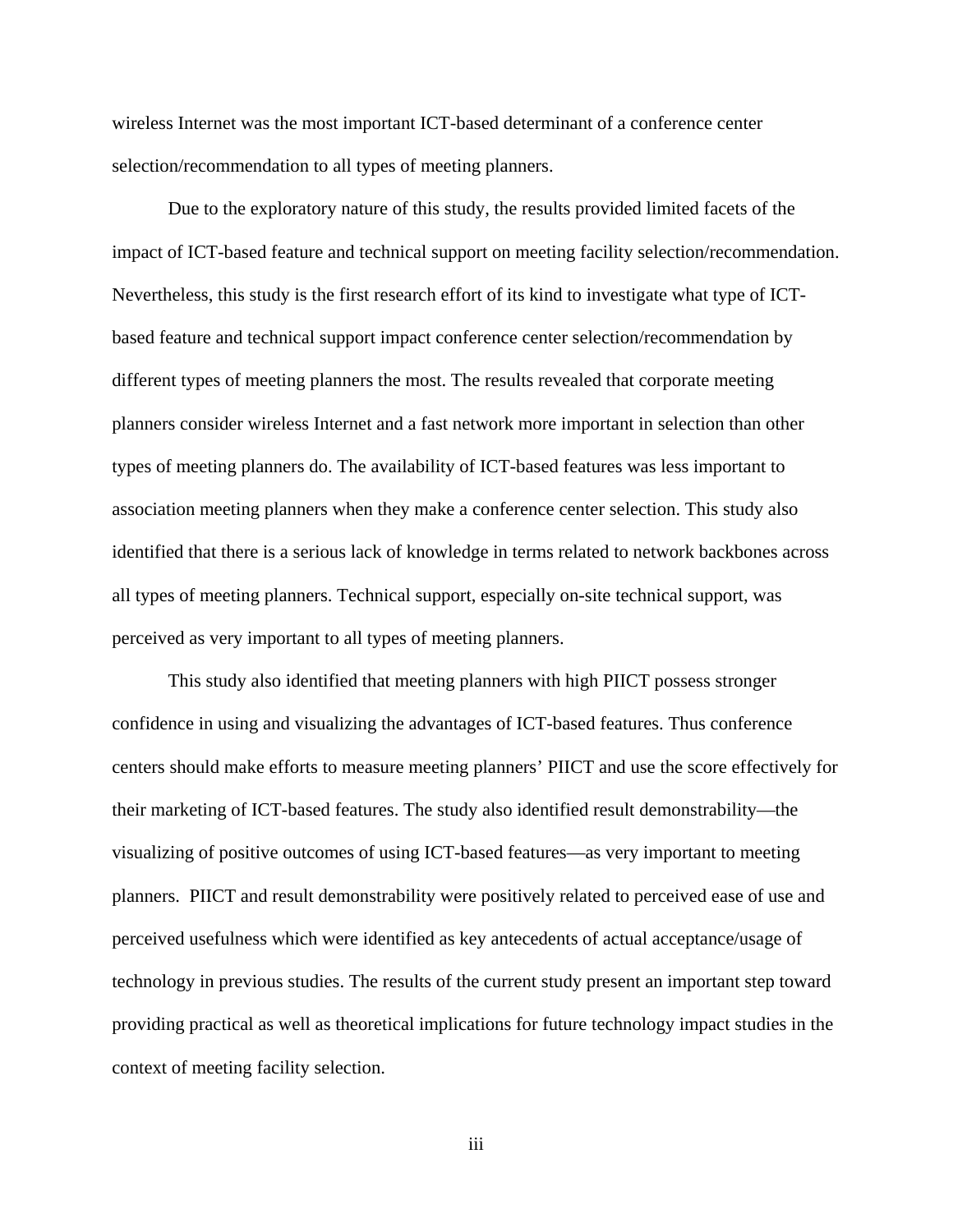## DEDICATIONS

I would like to dedicate this work to my whole family. This outcome was only possible with their support, patience and sacrifice. Thank you for all your love and support during my study in U.S.A.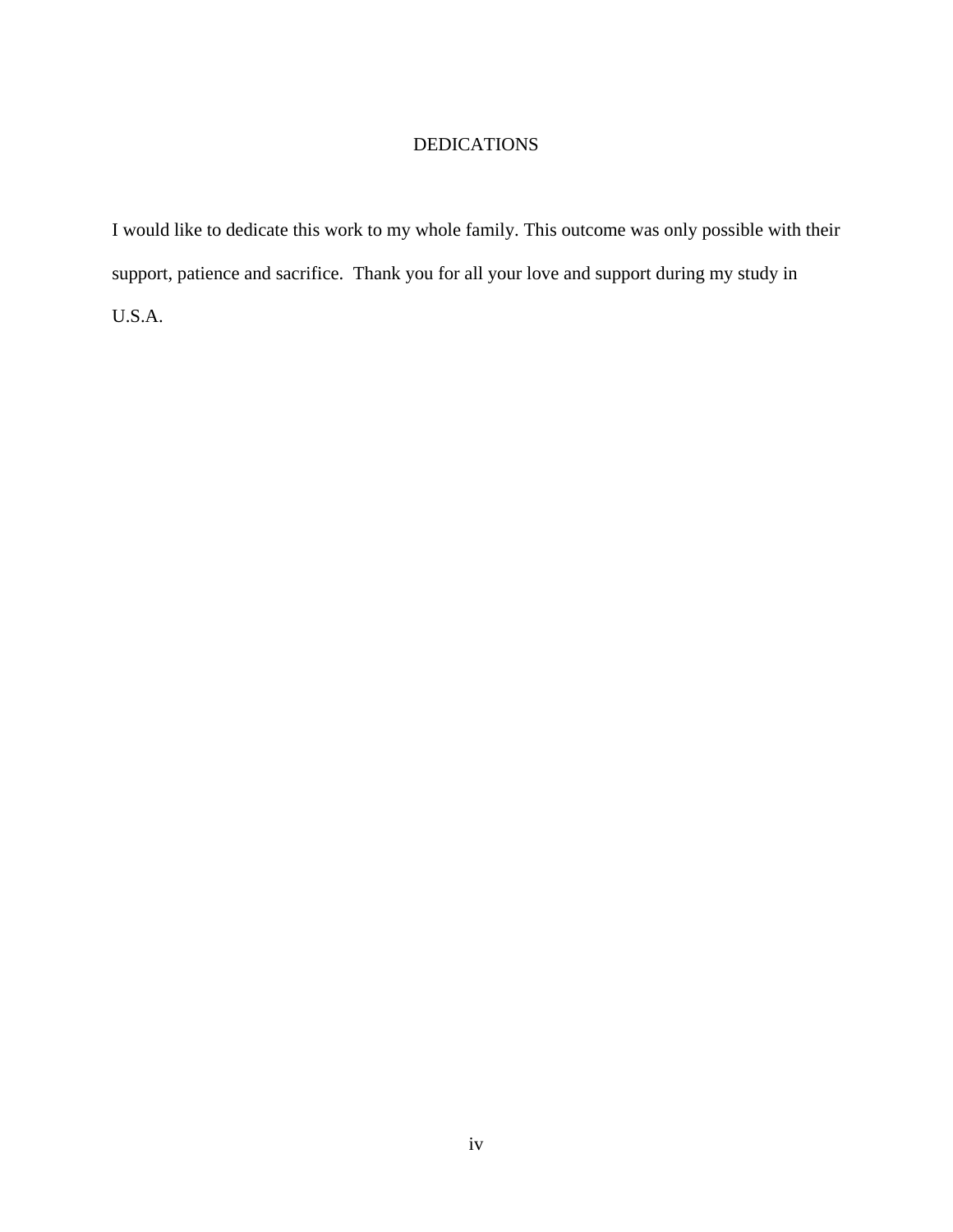## AUTHOR'S ACKNOWLEDGEMENT

My foremost appreciation goes to Dr. Mahmood A. Khan for all his advice, teaching, and encouragement in up and down times in my journey of Ph.D. study. I also thank to other members of my advisory committee: Dr. Ken W. McCleary, Dr. Tom Wilkinson, Dr. Kusum Singh, and Dr. Candice E. Clemenz for their advice, support, and encouragement to complete my degree. I also would like to express my appreciation to Dr. Suzanne Murrmann and my colleagues at George Mason University.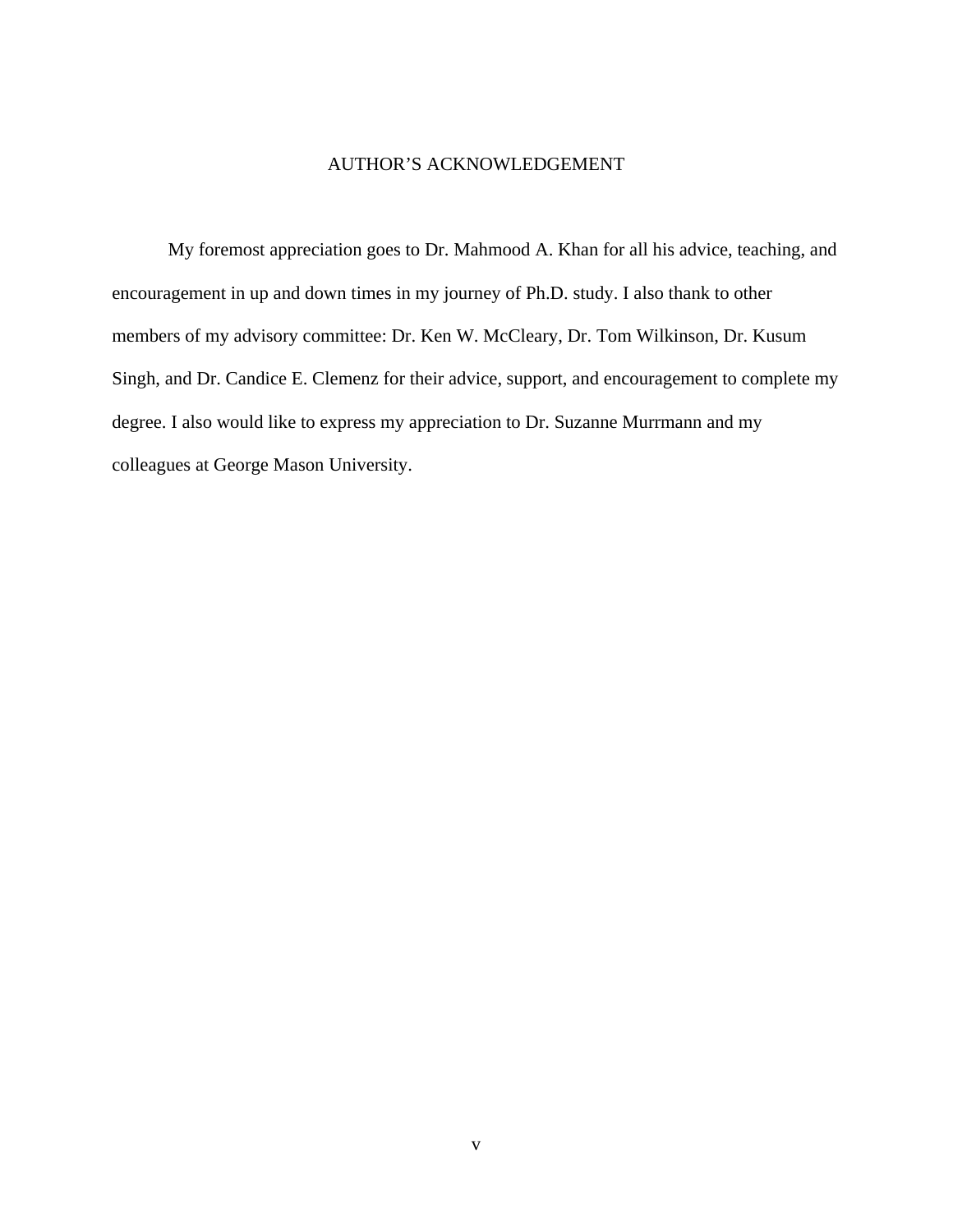## **Table of Contents**

| ix         |                                                                    |                |  |  |  |  |
|------------|--------------------------------------------------------------------|----------------|--|--|--|--|
| X          |                                                                    |                |  |  |  |  |
| Chapter I  |                                                                    |                |  |  |  |  |
|            |                                                                    | 1              |  |  |  |  |
|            |                                                                    | $\overline{2}$ |  |  |  |  |
|            |                                                                    | $\overline{4}$ |  |  |  |  |
|            |                                                                    | 5              |  |  |  |  |
|            | 1.4.1 Technology Acceptance Theory: Technology                     |                |  |  |  |  |
|            |                                                                    | 5              |  |  |  |  |
|            |                                                                    | 6              |  |  |  |  |
|            |                                                                    | 8              |  |  |  |  |
|            |                                                                    | 9              |  |  |  |  |
|            |                                                                    | 9              |  |  |  |  |
|            |                                                                    | 9              |  |  |  |  |
|            |                                                                    | 10             |  |  |  |  |
|            |                                                                    | 10             |  |  |  |  |
|            |                                                                    | 10             |  |  |  |  |
|            |                                                                    | 10             |  |  |  |  |
|            |                                                                    | 11             |  |  |  |  |
| Chapter II |                                                                    | 12             |  |  |  |  |
|            |                                                                    | 12             |  |  |  |  |
|            |                                                                    | 12             |  |  |  |  |
|            | 2.2.1 Technology Acceptance Model (TAM) and                        |                |  |  |  |  |
|            |                                                                    | 12             |  |  |  |  |
|            |                                                                    | 17             |  |  |  |  |
|            | 2.2.3 Technology Studies in the Meeting Industry                   | 20             |  |  |  |  |
|            |                                                                    | 24             |  |  |  |  |
|            | 2.3 Convention Site Selection vs. Facility Selection               | 26             |  |  |  |  |
|            | 2.4 Technology as a New Emerging Determinant of Facility           |                |  |  |  |  |
|            |                                                                    | 31             |  |  |  |  |
|            | 2.5 ICT in the Tourism, Hospitality, and Conference Center         |                |  |  |  |  |
|            |                                                                    | 32             |  |  |  |  |
|            |                                                                    | 35             |  |  |  |  |
|            |                                                                    | 41             |  |  |  |  |
|            | 2.8 Meeting Planner: Expert Power as a Member of the Buying Center | 45             |  |  |  |  |
|            | 2.9 Types of Meeting Planners and Their Technology Readiness       | 46             |  |  |  |  |
|            |                                                                    | 48             |  |  |  |  |
|            |                                                                    | 51             |  |  |  |  |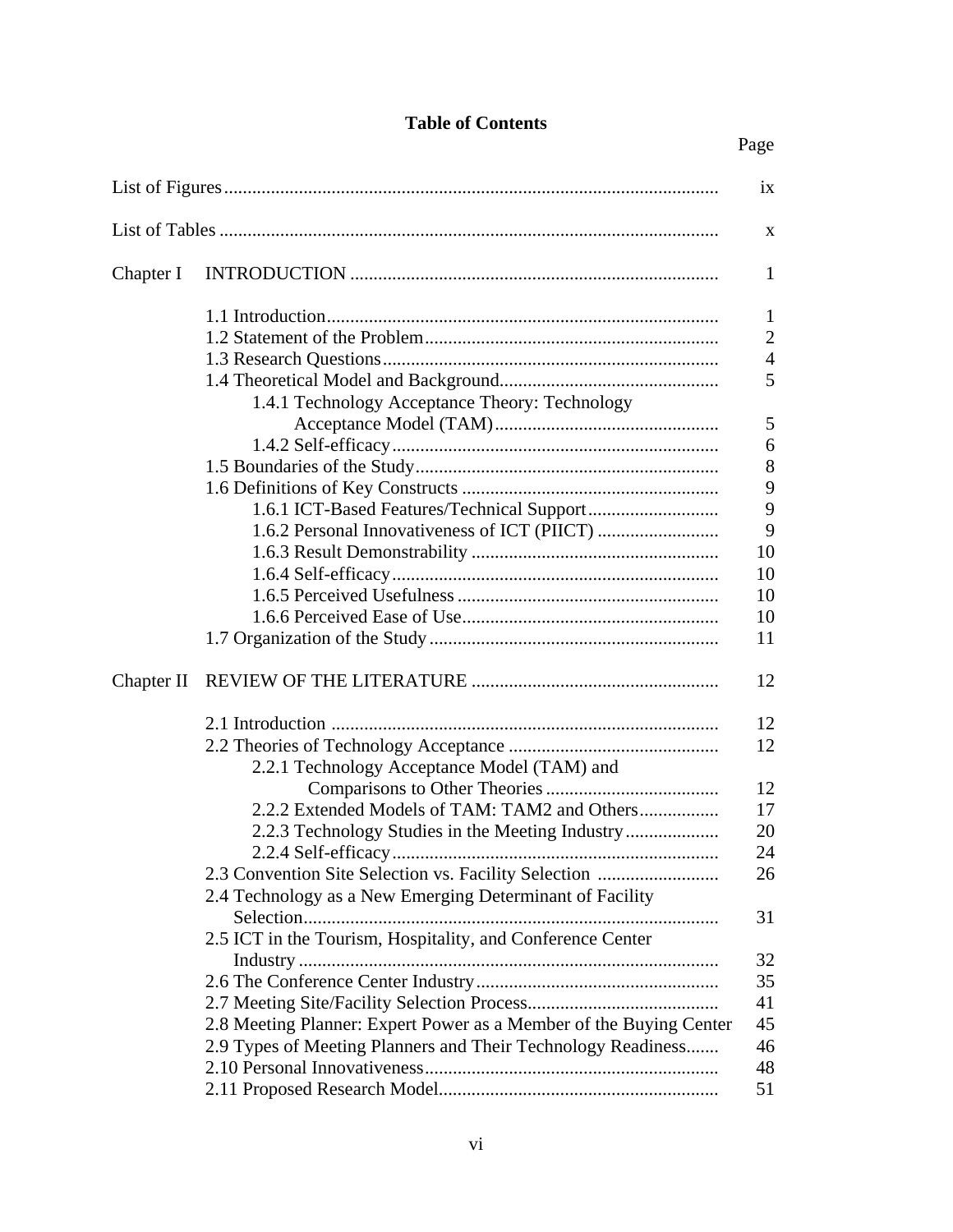# Chapter II REVIEW OF THE LITERATURE (continued)

|                                                       | 55 |
|-------------------------------------------------------|----|
|                                                       | 55 |
|                                                       | 57 |
| 2.12.3 Perceived Importance of the Availability of    |    |
|                                                       | 58 |
|                                                       | 59 |
|                                                       | 60 |
| 2.12.6 Perceived Usefulness and Perceived Ease of Use | 61 |
|                                                       | 63 |
|                                                       |    |
|                                                       | 63 |
|                                                       | 63 |
|                                                       | 66 |
|                                                       | 68 |
| 3.4.1 Personal Innovativeness in ICT (PIICT)          | 70 |
|                                                       | 70 |
| 3.4.3 Importance of Information and Communication     |    |
|                                                       | 71 |
| 3.4.4 Perceived Importance of the Availability of     |    |
|                                                       | 73 |
|                                                       | 74 |
|                                                       | 74 |
|                                                       | 75 |
|                                                       | 76 |
|                                                       | 76 |
|                                                       | 77 |
|                                                       |    |
|                                                       | 77 |
|                                                       | 78 |
|                                                       | 79 |
|                                                       | 80 |
|                                                       | 80 |
|                                                       | 80 |
|                                                       | 81 |
| 4.4 Analysis of Importance of ICT-based Feature on    |    |
| Conference Center Selection/recommendation            | 82 |
|                                                       | 93 |
| 4.4.1 Personal Innovativeness in ICT (PIICT)          | 93 |
|                                                       | 94 |
|                                                       |    |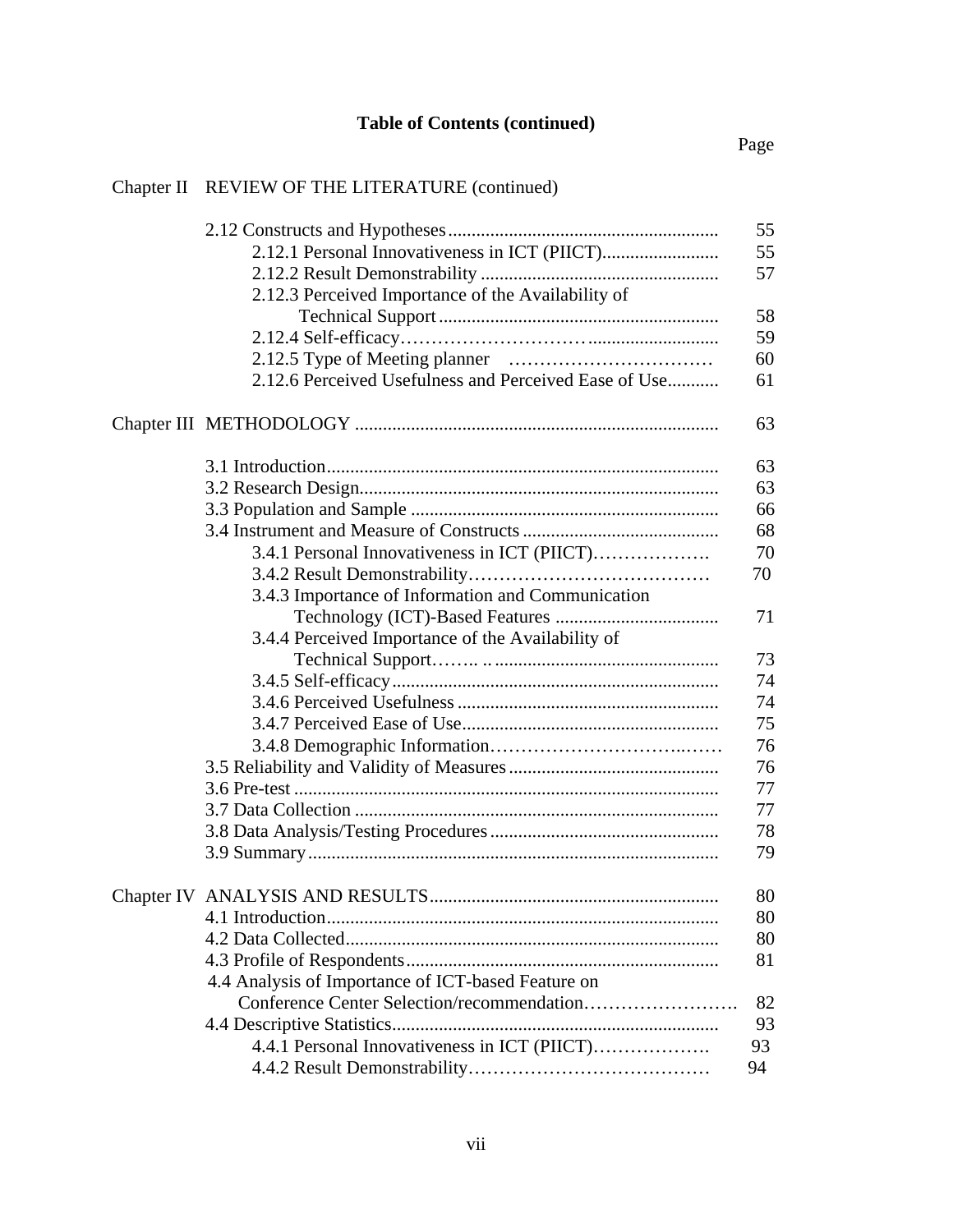# **Table of Contents (continued)**

# Page

# Chapter IV ANALYSIS AND RESULTS (CONTINUED)

|                 | 4.4.3 Perceived Importance of the Availability of                |     |
|-----------------|------------------------------------------------------------------|-----|
|                 |                                                                  | 95  |
|                 |                                                                  | 96  |
|                 |                                                                  | 96  |
|                 |                                                                  | 97  |
|                 |                                                                  | 98  |
|                 |                                                                  | 99  |
|                 |                                                                  | 100 |
|                 |                                                                  | 103 |
|                 | 4.7 Factor Analysis of Perceived Importance of Fifteen ICT-based |     |
|                 |                                                                  | 105 |
|                 |                                                                  | 107 |
|                 |                                                                  | 127 |
| Chapter V       |                                                                  | 129 |
|                 |                                                                  | 129 |
|                 |                                                                  | 129 |
|                 |                                                                  | 134 |
|                 |                                                                  | 135 |
|                 |                                                                  | 136 |
|                 |                                                                  | 138 |
| <b>APPENDIX</b> |                                                                  | 152 |
|                 |                                                                  | 153 |
|                 |                                                                  | 159 |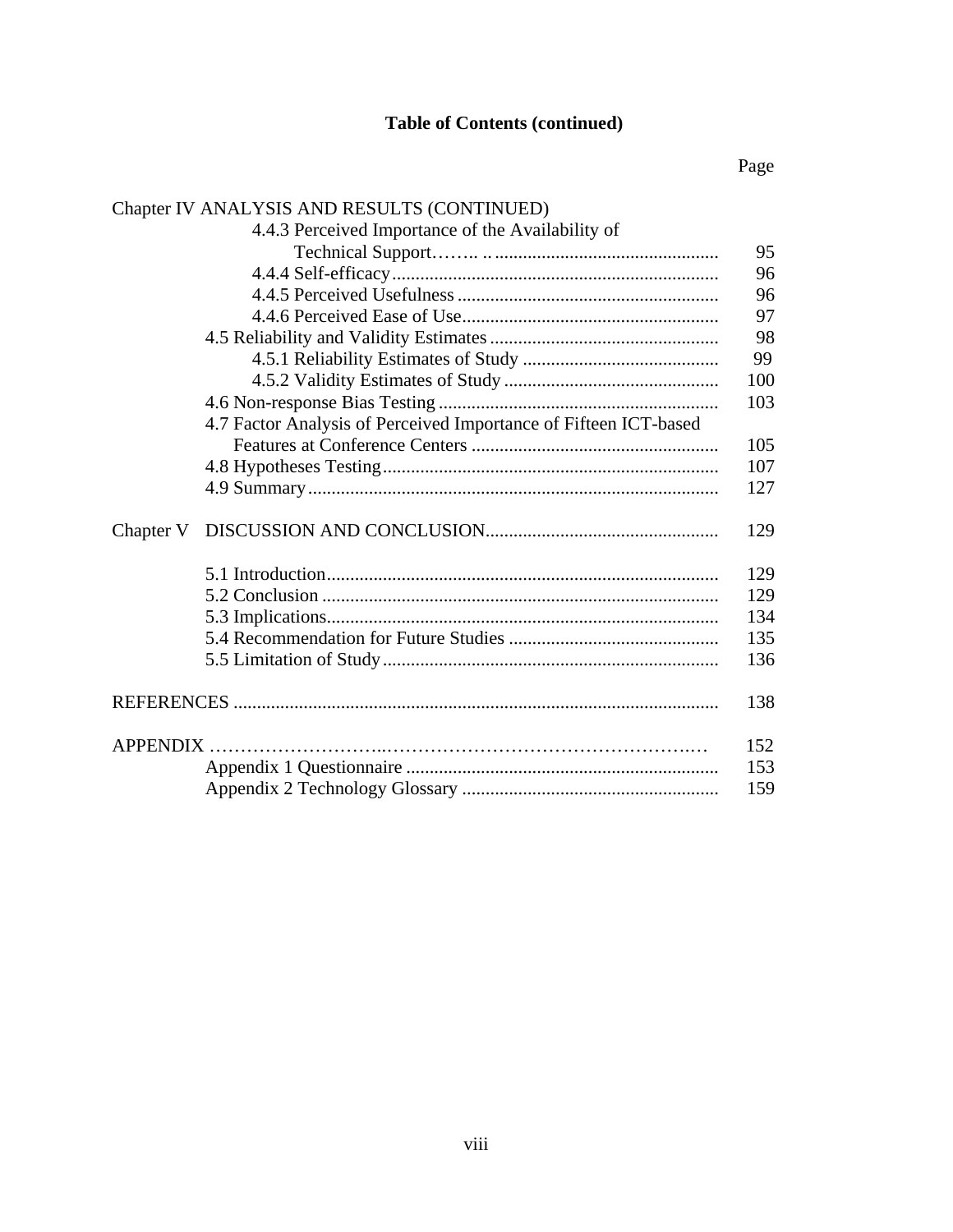## **LIST OF FIGURES**

| Figure |                                                         | Page |
|--------|---------------------------------------------------------|------|
| 1.1    |                                                         | 7    |
| 2.1    |                                                         | 14   |
| 2.2    |                                                         | 15   |
| 2.3    |                                                         | 17   |
| 2.4    |                                                         | 19   |
| 2.5    |                                                         | 20   |
| 2.6    |                                                         | 53   |
| 2.7    |                                                         | 54   |
| 4.1    |                                                         | 87   |
| 4.2    |                                                         | 108  |
| 4.3    | Histogram of Dependent Variable: Result Demonstrability | 109  |
| 4.4    |                                                         | 109  |
| 4.5    |                                                         | 110  |
| 4.6    |                                                         | 126  |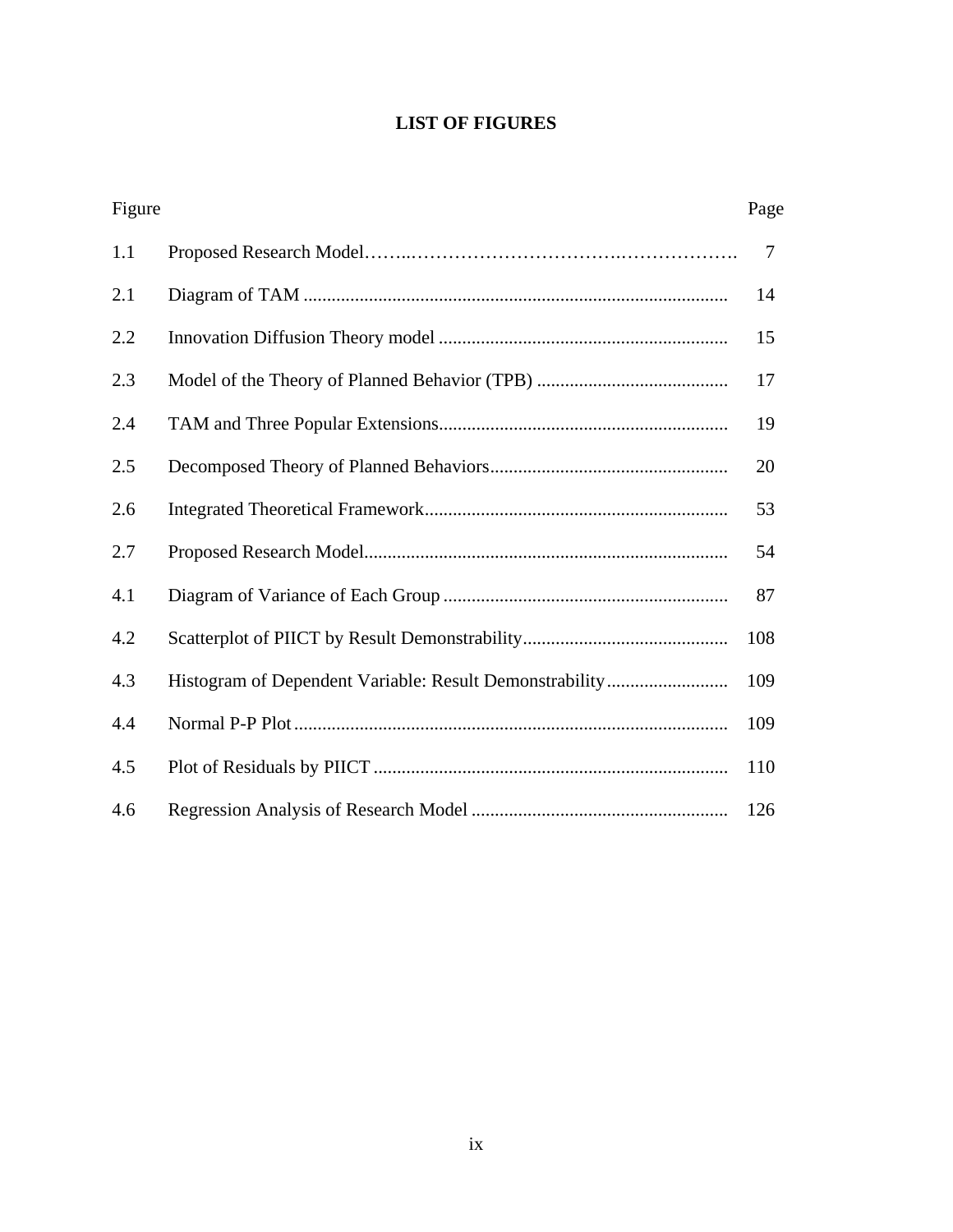## **LIST OF TABLES**

| Table |                                                                | Page |
|-------|----------------------------------------------------------------|------|
| 2.1   |                                                                | 16   |
| 2.2   | Non Theory-based Technology Studies in the Meeting Industry    | 22   |
| 2.3   | Review of Theory-based Studies on Technology Acceptance in the | 23   |
| 2.4   |                                                                | 27   |
| 2.5   |                                                                | 30   |
| 2.6   |                                                                | 37   |
| 2.7   | Demands by Type of Organizations for North American            | 39   |
| 2.8   |                                                                | 50   |
| 3.1   |                                                                | 64   |
| 3.2   |                                                                | 69   |
|       |                                                                |      |
| 4.1   |                                                                | 81   |
| 4.2   |                                                                | 83   |
| 4.3   |                                                                | 84   |
| 4.4   | Mean of each ICT-based item by type of meeting planner         | 86   |
| 4.5   |                                                                | 88   |
| 4.6   |                                                                | 89   |
| 4.7   |                                                                | 91   |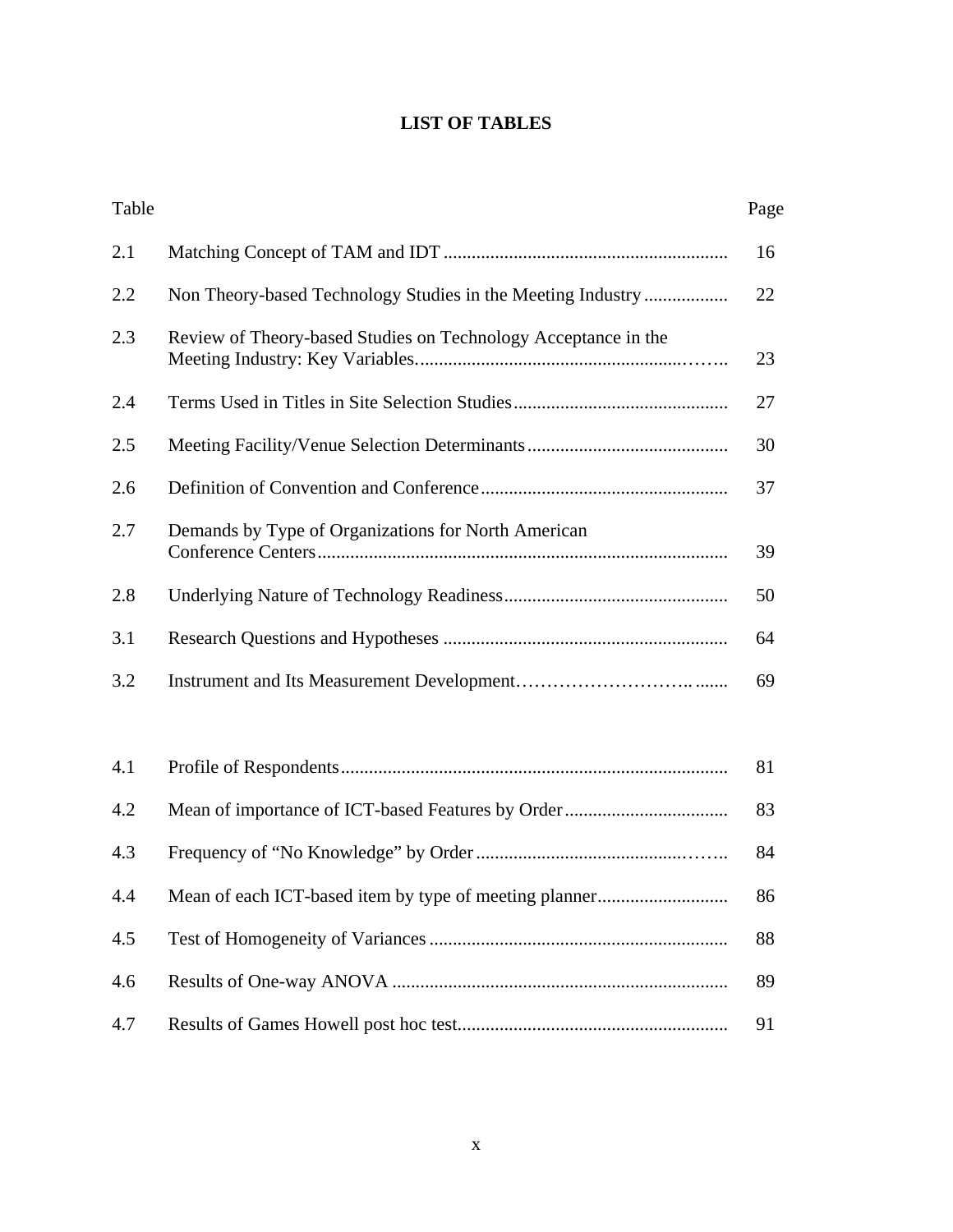## **LIST OF TABLES (continued)**

|       |                                                                       | Page |
|-------|-----------------------------------------------------------------------|------|
| 4.8   |                                                                       | 93   |
| 4.9   | Result of Paired-samples T-test on Perceived Importance of            | 93   |
| 4.10  |                                                                       | 94   |
| 4.11  |                                                                       | 95   |
| 4.12  | Descriptive Statistics of Perceived Importance of the Availability of | 96   |
| 4.13  |                                                                       | 96   |
| 4.14  |                                                                       | 97   |
| 4.15  |                                                                       | 98   |
| 4.16  |                                                                       | 99   |
| 4.17  |                                                                       | 101  |
| 4.18  |                                                                       | 102  |
| 4 1 9 | Results of Non-Response Bias by Independent Sample T-tests Scales     | 104  |
| 4.20  |                                                                       | 106  |
| 4.21  |                                                                       | 111  |
| 4.22  |                                                                       | 112  |
| 4.23  |                                                                       | 112  |
| 4.24  |                                                                       | 113  |
| 4.25  |                                                                       | 114  |
| 4.26  |                                                                       | 115  |
| 4.27  |                                                                       | 116  |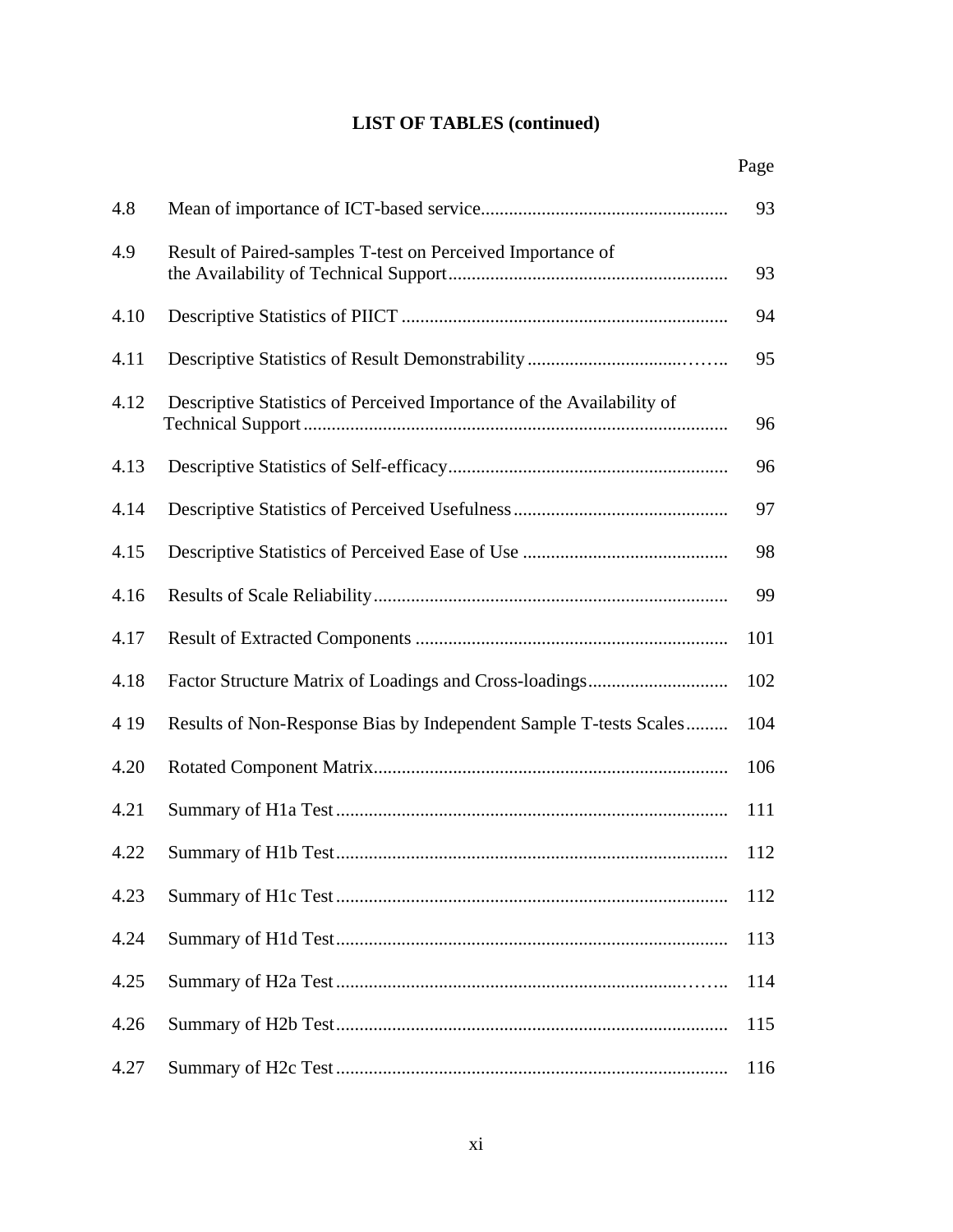## **LIST OF TABLES (continued)**

|      |                                                                  | Page |
|------|------------------------------------------------------------------|------|
| 4.28 |                                                                  |      |
| 4.29 |                                                                  |      |
| 4.30 |                                                                  |      |
|      |                                                                  |      |
| 4.32 | Summary of Regression Comparison by Type of Meeting Planners 120 |      |
| 4.33 |                                                                  |      |
| 4.34 | Summary of Regression Comparison by Type of Meeting Planners 123 |      |
| 4.35 |                                                                  |      |
| 4.36 |                                                                  |      |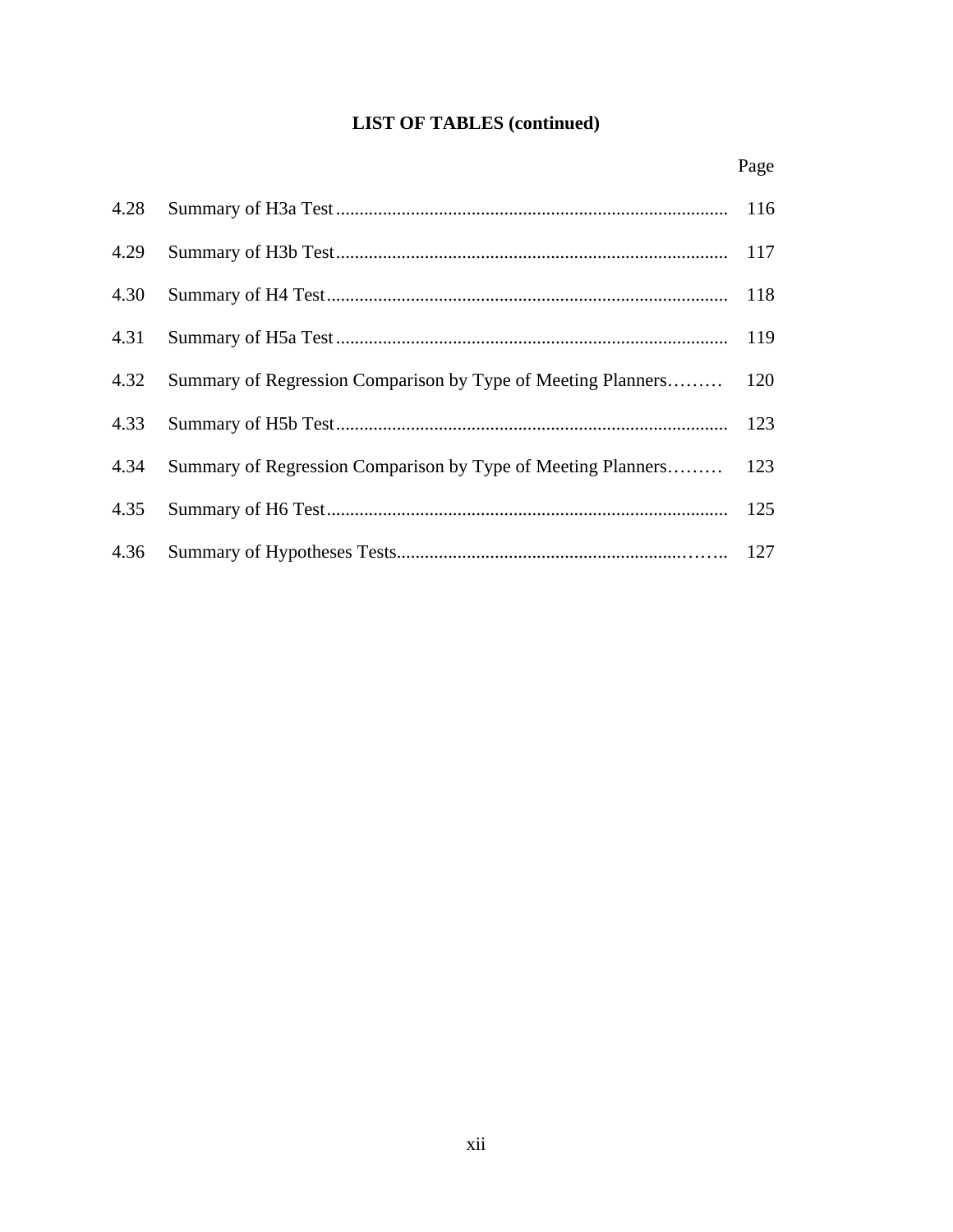### **Chapter 1**

## **INTRODUCTION**

## 1.1 Introduction

Meetings, conventions, exhibitions, and the incentive travel industry produced US \$122.31 billion in total direct spending in 2004 (Convention Industry Council, 2005). The Hospitality Sales and Marketing Association International (HSMAI) Foundation and Connolly, Carroll, and Steinbrink (2007) revealed that the group meetings market had grown to US \$164.1 billion in 2006. Given the economic impact of meetings and their positive effects on destinations, the growing market competition has driven the meeting industry to provide all requirements and to differentiate a convention destination/facility from its competitors (Crouch & Louviere, 2004b). Technology is considered the greatest change that will influence the meeting industry (MPI*,* 2002) and will be the most important competitive weapon for any hospitality company to be successful (Connolly & Olsen, 2000). Technology is also considered one of the most important service factors among meeting attendance as well as to meeting planners, who expect meeting facilities to provide efficient technical and communicational services (Lee & Park, 2002).

This dissertation explores the impact of technology, specifically Information and Communication Technology (ICT) -based features, at meeting facilities by investigating critical factors which could impact their selection or recommendation by meeting planners. There has been growth recently in the research dealing with a variety of aspects of the technology acceptance model in IT areas; however, studies dealing with meeting facility and meeting planners are very limited, and overall meeting technology research remains far behind other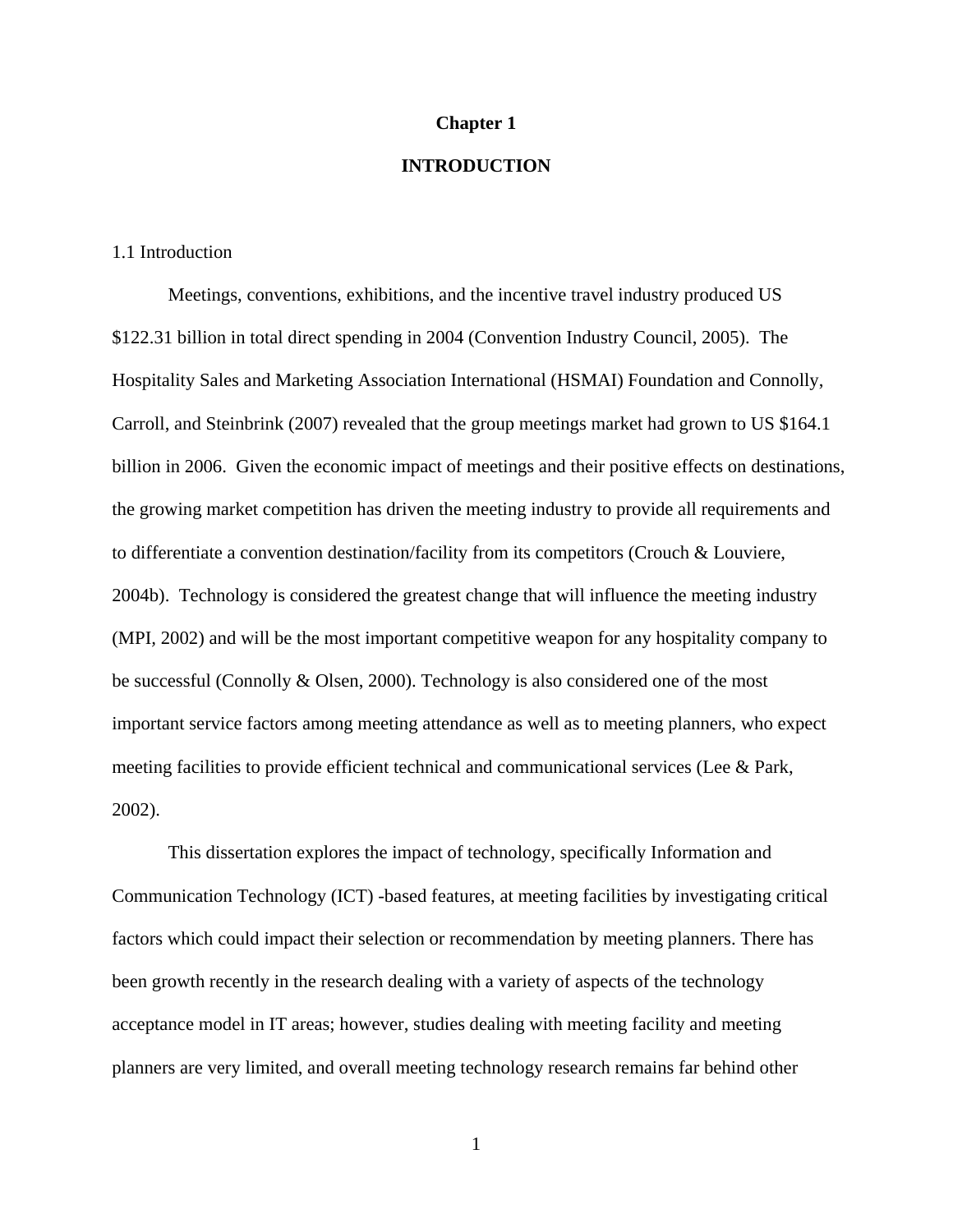meeting industry practices. This study attempts to provide a better understanding of the factors that impact meeting planners' acceptances, beliefs and attitudes toward ICT-based features and service in the meeting facility selection context.

#### 1.2 Statement of the Problem

The "where to host a meeting" question focuses on two primary categories: one is a meeting destination, addressing a city's capacity as a meeting host; the other is a meeting facility (Go & Zang, 1997). Most research has focused on selection of a destination for associations' annual conventions (Chen, 2006; Comas & Mocardo, 2005; Crouch & Louviere, 2004a; Crouch & Richie, 1998; Fortin & Richie, 1977; Go & Zang, 1997; Kim, Kim, & Leong, 2005; Oppermann, 1996a; Renaghan & Kay, 1987) and its focus has been limited to physical size as the main attribute in selecting a meeting facility (Breiter & Milman, 2006). Meeting site selection is not made by only one individual in associations' site selection as there are other factors that influence that process (Clark, Price, & Murrmann, 1996; Meetings and Conventions, 2006). The best way for meeting facilities to determine which feature to invest in and market should be based on intimate knowledge of the factors that its clients value most in their choice decision (Hinkin & Tracey, 1998; Crouch & Louviere, 2004b). While there is a need for research to investigate site selection from an organizational buyer-behavior perspective (Crouch & Louviere, 2004b; Fawzy & Samra, 2008), in practice, meeting planners' final recommendations highly influence a facility selection authority, often formed with a group of people in an organization.

The majority of meeting professionals believe that the most significant change in the meeting industry is in technology (ASAE, 2001). Both meeting planners and conference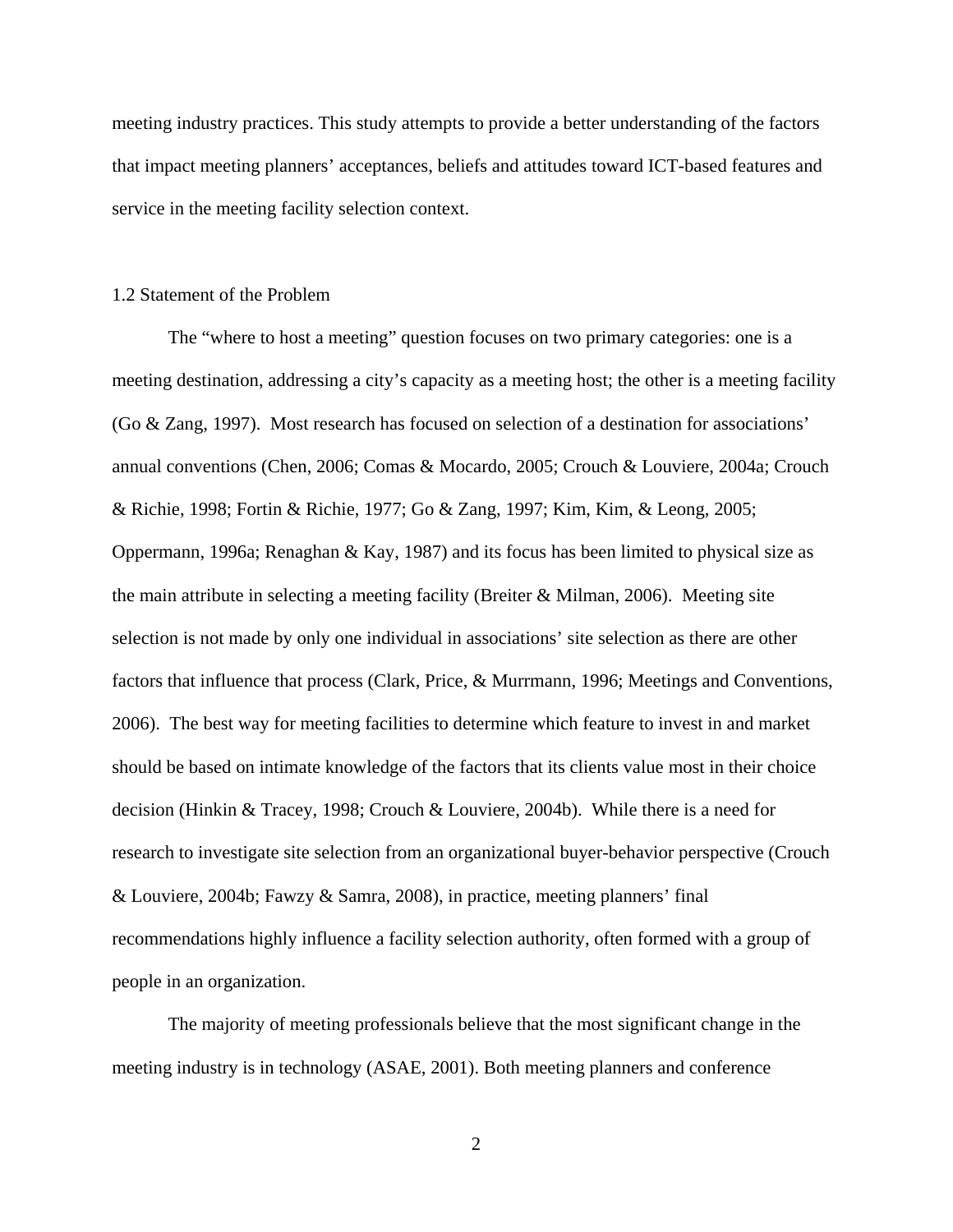attendees expect more technology to be installed in meeting venues (Lee & Park, 2002; Weber & Ledkin, 2004) and technology is appearing as one criterion for choosing a meeting facility in recent studies (Baloglu & Love, 2001; Comas & Moscardo, 2005; Weber & Ladkin, 2004). Thus, many meeting facilities, from major convention centers to small conference venues, have improved their technological infrastructure and features. Due to the high cost of installing and updating new ICT-based features, such improvements should be based on accurate market needs assessments to meet the demands of their customers. Some investment decisions and development projects seem to be based on overly optimistic forecasts or simply "jumping-on-the technology-band wagons," not to be left behind by their competitors. Because technology infrastructure development requires a massive investment, it should be based on research with empirical evidence of the effects of such developments (Lee & Lee, 2006). Webber and Ladkin (2004) added that meeting venues installing new technologies often do not provide efficient technical support to their customers, the meeting planners. For example, only 41 percent of the conference centers in the U.S. have a dedicated Information Technology (IT) manager to help and provide services to their clients (IACC, 2004).

Despite the importance of understanding the impact of the availability of technologybased features on selection/recommendation of a meeting facility, there is very limited research on the impact of the ICT-based features on facility selection by its target market and the major direct buyer, meeting planners. Furthermore, no study has systematically tested what other factors—personal innovativeness in ICT, self-efficacy, result demonstrability, etc.—influence meeting planners' beliefs toward ICT-based features and service as a determinant of meeting facility selection/recommendation.

3

.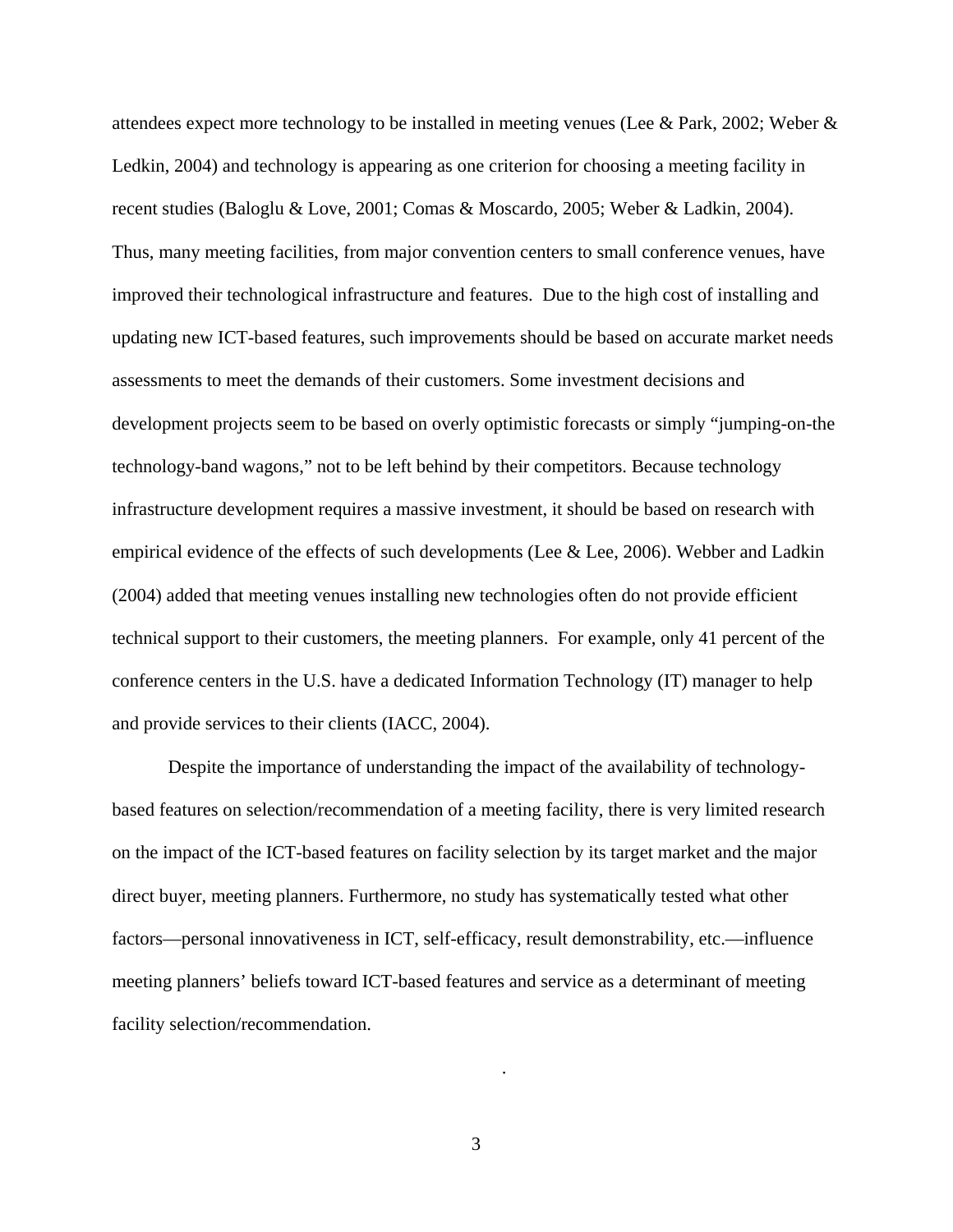#### 1.3 Research Questions

 This study aims to evaluate meeting planners' perceived importance of ICT-based features and service in meeting facility selection and to identify what factors influence meeting planners' beliefs (perceived usefulness and perceived ease of use) and confidence in adopting ICT-based features. The purpose of this study is three-fold: 1) to measure the magnitude of importance of each ICT feature and service on a recommendation/selection of a facility; 2) to test relationships among meeting planners' beliefs toward ICT-based features and service in the context of a conference center selection/recommendation; and 3) to investigate influences of the types of meeting planners in the relationships between meeting planners' perceived importance of the availability of technical support, confidence, and beliefs toward ICT-based features and service. This research will achieve these purposes by answering the following four research questions.

- 1. What types of ICT-based features are perceived as important in meeting planners' selection/recommendation of a meeting facility, specifically a conference center?
- 2. How does the perceived importance of availability of technical support influence meeting planners' confidence in using/accepting the ICT-based features at conference centers?
- 3. Do relationships exist among meeting planners' beliefs toward ICT-based features, including: perceived ease of use; perceived usefulness and other factors; personal innovativeness of ICT (PIICT); result demonstrability; and self-efficacy in recommendation/selection of a conference center?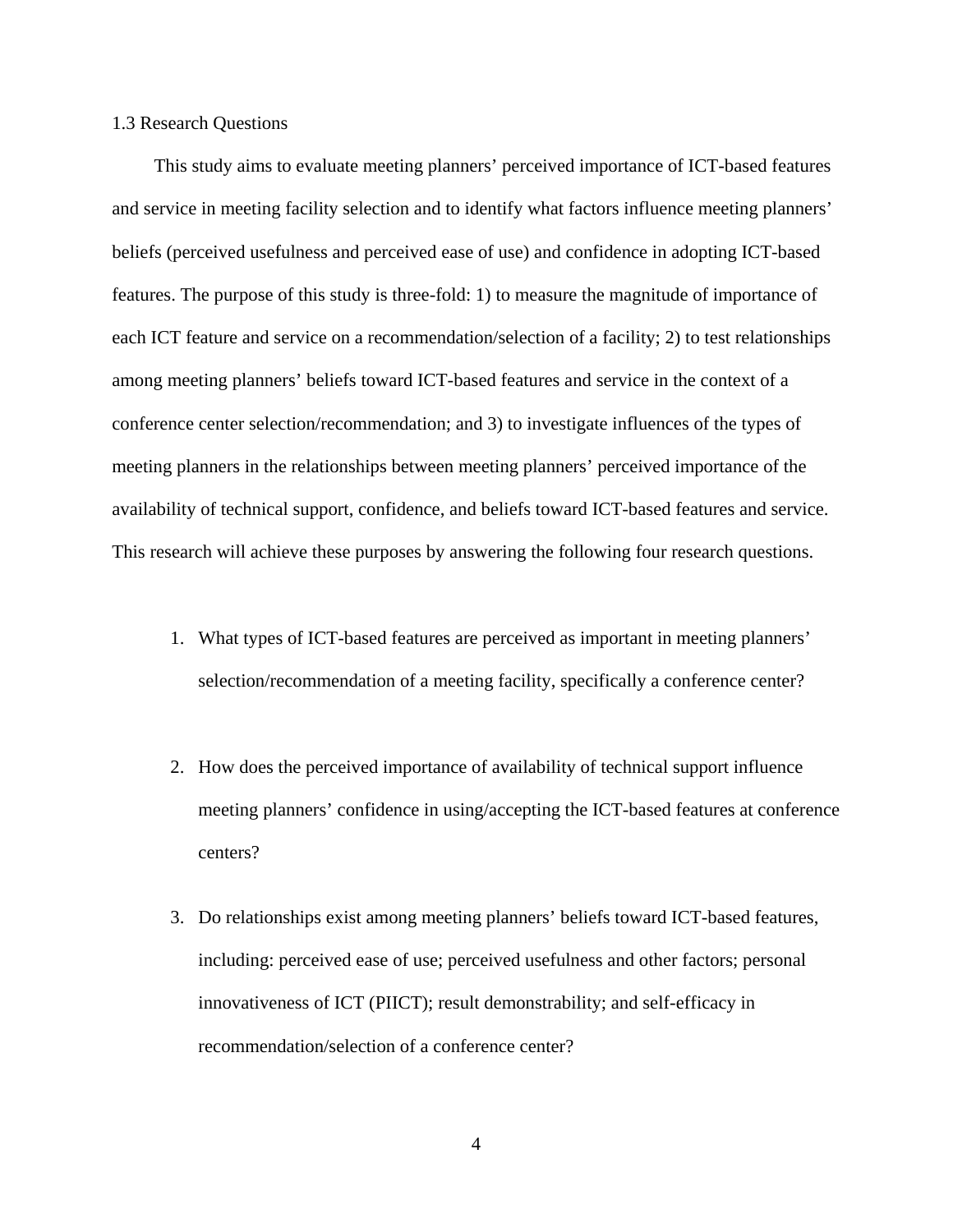4. Does the type of meeting planner influence the relationships of PIICT, self-efficacy, and perceived ease of using ICT-based features in the context of recommendation/selection of a conference center?

#### 1.4 Theoretical Model and Background

Figure 1.1 presents the proposed research model explaining relationships among key concepts reviewed through a literature search. The proposed model examines the research questions which test the relationships between the concepts discussed in the preceding sections.

### 1.4.1 Technology Acceptance Theory: Technology Acceptance Model (TAM)

Understanding why people accept or reject technology has been one of the most critical issues in many industries to provide better service and overcome challenges (Swanson, 1988). One of the most widely recognized research efforts on factors determining the adoption of technology-based service is the technology acceptance model (TAM) developed by Davis (1986, 1989). Davis developed TAM based on Ajzen and Fishbein's (1980) applied theory about reasoned action (TRA) to explain how beliefs influence attitudes, which leads to intentions and, therefore, behaviors. Substantial theoretical and empirical studies have found that TAM beliefattitude-intention-behavior relationships predict user acceptance of information technology (IT). Davis (1989) further asserted that perceived usefulness and ease of use represent the beliefs that lead to acceptance of IT systems. TAM has become well established as robust and powerful, and especially parsimonious, which is an important element in the development of theory (Straub et al., 1997; Venkatesh & Davis, 2000; Thomson et al., 2006). TAM is the base theory for this research on meeting planners' beliefs and their influence on acceptance of ICT-based features at conference centers.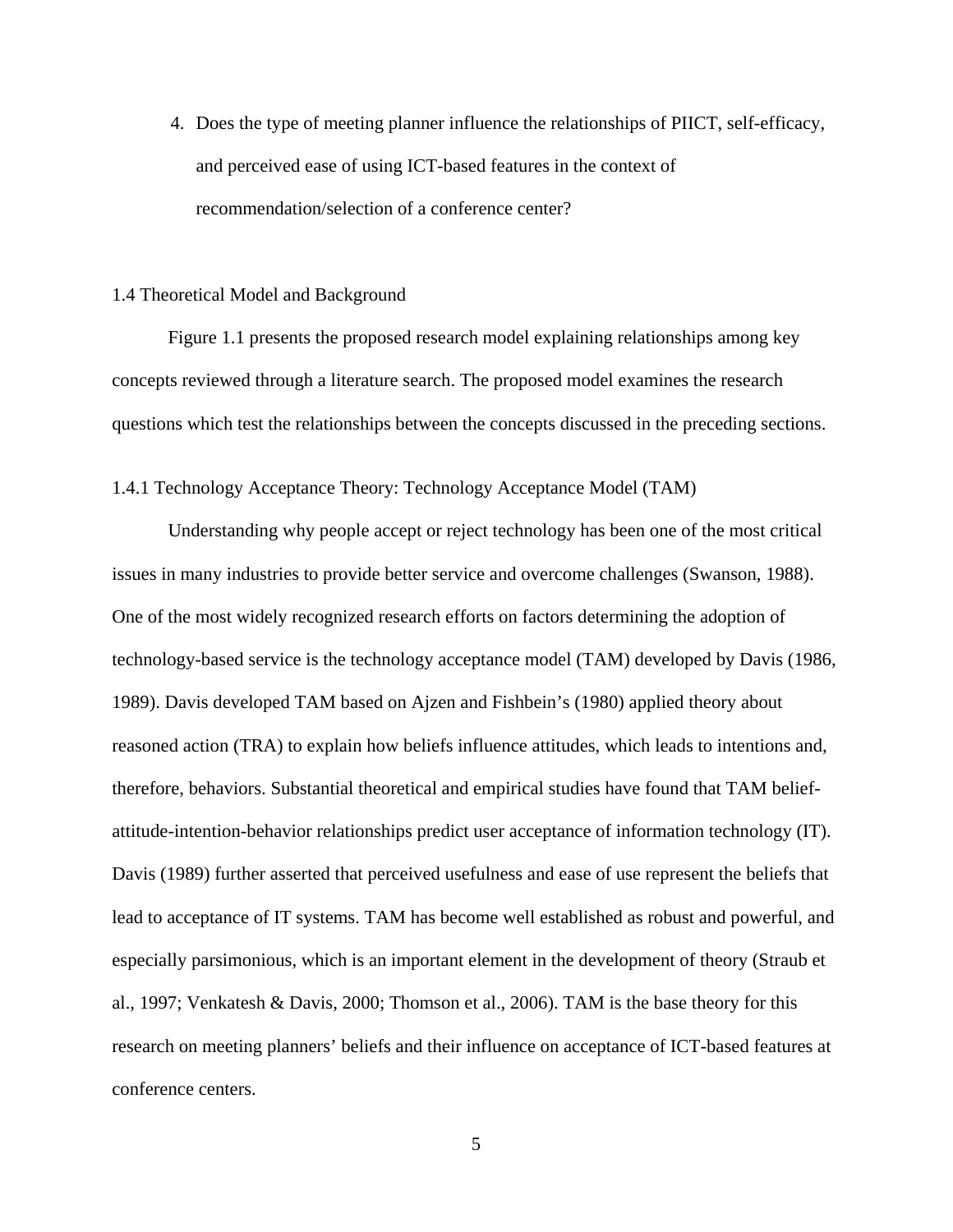## 1.4.2 Self-Efficacy

The concept of self-efficacy was first presented by Bandura (1986) in human agency studies. Self-efficacy is defined as people's beliefs about their capabilities to produce performances that influence events affecting their lives and confidence in using systems and achieving desired results (Bandura, 1986, 1995). It is also defined as one's ability to carry out a behavior (Armitage & Conner, 1999). Bandura argued that self-perceptions of efficacy influence thought patterns, actions, and emotional arousal. He also stated that people with a strong sense of self-efficacy approach difficult tasks as challenges to be mastered, rather than as personal threats to be avoided. In other words, the greater one's self-efficacy, the more likely it is that one will actually carry out an intended behavior of interest**.** Self-efficacy is concerned with internal control factors that come from within the individual (such as ability and motivation) (Terry, 1993; Terry & O'Leary, 1995). Their study has identified that self-efficacy positively influences perceived ease of use.

Ajzen (1988) developed the theory of planned behaviors (TPB) that has explained behavior intention by different factors: attitude to behavior; subjective norm; and perceived behavioral control. However, Manstead et al. (2000) argued that self-efficacy predicts behavior better than intentions and is more closely related to intentions than attitudes, subjective norms, or perceived control (Manstead et al., 2000; Armitage & Conner, 1999). Terry and her colleagues (Terry, 1993; Terry & O'Leary, 1995; White et al., 1994) also found that self-efficacy was predictive of intentions.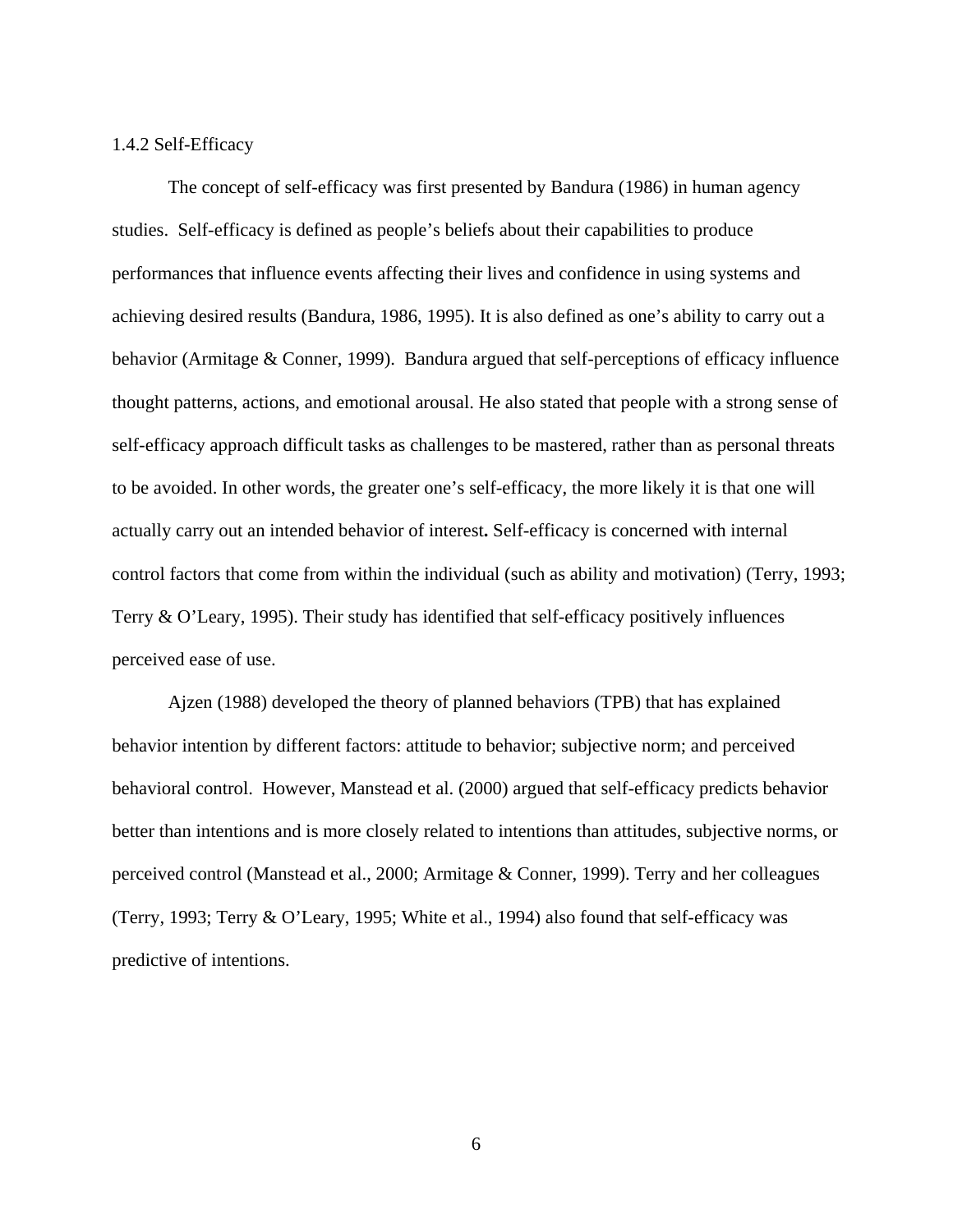Figure 1.1 Proposed Research Model

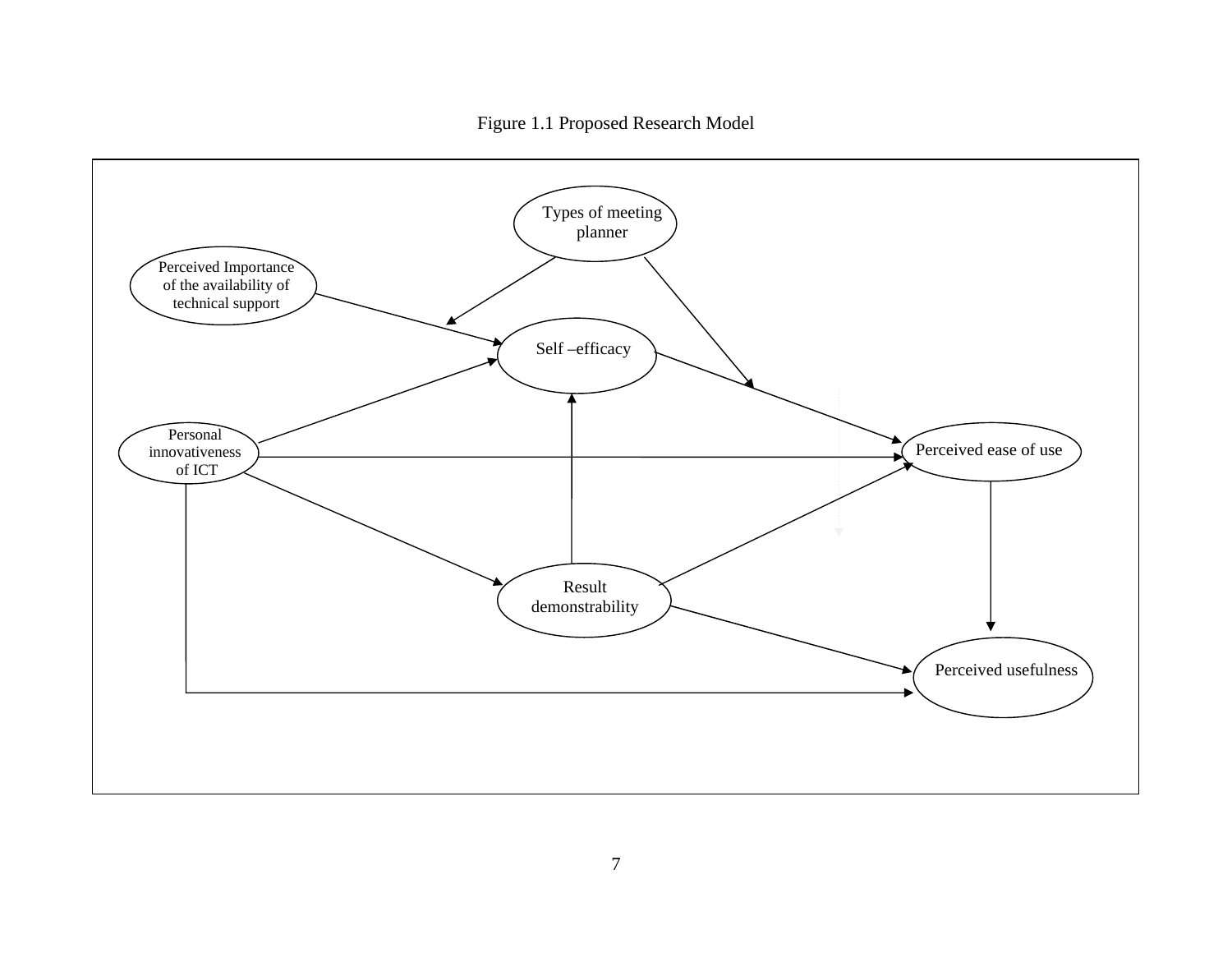## 1.5 Boundaries of the Study

 Clearly defined boundaries can validate the results of a study and they are necessary to enhance the validity and reliability of a study (Bacharach, 1989). First, this study tests ICTbased features that are provided by conference centers. The results of this study may not be extended to other types of meeting facilities such as convention centers or convention hotels. Second, selection of a meeting facilities addressed in this study is confined to the association, corporate, and government meeting sectors. Fortin, Ritchie, and Arsenault (1976) found that corporations and associations have significant differences in their motivations and processes for selecting a host convention site. However, there is no such published study for the government meeting sector. For this reason, the proposed model will be used and tested for these three meeting markets.

Third, the results of this study are limited to the meeting planners who hosted or plan to host their meetings at a conference center in North America. A number of studies (Chen, 2006) focused on cross-cultural research support that meeting planners' perceptions toward the determinants of site selection differ according to their culture or environments. Yi, Jackson, Park & Probst (2006) also supported that cultural and technological differences exist in different countries in the context of technology. Therefore, the proposed model might not be valid for international markets that operate within different cultures and technological infrastructures.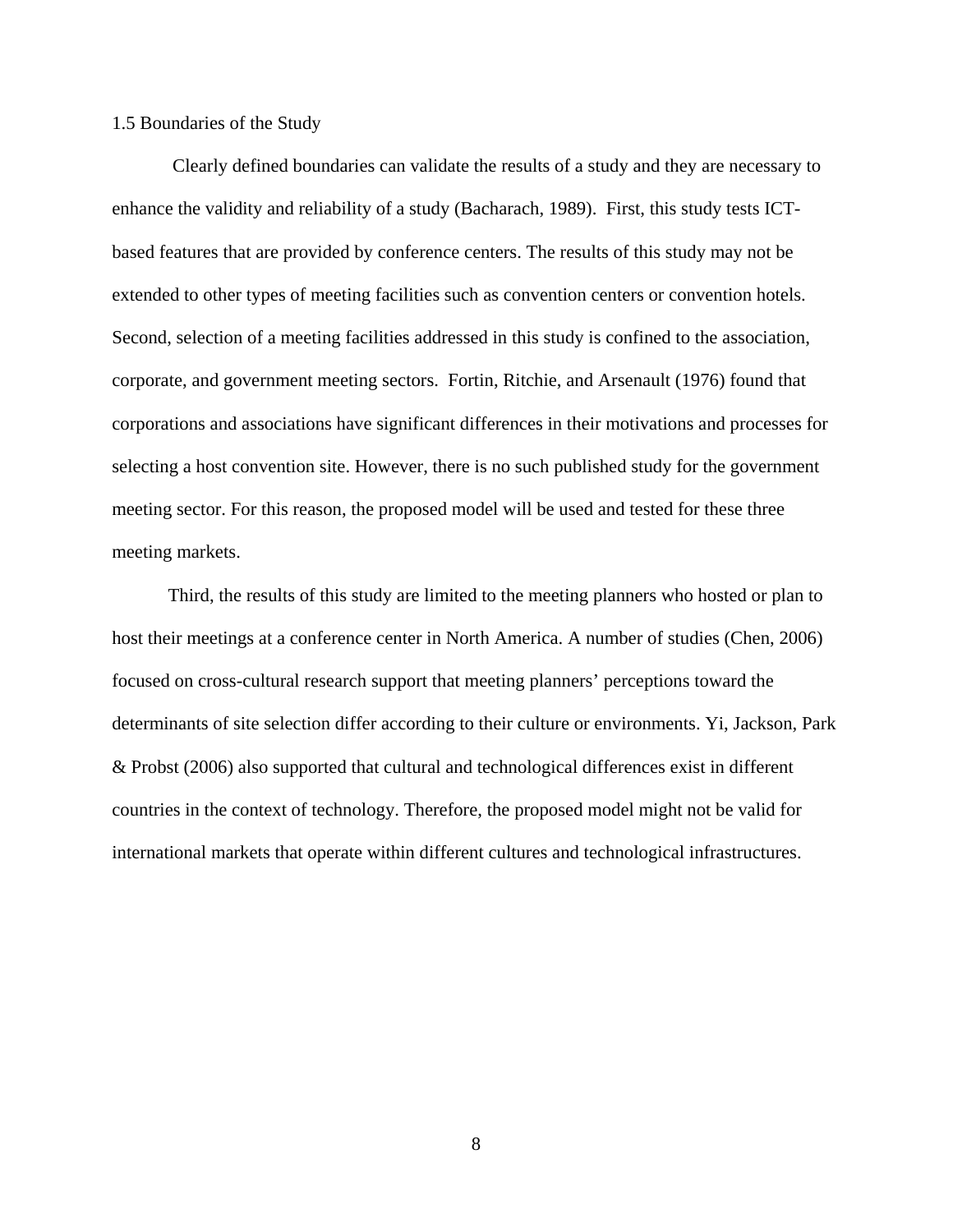#### 1.6 Definitions of Key Constructs

The definitions of the major constructs in this study are explained as follows:

#### 1.6.1 Information and Communication Technology (ICT) -based Features and Technical Support

The Internet is exploited as a mechanism for information distribution and gathering. One of its applications, e-mail, has become an effective tool for meeting and conference organizers in marketing (Davison, Alford, & Seaton, 2002). Information and Communication Technology (ICT) has been adopted to operate businesses more effectively, efficiently, and faster by adding communication onto an existing term, IT (Davison et al., 2002). Therefore, the author defines ICT-based features at meeting facilities as computing and communications equipment and features that variously support a range of activities in meeting management.

However, there is no published list of standard ICT-based features in the context of the meeting technology and conference center industry. Thus, the author has conducted a content analysis of meeting facility marketing materials over a seven year period, including *OMFG* (Official Meeting Facility Guide) and *GAVEL* (semi-annual meeting facility guide published by Meetings and Conventions) to develop the list. The new list is finalized by adding several ICTbased features offered by members of the International Association of Conference Centers (IACC, 2007b).

#### 1.6.2 Personal Innovativeness of Information and Communication Technology (PIICT)

The definition of PIICT is the willingness of an individual to try any new ICT and it is adopted from the term Personal Innovativeness of Information Technology (PIIT) by modifying IT to ICT for this study. PIIT was first defined and tested by Agarwal and Prasad (1997) as the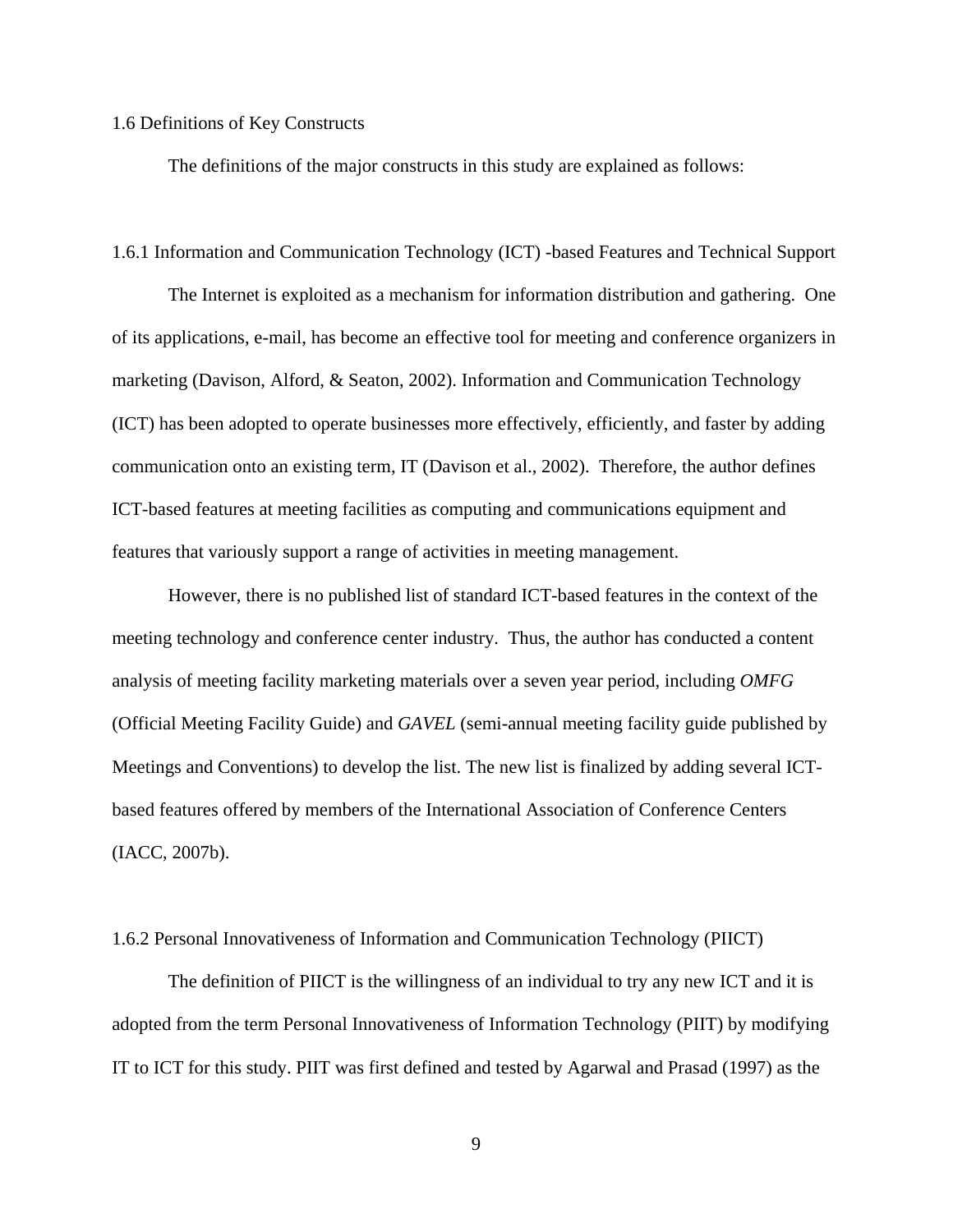willingness of an individual to try any new IT and it is important to determine the outcomes of user acceptance of technology.

### 1.6.3 Result Demonstrability

Rogers (1995) defined result demonstrability as the extent to which the tangible results of using an innovation can be observable and communicable. Matthing, Kristensson, Gustafsson, and Parasuraman (2006) argued that most customers would find it difficult to envision jargon used to describe new technology and relate new technologies with applications. Users can understand the advantages of using a new technology and its implication for their job when tangible results of the technology are directly apparent (Yi et al., 2006).

## 1.6.4 Self-efficacy

Self-efficacy is defined as people's beliefs about their capabilities to produce performances that influence events affecting their lives (Bandura, 1986).

### 1.6.5 Perceived Usefulness

Davis (1986, 1989) defined perceived usefulness as the prospective user's subjective probability that using a specific application system will increase his or her job performance within an organizational context.

### 1.6.6 Perceived Ease of Use

Perceived ease of use is defined as the degree to which the prospective user expects the target system (technology) to be free from effort (Davis, 1986, 1989).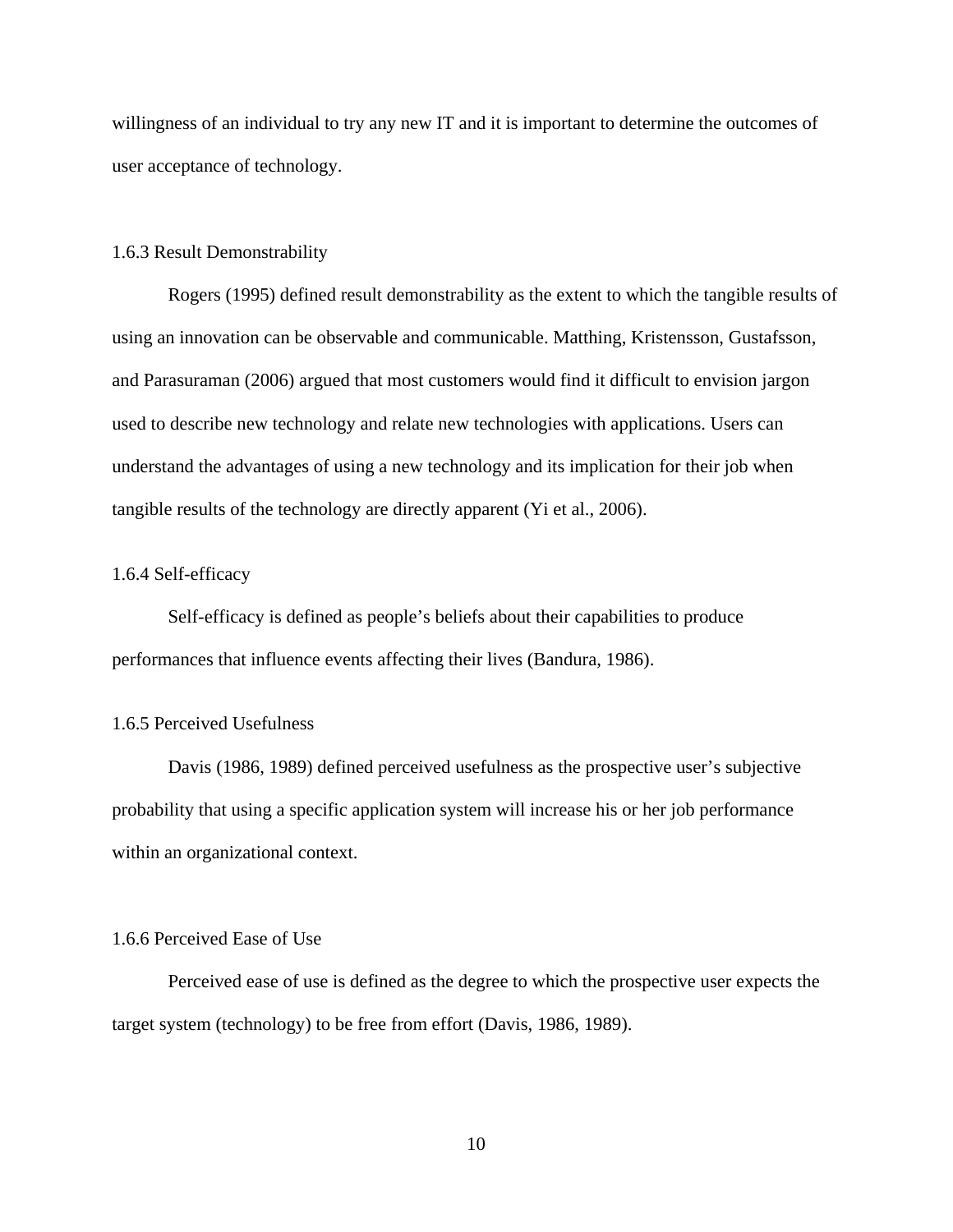## 1.7 Organization of the Study

Chapter I presents an overview of the study, which includes the statement of the problem, objective of the study, research questions, and boundaries of the study, theoretical background to be used in the study, the definitions of major constructs, and the organization of the study. Chapter II presents the summary of literature related to technology acceptance, meeting site selection, and the organizational buying center. In addition, the review of related literature in conference center industry and meeting planners' profiles are provided and integrated in a way that supports the hypotheses of this study.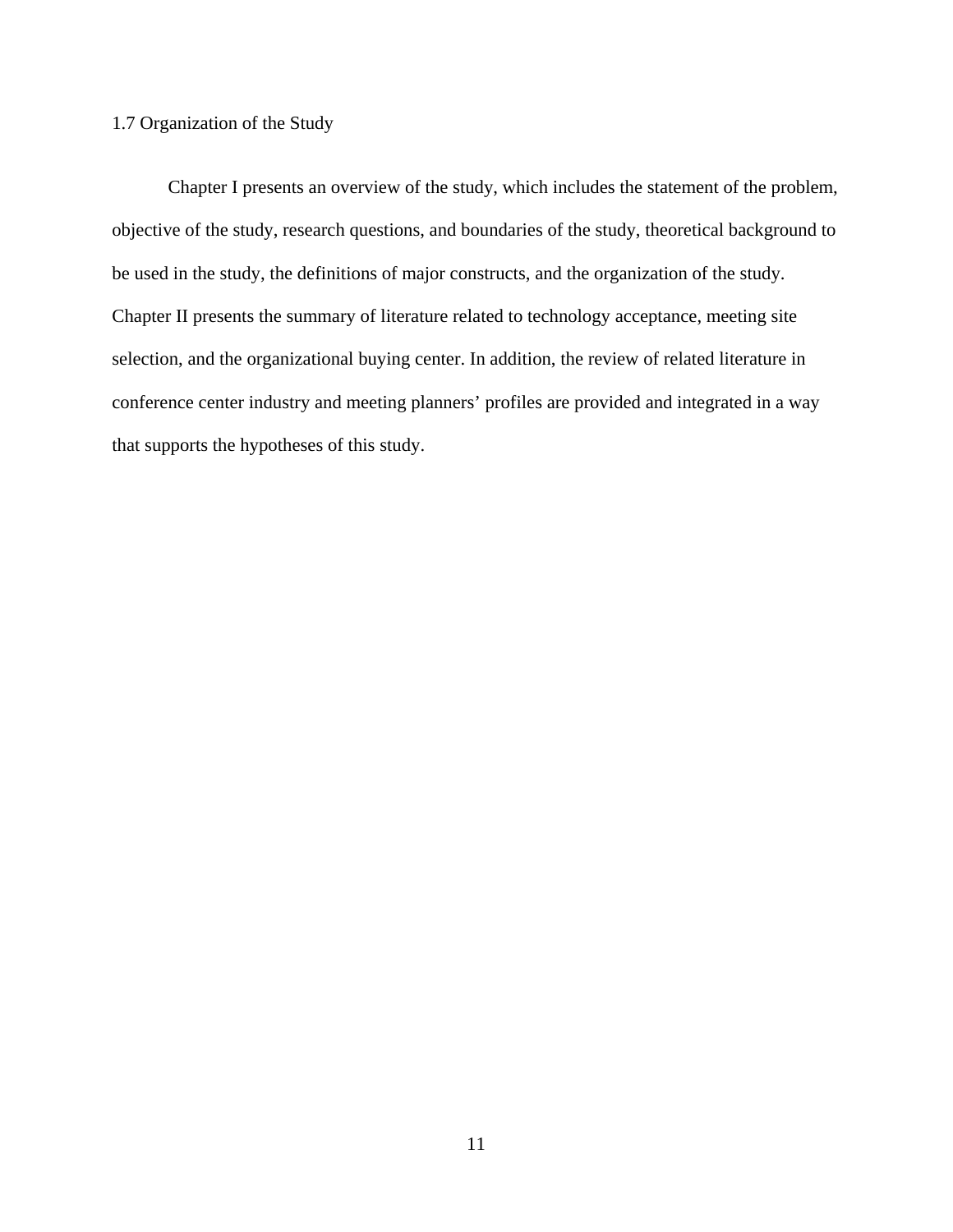#### **Chapter II**

## **REVIEW OF THE LITERATURE**

#### 2.1 Introduction

This chapter provides an overview of the Technology Acceptance Model (TAM) developed by Davis (1986, 1989) and other extended, integrated theoretical models of technology acceptance. This chapter also presents previous findings from studies of buying decisions in the meeting/hospitality/tourism industries. In addition, meeting site/facility selection, advances of technologies in the meeting industry, and characteristics of meeting planners are provided. Lastly, the proposed research model and hypotheses are also presented in this chapter.

## 2.2 Theories of Technology Acceptance

Substantial theoretical progress and empirical support have accumulated and been produced over the past years in explaining and predicting user acceptance of information technology. In the following sections the key concepts and theories concerning technology acceptance will be discussed.

2.2.1 Technology Acceptance Model (TAM) and Comparisons to Other Theories

The Technology Acceptance Model (TAM), one of the most widely recognized research efforts on factors determining the acceptance of technology was developed by Davis (1986) and is conceived to explain and predict an individual's acceptance of information technology (IT). TAM was derived from the Theory of Reasoned Action (TRA) model (Ajzen & Fishbein, 1980). TRA is based on the assumption that human beings are rational and make systematic use of information available to them before they decide to engage, or not to engage, in a given behavior;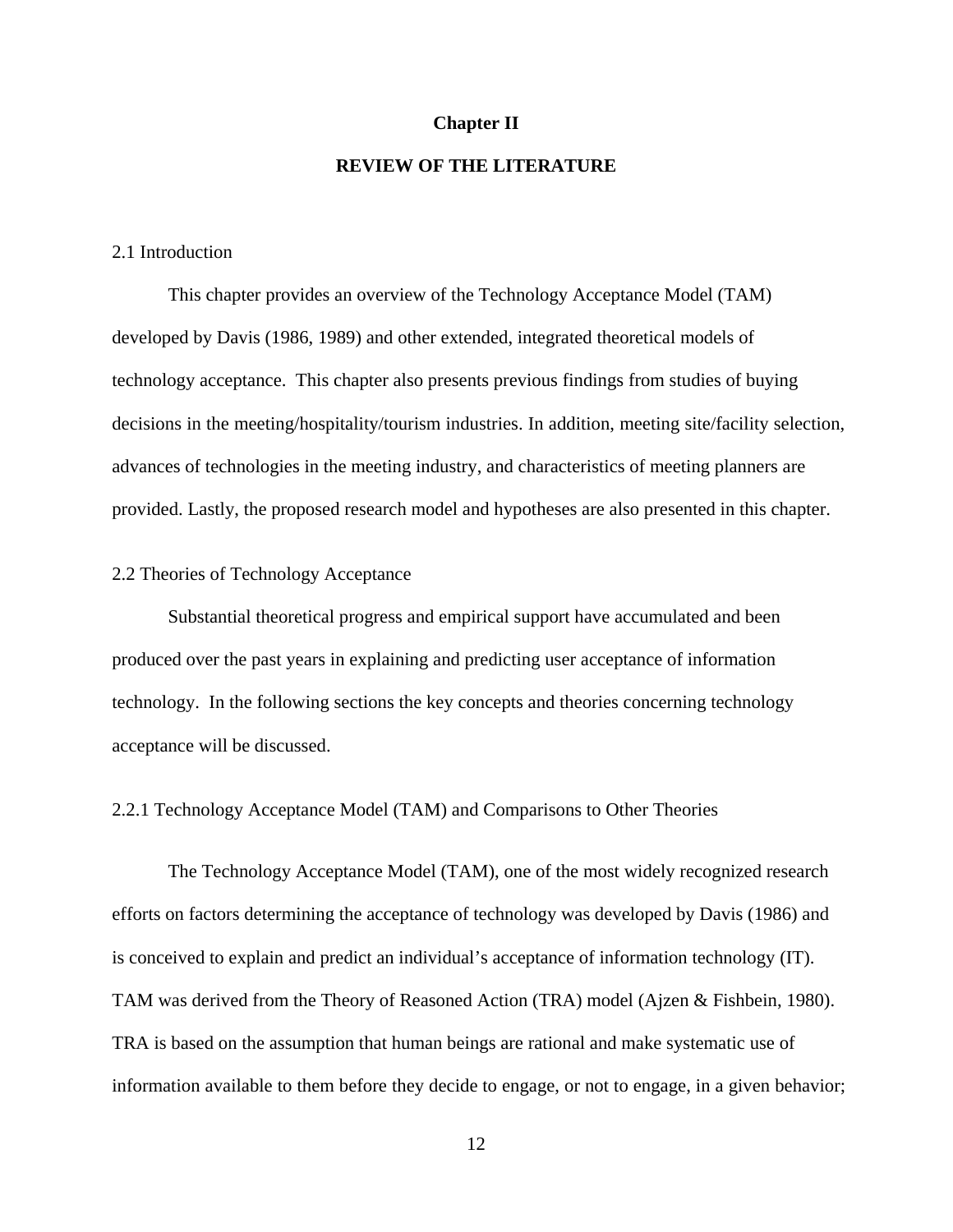it is designed to predict and understand what causes people to behave in particular ways (Ajzen & Fishbein, 1980).

Two other constructs in TAM are (1) attitude towards use and (2) behavioral intentions, which originated from TRA. Attitude towards use is the user's evaluation of the desirability of employing a particular information systems application. Behavioral intention to use is a measure of the likelihood a person will employ the application and it leads to actual system use (Ajzen  $\&$ Fishbein, 1980). . Davis (1989) further asserted that perceived usefulness and ease of use represent the beliefs that lead to such acceptance. Perceived usefulness is the degree to which a person believes a particular information system would enhance his or her job performance. Perceived ease of use is the degree to which a person believes that using a particular system would be effortless (Davis, 1986). User's beliefs—perceived usefulness and perceived ease of use—determine their attitudes toward using the system. Behavioral intention to use is determined by these attitudes toward using the system.

TAM studies have been made in various technology fields: electronic and voice mail (Adams et al., 1992), transactional web sites (Aladwani, 2002), groupware (Plouffe, Vandenbosch & Hulland, 2000), electronic payment systems (Plouffe et al., 2001), Internet (Vanucci & Kertestte, 2001; Breiter & Gregory, 2004), and marketing decision-making support systems (MDSS) (Wöber & Gretzel, 2000). Figure 2.1 presents the basic conceptual model of TAM by Davis (1986, 1989).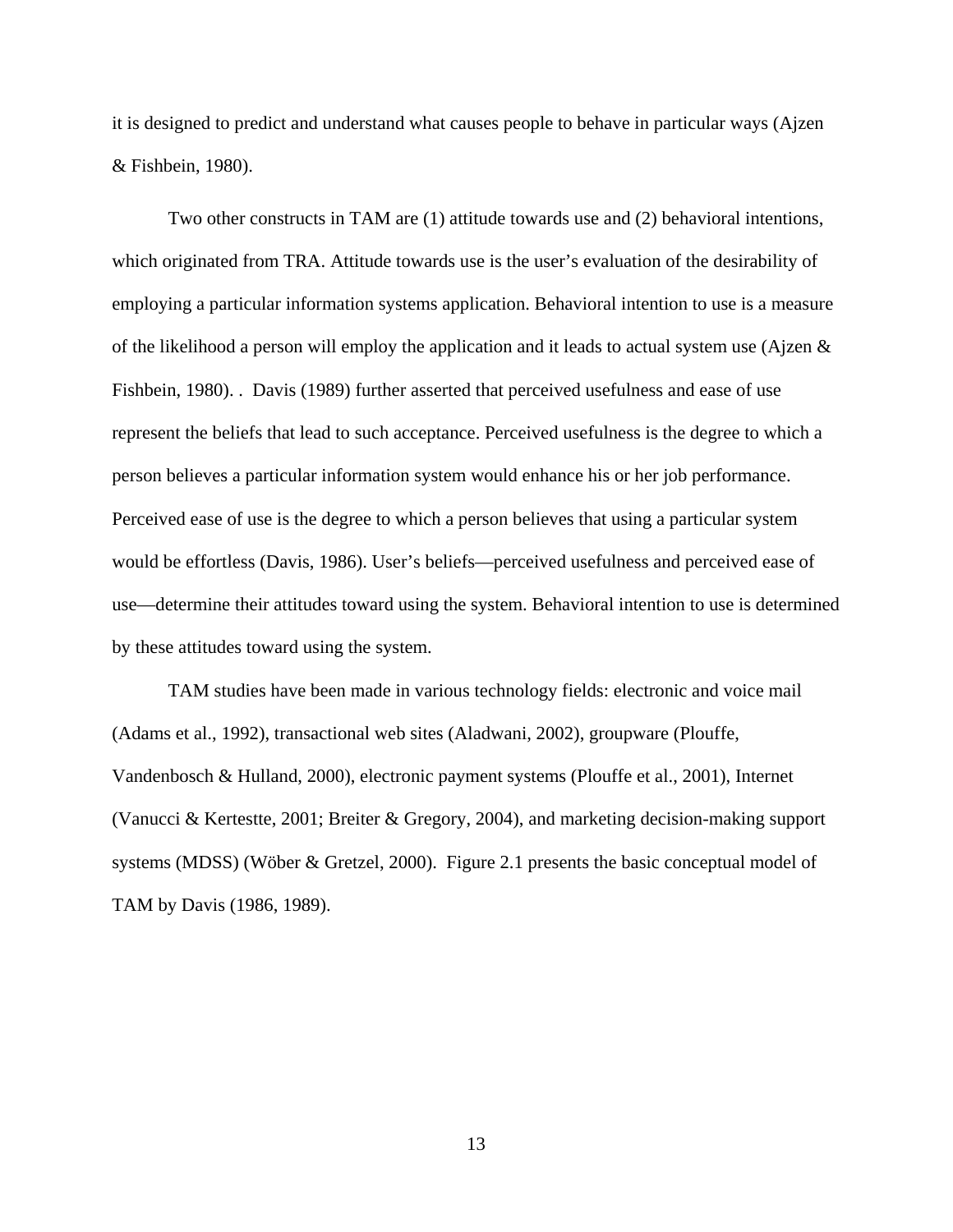



Both TAM and TRA models were found to predict intentions and usage satisfactorily. However, TAM has become well established as a robust, powerful, and parsimonious model for predicting user acceptance (Venkatesh & Davis, 2000*).* TAM attitudinal determinants outperformed TRAs with a much larger set of measures (Igbaria et al., 1997). Davis (1989) and Davis, Bagozzi, and Warshaw (1989) used regression analysis to determine the relationships in TAM. Hendrickson and Collins (1996) tested alternative structural models of the TAM instrument and provided support for a full causal model. Substantial theoretical and empirical research has proved that the TAM is a significant parsimonious model for extensive study and allows for exploration of the influences on adoption and usage decisions in extensive levels (Venkatesh & Davis, 2000). As the relationship between perceived usefulness and actual usage has been empirically examined, a better understanding of these determinants resulted in more efficient efforts to increase user acceptance and actual use of technology.

Other widely used theoretical paradigms in understanding user acceptance of technology include the innovation diffusion theory (IDT) (Rogers, 1995) and theory of planned behavior (TPB) (Ajzen, 1985). IDT views innovation diffusion as a particular type of communication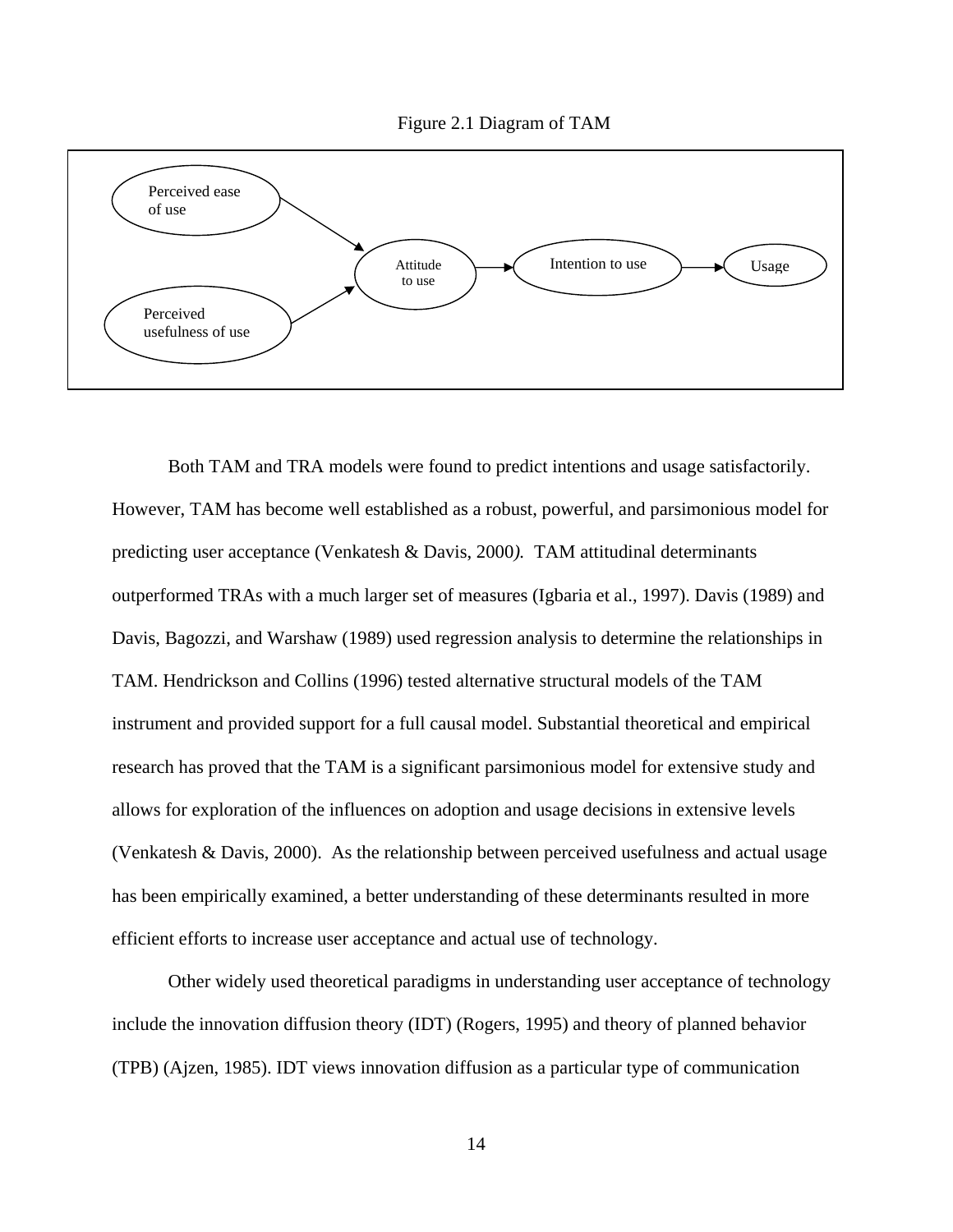process in which the message about a new idea is passed from one member to another in a social system (see Figure 2.2). This theory has been used to study various innovations ranging from medicine, engineering, and airline reservation information systems (Sonnenwald, Maglaughlin & Whitton, 2001).



Figure 2.2 Innovation of Diffusion Theory Model

Yi et al. (2006) argued that TAM and IDT have similarity and compared them by matching categories (Table 2.1). If technology can be thought of as a specific innovation, both IDT and TAM share the view that the perceived positive attitude that is a direct determinant of intention of behavior in interest is determined by internal knowledge and external support and training. They reported that TAM and IDT partially reconfirm each other's findings.

Source: Rogers (1995)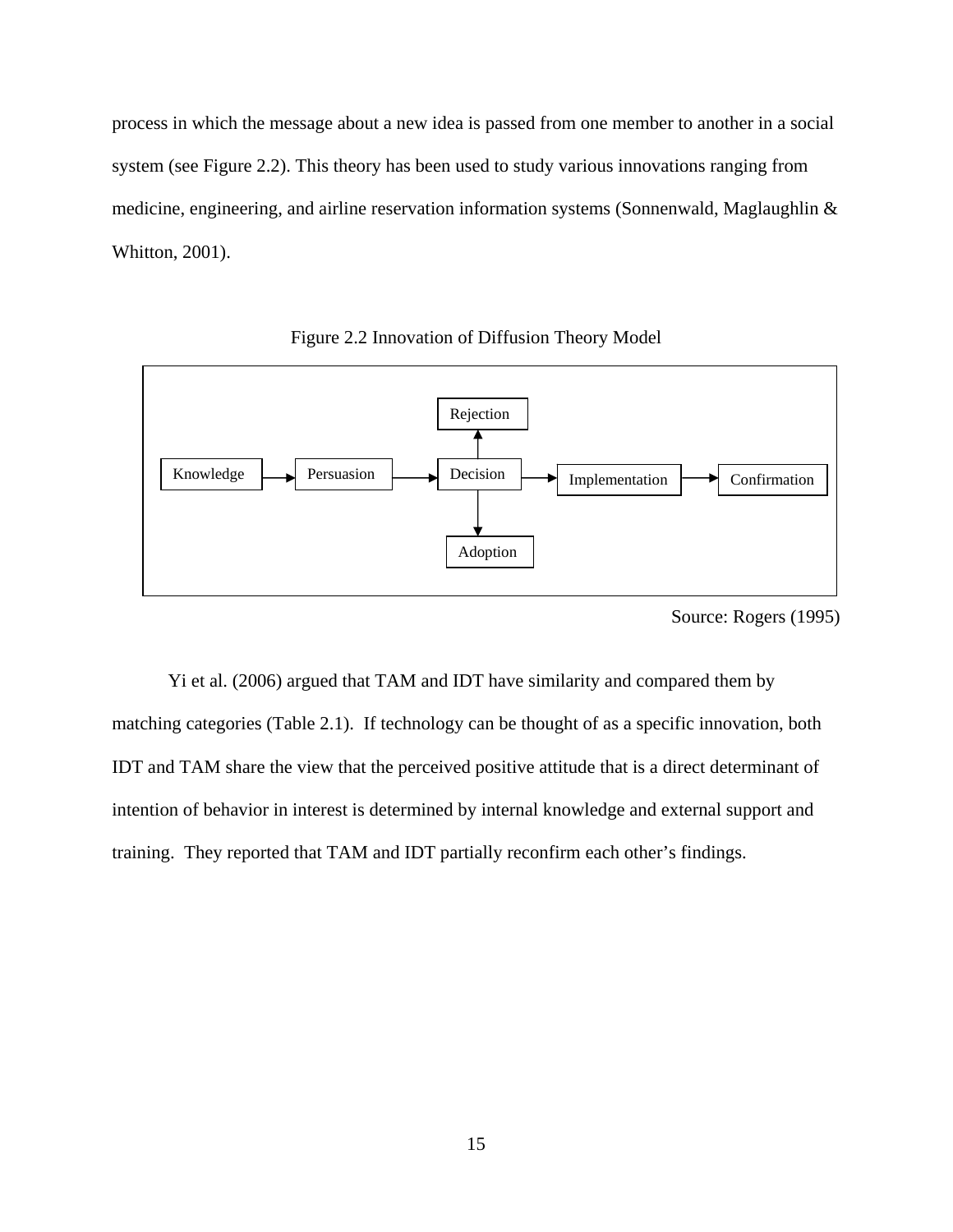| TAM                   | 11 Y F                        |  |  |  |
|-----------------------|-------------------------------|--|--|--|
| IТ                    | Innovation                    |  |  |  |
| Perceived usefulness  | Relative advantage            |  |  |  |
| Perceived ease of use | Complexity (opposite concept) |  |  |  |

Table 2.1 Matching Concept of TAM and IDT

Moore (1999) adopted and expanded the original set of innovation characteristics proposed by IDT and refined the construct to be applied to the information system (IS) context. Relative advantage, complexity, result demonstrability, and image were confirmed as important concepts in explaining user intention to use a technology. Agarwal and Prasad (1997) examined the effects of individuals' perceptions about the characteristics of the target technology on future use intention. They found that only two innovation characteristics—relative advantages and results demonstrability—were relevant for future use intention. Rogers (1995) defined result demonstrability as the extent to which the tangible results of using an innovation can be observable and communicable. Yi et al. (2006) reported that user perception of result demonstrability was a significant determinant of both perceived usefulness and perceived ease of use.

Theory of planned behavior (TPB) is a general model applied in many diverse domains (Ajzen, 1991). TPB indicates that behavioral intention is a function of attitude, subjective norm, and perceived behavioral control (Figure 2.3). The subjective norm is defined as the perception that a person thinks he or she should perform the behavior that is considered important by other people who are important to them (Ajzen, 1985; Ajzen, 1991; Yi et al., 2006). Perceived behavioral control is the perception of internal and external resource constraints on performing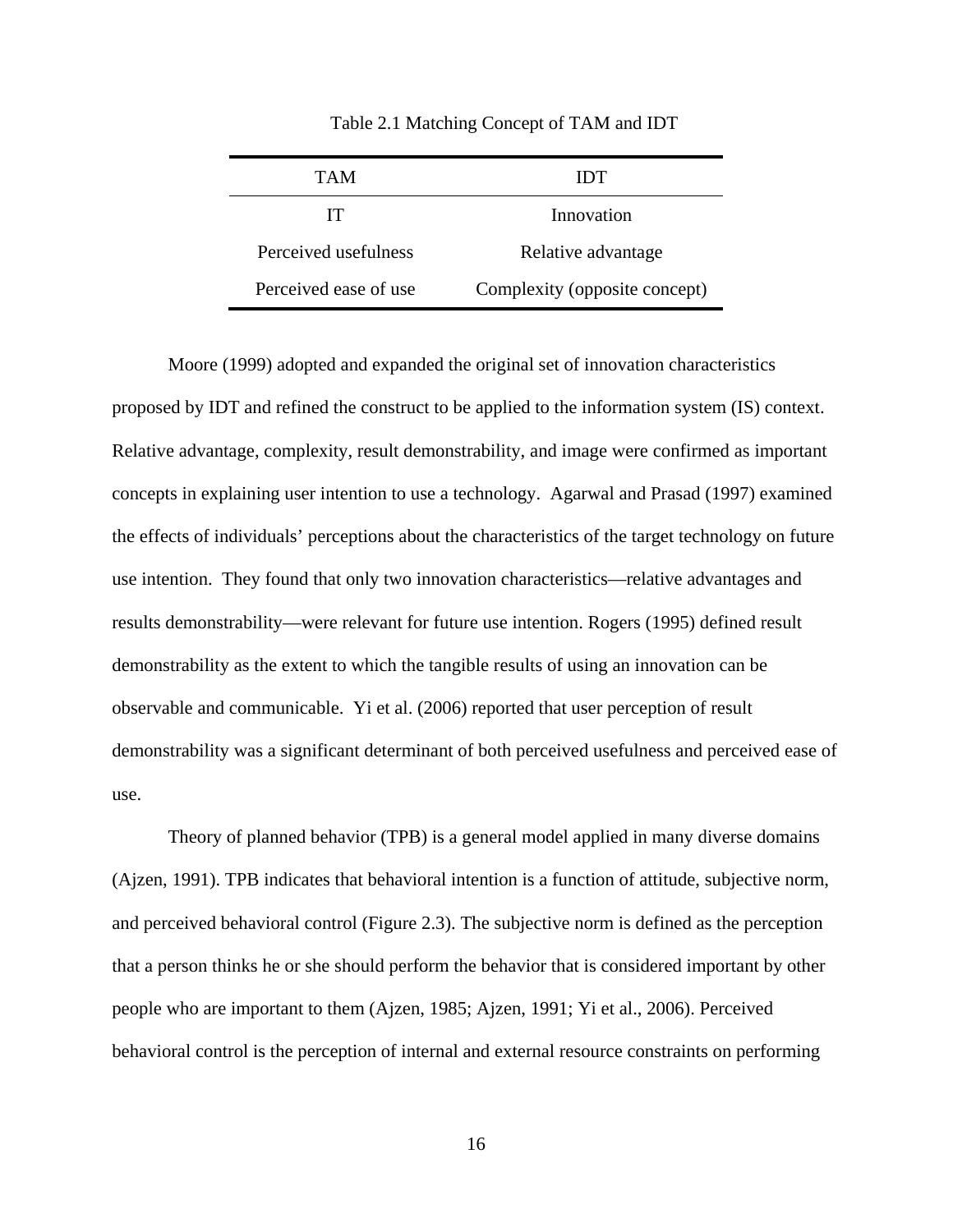the behavior. This theory has been widely applied to a diverse set of technologies in the IS context (Leonard, 2004; Taylor & Todd, 1995a).



Figure 2.3 Model of the Theory of Planned Behavior (TPB)

## 2.2.2 Extended Models of TAM: TAM2 and Others

Researchers argued that a more holistic assessment of technology adoption is necessary, to avoid a narrower understanding of the acceptance and not recognizing the other factors involved (Agarwal & Karahanna, 2000; Plouffe et al., 2001). Legris et al. (2003) concluded that TAM was a useful model, but included human and social change process variables such as subjective norm. Subjective norm is defined as an individual's perception of whether people important to the individual think a behavior should or should not be performed (Fishbein & Ajzen, 1975). They asserted that the subjective norm has an impact on behavioral intention along with the attitude towards the action in theory of reasoned action (TRA). In the original TAM by Davis (1989), the subjective norm was not included due to its unclear relationship. External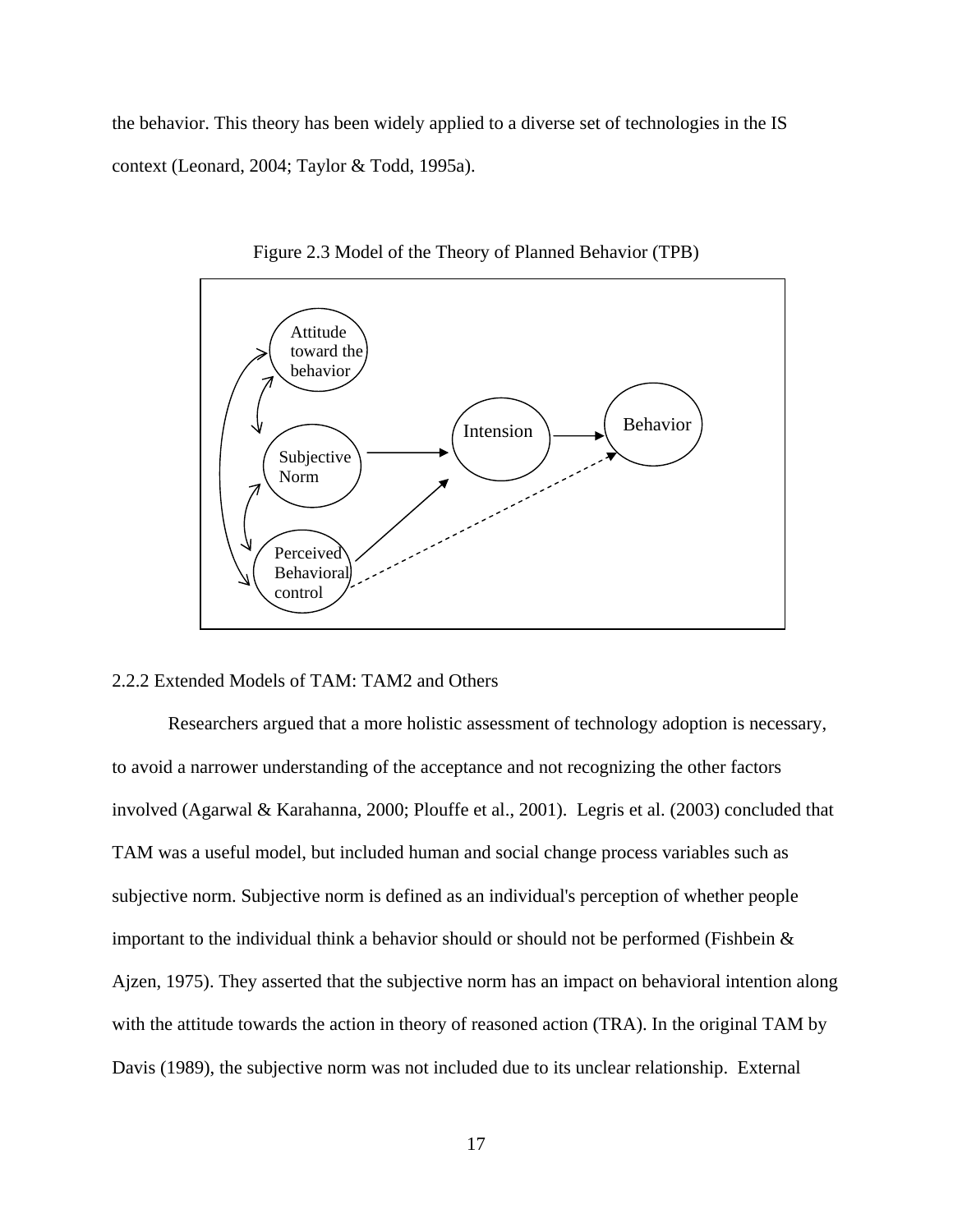variables that affected intention to use in previous TAM research are social influence or social presence (Straub et al., 1995; Venkatesh & Davis, 2000). Venkatesh and Davis (2000) hypothesized that subjective norm influenced both perceived usefulness and intention in TAM2. Schepers and Wetzels (2007) argued that people often choose to perform an action when one or more important referents say they should, though they do not like or believe in it. As humans often interpret information from important others as evidence about reality, the subjective norm also influences technology acceptance through perceived usefulness, and the internalization effect. However, it is very important to note that subjective norm has significant influence on perceived usefulness and intention only when the usage is mandatory, while its influence is insignificant when use of technology is optional (Vekatesh & Davis, 2000).

TAM2 dropped "attitude" from TAM because it was found to only partially mediate the effects of perceived usefulness and perceived ease of use on behavioral intention. TAM2 also included "experience" by using longitudinal data; however, this definition of experience was limited to previous usage of the same specific information system. The TAM2 has been applied and tested in several other investigations and was strongly supported by longitudinal data collected from four different systems in four organizations (Saade, Bahli, & Vekatesh, 2005; Venkatesh & Davis, 2000).

 Prior research on technology acceptance and information system implementation demonstrated that various external variables influenced technology acceptance. Examples of external variables included in previous TAM research that affected ease of use and perceived usefulness are computer self-efficacy (Fenech, 1998), computer self-efficacy and computer experience (Igbaria & Iivari, 1995), intrinsic involvement and prior use (Jackson, Chow, & Leitch, 1997), and perceived utilities and perceived ease of adoption (Phillips, Calantone, & Lee,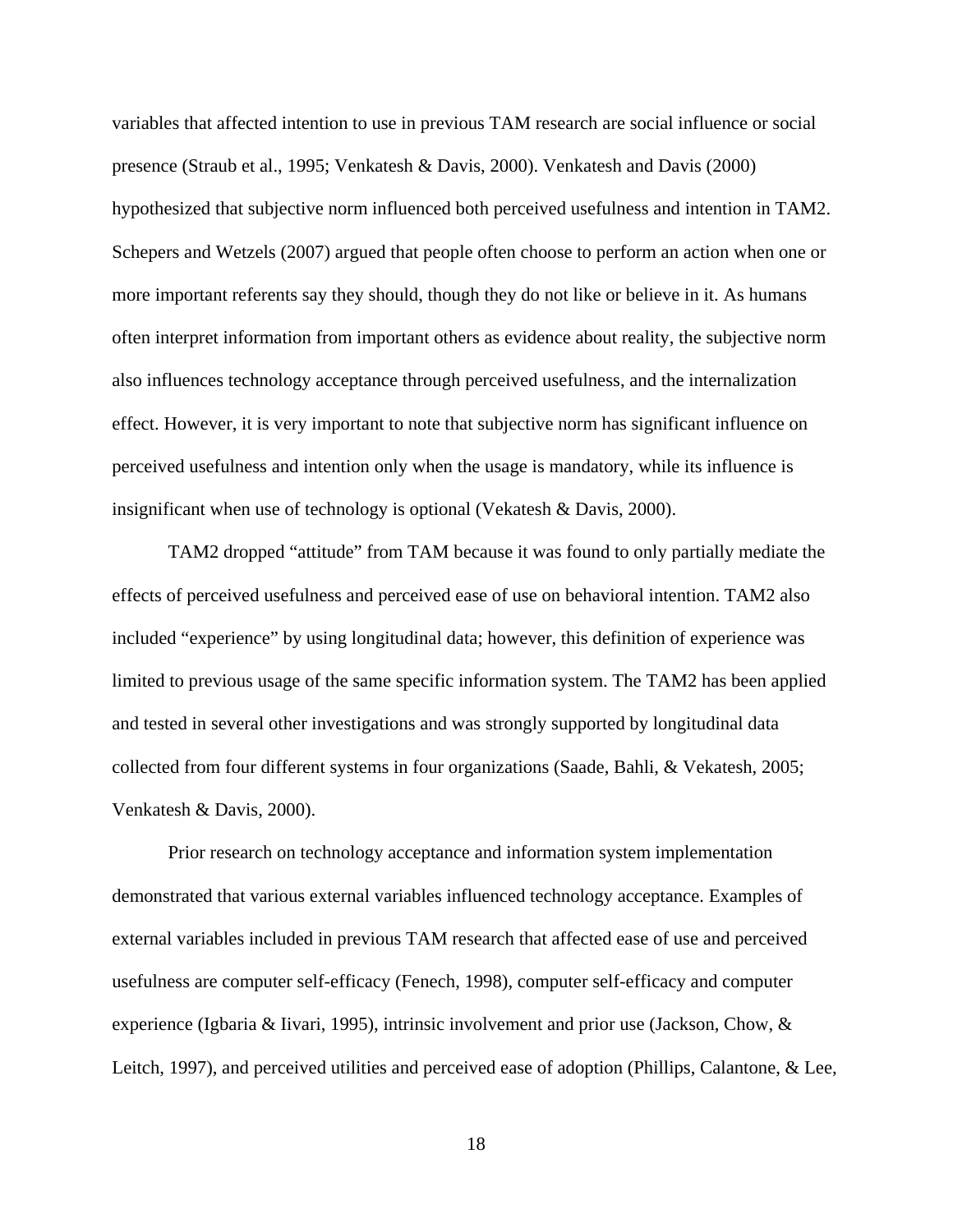1994). Plouffe et al. (2001) summarized three popular extensions of TAM based on prior research (Figure 2.4).



Figure 2.4 TAM and Three Popular Extensions

 The decomposed theory of planned behavior (Taylor & Todd, 1995b) integrated TAM and TPB to identify additional components of belief structures that provide more explanation of the antecedents to attitude, subjective norm, and perceived behavioral control (Figure 2.5). Another integrated model is called the United Theory of Acceptance and Use of Technology (UTAUT) and is consistent with TAM, TRA, and other derivations (Venkatesh et al., 2003). The model proposes that the target behavior of interest is driven by behavioral intention, intention is determined by attitude toward use and usefulness, and usefulness is a function of ease of use. Usefulness and ease of use are both assessments of the consequences of using a system to accomplish some task (Thomson et al., 2006).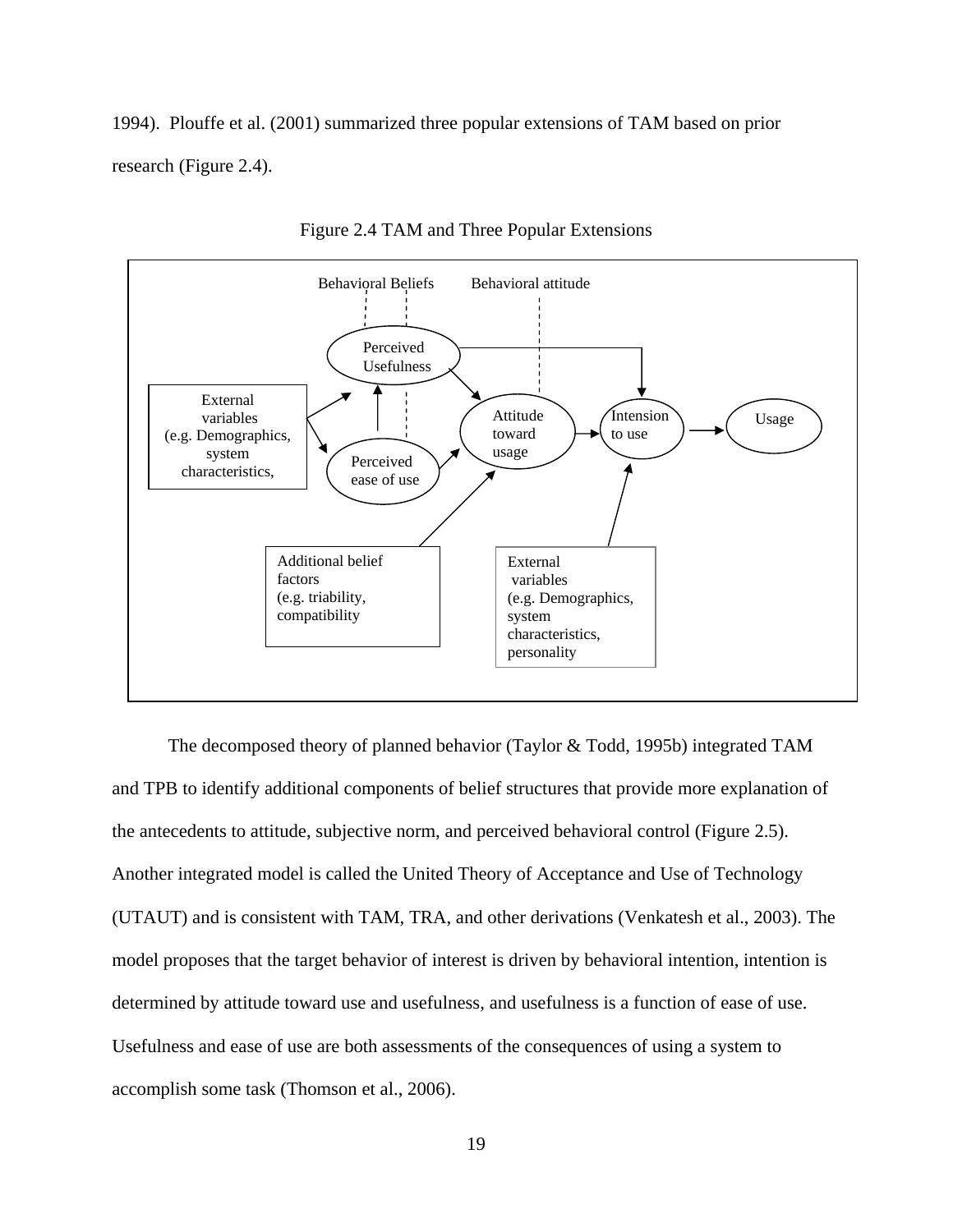

Figure 2.5 Decomposed Theory of Planned Behaviors

Other researchers built integrated models focusing on the constructs of technology and resources facilitating conditions (Mathieson, Peacock, & Chin, 2001), and some research applied models simultaneously integrating several theories to study professionals in the context of the health-care industry (Chau & Hu, 2001; Yi et al., 2006).

## 2.2.3 Technology Studies in the Meeting Industry

In past decades, an increasing number of studies on technology, mainly on the Internet, have been published and focused mainly on the use of the Internet in marketing and information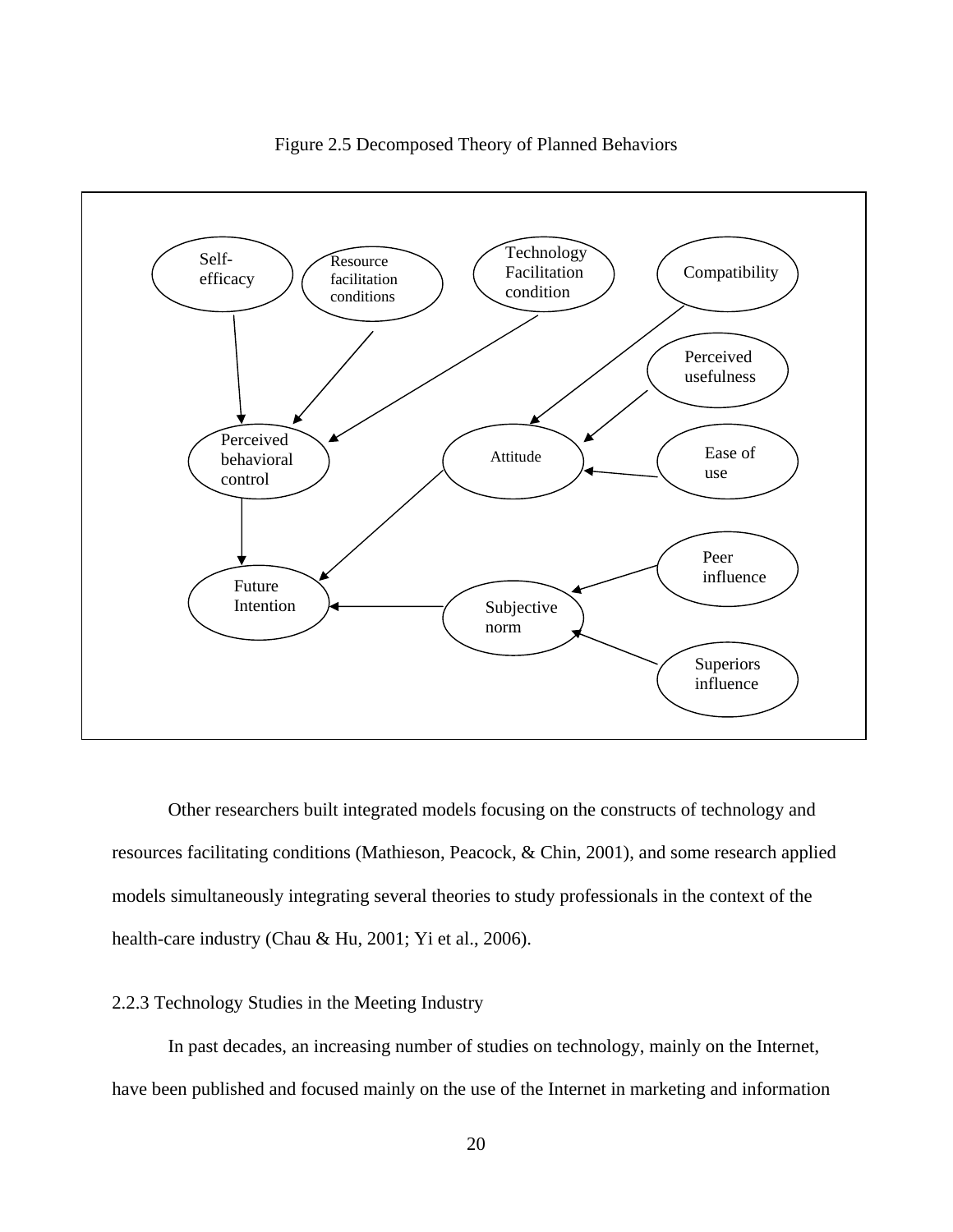searches in the meeting industry (Cheung & Law, 2002; Davison et al., 2002; Digance, 2002; Fein 1983; Jones & Brewer, 2001; Marie et al., 2000; Mistilis & Dwyer, 1999; West & Upchurch, 2001; Yuan et al., 2003). As seen in Table 2.2, almost half of the technology studies are conceptual-qualitative studies and the empirical studies are non theory-based studies simply using descriptive statistics (frequency, mean, and standard deviation). Even though conceptual studies using qualitative methods can contribute to the advancement of knowledge and theory if they are effectively designed and analyzed (Baloglu & Assante, 1999), there are concerns pertaining to reliability and external validity in qualitative studies. As Bacharach (1989) stated, significant dedication to the body of knowledge can be built based on a sound theory.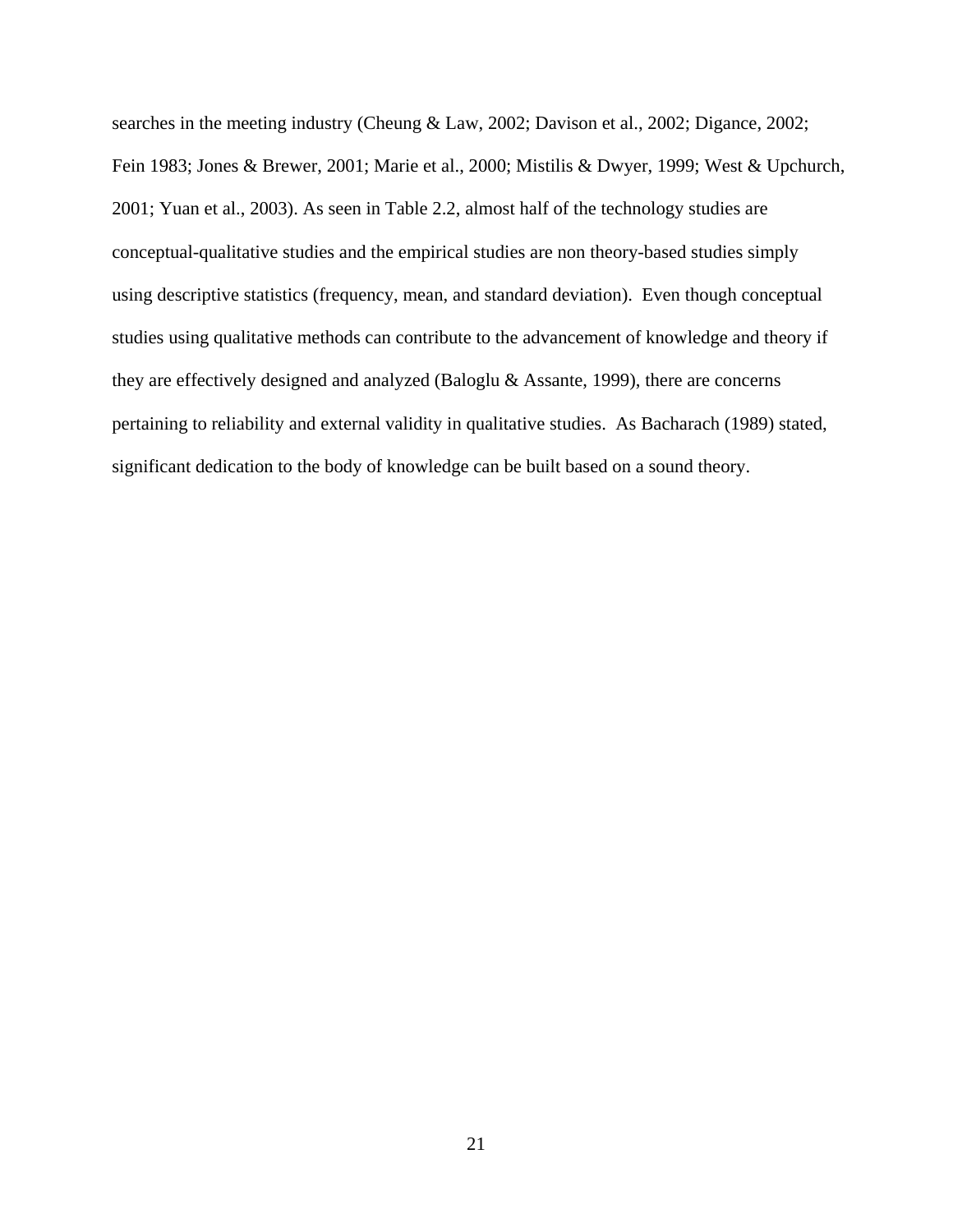| <b>Author(s)</b>                   | <b>Title</b>                                                                                                                            |            |  |  |
|------------------------------------|-----------------------------------------------------------------------------------------------------------------------------------------|------------|--|--|
|                                    |                                                                                                                                         | research   |  |  |
| Yuan, Gretzel, & Fesenmaier (2003) | Internet technology use by American Convention and Visitors<br><b>Bureaus</b>                                                           | Empirical  |  |  |
| Cheung $&$ Law (2002)              | Virtual MICE promotion: A comparison of the official Web sites in<br>Hong Kong and Singapore                                            | Empirical  |  |  |
| West & Upchurch $(2001)$           | Conference participants' acceptance of the Internet as an<br>information and registration tool                                          | Empirical  |  |  |
| Davison, Alford, & Seaton (2002)   | The use of information and communication technology by European<br>meetings, incentives, conferences, and exhibitions (MICE) sectors    | Empirical  |  |  |
| Jones & Brewer $(2001)$            | The future of the meeting, incentive, convention, and exhibition<br>(MICE) industry buyer-seller relationship: High tech or high touch? | Conceptual |  |  |
| Marie, Kasavana, & Knutson (2000)  | Smart card: Meet smart meeting planner                                                                                                  | Conceptual |  |  |
| Mistilis & Dwyer (1999)            | Information technology and service standard in MICE tourism                                                                             | Conceptual |  |  |
| Wolf & Boger $(2001)$ .            | Investigating rate integrity in convention cities: Comparing<br>central reservation and Internet rates.                                 | Empirical  |  |  |
| Digance $(2002)$                   | Use of the World Wide Web in marketing Australian dedicated-<br>convention centers                                                      | Conceptual |  |  |
| Fein (1983)                        | Teleconferencing and its effects on business travel                                                                                     | Conceptual |  |  |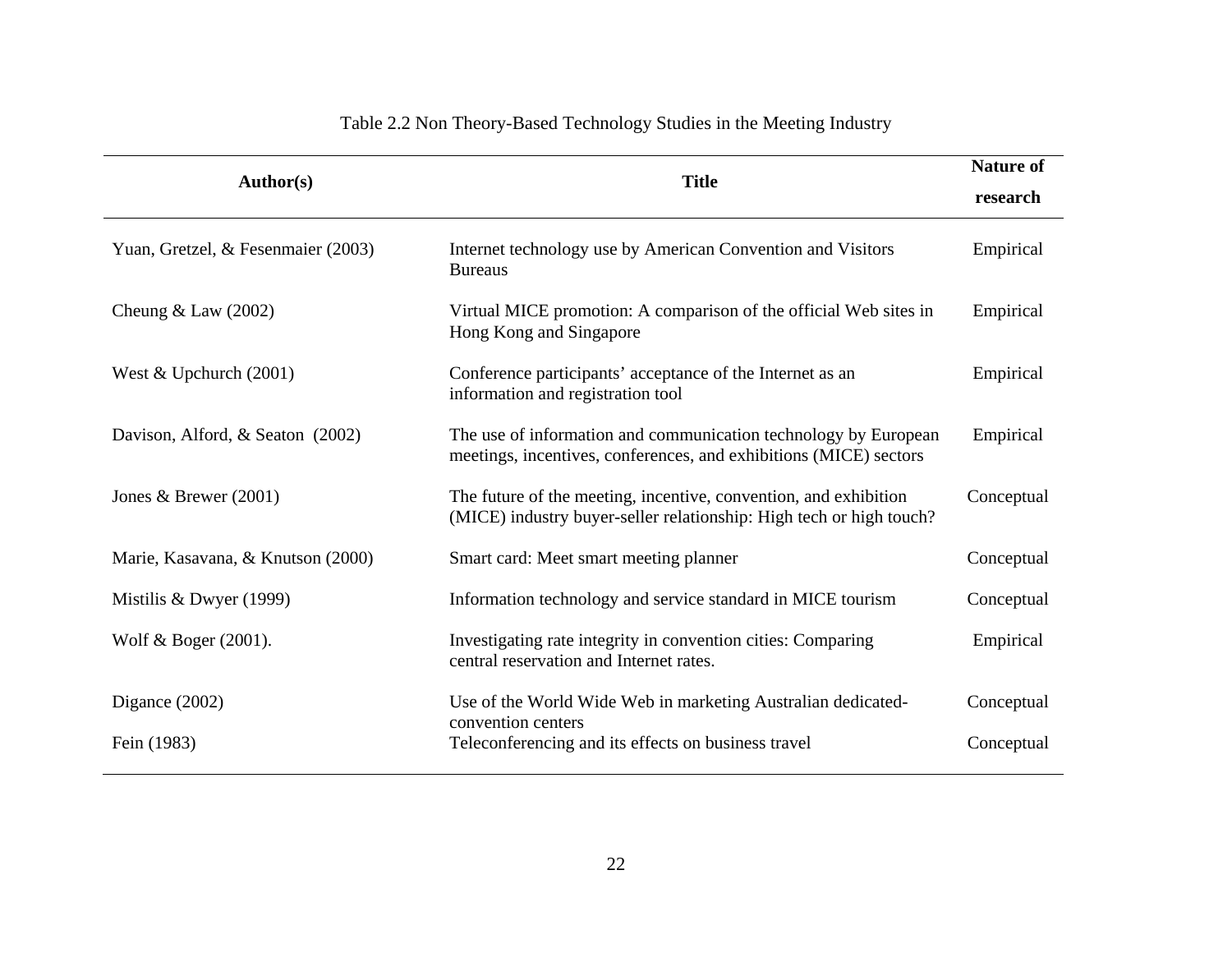| Authors                          | Subject                | Technology | Theory     |          | Independent<br>Variables |                                    | Dependent<br>Variable |
|----------------------------------|------------------------|------------|------------|----------|--------------------------|------------------------------------|-----------------------|
| Vanucci &<br>Kertestte<br>(2001) | Meeting<br>planners    | Internet   | <b>TPB</b> | Attitude | Subjective<br>norm       | Perceived<br>behavioral<br>control | Intention to<br>use   |
| Breiter &<br>Gregory<br>(2004)   | Trade show<br>managers | Internet   | IDT        | Time     | Amount of<br>money       | Material<br>possessions            | X                     |

Table 2.3 Review of Theory-based Studies on Technology Acceptance in the Meeting Industry: Key Variables.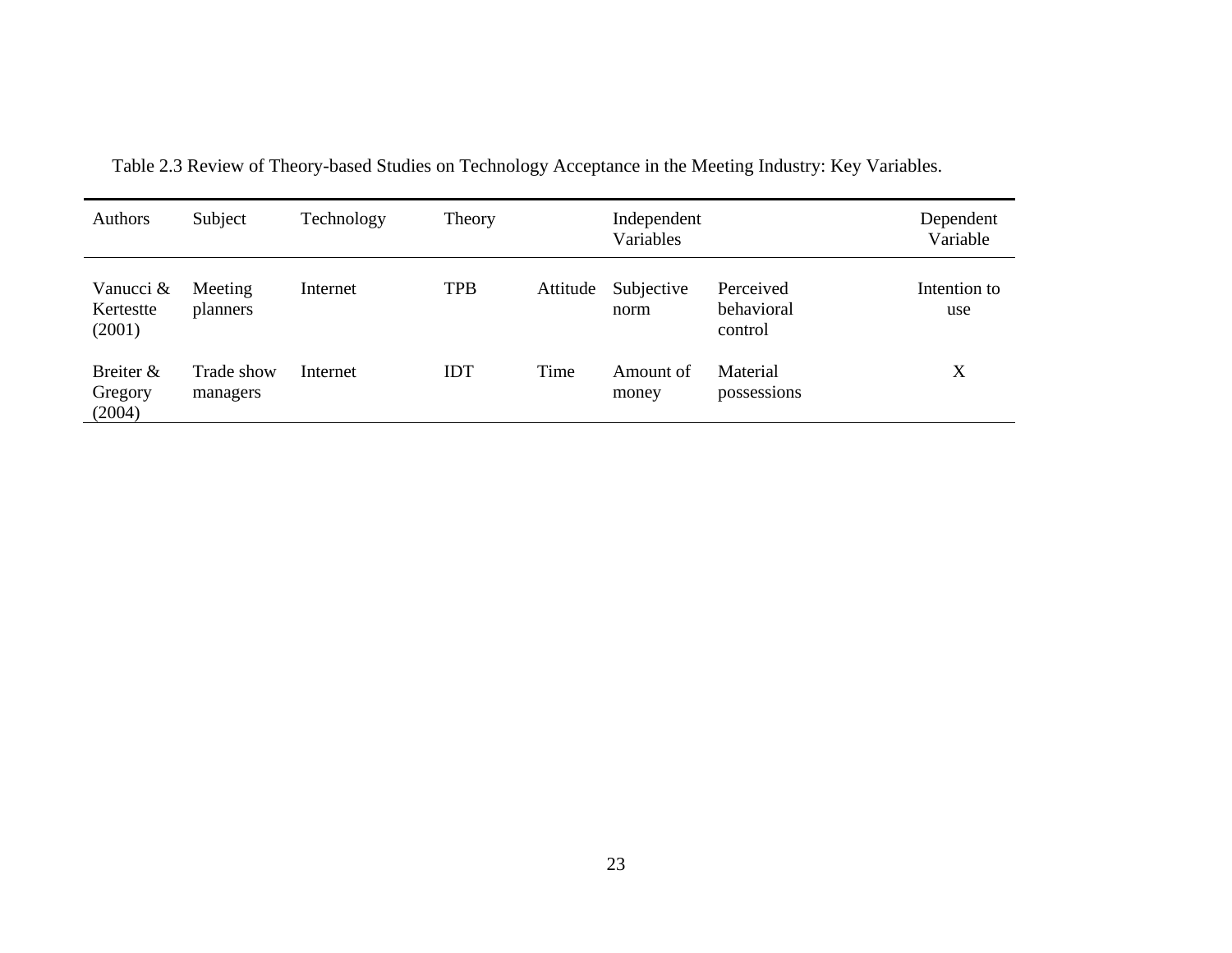Quantitative research in the meeting industry may also be more rigorously conducted based on theories, identifying generalized patterns, and thus can make more accurate predictions (Lee & Back, 2005). A few theory-based studies on the ICT in the meeting industry can be found to date (see Table 2.3). In a study of meeting planners' use of the Internet to plan group meetings, Vanucci and Kerstetter (2001) found that the theory of planned behavior is effective to predict the intention of using the Internet and concluded that planners' attitude, belief about norms, and perceived behavioral control were found to be significantly related to their intention. They adopted Hoffman and Novak's (1996) modified TPB, which was expanded by including thirteen categories in the original three dimensions. Perceived behavioral control is believed to have the strongest influence on intention to use and this dimension includes ease of use, ease of access, price, knowledge, skill, and past experience (Hoffmann & Novak, 1996). Frew (2000) presented perspective and direction of ICT research in the travel and tourism domain. Those results gained from studies in the tourism and travel research can be applied to this study, but only to a certain extent, because the meeting facility selection involves a special buying system—the multi-person involved buying center.

## 2.2.4 Self-efficac

The concept of self-efficacy was first proposed by Bandura (1977) in the study of human agency. Self-efficacy is defined as peoples' beliefs about their capabilities to produce performances that influence events affecting their lives and confidence in using a system in achieving desired goals (Bandura, 1986, 1995; Marakas, Yi, & Johnson, 1998). It is also defined as one's ability to carry out a behavior (Armitage and Conner, 1999). Taylor and Todd (1995a) reported self-efficacy as a determinant of perceived behavioral control that is defined as an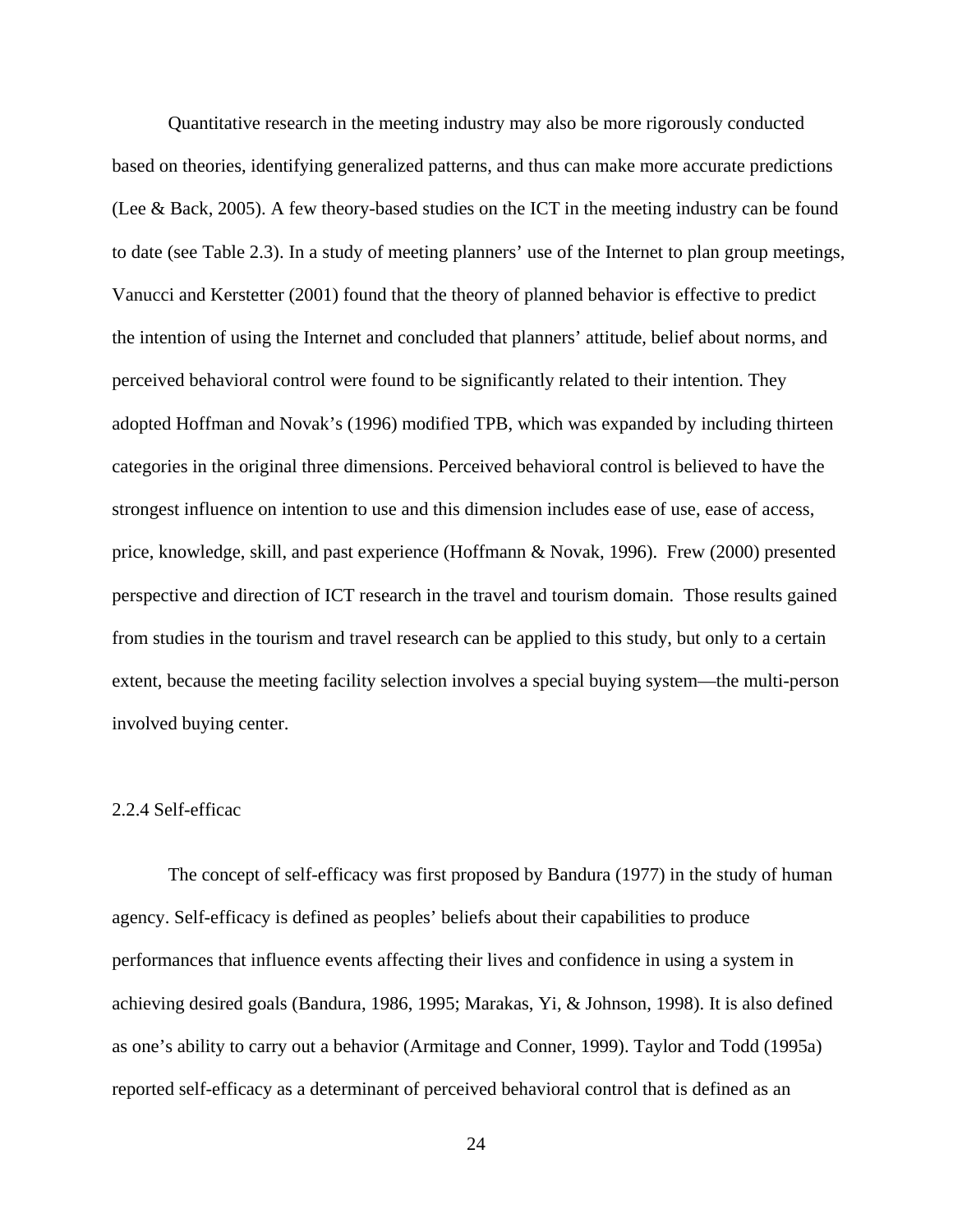individual's belief about the presence or absence of required sources and opportunities necessary to perform certain behaviors (Ajzen & Madden 1986). However, there is a reasonably consistent body of evidence suggesting that self efficacy is more important as a predictor of behavioral intentions than are measures of other control-related constructs (Baundra, 1985; Terry, 1993; Terry & O'Leary, 1995; White et al., 1994; Manstead & Van Eekelen, 1998). Baundura (1977) argued that self-percepts of efficacy influence thought patterns, actions, and emotional arousal. A causal test revealed that the higher the level of self-efficacy, the higher the performance accomplishments and the lower the emotional arousal. He also stated that people with a strong sense of self-efficacy approach difficult tasks as challenges to be mastered, rather than as personal threats to be avoided. In other words, the greater one's self-efficacy, the more likely it is that one will actually carry out an intended behavior. Self-efficacy predicts behavior better than intentions (Armitage & Conner, 1999).

Agarwal, Sambamurthy, and Stair (2000) theorized that self-perceptions of efficacy in the task domain of computing were strongly influenced by the extent to which individuals believe they were personally innovative with respect to IT (PIIT). The authors also proposed a broad framework and examined the simultaneous effects of those influences on perceptions of usefulness and ease of use and found out that self-efficacy positively influences only ease of use in the context of IT. It is consistent with the findings by Manstead and Van Eekelen (1998). They argued that perceptions of how easy or difficult it is to achieve the target behavior is the definition of ease of use highly related to self-efficacy.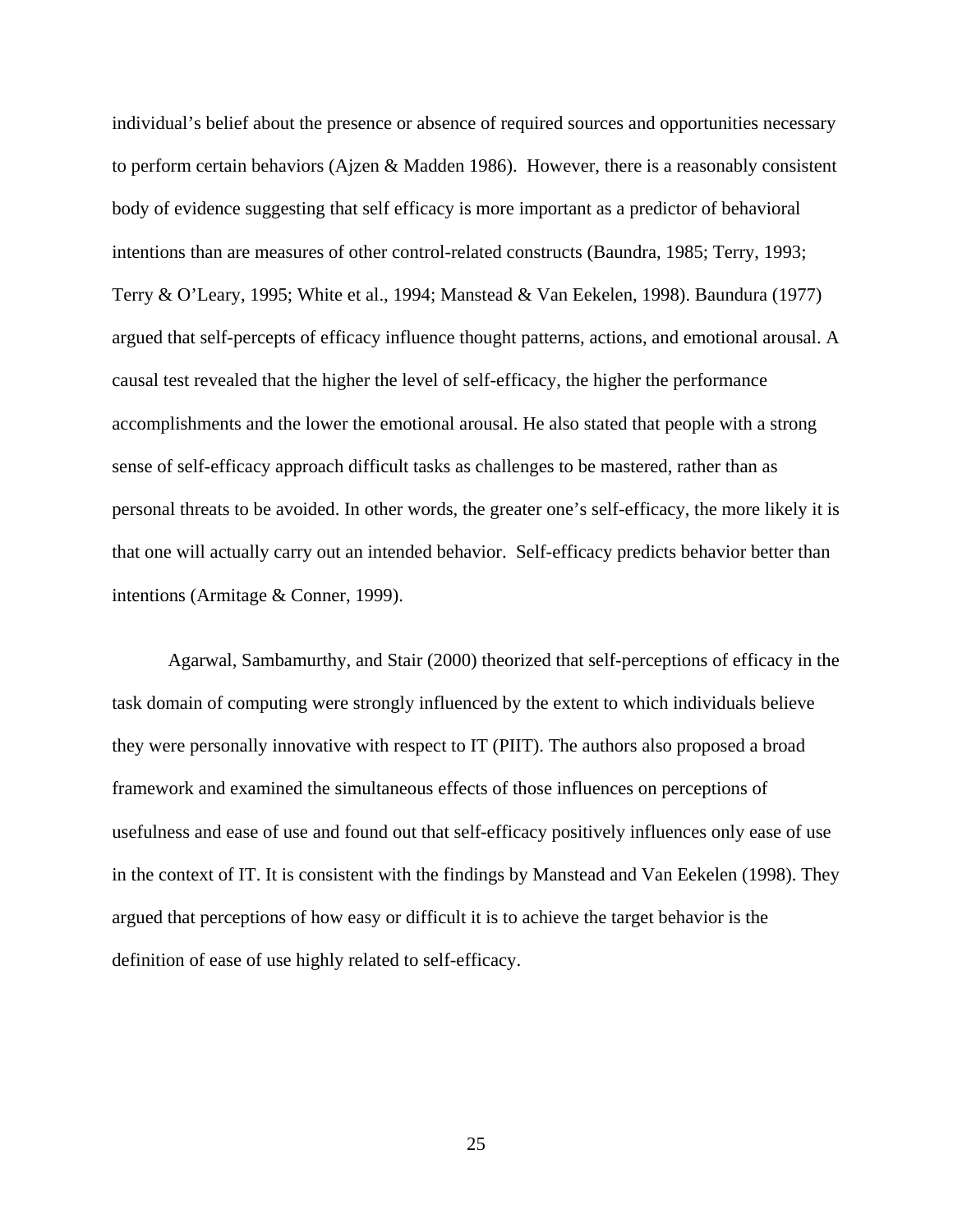# 2.3 Convention Site Selection vs. Facility Selection

Comas and Moscardo (2005) argued that a critical question for businesses involved in destination marketing and the provision of services for conferences and meetings is how organizations decide where to hold their conferences and meetings. The "where" question poses two primary concerns: (1) a convention site's environment addressing a city's capacity to host the meeting, and (2) the meeting facilities where most of meeting functions are held (Go & Zang, 1997). The term "site" has been interchangeably used with several other terms in studies of the determinants of selection. They are: convention site, meeting destination, meeting site, associations' site, convention destination, and convention location (see Table 2.4).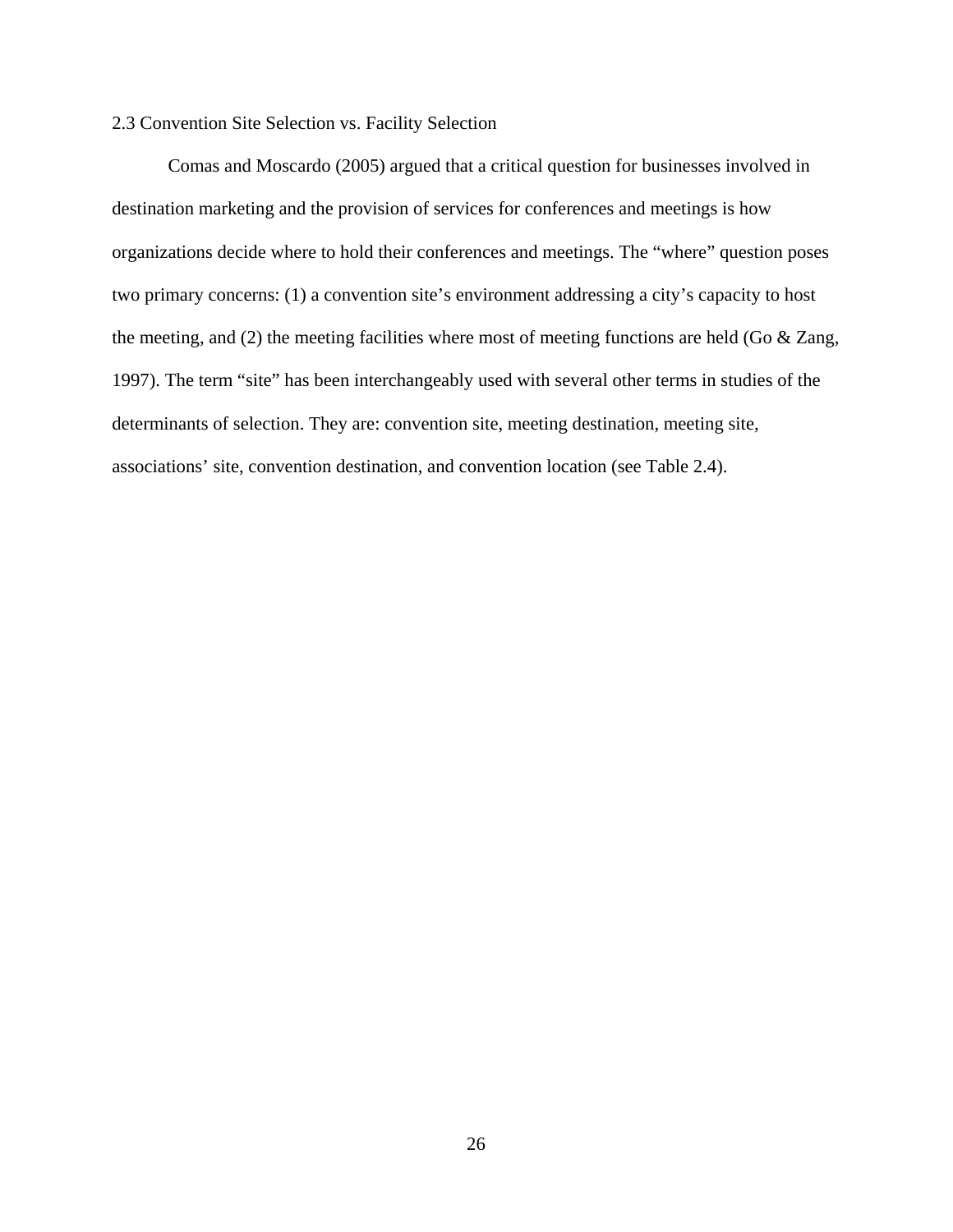| <b>Authors</b>                                         | <b>Terms Used In Title</b>            | <b>Determinant of Selection</b>                                                                                                                                                                                                                                                             |
|--------------------------------------------------------|---------------------------------------|---------------------------------------------------------------------------------------------------------------------------------------------------------------------------------------------------------------------------------------------------------------------------------------------|
| Fortin et al .(1976)                                   | Convention site                       | Hotel service, air access, hotel rooms,<br>conference rooms, price levels,<br>hospitality, restaurant facilities, personal<br>safety, local interest, geographic<br>location, hotel info/assistance, local<br>availability, tourism features, transport<br>facilities, previous experiences |
| <b>ASAE</b><br>(1987)                                  | Meeting location                      | Quality of service, meeting room<br>facilities, overall affordability, sleeping<br>room facilities, location image,<br>dining/entertainment, air transportation,<br>exhibit facilities, highway accessibility,<br>only one, recreational facilities, climate                                |
| Bonn et al. (1994)                                     | Site                                  | Numbers of meetings planned in the<br>same site, facilities, services, and<br>recreational factor                                                                                                                                                                                           |
| Oppermann (1994)                                       | <b>Convention</b> location            |                                                                                                                                                                                                                                                                                             |
| Oppermann (1996a)                                      | Convention<br>destination             | Empirical                                                                                                                                                                                                                                                                                   |
| Oppermann (1996b)                                      | Convention cities                     | N/A                                                                                                                                                                                                                                                                                         |
| Clark & McCleary<br>(1995)                             | <b>Associations' Site</b>             | N/A                                                                                                                                                                                                                                                                                         |
| Clark et al. (1996)                                    | Association<br><b>Convention Site</b> | Power in committee                                                                                                                                                                                                                                                                          |
| Crouch & Richie (1998)<br>Crouch & Louviere<br>(2004a) | Convention site                       | Accessibility, local support, extra-<br>conference activities, accommodation<br>facilities, meeting facilities,<br>information, site environment, other<br>criteria                                                                                                                         |
| Chacko & Fenich (2000)                                 | Convention<br>destination             | N/A                                                                                                                                                                                                                                                                                         |
| Baloglu & Love (2001)                                  | Convention cities                     | N/A                                                                                                                                                                                                                                                                                         |

# Table 2.4 Terms Used in Titles in Site Selection Studies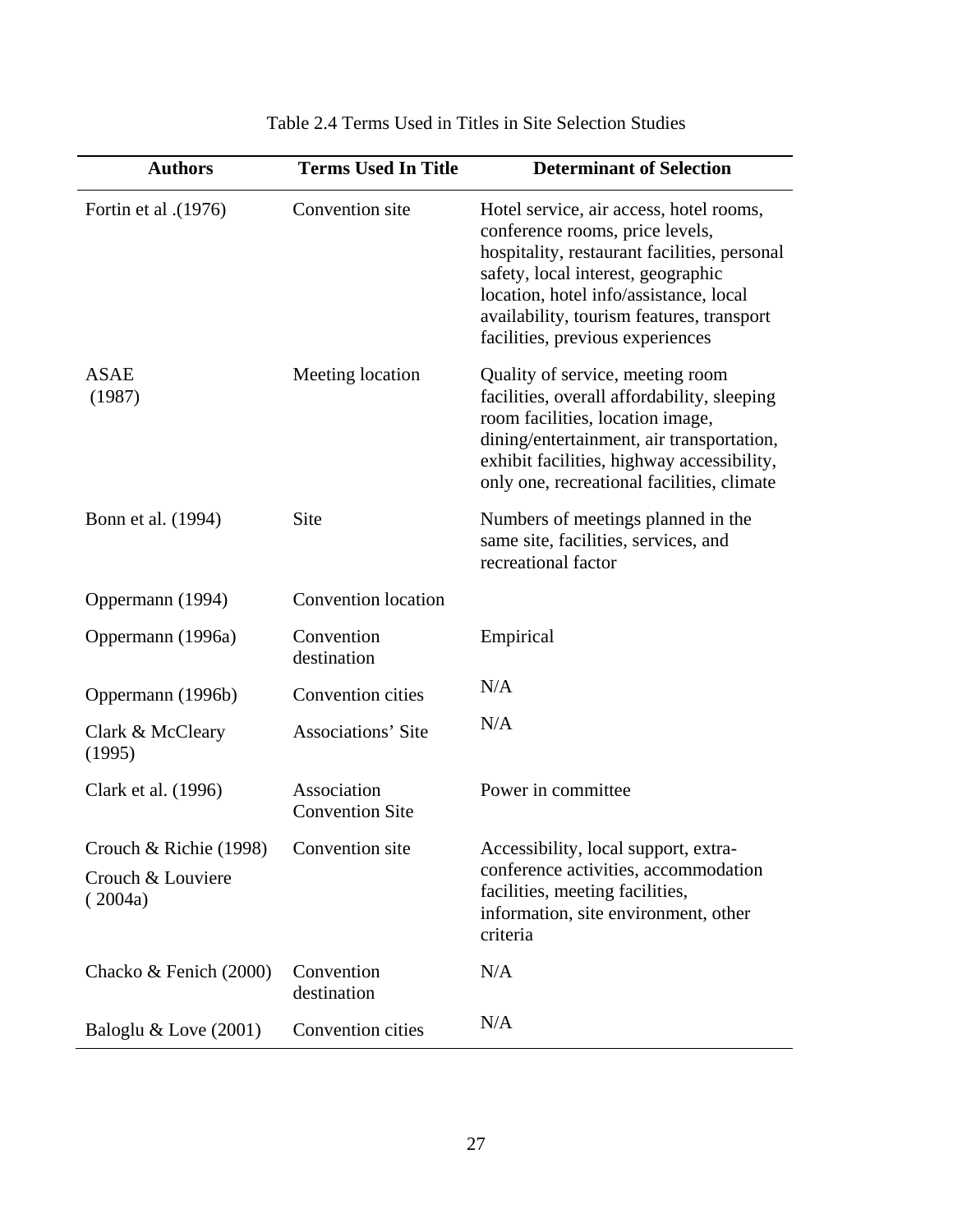Association-sponsored events accounted for two-thirds of the direct spending in the meeting industry. The income from an association's annual convention comprise one-third of non-membership revenue (excluding association membership fee income) of an association (ASAE, 2003). Due to the importance and impact of associations' convention, understanding an association's site decision-making process becomes very important to destinations and meeting facilities that want to promote themselves best. Consequently, a number of studies on determinants of convention site selection (Crouch & Richie, 1998) and the decision-making process (Bonn & Boyd, 1992; Oppermann, 1996a, 1996b; Fawzy & Samra, 2008) were conducted. As Crouch and Richie (1998) summarized, sixty four previous studies on convention site selection involved many determinants, and a destination is selected as a sum of its perception by the associations as being interesting, exotic, safe, accessible, and accepting of all types of delegates (Jago & Deery, 2003). Crouch and Louvier (2004a) argued that, although characteristics of a meeting facility including physical site attributes are particularly important, a broad range of other factors should be offered for a host site of annual conventions to be attractive.

Although destination selection criteria have been intensively studied, the majority of studies lack conceptual and empirical support (Baloglu & Love, 2001). It should also be noted that a majority of studies in site selection focused exclusively on the North American market and associations' annual conventions. In addition, most studies were undertaken in large cities and with international associations (Jago & Deery, 2003; Oppermann & Chon, 1997).

There were some attempts to find differences in selection factors between associations of various sizes, diverse backgrounds, or over different scopes (i.e. regional, state, national, and international) (Opperman, 1996a). Choi and Boger, Jr. (2002) found that site selection factors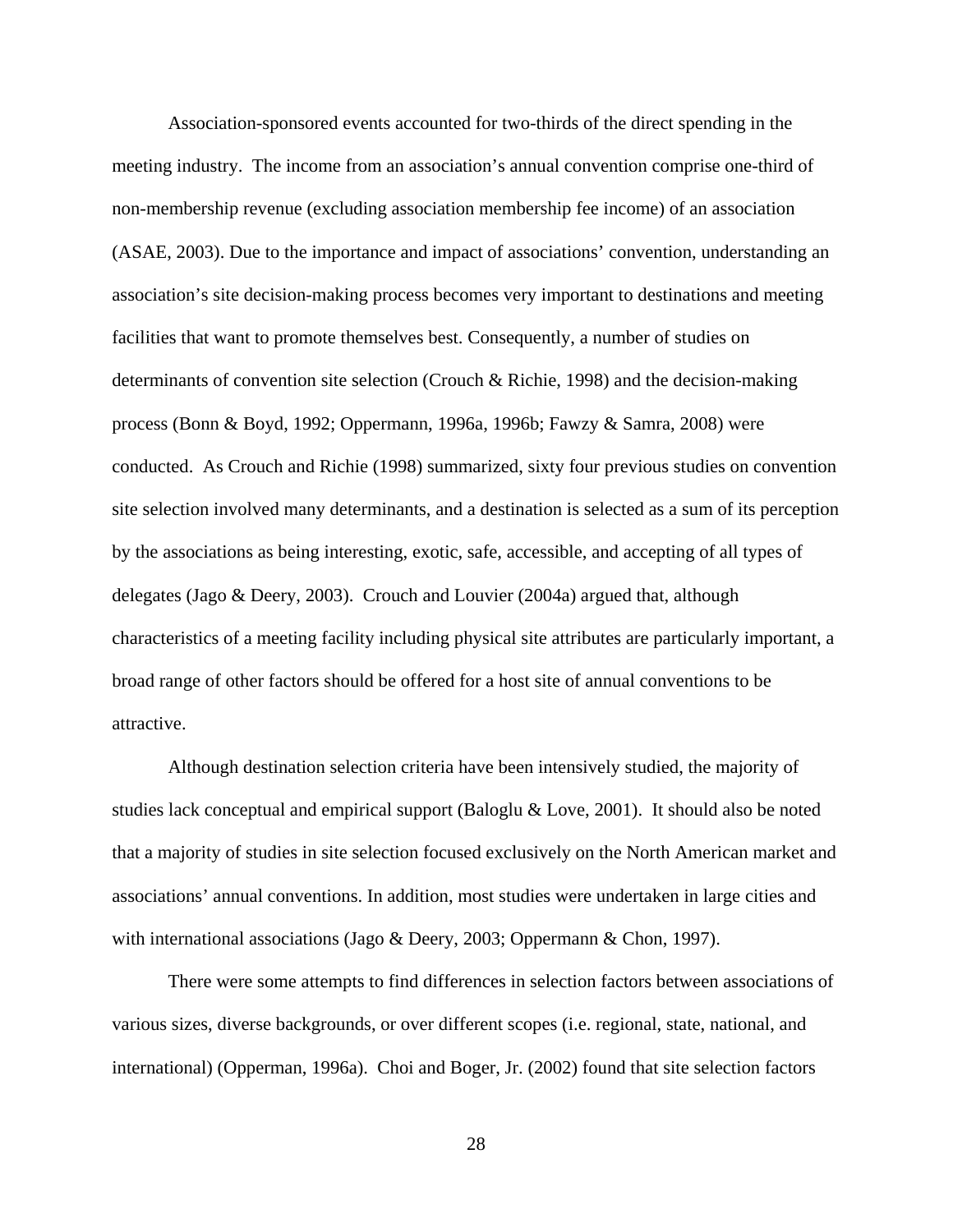for U.S. state associations varied by association size, age, and budget. Comas and Mocardo (2005) argued that a meeting venue is a very important attribute regarding the decision of a host destination and the most important attribute particularly for those conferences based around business functions. While most studies of convention site selection did not specify which type of meeting facilities were considered, some researchers focused on the determinants of specific types of meeting facilities. Table 2.5 presents the list of studies that identify meeting planners' facility selection determinants for different types of meeting facilities. Most studies listed two major areas: physical features and food and beverage. The former includes size, layout, lighting and temperature control, and the latter includes quality of food and beverage. Not surprisingly, the cost of a meeting facility is one major factor, same as in many other business buying decisions (Jago & Deery, 2003).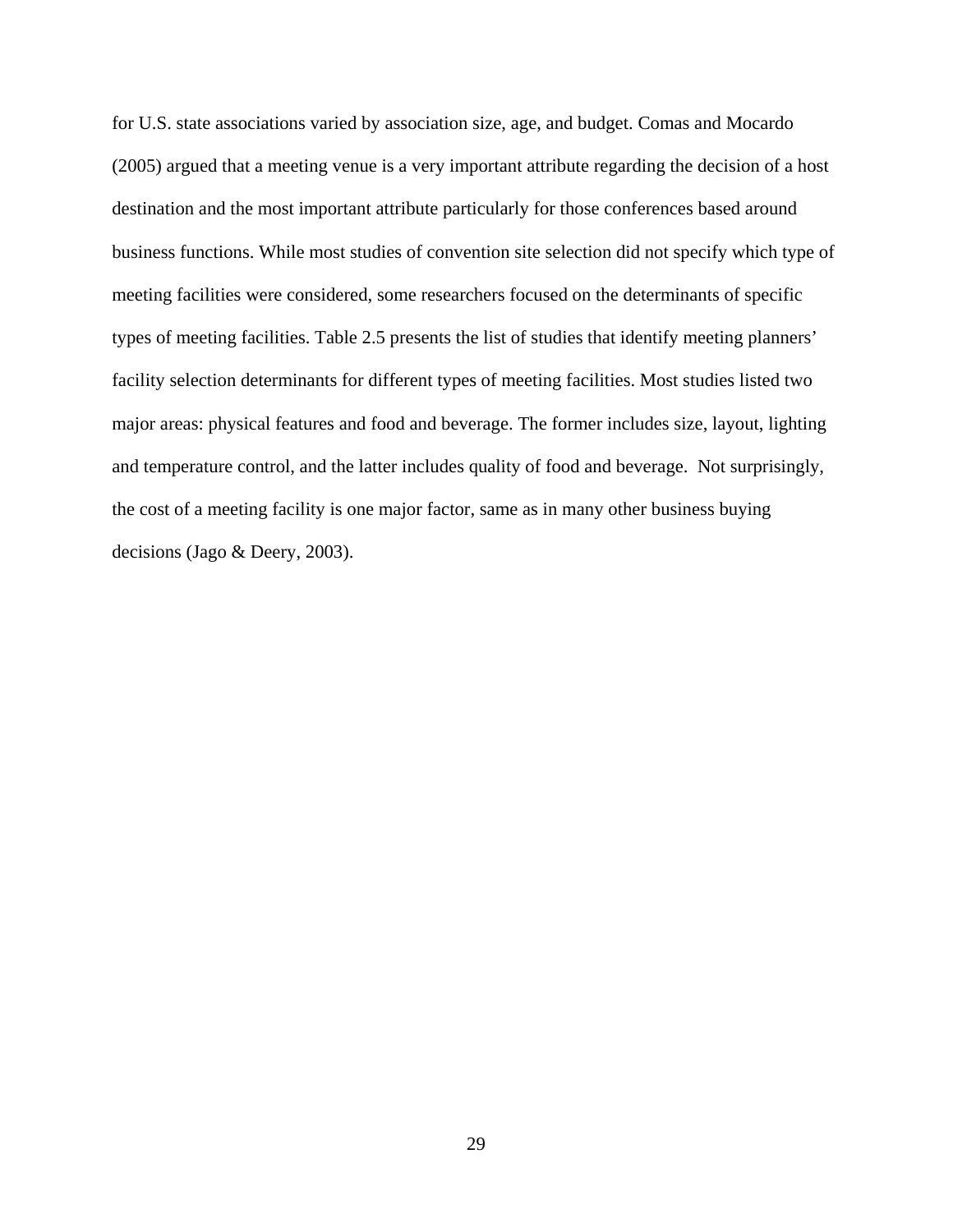# Table 2.5 Meeting Facility/Venue Selection Determinants.

| <b>Authors</b>                                       | Type of Facility          | Type of Meeting   | Determinant of Selection                                                                                                                                                                                                                                                 |
|------------------------------------------------------|---------------------------|-------------------|--------------------------------------------------------------------------------------------------------------------------------------------------------------------------------------------------------------------------------------------------------------------------|
| Renaghan & Kay<br>(1987)                             | Hotel                     | Convention        | Main meeting-room size, soundproofing of<br>meeting room, location of breakout rooms,<br>complexity of audio-visual (AV) equipment,<br>climate and lighting control, price, high-<br>quality food and food service, and staff<br>incompetence (most frequent challenge). |
| Hu & Hiemstra<br>(1996)                              | Hotel                     |                   | Physical of hotel facility                                                                                                                                                                                                                                               |
| Crouch & Richie (1998);<br>Crouch & Louviere (2004a) | Meeting facility          | Convention        | Capacity, layout, cost, ambience, security,<br>service, availability                                                                                                                                                                                                     |
| Weber<br>(2001)                                      | Hotel                     | Convention        | Royalty to chains; higher and more<br>consistent standard of service levels,<br>hospitality, restaurant facilities, personal<br>safety, inter natures of hotel                                                                                                           |
| Comas & Mosccardo<br>(2005)                          | Venue/Meeting<br>facility | Regional meetings | Capacity, layout, service quality, facilities<br>for accommodation, technology, flexibility                                                                                                                                                                              |
| Chen (2006)                                          | Meting facility           | Convention        | Space, variety of meeting properties,<br>suitability of convention facilities, and<br>quality of food and beverage                                                                                                                                                       |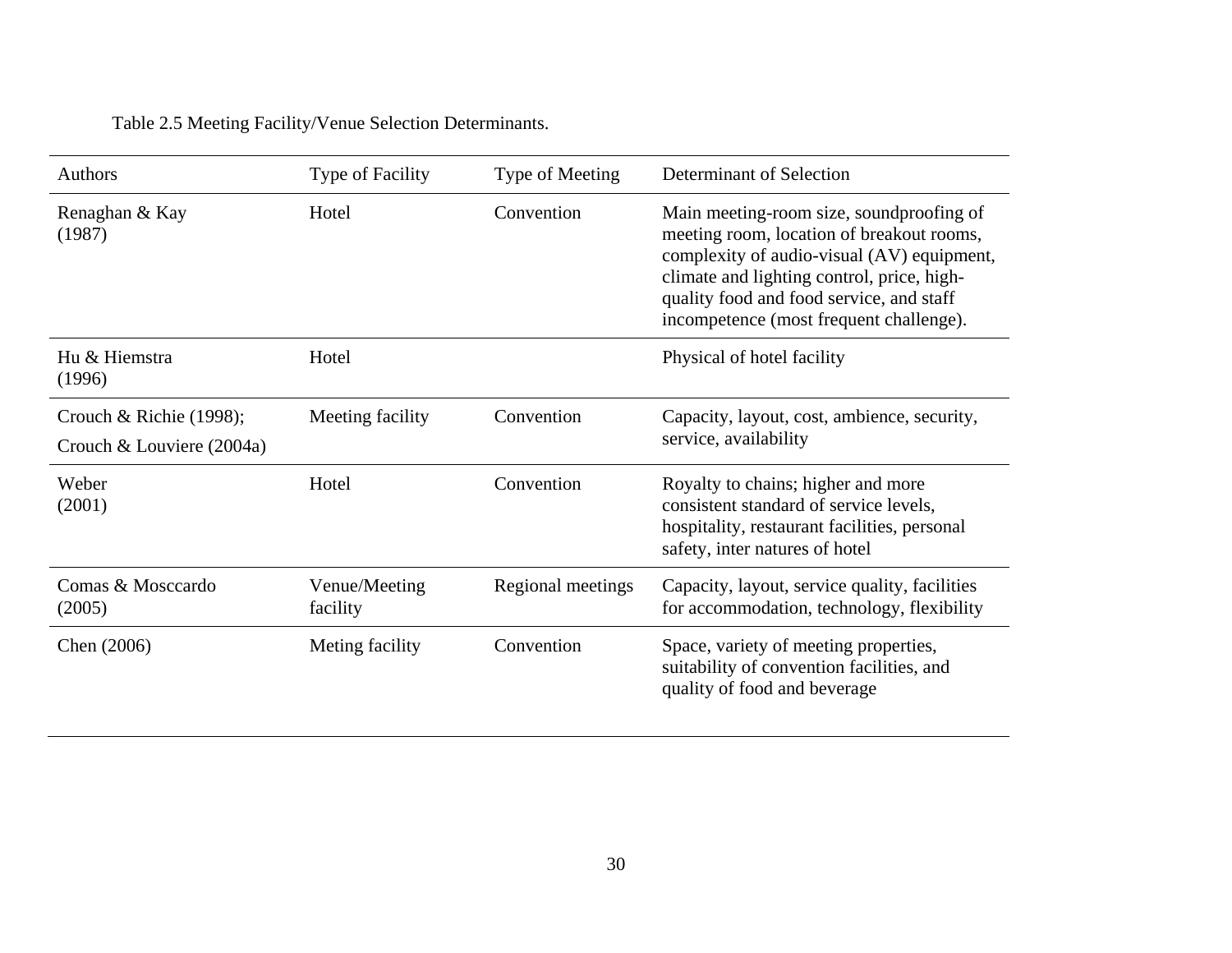Attendees' expectations of a large convention center are overall cleanliness, a wellmaintained facility, helpfulness of guest services personnel, directional signage within the convention center, availability of high-quality lodging near the convention center, sufficient restrooms throughout the facility, and ability to get a cell phone signal (Breiter & Milman, 2006). The meeting attendees expect quality of service, physical appeal, availability of facilities, and standard food and beverage from a resort conference hotel (Lawrence & McaCabe, 2001).

#### 2.4 Technology as a New Emerging Determinant of Facility Selection

Most of the earlier studies did not include technology as a determinant of site selection (Crouch & Richie, 1998; Hu & Hiemstra, 1996; Renaghan & Kay, 1987). Only basic audio and video equipment were listed as selection attributes of a meeting facility (Crouch & Louviere, 2004a; Jago & Deery, 2003). The *Official Meeting Planners Facility Guide* (OMFG), a semiannual publication of meeting facilities' specifications in the U.S. and Canada, included the following categories of specifications: number of sleeping rooms; number of meeting rooms; capacity of the largest room; total exhibit space (sq. ft.); location/ transportation; accommodations; dining/entertainment; services/facilities/shops; recreational/amusement facilities; rates; size of meeting rooms; meeting facilities; and audio visual equipment and services. However, it is not known whether this is due to their insignificance in selection or lack of available information and knowledge of technology.

Recent studies started including technology as a determinant of meeting facility selection (Baloglu & Love, 2001; Jago & Derry, 2003). Internet and personal telecommunication equipment, the two main functions of ICT-based applications, have gained more attention and importance in the meeting industry from both attendees and planners. The *OMFG* added a new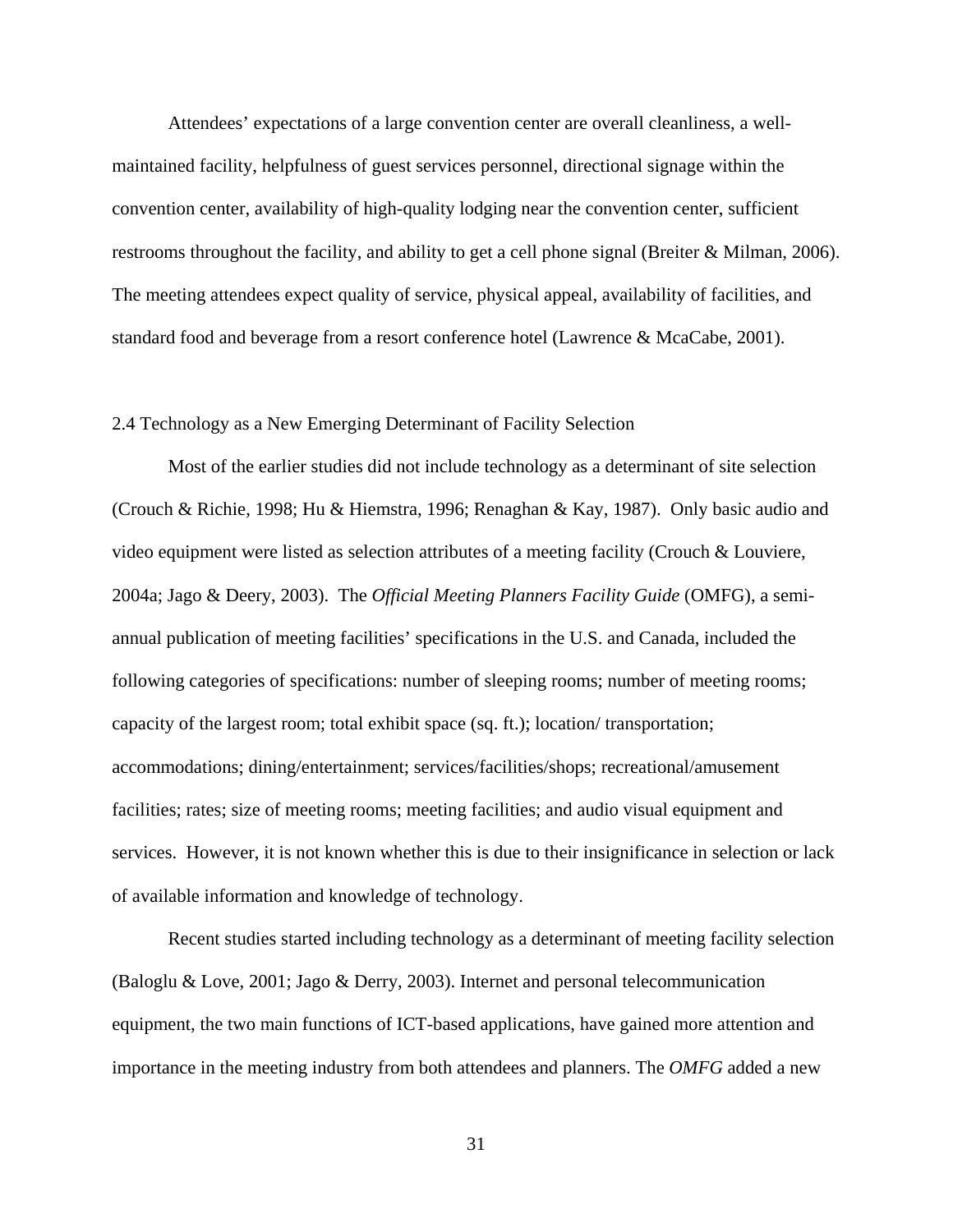category in 2003: "Information Technology equipment and services," which was separated from the previously existing traditional category, "Audio/visual equipment and services."

 Comas and Moscardo (2005) argued that technology is a key determinant of facility selection, particularly for those conferences which are based on business functions. Jago and Deery (2003) argued that there is a rapid growth in the need for Internet access for both attendees and planners. They want to be linked to their businesses, family, and friends while they are away from the office and home. Bartlett (2007) reported that wireless fidelity (Wi-Fi) was perceived as a necessity for attendees, and their technological service expectation was demanding. While this additional feature may increase the price paid for the meeting facility, all meeting planners agreed that lower budget venues without the service invariably presented too many problems and should be avoided (ASAE, 2005). Meeting planners increasingly demand value for their budget spending on a facility and want to offer their attendees the best possible features, including technology (Bartlett, 2007). However, there is little research on how much and what specific type of technology impacts the meeting planners' selection of a meeting facility.

# 2.5 ICT in the Tourism, Hospitality, and Conference Center Industry

The increasing intensity of competition has led organizations to search for more efficient and effective ways of managing their businesses. Zeithaml, Parasuramann, and Berry (1991) reported that technology is a tool to improve service and a means of adding value to the user/customer. A combination of computer, telecommunications, and Internet technology, which comprises ICT, is now being widely used for a variety of service delivery purposes (Walker & Johnson, 2006). Many organizations in the tourism and hospitality industry, such as Marriott, Hilton, Southwest Airlines, and online travel distributors, have turned to ICT to improve various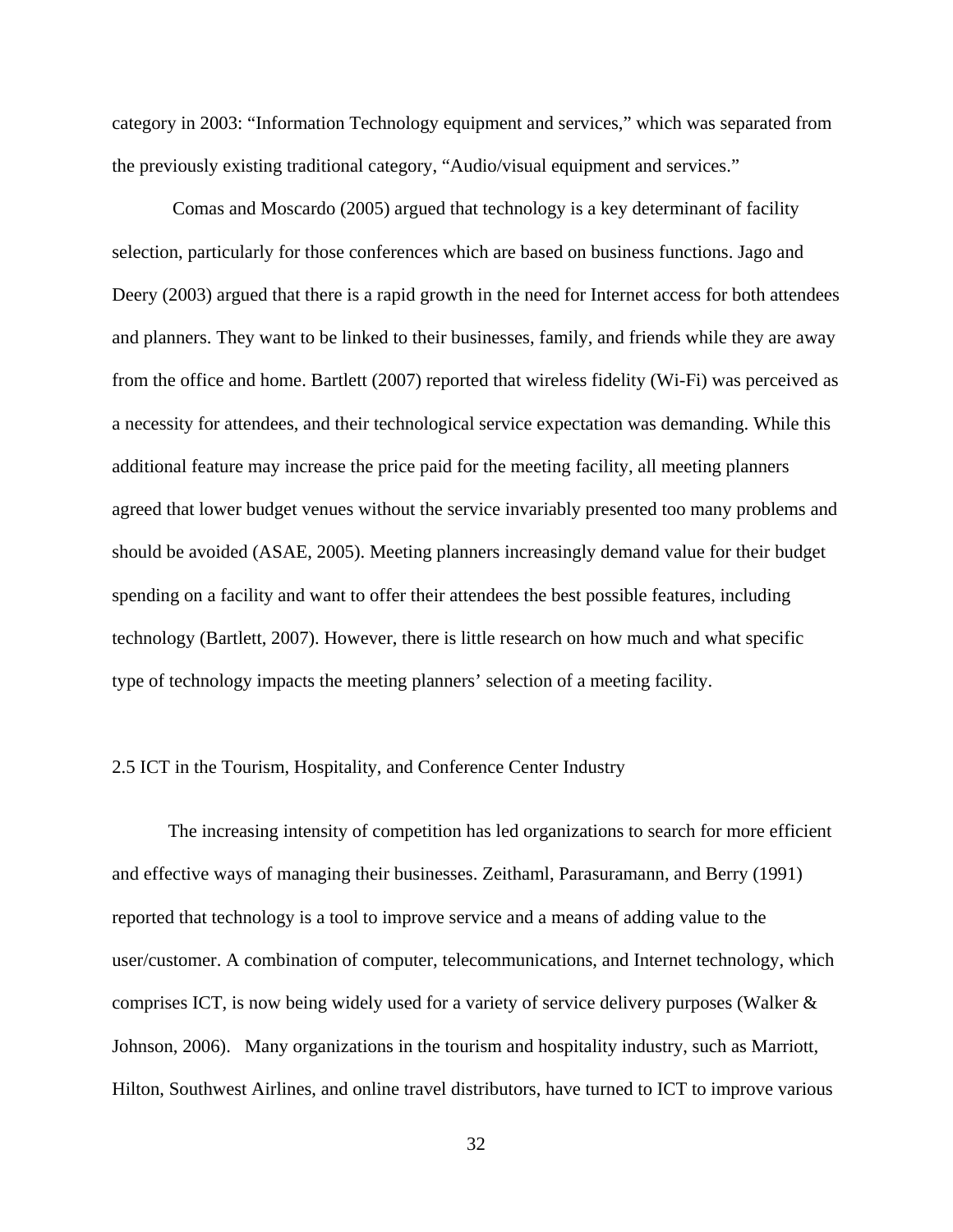areas of their business, including marketing, employee training, and sales. Investments in ICT have substantially increased over the last decade.

Connolly et al. (2007) argued that IT adoption in the groups and meetings area are behind other travel industry sectors, but this is expected to be change. They listed hosting of competitive activities, new market entrants, advances in technology, and technology standards within the industry as the driving factors for such transformation. Davison et al. (2002) predicted that progress in ICT would continue to evolve at a rapid pace, offering considerable potential and actual benefits to suppliers, buyers, and intermediaries. They presented the use of ICT by the Meetings, Incentives, Conferences, and Exhibitions (MICE) industry. However, their study focused exclusively on the European market and was limited to several applications of ICT (Internet, Web site, and teleconferencing), using simple descriptive (frequency) analysis. A number of conference centers have installed satellite-linked video conferencing equipment for the purpose of presenting keynote speakers who are unable to attend in person (Davison et al., 2002). However, their study focused exclusively on the European market, mainly the United Kingdom; hence it has limited application to the U.S market.

Much of the research into Internet usage in the hospitality and tourism industry has been from the perspective of hospitality and tourism marketing aspects (Gregory, Kline, & Breiter, 2005). The level of Internet usage for marketing of meetings varies considerably between corporate and association meeting sectors. While only 19% of corporate meeting planners market their events through the Internet, nearly 60 % of association planners do (Meetings & Conventions, 2006). With associations' members spread across the country, more use of the Internet for marketing in the association sector is expected (Davison et al., 2002). Contrary to the use of Internet for marketing, easy use of the web was of increasing importance to corporate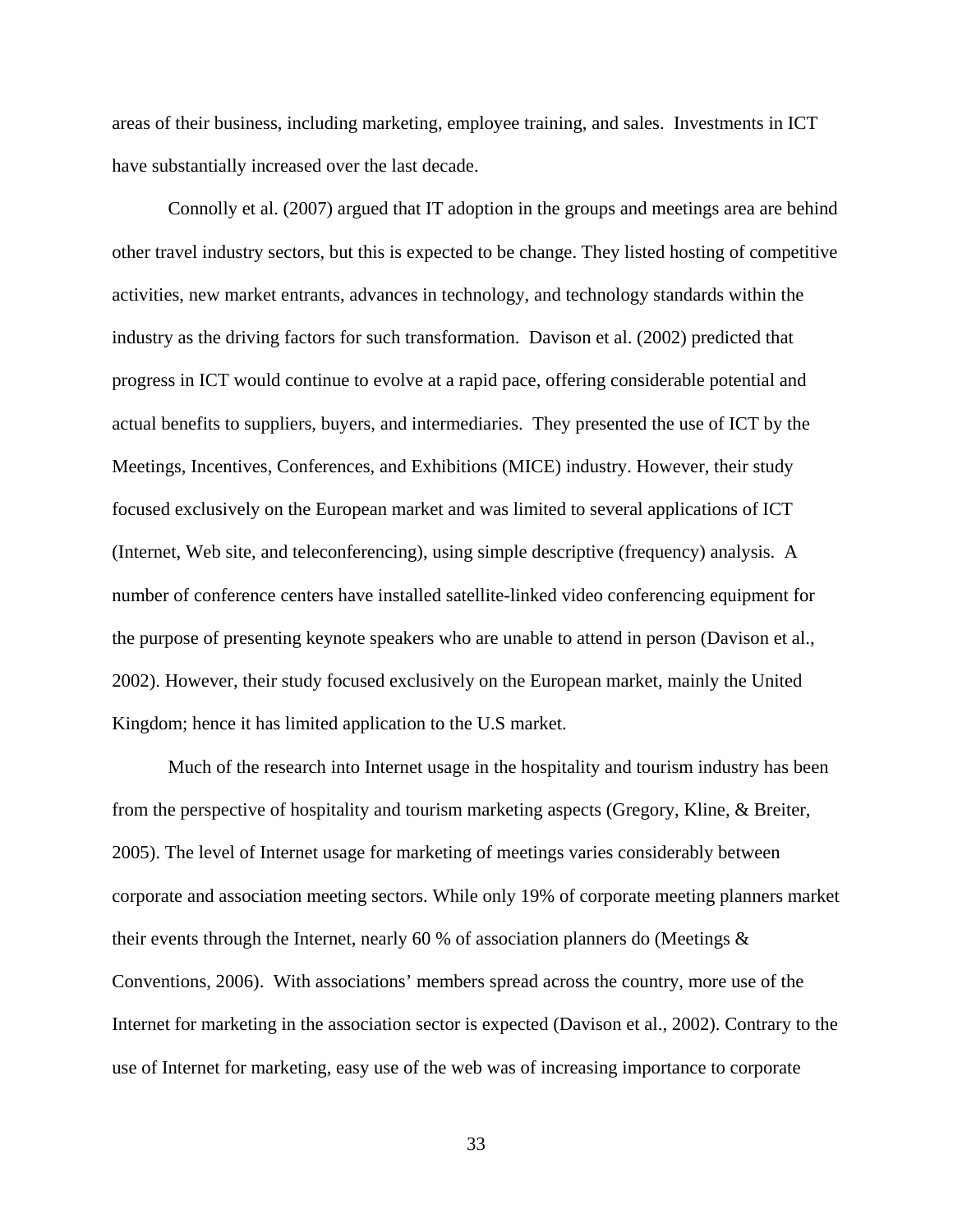meeting planners (58%) when choosing a meeting facility. Only 36% (for conventions) and 30% (for other than conventions) of association meeting planners indicated it is important (Meetings & Conventions, 2006). Having meeting rooms with multiple high-speed phone lines and computer outlets was very important for 52% of the respondents in this study, while 30% (for conventions) and 25% (for other than conventions) of association planners considered it important when choosing a meeting facility. Most notable the percentage of meeting planners who stated the availabilities of those technologies as important in facility selection are consistently up from the results of a 2004 report on both corporate and association meeting planners.

Gregory and Breiter (2001) studied a different segment—trade show managers and their use of technology—and reported that they relied on the Internet and increased their usage of the web in trade show management. Hotels have installed video conferencing technology to enhance their overall product by observing the potential of the technology. Siguaw, Enz, and Namasivayam (2000) examined the utilization of information technology-based applications in all hotel sectors that include convention centers, conference centers, and convention hotels. Their study identified a list of technology features adopted by U.S. hotels and categorized them into the following three groups based on their main usage priorities**:**

- Employee productivity: voice mail, interactive television guides, and management email systems.
- Revenue enhancement: teleconferencing services, cell phone rentals, ATMs, and Internet reservations.
- Guest services: in-room Internet access, in-room fax machines, and in-room modems.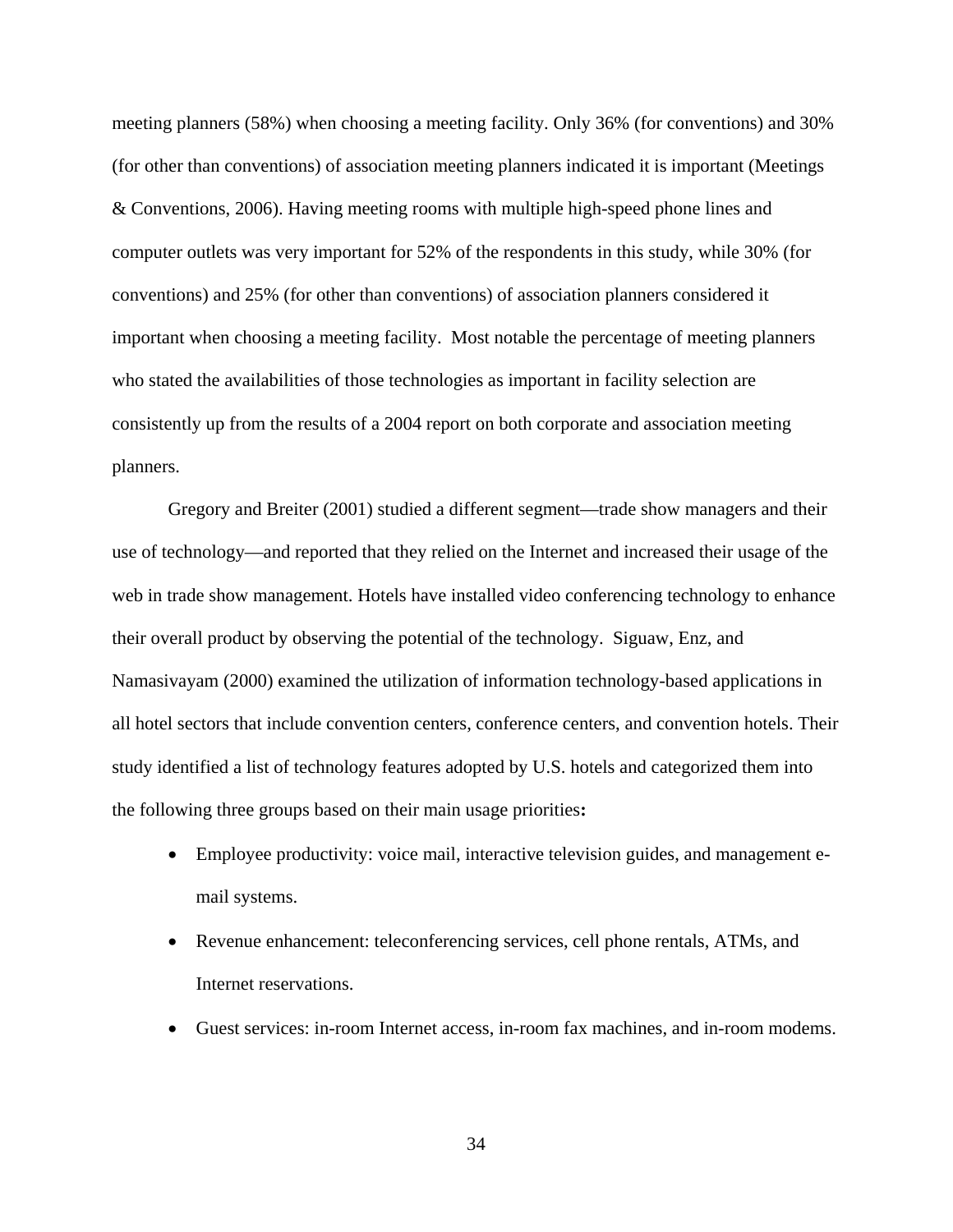The findings suggest that the U.S. lodging industry has employed more technologies that improve employee productivity and enhance revenue. The hotel sector, lodging type, size/complexity of the property, and independent versus chain affiliation also influenced the number and type of technologies adopted. This finding is consistent with Kelner et al. (1999) who suggested the differences in focus of these strategic priorities were found in technological adoptions across types of properties. Among convention hotels, casino properties, and conference centers, convention hotels utilize most technologies in all three categories followed by casino properties and conference center (Siguaw et al., 2000).

Casanova et al. (2005) presented that challenges in using a technology can be caused by interpersonal and structural constraints. In terms of structural constraints, organizations may not be able to provide the resources that planners need to utilize technologies (Casanova et al., 2005). Attwel (1992) and Buharis (1997) found that small- and medium-sized organizations are often limited in terms of in-house technology expertise which influences the use of information technology.

However, there are few studies on acceptance and usage of other types of technologies and their influence on meeting planners' facility selection. Most of the earlier facility selection studies did not include technology services, specifically ICT-based features, in their lists of selection criteria, but it is not known whether that was due to its insignificance or lack of information.

#### 2.6 The Conference Center Industry

As this study focused on the determinants of conference center selection related to ICTbased features, it is important to understand the nature of conference centers. While there is some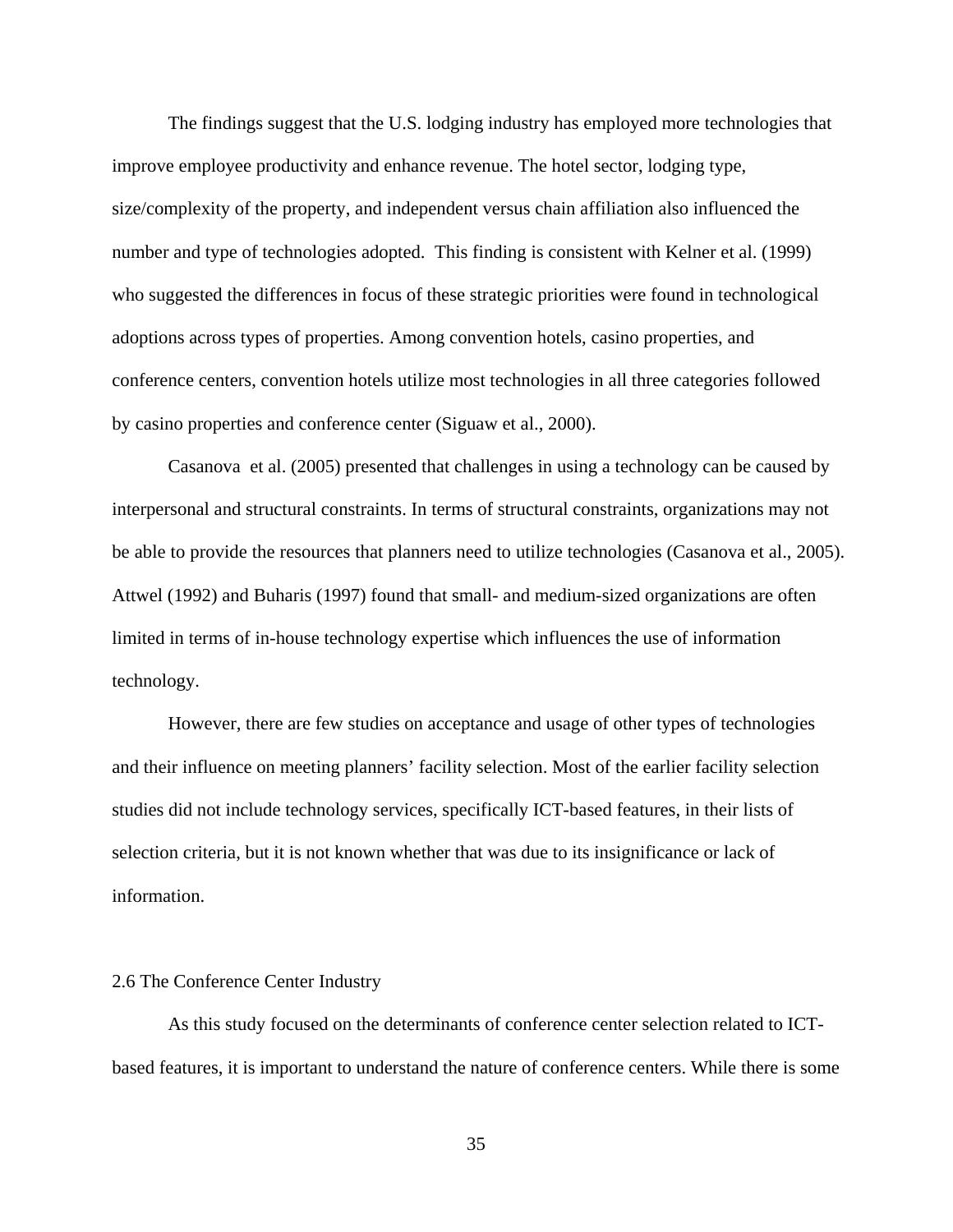confusion and interchangeable use of the terms "conference center" and "convention center," they are different entities (Eisenstodt, 1999). Based on literature reviews, Table 2.6 presents definitions of each term developed by scholars and meeting industry professionals. The most distinct differences between them are that (1) a convention center is required to have a designated large exhibition space along with a meeting space; (2) many conference centers are located in suburban areas with resort-like settings, while convention centers are located in downtown areas with public transportation access; and (3) most convention centers are under a city's authority, which makes them public infrastructure (Fenich, 2000), while conference centers are owned by an individual or corporation.

The International Association of Conference Centers' (IACC) has over 200 North American sites as members, ranging from upscale resort conference centers, university conference facilities, to day centers without accommodations.

PKF Consulting and the IACC forecasted growth for North American conference centers through 2003 and into 2004 in their 2004 report (PKT Consulting & IACC, 2004). Apparently, meeting planners in high-demand regions experience relative lack of conference centers and less flexibility on meeting dates; overall demand has continued to grow and booking lead times continued to be shortened to as short as 30 days. Repeat customers, followed by referrals and personal sales calls, were ranked as the most productive sources for qualified leads.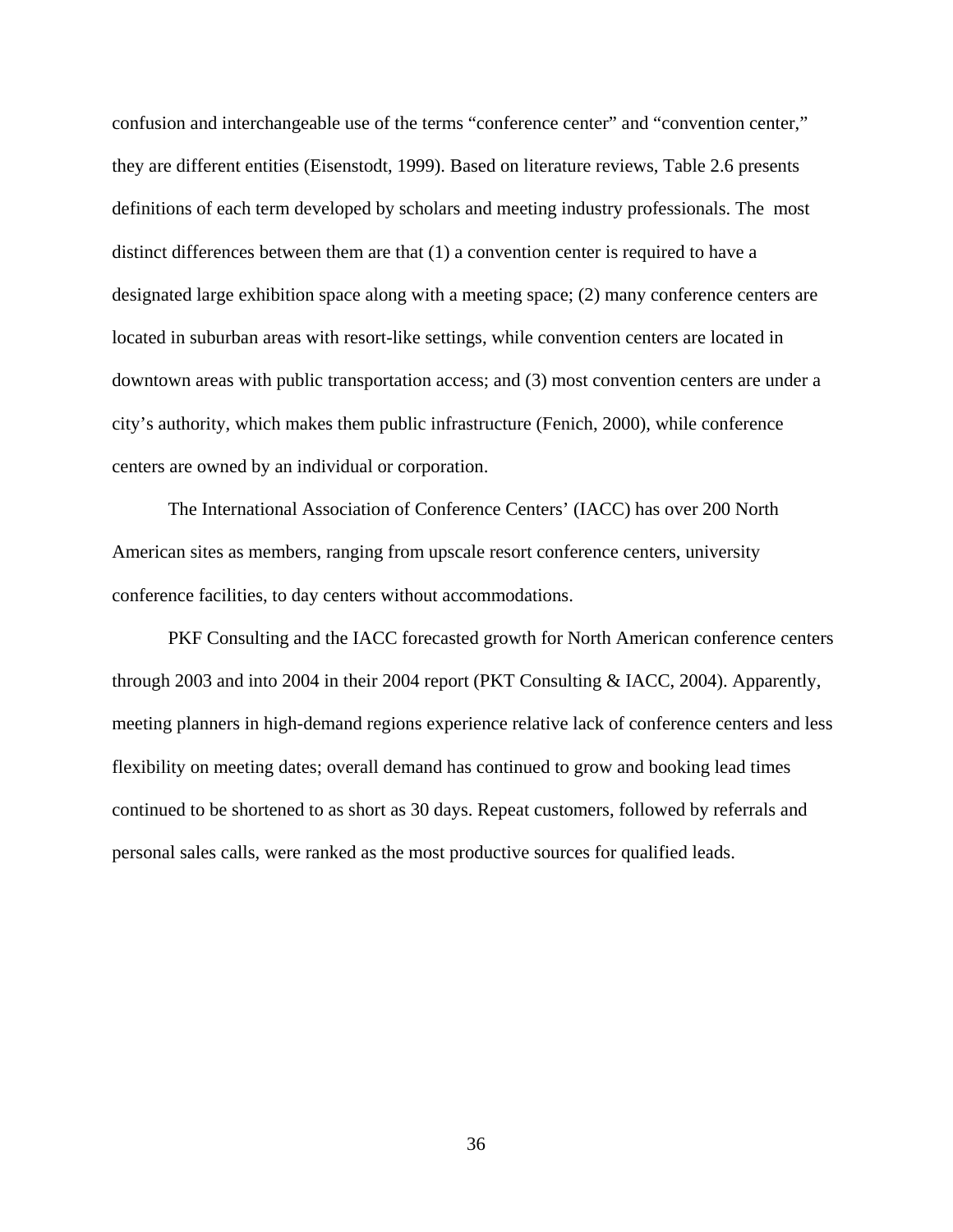#### Table 2.6 Definition of Convention and Conference

| Author                                                         | Conference center                                                                                                                                                                                                                                                                                                                                                              | Convention center                                                                                                                                                                                                                                                                                                                                      |
|----------------------------------------------------------------|--------------------------------------------------------------------------------------------------------------------------------------------------------------------------------------------------------------------------------------------------------------------------------------------------------------------------------------------------------------------------------|--------------------------------------------------------------------------------------------------------------------------------------------------------------------------------------------------------------------------------------------------------------------------------------------------------------------------------------------------------|
| Lane & Dupre, 1997<br>Eisenstodt, 1999                         | Close proximity to a city or to a resort area<br>Facility designed especially to accommodate meeting and<br>conference business                                                                                                                                                                                                                                                | N/A                                                                                                                                                                                                                                                                                                                                                    |
| Chon & Sparrowe,<br>2000                                       | Typically located in suburban areas and designed to<br>provide a setting with free of distraction                                                                                                                                                                                                                                                                              | N/A                                                                                                                                                                                                                                                                                                                                                    |
| Goldblatt & Nelson,<br>2001                                    | N/A                                                                                                                                                                                                                                                                                                                                                                            | A facility for events and expositions, without sleeping<br>room. $(p.47)$                                                                                                                                                                                                                                                                              |
| <b>Convention Industry</b><br>Council, 2004                    | A facility that provides a dedicated environment<br>for events, especially small events. May be<br>certified by the International Association of<br>Conference Centers (IACC)                                                                                                                                                                                                  | Facility that combines an exhibition space with a<br>substantial number of smaller event spaces. The purpose<br>of these buildings is to host trade shows, public shows,<br>conventions, large food functions and other functions<br>related to the convention industry. They may be purpose<br>built or converted and municipally or privately owned. |
| International<br>Association of<br>Conference Centers,<br>2007 | Universal criteria requires all certified properties to<br>include a professional staff, a business center, and rules<br>covering acoustics, lighting, furnishings and equipment,<br>extending to ergonomic chairs, non-glare tables, hard<br>writing surfaces and tractable wall surfaces. A minimum<br>of 60 percent of event space must be dedicated purely to<br>meetings. | N/A                                                                                                                                                                                                                                                                                                                                                    |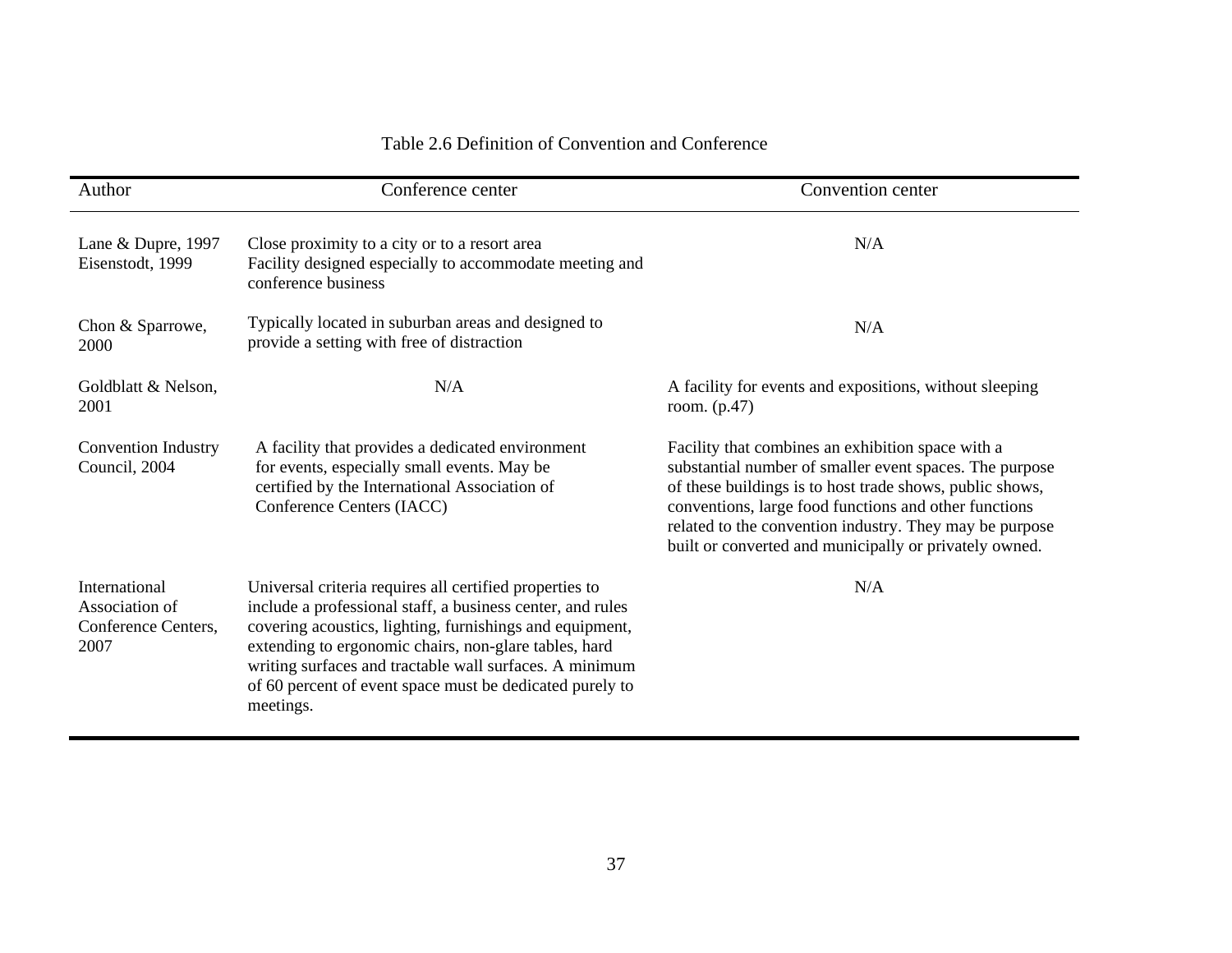The four major types of conference centers are: executive; hotel; resort; and university conference centers (IACC, 2004). An executive conference center is compared to full-service hotels when comparing a resort conference center to a resort hotel. Although structurally different, they are all certified by IACC and adhere to its standards. Its member properties must offer the complete meeting package (CMP), which includes three meals and lodging (except for day centers), meeting space, conference services, continuous refreshment breaks, 24-hour meeting room access, and basic A/V equipment (IACC, 2007b). Therefore, it is important to analyze total revenue on a per-occupied-room basis (RevPOR), as opposed to just room revenue (RevPAR) which is conventionally the primary measure at traditional transient hotels. In 2007, the average RevPOR for the conference centers in the PFK/IACC survey was \$354.27, a 3.1% increase over the RevPOR achieved in 2006. Resort conference centers achieved the highest RevPOR in 2007 at \$432.87. For reference purposes, all the resort hotels in PKF's *Trends in the Hotel Industry* averaged a RevPOR of \$413.32 in 2007 (PKF Consulting & IACC, 2007*)*. The executive conference centers led all conference center types with an average annual occupancy of 73.7%.

Conference business comprises the largest demand segment for conference centers. In 2007, conferences accounted for 70.2% of all occupancy room nights, followed by leisure travelers (13.7%), individual business travelers (12.5%), and other transient guests (3.6%). Business organizations comprise the largest source of demand for conference centers (54.4 % of rooms occupied), followed by academic institutions (12.7%), and trade associations (8.4%). Table 2.7 presents the sources of demand for conference centers in North America.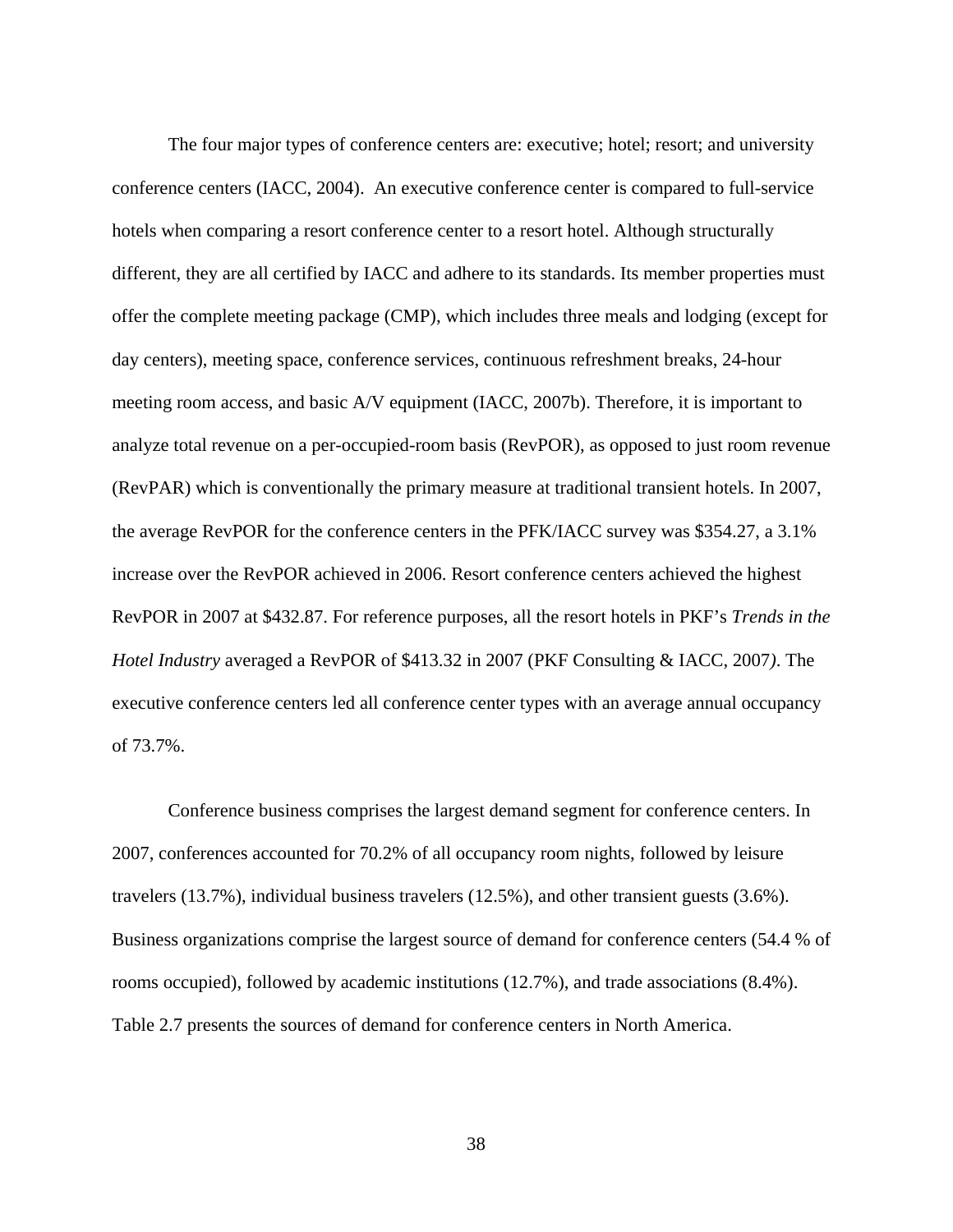| <b>Demand Source</b>            | Percentage of Meetings |
|---------------------------------|------------------------|
| <b>Business Organizations</b>   | 54.4%                  |
| <b>Academic Institutions</b>    | 12.7%                  |
| <b>Trade Associations</b>       | 8.4%                   |
| Professional Organizations      | 3.2%                   |
| <b>Government Organizations</b> | 2.5%                   |
| In-house                        | 16.6%                  |
| Other                           | 2.2%                   |
| Total                           | 100.0%                 |

Table 2.7 Demands by Type of Organizations for North American Conference Centers

Source: PKF Consulting/IACC 2004

Business meetings generally have two purposes: training; and management development. The training meetings require a meeting space that offers a highly productive environment, which is found in a conference center. "Training/continuing education" is the number one demand (51.9%), followed by "management planning" (25.6%), and "professional/technical meetings" (9.2%). These three types of meetings comprise total 86.7% of all types of meetings that were held in 2007 at IACC certified conference centers in North America (Arnold, 2008).

The local market continues to be the greatest source of meetings for executive, resort, and college/university conference centers. Only business meetings being held at conference centers among all types of meetings tend to be national in scope. In general, proximity (distance to a meeting facility) and quality and size of accommodations are considered as two of the most important meeting facility selection criteria. However, due to the nature of conference center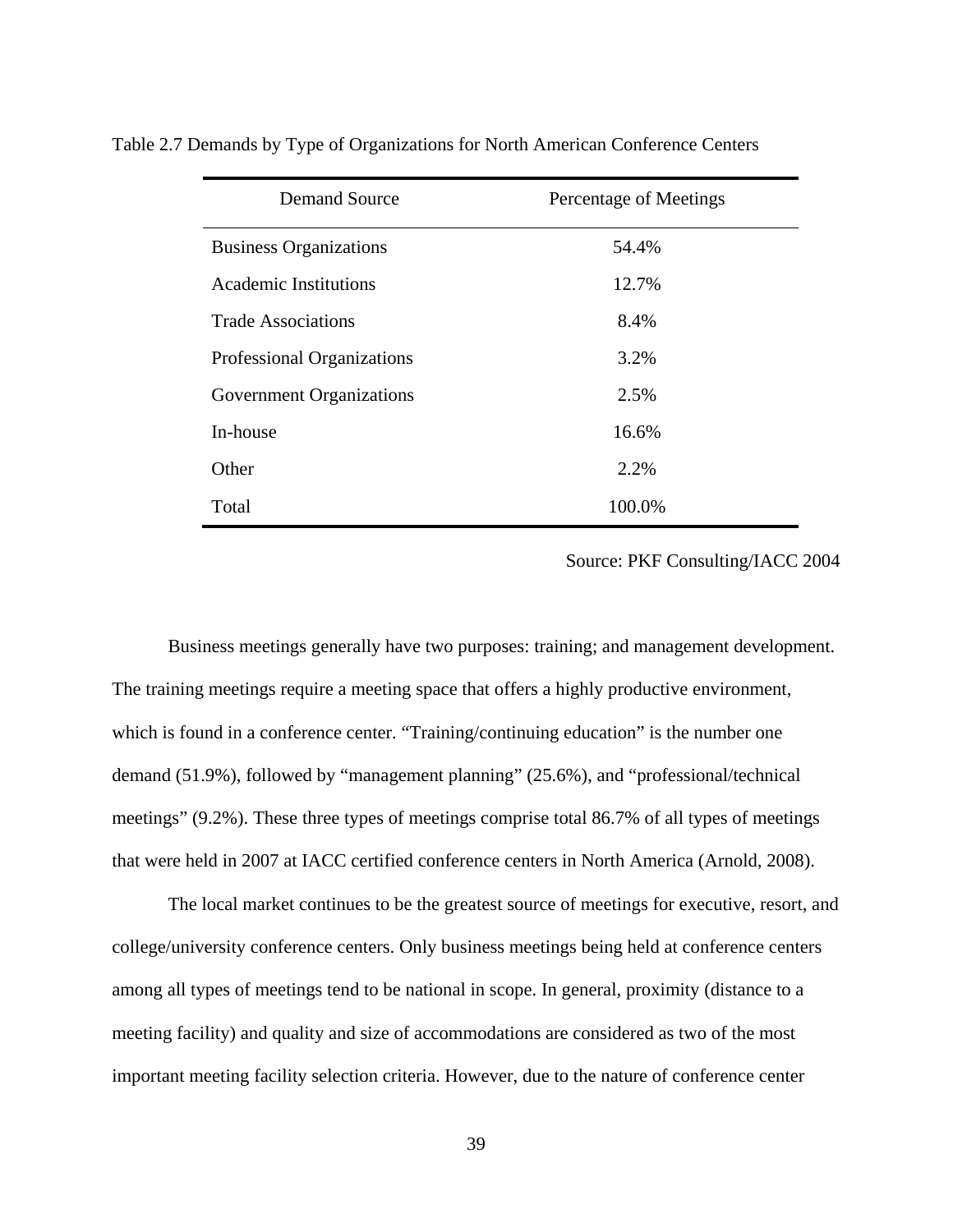business, local market and one-day programs are less important variables in conference center selection. The trends of upgrading properties' features continues, with major hospitality industry brands such as Starwood, Hilton, and Wyndham joining the dedicated conference center market, while the core of the conference center industry remains in the small- to midsize-meetings market.

Conference centers list and market various types of ICT-based features on their Web sites and marketing materials. Those features include both wireless and wired Internet throughout the facility, cyber cafes with Wi-Fi Internet access, advanced videoconferencing, virtual conferencing (Webcasting and Web conferences), radio frequency identification (RFID), and onsite IT teams to fulfill customers' needs (Ball, 2006). Davison et al. (2002) added online registration, search engines for venues and suppliers, and online requests for proposals (RFP), and reported that those features specifically help to reduce lead time in the planning stage of meeting management. To meet the various demands of customers, many conference centers are offering unbundled CMP or day meeting packages (DMP) since some items/services are not included or vice versa (*Meeting News,* 2005). For example, the National Conference Center in Lansdowne, Virginia offers "a la carte" technology equipment/services as well as the basic A/V equipment included in the CMP. Those services include broadband Internet access, Local Area Network (LAN), equipment rental, audio/video conferencing, and technical support ("The National Conference Center," 2007). Based on a literature review from *OMFG*, some examples of additional conference technology at conference centers are walk-up Internet stations (Babson Executive Conference Center) and multi-media enhanced sessions via the Web or burning a DVD (Charles F. Knight Executive Conference Center).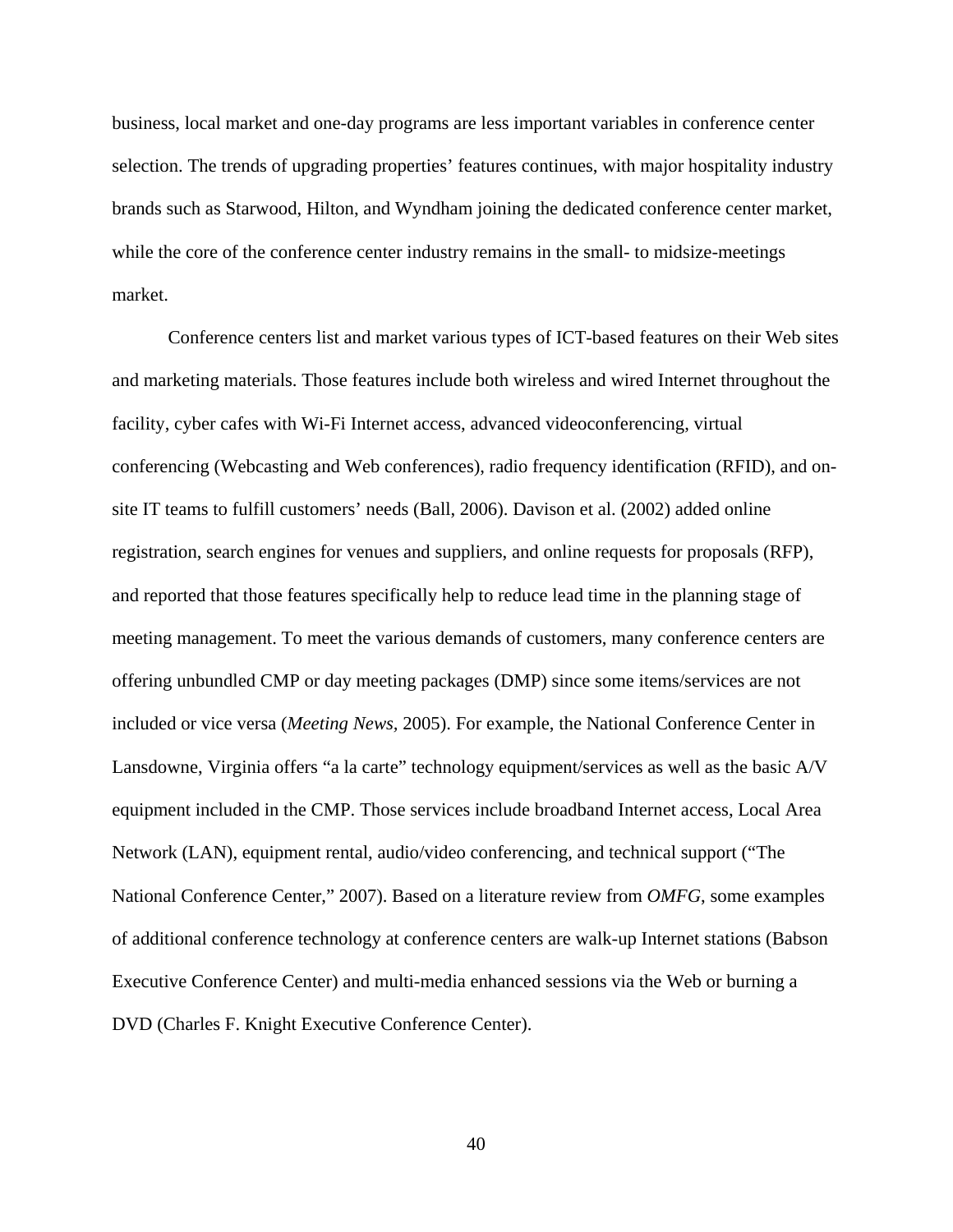Contrary to the type of ICT-based features and services, the technology standard of the conference center industry is not reflecting recent trends in ICT features and the demands of customers and conference centers have large variability (Eisenstodt, 1999). According to the universal technology criteria for ICAA accredited members, technological requirements are simply flip charts, microphones, and image and video display equipment in the main meeting room, with technicians available for immediate response. The PKF/IACC report (2004) listed making return on investments in technology and providing technological support to increasingly sophisticated customers as anticipated challenges for conference centers. According to the study by IACC (2004), only 41% of the conference centers surveyed have a dedicated IT manager. At other conference centers, the controller or general manager frequently has the primary responsibility of information technology/systems support, even though he/she is not a specialist in IT operation. Tony Pastor of McKinsey & Company quoted by Carey (2008) has emphasized the importance of a technician on site to help the older generations to use various technologies, which would add options to what a planner could use in their meetings. However, there is no study investigating the impact of various technology features on meeting planners' conference center selection.

# 2.7 Meeting Site/Facility Selection Process

Associations' meeting site selection is made through the organizational buying by committees or groups of people who represent different departments and have different interests and motivations (Ronbinson et al., 1967). Such a group of individuals is called a buying center, and its members typically represent different departments/positions, different interests and motivation (Clark & McCleary, 1995; Robinson et al., 1967; Webster, 1984; Webster & Wind, 1972), and politics (Crouch & Louviere, 2004a.). Consequently, a purchase decision in an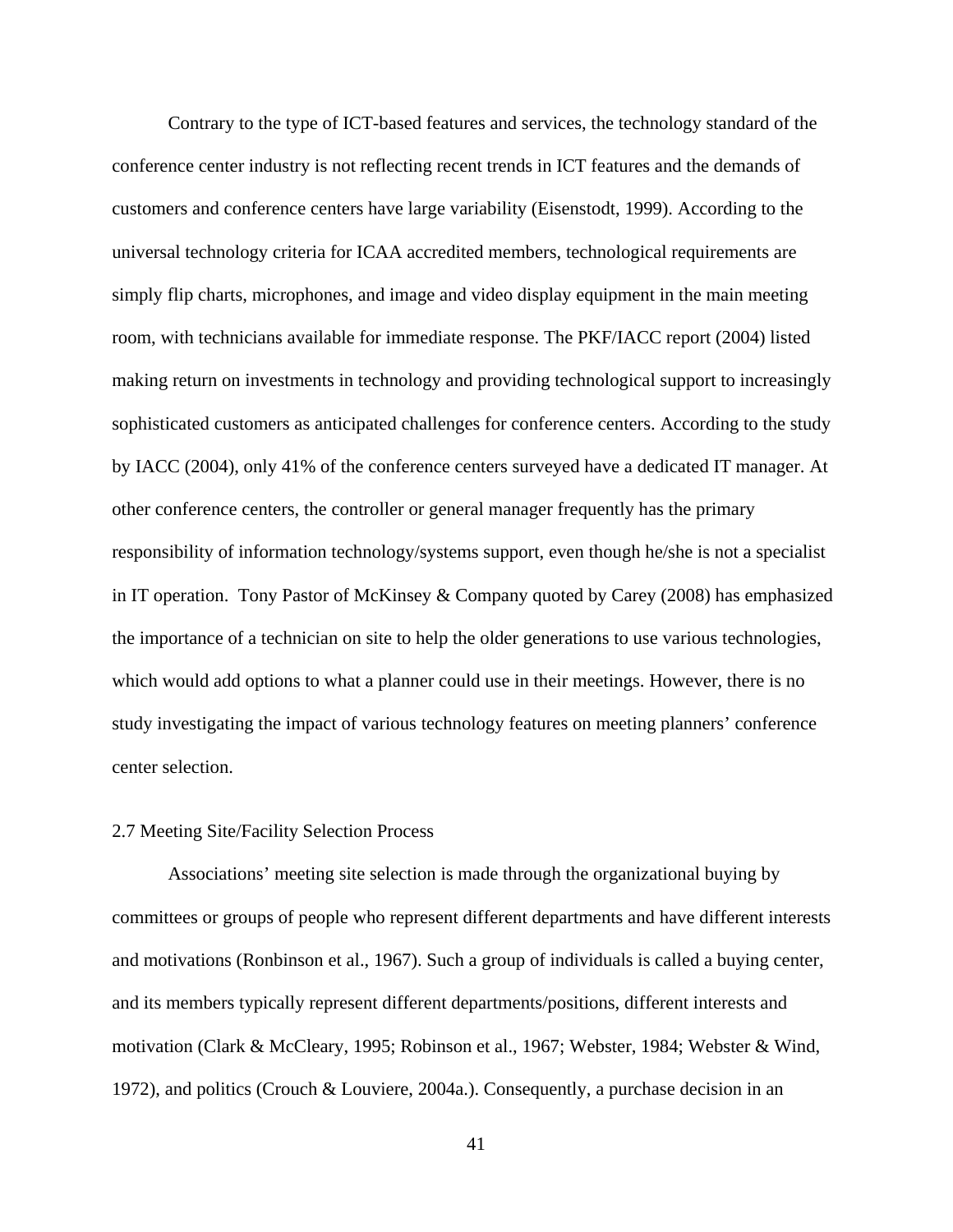organization involves considerable complexity (Clark & McCleary,1995; Webster, 1978). The organizational buying process also consists of multi-decision stages and decision-making units (buying centers), changes in structure and make-up in each stage (Doyle et al., 1979). Some researchers found that buying center involvement was dynamic (Ghingold & Wilson, 1998), with individuals participating in some sub-decisions but not others, and authority often shifting from one buying activity to the next. In general, earlier stages of the buying process (i.e. need recognition, description, and specification of the purchase) tend to have wider involvement than later stages (vendor qualification and contact, vendor proposals, and analysis) (Lynn, 1987). Knowledge of how buying centers form and how these variables affect the purchase decision is therefore of great importance to meeting facility marketers (Thomas, 1984).

Although most business buying decisions are dynamic in nature, theorists and researchers have endeavored to effectively capture the multi-person involved multi-phase buying process (Robinson et al., 1967; Webster & Wind, 1972). Previous investigations of the organizational buying process progressed in two main streams of research. First, researchers have specifically attempted to profile buying centers, describe and measure interpersonal communications, and identify the organizational and environmental factors that affect buying center behavior and buying decisions in general (Johnston & Bonoma, 1981; Spekman & Stern, 1979). Consequently, the make-up, structure, functioning, and outputs of the buying centers have received substantial attention in the business marketing literature (Ghingold & Wilson, 1998). Effective business marketing relies on identifying key buying center members, determining their concerns and needs, and then creating solutions for individual buying center members that meet their needs, fulfill buying requirements, and minimize perceived risk.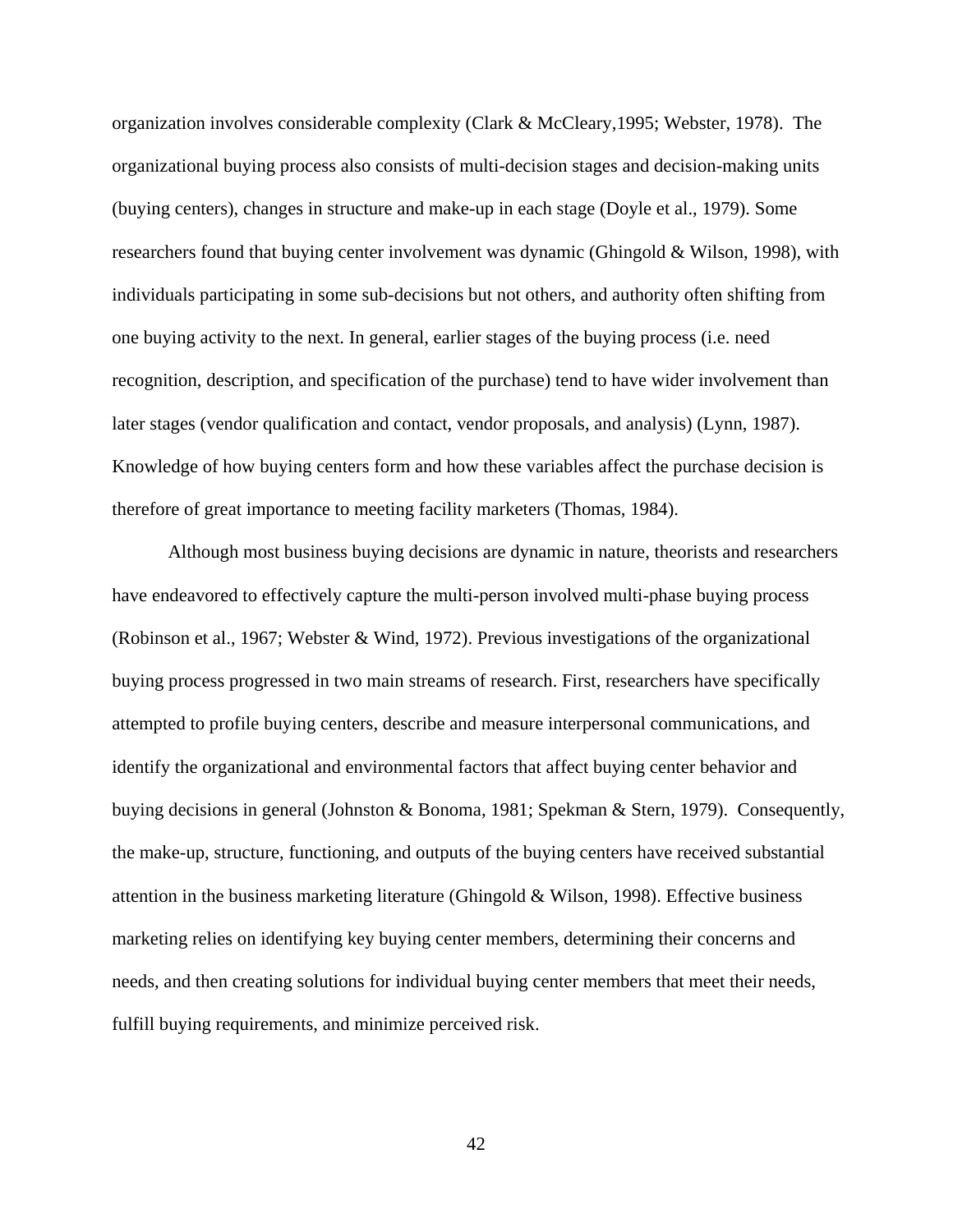Clark et al. (1996) identified that all buying centers in association meeting decisions belong to one of three types based on its decision pattern: (1) executive board choose location, (2) meeting planner or executive choose location, or (3) site-selection or program committee choose location. Each buying center makes a final selection with different groups of members in an organization. No dominant pattern was found in the buying center make-up.

The second stream of buying center studies pertains to the buying authority, the locus of power and decision making authority, and changes in influence and control over different buying activities over time. Differences in buying center size and composition were repeatedly observed in various stages of the buying process to determine their effect on decision making (Jackson et al., 1984; Lynn, 1987; McQuiston, 1989; Silk & Kalwani, 1982). The studies in this stream provide important insights into the effects of internal and external factors in determining the locus of authority within the buying center (Jackson et al., 1984; Johnston & Bonoma, 1981; Webster, 1984). The magnitude of influence on the buying decision also varies based on situational variables: positions or department, type of product being purchased, the stage of the decision process, the decision type, and organizational structure.

Thomas (1984) defined "expert power" as being based on the receiver's perception that source has some special knowledge or expertise and tends to be part of the informal (internal) processes within the organization. He also added that it is an expertise primarily informal in nature and relevant to organizational buying processes. The expert power is selected because technical knowledge, special skills, or experience can mediate interpersonal relationships in the buying/selection process (Clark et al, 1997; Thomas, 1984). Considerable informal expertise is provided as a basis for influencing other participants in the purchase decision process. Kohli (1989) analyzed the determinants of influence in organizational buying using a contingency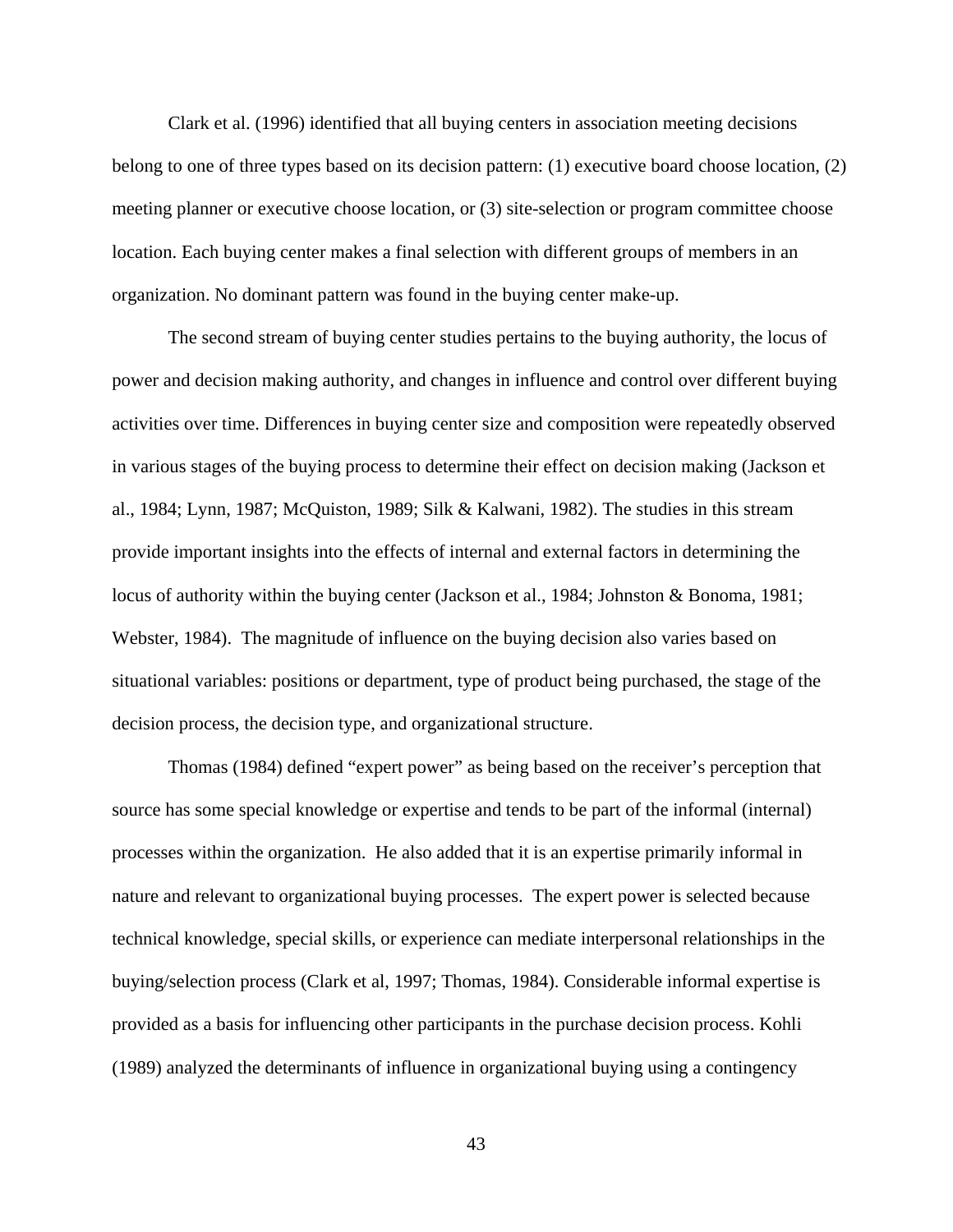approach and suggested that expert power is the most important influence determinant. Its effectiveness varies with buying center size, viscidity, and time pressure.

Clark and McCleary (1996) reported that risk can be a powerful situational influence on members of the buying center, especially when they are purchasing services that have high intangible components. Perceived risk comprised of two dimensions and the magnitude of it is related to those two dimensions: uncertainty about the outcome of the decision and the importance of the decision (Bettmann, 1973; Kohli, 1989). The uncertainty is a psychological state that results primarily from a lack of adequate information or knowledge (Kohli, 1989). Uncertainty may prevail for two reasons. First, buyers may experience uncertainty because of a lack of relevant experience with the product category (von Hippel, 1986). Second, uncertainty may exist because of particular market conditions that impose demands on a buyer's information processing capacity (Achrol & Stern, 1988). High-technology markets represent considerable uncertainty for buyers because their past experience is frequently inapplicable to the buying decision at hand for future selections. Von Hippel (1990) argued that high-technology markets tend to be competence destroying.

Purchase importance is defined as the "impact of a purchase on organizational profitability and productivity" (McQuiston, 1989). Because a purchased product may not perform as expected, there is an uncertainty that may carry possible consequences, both good and bad. He reported that the more important the purchase decision, the more perceived risk. The selection, an often equal term of purchase in the meeting facility selection of a site and meeting facility is one of the most important purchases to an association due to its contribution to nondue revenue.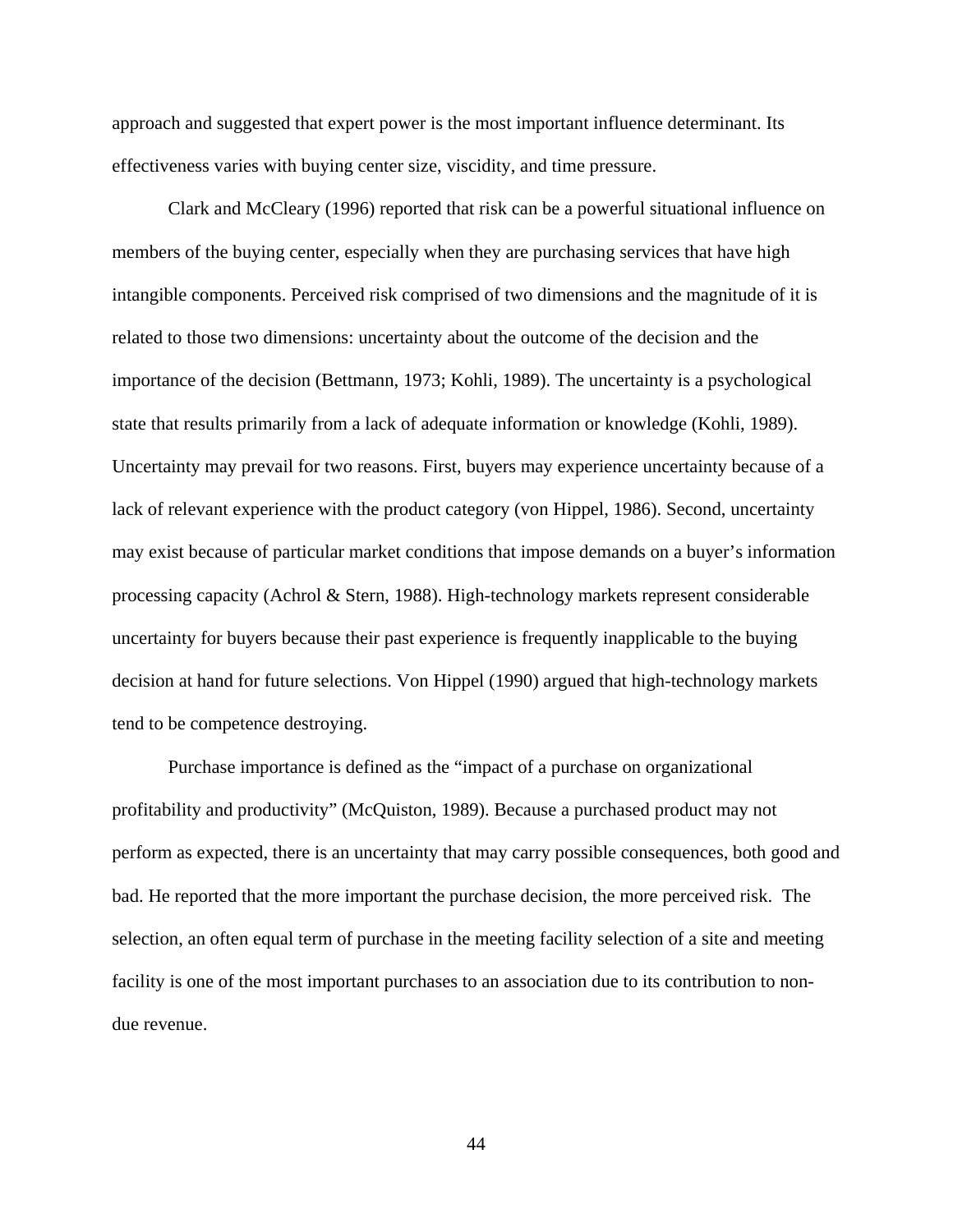However, these studies do not explain directly the underlying behavioral reasons for the variation in influence of a position as many studies were limited to providing only a static view of the buying situation (Wind, 1967). These simplifications or shortcuts were probably used because the capturing process effect is exceptionally difficult for both researchers and respondents. In addition, general conclusions regarding the dynamic nature of buying center structures and their implications for business marketing practice remain unclear in the absence of comprehensive research.

# 2.8 Meeting Planners: Expert Power as a Member of the Buying Center

Webster and Wind (1972) defined the roles of people in a buying center as buyers, deciders, gatekeepers, and influencers. Clark et al. (1996) reported that a meeting planner performs the roles of buyer and gatekeeper; one powerful role of a meeting planner is that of gatekeeper by having professional preference on certain sites from past experiences, reference groups, or personal preference. The meeting planners may influence the flow and quality of information to the benefit or detriment of any particular selection. Personal knowledge can be a powerful tool when it comes to one member of the buying center exerting influence over the group's site selection decision (Clark et al., 1997). In small associations, the planning of such events may be done by an executive director or administrative staff, while specialized meeting planners utilize them in larger associations. Other members in organizations' site/facility selection group conformed to the meeting planner's choice or recommendation because they believe it lead to the best decision for the organization's meeting. Meeting planners often determine the consideration set of convention sites as well as the selection of a final site because of their expert and information power (Clark, Evans, & Knutson, 1997; Baloglu & Love, 2004).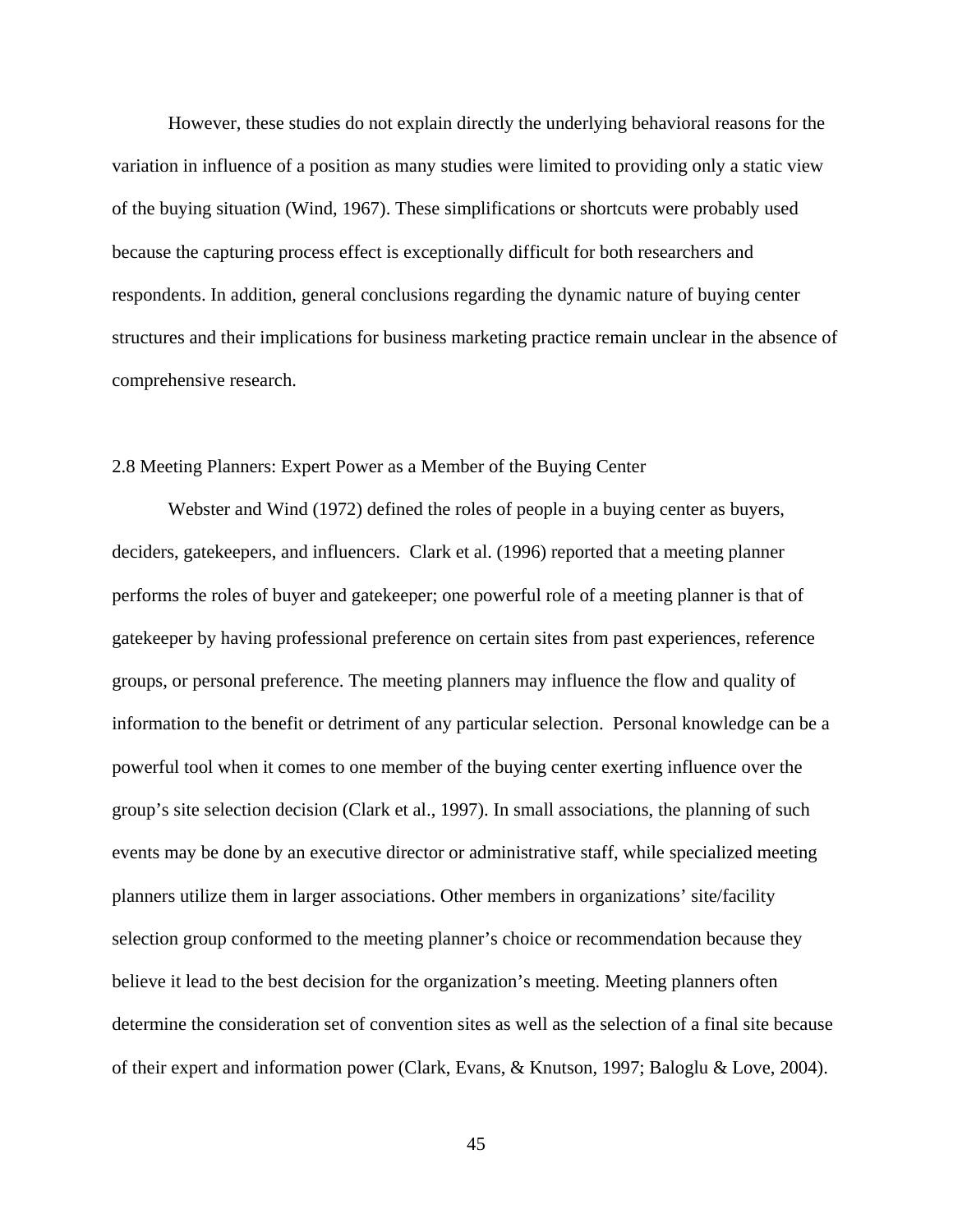Crouch and Louviere (2004a) argued that associations' site selection should be investigated from an organizational buyer-behavior perspective. However, most meeting site selection studies have focused on association meeting planners as they are actively involved in the site selection process and influence the selection of a meeting facility as well as a meeting destination (Clark et al., 1997; Evans & Lord, 1997; Clark et al., 1996).

 Very limited studies have focused on other types of meeting planners' roles and perceived expert power in the site/facility selection process. Bonn and Boyd's (1992) study found that corporate meeting planners have different perceptions in terms of facilities and services, recreational attractiveness, and entertainment of destinations, and suggested that understanding the differences would help the destinations to identify their strengths and weaknesses to better target U.S. corporate meeting planners.

### 2.9 Types of Meeting Planners and Their Technology Readiness

Beaulieu and Love (2004) listed four types of meeting planners: association planners; corporate planners; medical planners; and independent planners. Association meeting planners are usually full-time, paid employees of professional, trade, industrial, scientific, and other types of associations (Rutherford, 1990) and are responsible for planning the meetings, conventions, and expositions for their organization (Montgomery, 1995). A corporate meeting planner is defined as one who works in a corporation (such as Microsoft or General Motors) (Beaulieu and Love, 2004; Toh et al., 2005). A government meeting planner is defined as one who plans various levels of government meetings: federal; state; and local while working as a government employee. An independent meeting planner is often referred to as a third-party meeting planner and defined as one who contracts services on an individual basis and is responsible for a wide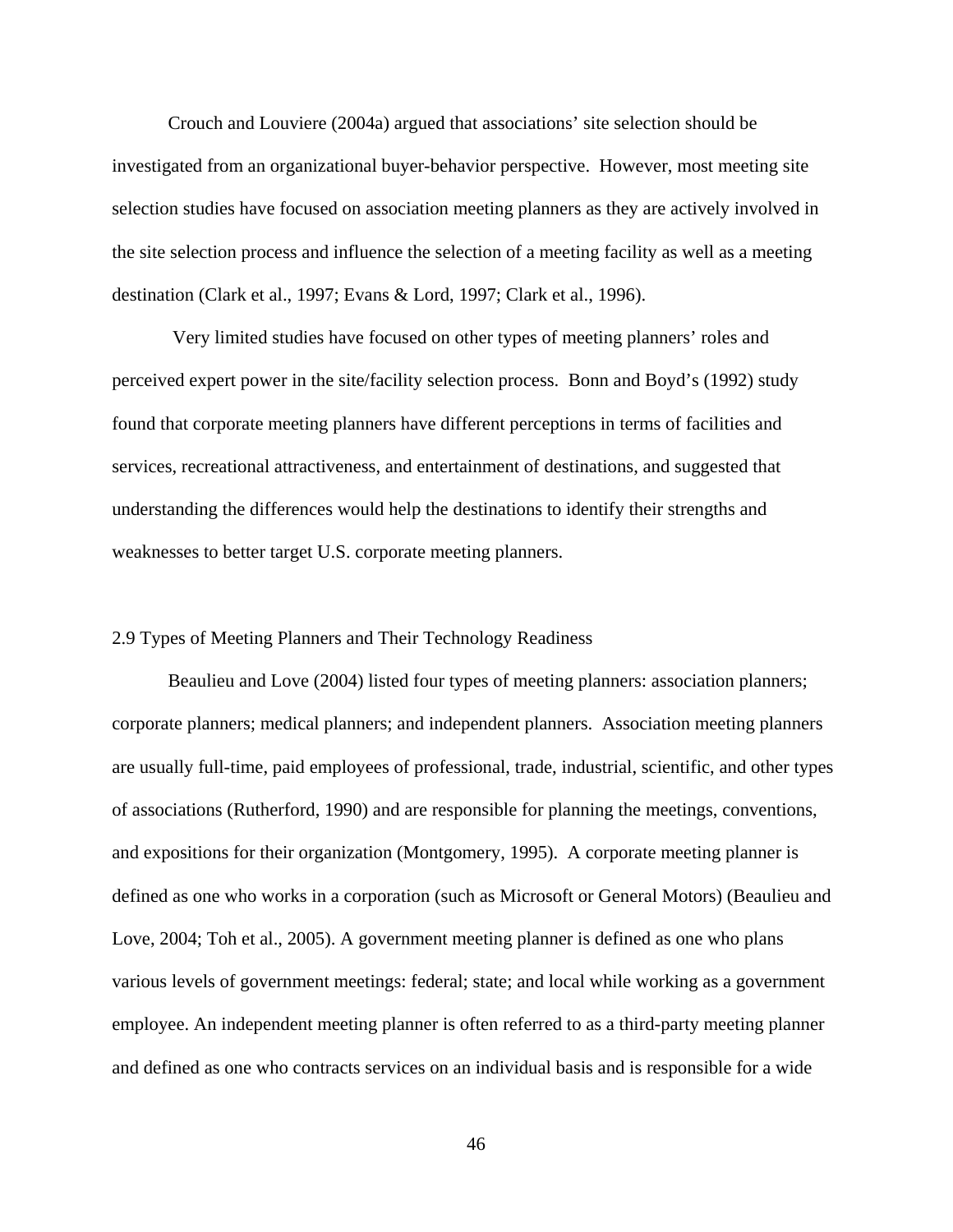variety of meetings (Beaulieu & Love, 2004; Toh et al., 2005). Toh et al. (2005) conducted an exploratory study of independent meeting planners' roles, compensation, and potential conflicts with corporation and association meeting planners. The *2006 Meeting Market Report*, published biannually by Meetings and Conventions, reported 136.5 million attended meetings that year (79.7 million at corporate meetings, 37.9 million at association meetings, and 18.9 millions at conventions). According to the *2003 State of the Industry Report*, published by Successful Meetings, the proportion of each type of meeting planners are: corporate planners (34%); association meeting planners (27%); independent meeting planners (13%); and others, including government planners (26%).

The rapid growth of technology-based products and services and the increased demand for those features by attendees ask for a thorough assessment of meeting planners' technology readiness technology (Davison et al., 2002). They argued that one major factor limiting is the extent to which meeting planners have the skills and equipment required to give them access to information and communication technology. Many studies of meeting planners, mainly on association planners, show that they acknowledged a need to use technology, along with its positive qualities and benefits. However, these feelings do not translate to actual use of technology by meeting planners. Vanucci and Kerstetter (2001) argued that, although technology is a vital part of meeting planners' daily lives, they have not followed the pace of other hospitality professionals and still rely on traditional technology (e.g. fax, modem, and text e-mail). Vanucci and Kerstetter (2001) identified that association meeting planners in particular have larger gaps to fill in their technological knowledge than corporate meeting planners.

Casanova et al. (2005) studied the relationships of meeting planners' profiles with attitudes towards technology and actual usage. They reported that higher education is closely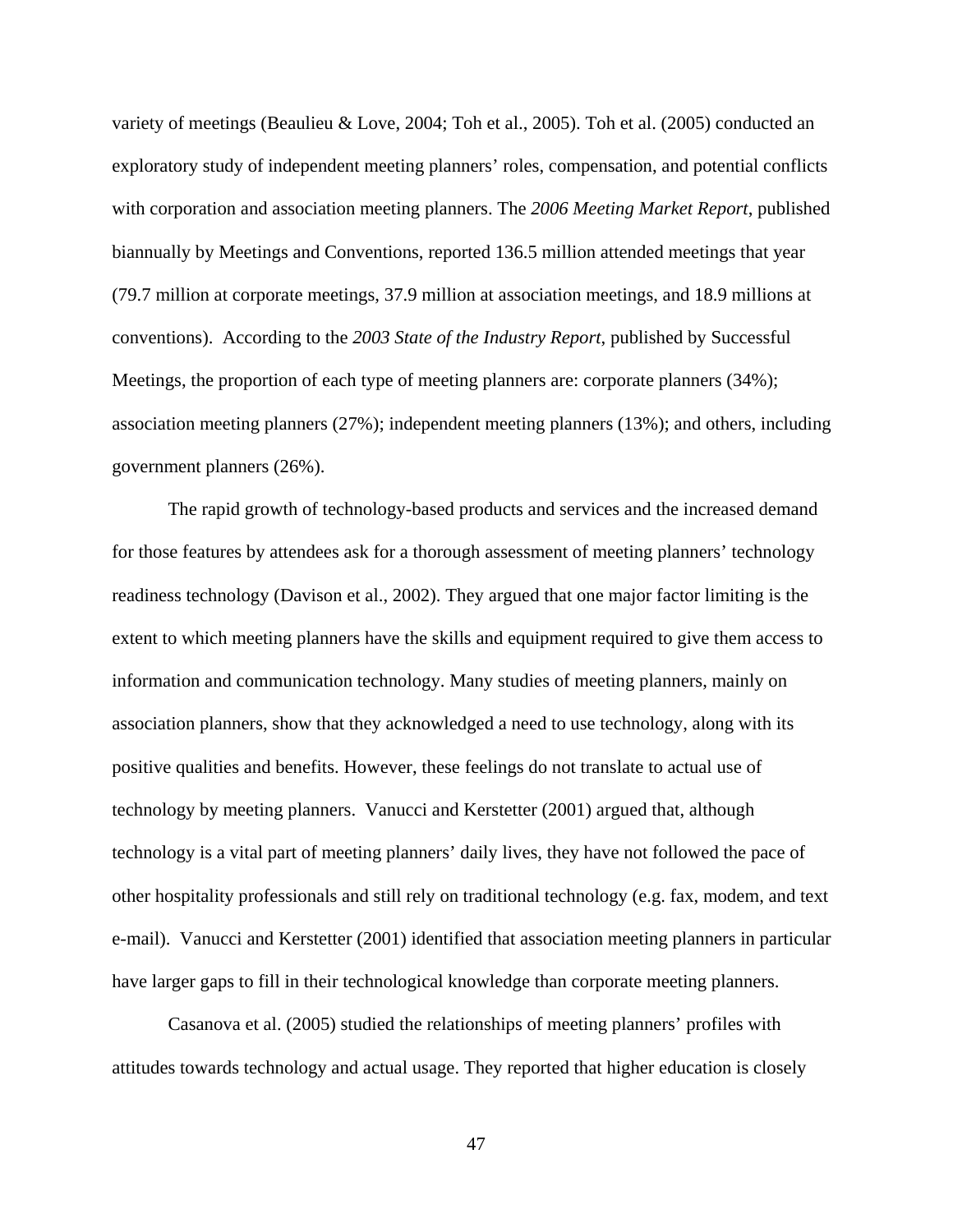related to a positive attitude toward technology; however, the study was limited to examining only the Internet and personal computers as tools of communication channels or administrative tasks. Clark et al. (1996) argued that meeting planners can have expertise by gaining experience through identifying the hardware and software needs of their organization. It is important to measure whether meeting planners are sufficiently ICT-oriented to be able to benefit from such technology applications (Davison et al., 2002). Webster and Wind (1972) explained that technological constraints can be overcome through training and support by organization or colleagues and emphasized the importance of individual training or technical support to encourage comfort with new technology.

Compared to the extensive research on association meeting planners, corporate and government meeting planners have received very little attention in academic studies. Varying levels of ICT literacy of meeting planners leave their level of expertise regarding ICT in facility selection uncertain. While most studies agree that a meeting planner has expertise in site/facility selection, there is no evidence that the meeting planner has the same level of expertise and influence on the selection or recommendation of ICT-based features/services, which includes high-tech items at conference centers.

# 2.10 Personal Innovativeness

Personality makes a difference in the adoption process of IT. Dabholkar (1996) found that consumers varied in terms of their beliefs/feelings about the various options and those beliefs/feelings were positively correlated with intended use; this finding is consistent with TAM by Davis (1996). Extensive studies focusing on the perceptions, emotions and usage of new technology demonstrated that people harbor both favorable and unfavorable views about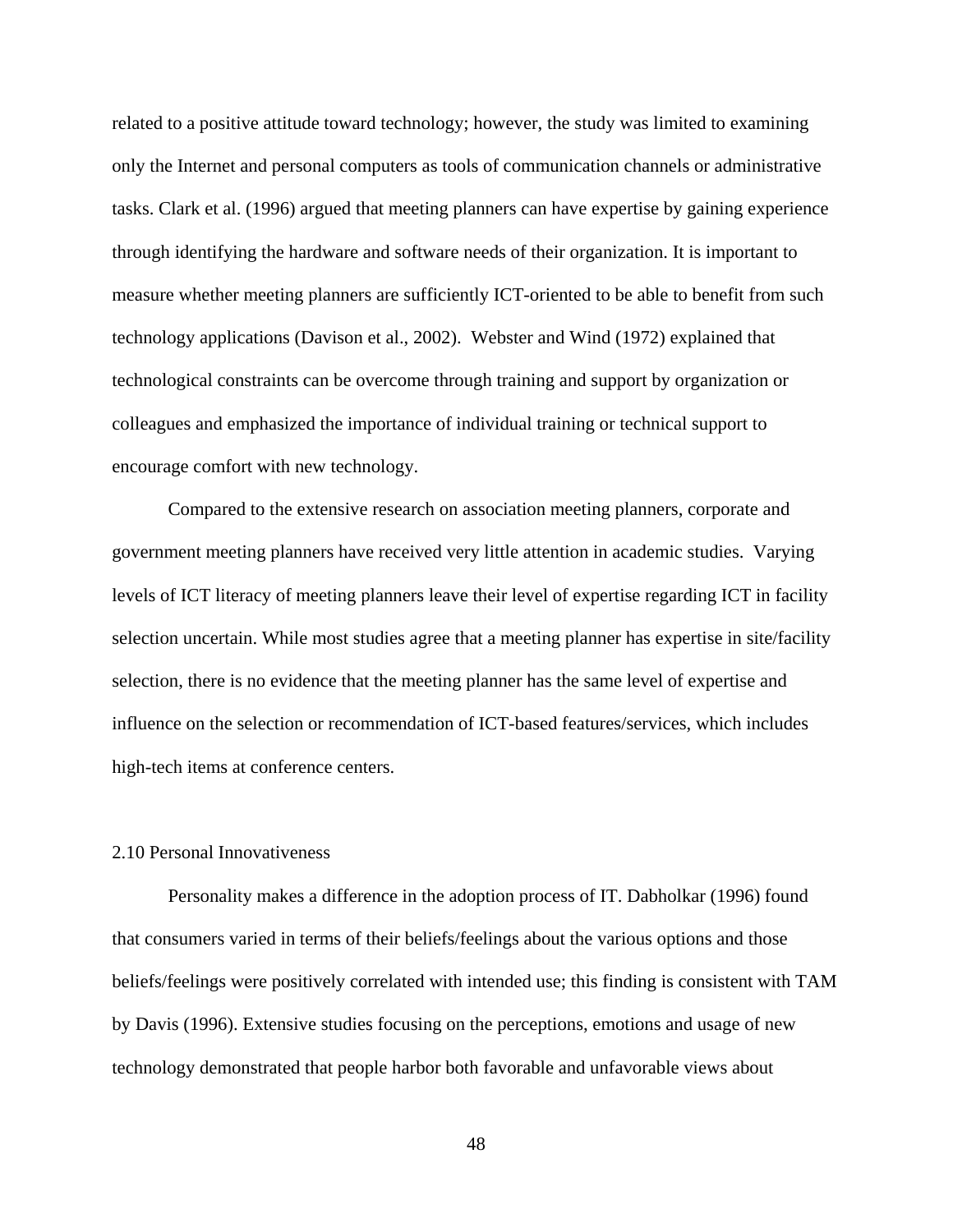technology-based products (Mick & Fournier, 1998). Based on qualitative research, they identified eight technology paradoxes: control/chaos; freedom/enslavement; new/obsolete; competence/incompetence; efficiency/inefficiency; fulfills/creates needs; assimilation/ isolation; and engaging/disengaging. These positive and negative feelings referred to as "paradoxes" coexist within an individual and therefore must be considered in order to understand more completely how and why people adopt new technology (Mick and Fournier, 1998).

Parasuraman (2000) proposed technology readiness (TR) which specifically addresses and incorporates the underlying paradoxical attitudes that individuals experience when exposed to new technology. The TR construct refers to peoples' propensity to embrace and use new technologies for accomplishing goals in home life and at work. He operationalized TR with Technology Readiness Index (TRI) and tested 36 statements, grouped into two enabler dimensions (optimism and innovative) and two inhibitor dimensions (discomfort and insecurity). Parasuramann argued that the TRI can be used to provide insights pertaining to which technology-based features and type is likely to be the most appropriate type of support to assist consumers who are experiencing problems with technology-based systems. Table 2.8 summarizes the underlying dimensions of TRI and their implications for the measurement of meeting planners' attitude toward technology.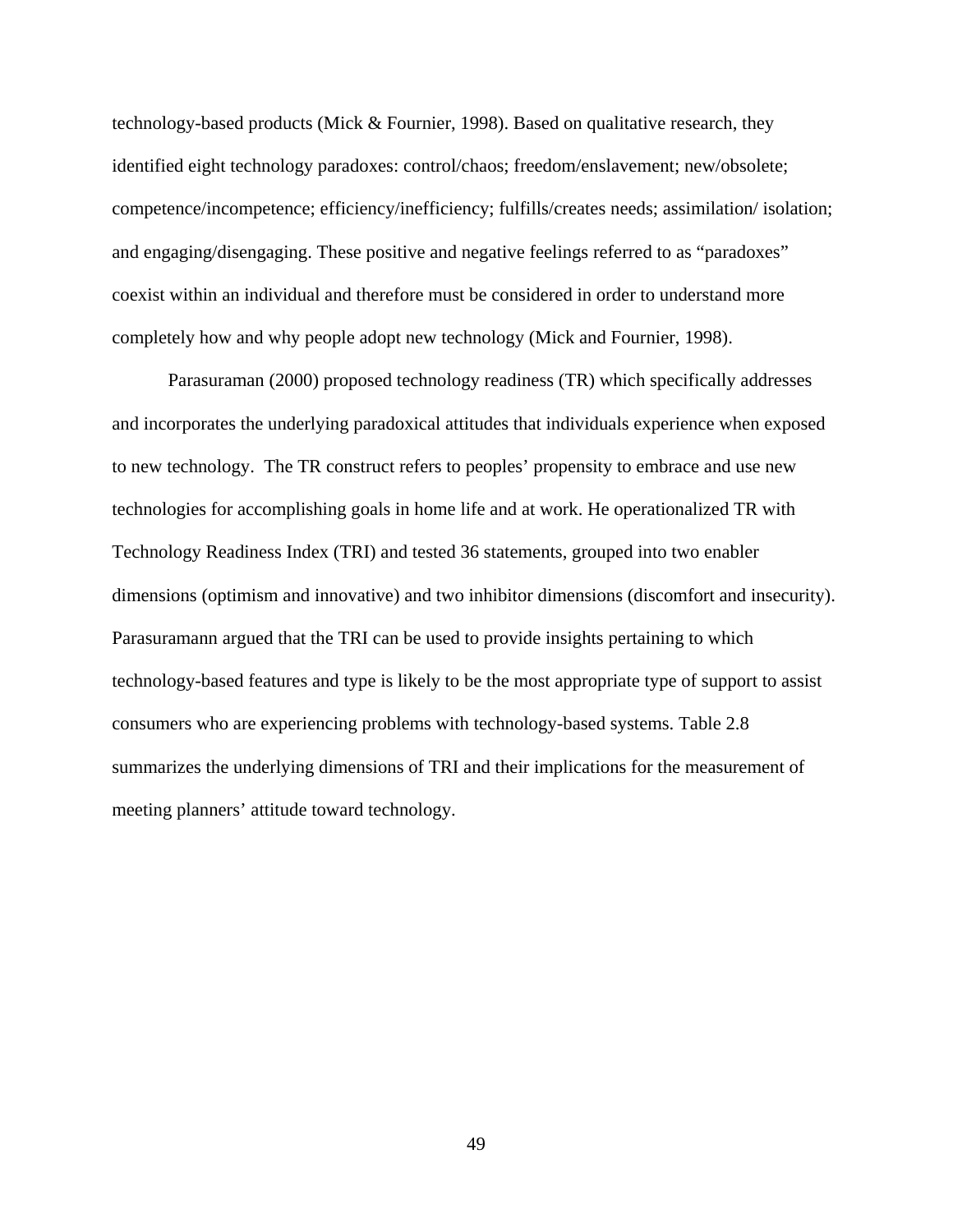| Direction               | Dimension      | Description                                                                                                                                                                                                             |
|-------------------------|----------------|-------------------------------------------------------------------------------------------------------------------------------------------------------------------------------------------------------------------------|
| Enabler<br>Dimensions   | Optimism       | A positive view of technology. Belief in increased<br>control, flexibility, and efficiency in life due to<br>technology. Tendency to believe that one will<br>generally experience good versus bad outcomes in<br>life. |
|                         | Innovativeness | A tendency to be the first using a new<br>technology.                                                                                                                                                                   |
| Inhibitor<br>Dimensions | Discomfort.    | Having a need for control and a sense of being<br>overwhelmed.                                                                                                                                                          |
|                         | Insecurity     | Distrusting technology for security and privacy<br>reasons.                                                                                                                                                             |

# Table 2.8 Underlying Nature of Technology Readiness

Walczuh et al. (2006) examined the relationship of personality and technology acceptance by combining TR and TAM into one model. The study supported that the informants' optimism has the strongest impact on perceived ease of use and perceived usefulness. Those who have strong positivism seem to use IT most frequently and positively, and are less likely to focus on its negative aspects.

Recent innovation studies showed that another variable derived from innovation diffusion theory (IDT)—personal innovativeness of IT (PIIT), the willingness of an individual to try out any new IT—plays a significant role in determining the user's acceptance of technology (Walczuh et al., 2006). The items employed to measure PIIT are fundamentally a subset of TR; specifically, the enablers of TR are conceptually similar to PIIT. PIIT encapsulates the degree to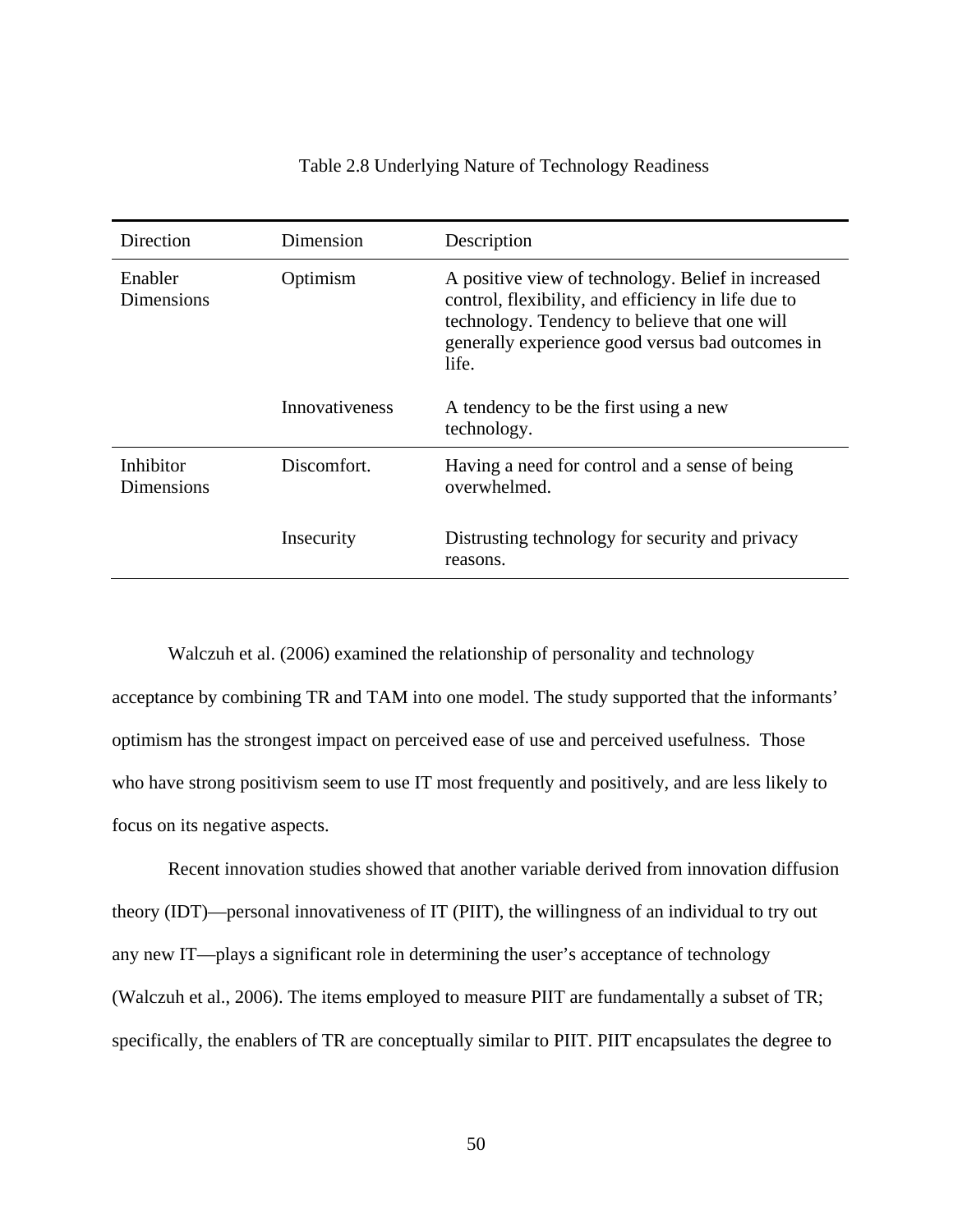which a user feels confident in using or including technology-based services while TR is not an indicator of a person's competence in using technology (Walczch et al., 2006).

### 2.11 Proposed Research Model

The technology acceptance model (TAM) offers a theoretical basis for examining the factors contributing to the intention to act on the acceptance of technology (Davis, 1986, 1989). While TAM was much simpler and parsimonious, researchers argued that a more holistic assessment of technology adoption is necessary in order to improve the understanding of the phenomenon of technology acceptance (Agarwal & Karahanna, 2000; Plouffe et al., 2001). Davis (1989) and Venkatesch and Davis (2000) argued that in-depth research should be done to model the determinants of perceived ease of use and perceived usefulness. In this study, the author adopted and extended the TAM (Davis, 1989) by integrating key factors from IDT (Rogers, 1995) and Bandura's (1986) self-efficacy.

The purpose of this study is to model the determinants of perceived ease of use and perceived usefulness in the context of selection of a conference center with ICT-based features. Thus, the perceived self-confidence and beliefs (self-efficacy, perceived usefulness, and perceived ease of use) of ICT-based features on a meeting facility selection will be examined. Result demonstrability and personal innovativeness in IT were previously studied as external factors that affect usage through perceived usefulness and perceived ease of use (Rogers, 1995; Yi et al., 2006) and they are included in the proposed model. This study also investigates interrelations among other internal and external constructs identified through the literature review. The theoretical framework that integrated TAM and buying center concepts from literature reviews appears in Figure 2.6. Due to the restriction of difficulty in testing all identified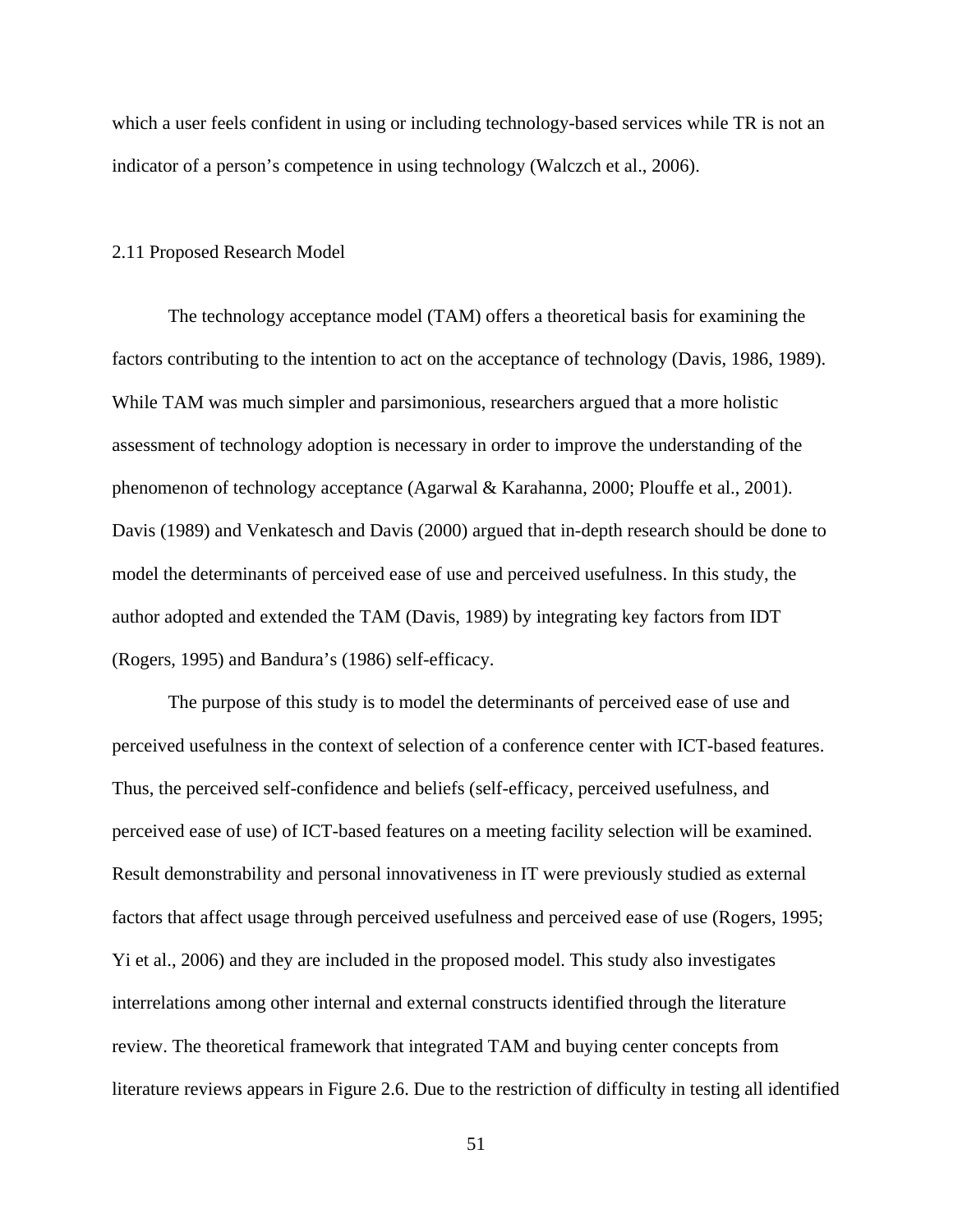constructs with available resources, the author has presented the proposed research model in Figure 2.7. The author also described the rationale in more detail for the hypothesized relationships in the following section.

Self-efficacy is influenced by personal innovativeness in ICT (PIICT), result demonstrability, and perceived importance of the availability of technical support. The model will test the influence of self-efficacy on perceived usefulness and perceived ease of use. Perceived usefulness is hypothesized to be influenced by perceived ease of use, self-efficacy, and PIICT, while perceived ease of use is hypothesized to be influenced by perceived importance of the availability of technical support, self-efficacy, and PIICT. The type of meeting planner is expected to have influence on the relationships between perceived importance of the availability of technical support and self-efficacy as well as self-efficacy on perceived ease of use.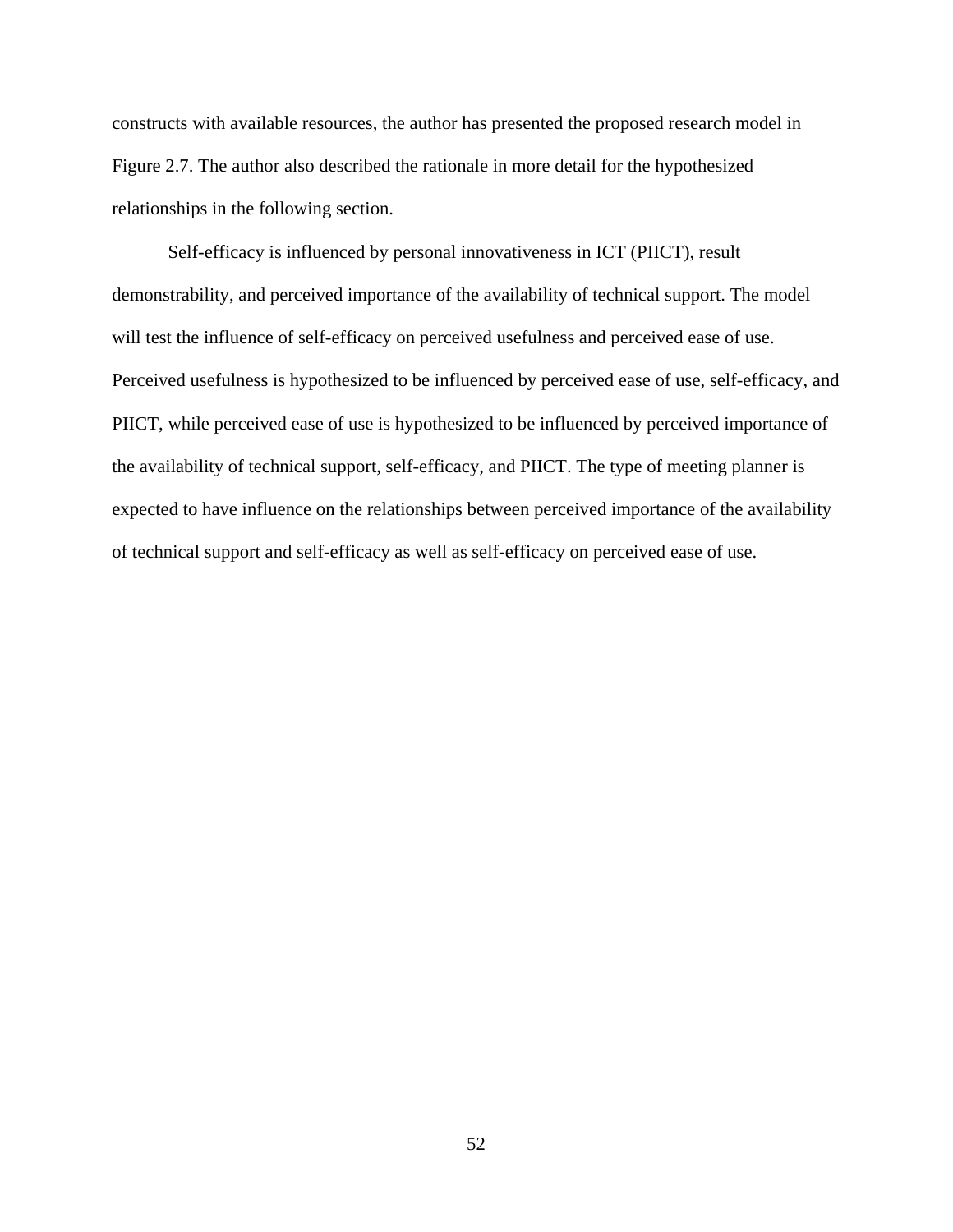

Figure 2.6 Integrated Theoretical Framework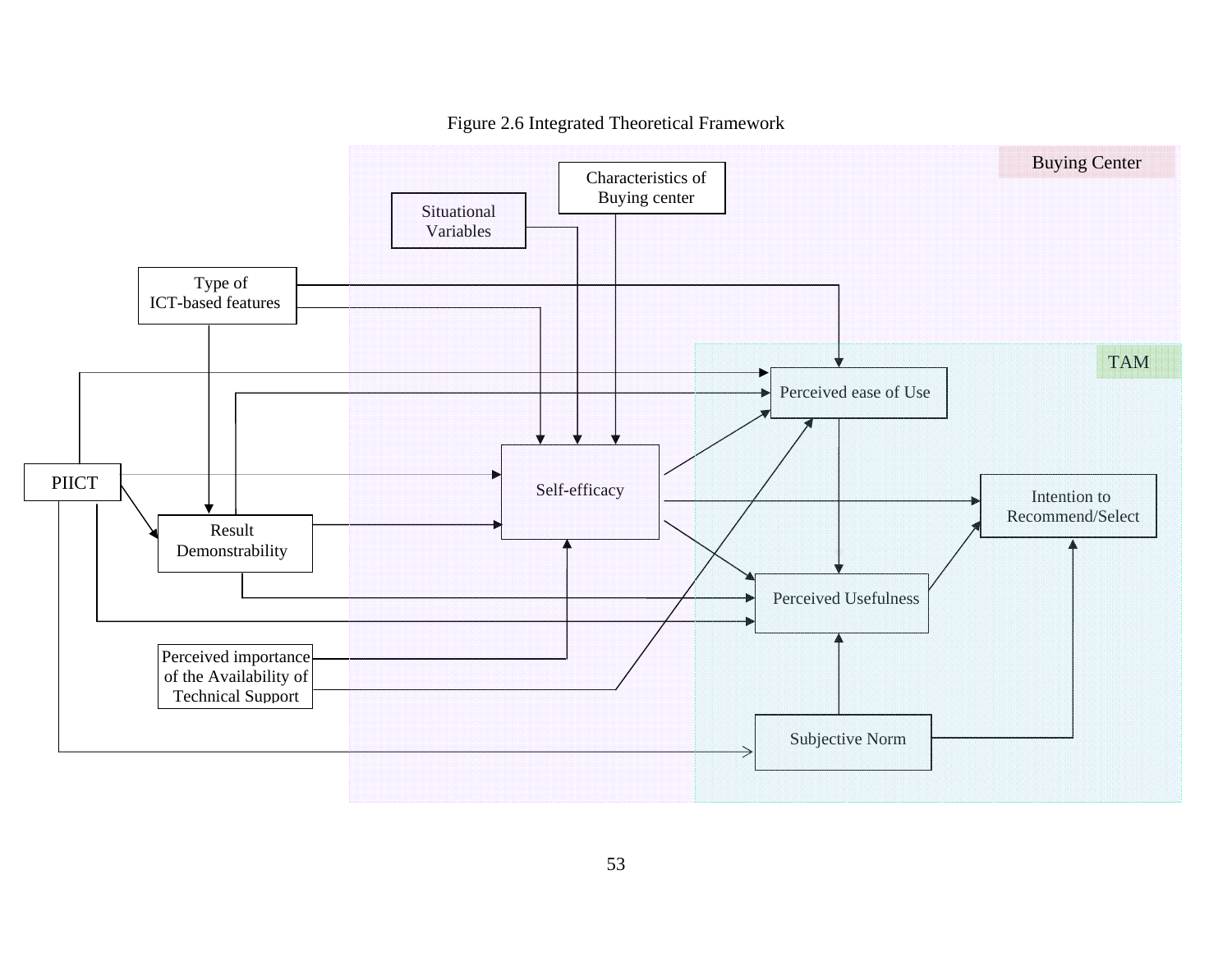Figure 2.7 Proposed Research Model

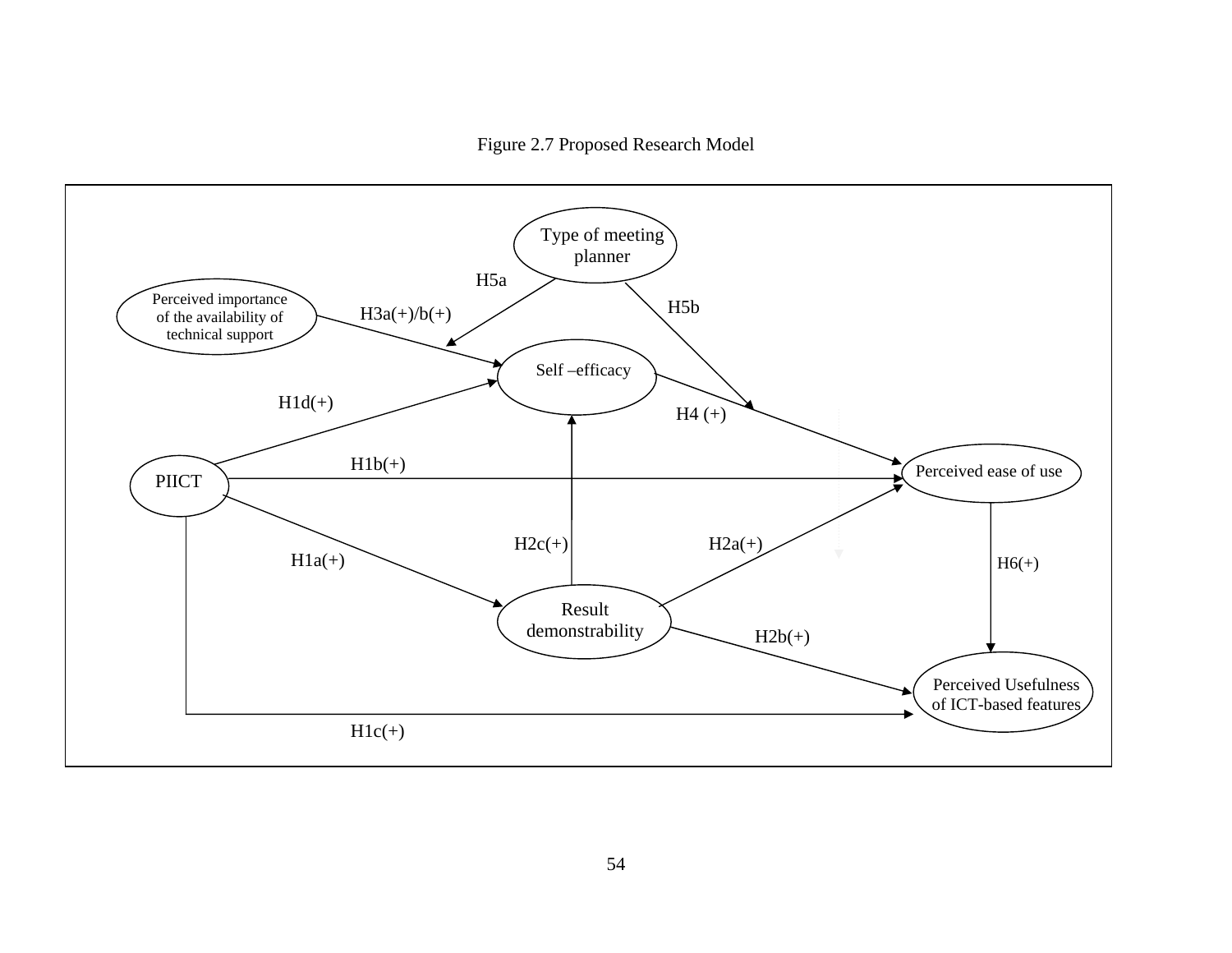#### 2.12 Constructs and Hypotheses

The definitions of the constructs and hypotheses in this study are explained as follows:

### 2.12.1 Personal Innovativeness in ICT (PIICT)

PIICT is defined as the willingness of an individual to try any new ICT and it takes an important role in determining the outcomes of user acceptance of technology (Agarwal & Prasad, 1997). Innovators and early adopters find it easier to imagine, understand, and appreciate the benefits of an innovation in its early stage of diffusion (Moore, 1999). Thus, the innovators should feel more confident about the intangible results of using the innovative technology and in communicating these results to others. Yi et al. (2006) indicated there is positive relationship between PIIT and result demonstrability. So the author hypothesizes that:

H1a: A meeting planner's Personal Innovativeness in ICT (PIICT) is positively correlated with result demonstrability.

Earlier adopters are more technically competent than others and are respected by their colleagues or by members of buying centers for their knowledge of innovation. With the given technical competencies, the earlier adopters feel fewer barriers to the complexity of new technology, suggesting influence on the perception of ease of use.

Arguing that individuals' beliefs about IT use is influenced by the individual, institutional, and social contexts in which individuals interact with IT, the authors proposed a broad framework and examined the simultaneous effects of those influences on perceptions of usefulness and ease of use (Terry, 1993; Terry & O'Leary, 1995). Results suggest that personal innovativeness positively influences usefulness and ease of use beliefs, while Agarwal et al. (2000) theorized that self-perceptions of efficacy in the task domain of computing were strongly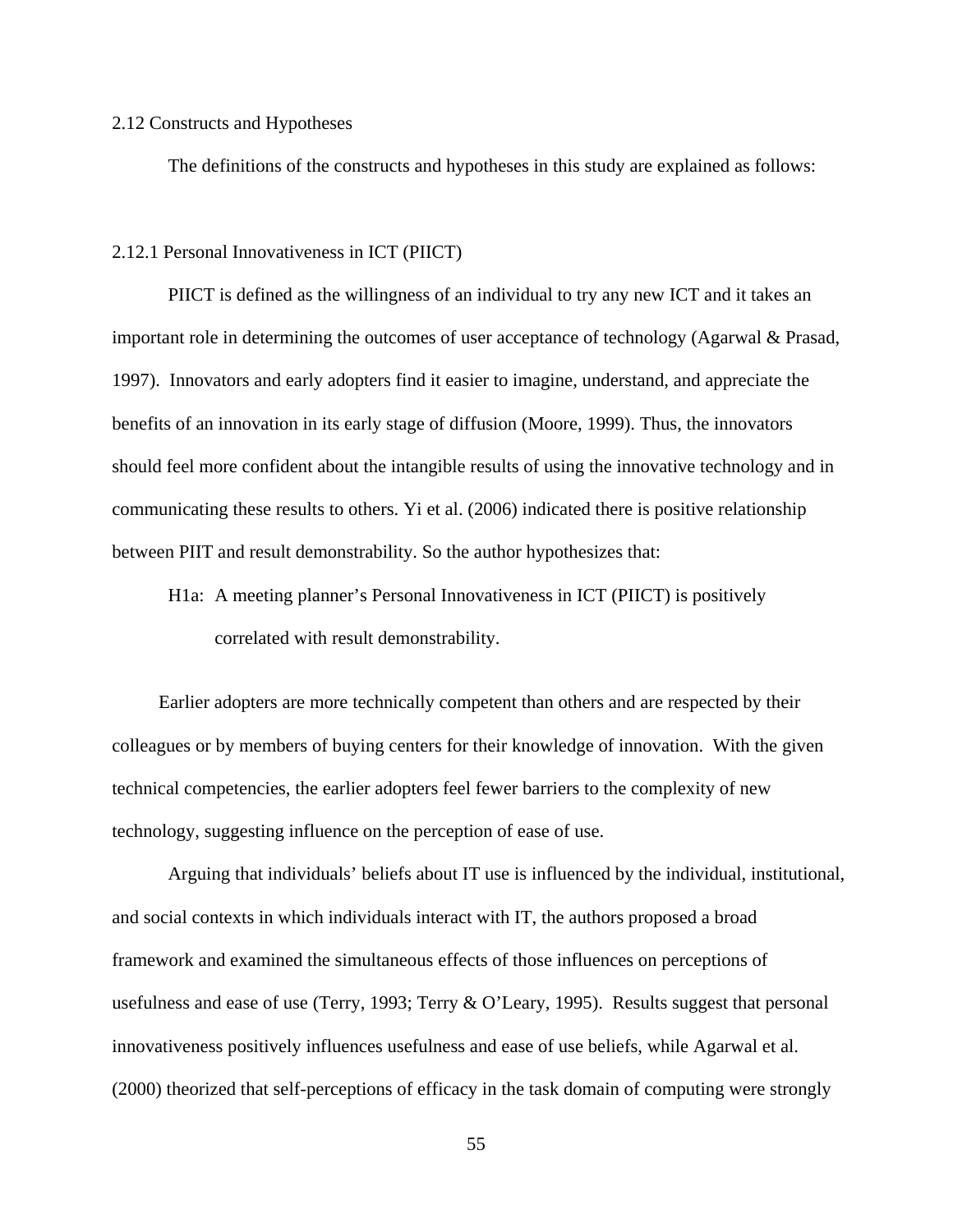influenced by the extent to which individuals believe they were personally innovative with respect to IT.

Lewis, Agarwal, and Sambamnrthy (2003) also argued that PIIT is a significant determinant of perceived ease of use. The early adopters and innovators have the ability to envision the potential benefits and advantages associated with the innovation. PIIT is conceptualized as direct determinants of perceived usefulness and perceived ease of use. Therefore, the following hypotheses have been proposed for this study:

- H1b: A meeting planners' Personal Innovativeness in ICT (PIICT) has a positive relationship with higher perceived ease of use of ICT-based features at a conference center.
- H1c: A meeting planner's Personal Innovativeness in ICT (PIICT) has a positive relationship with perceived usefulness of an ICT-based feature at a conference center.

The effect of PIIT on self-perceived expert power on the purchase of IT-based services is unknown. However, Agarwal et al. (2000) theorized that self-perceptions of efficacy in the task were strongly influenced by the extent to which individuals believe they were personally innovative with respect to IT. So the early adopters were more confident about the application and the tangible result of using it and communicated the result with others. The self-perception of efficacy/confidence closely confirms the self-perceived expertise/confidence; therefore, the following hypothesis is proposed:

H1d: A meeting planner's Personal Innovativeness in ICT (PIICT) will have a positive effect on self-efficacy.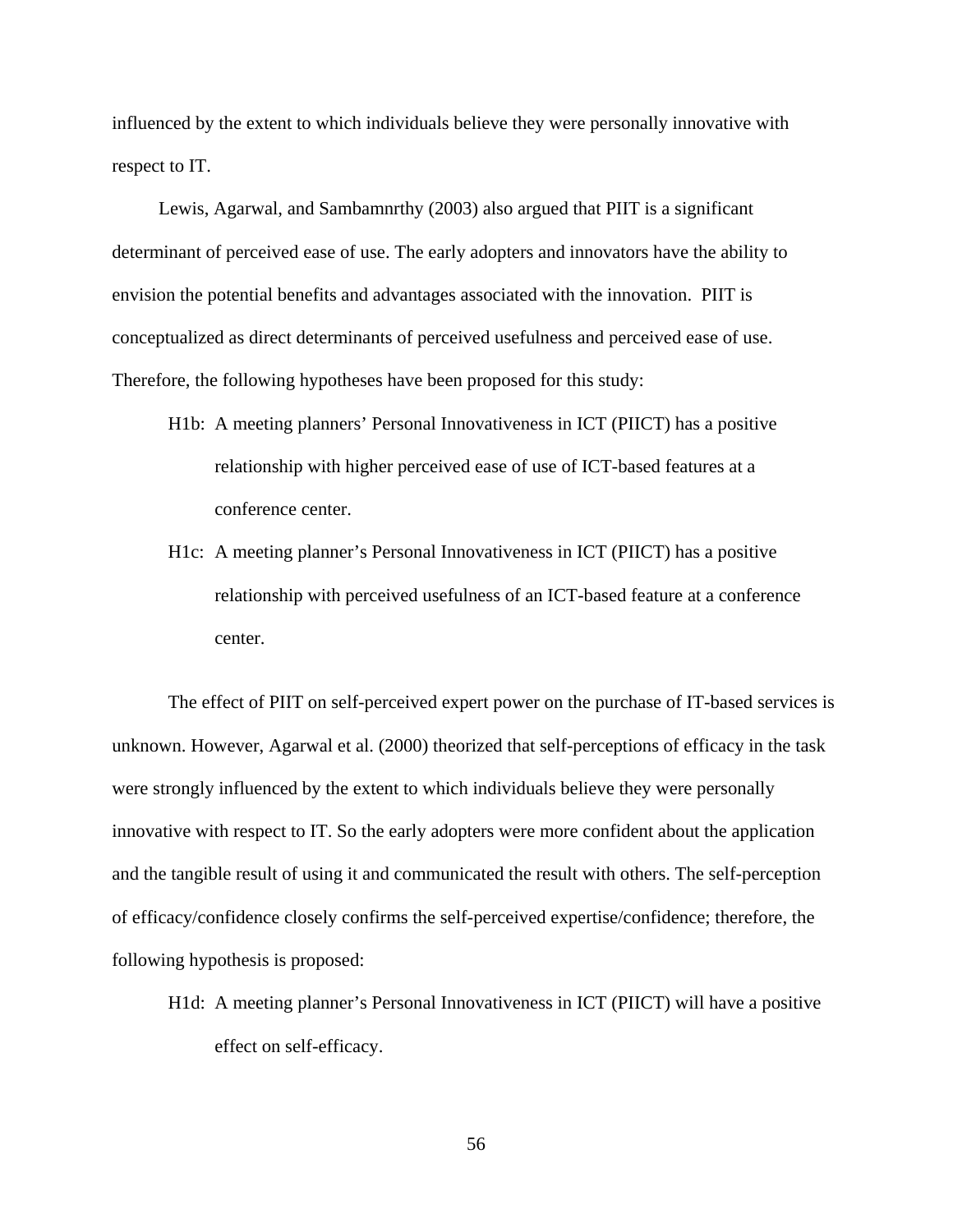#### 2.12.2 Result Demonstrability

Agarwal and Prasad (1997) examined the effects of individuals' perceptions about the characteristics of target technology on intention of future use and found that relative advantage and results demonstrability are highly related to the intention of future use. Rapid technological change makes it difficult for buyers to evaluate acquired information in terms of the significance of new product offerings (Sutton et al., 1986). Most customers find it difficult to envision new technologies and jargons used to describe them and match those with applications without assistance. For example, availability of a private virtual network (PVN) at a meeting facility can allow a meeting planner to provide access to meeting attendees' headquarter database and share the information in their presentations from a remote meeting facility.

Result demonstrability is defined as the extent to which the tangible results of using an innovation can be observable and communicable (Rogers, 1995). As the relative advantage is highly related to the perceived usefulness in the proposed model (Yi et al., 2006), only the result demonstrability is added to the proposed model. Yi et al. (2006) argued that potential users of technology-based features or services can better understand the advantages of using a new technology and its implication for their job when tangible results of the technology are directly apparent. They also claimed that the result demonstrability positively influences the perceived ease of use. Therefore, the following hypotheses are proposed for this study:

- H2a: A meeting planner's result demonstrability will have a positive effect on the perceived ease of use of specific ICT-based feature(s).
- H2b: A meeting planner's result demonstrability will have a positive effect on the perceived usefulness of specific ICT-based feature(s).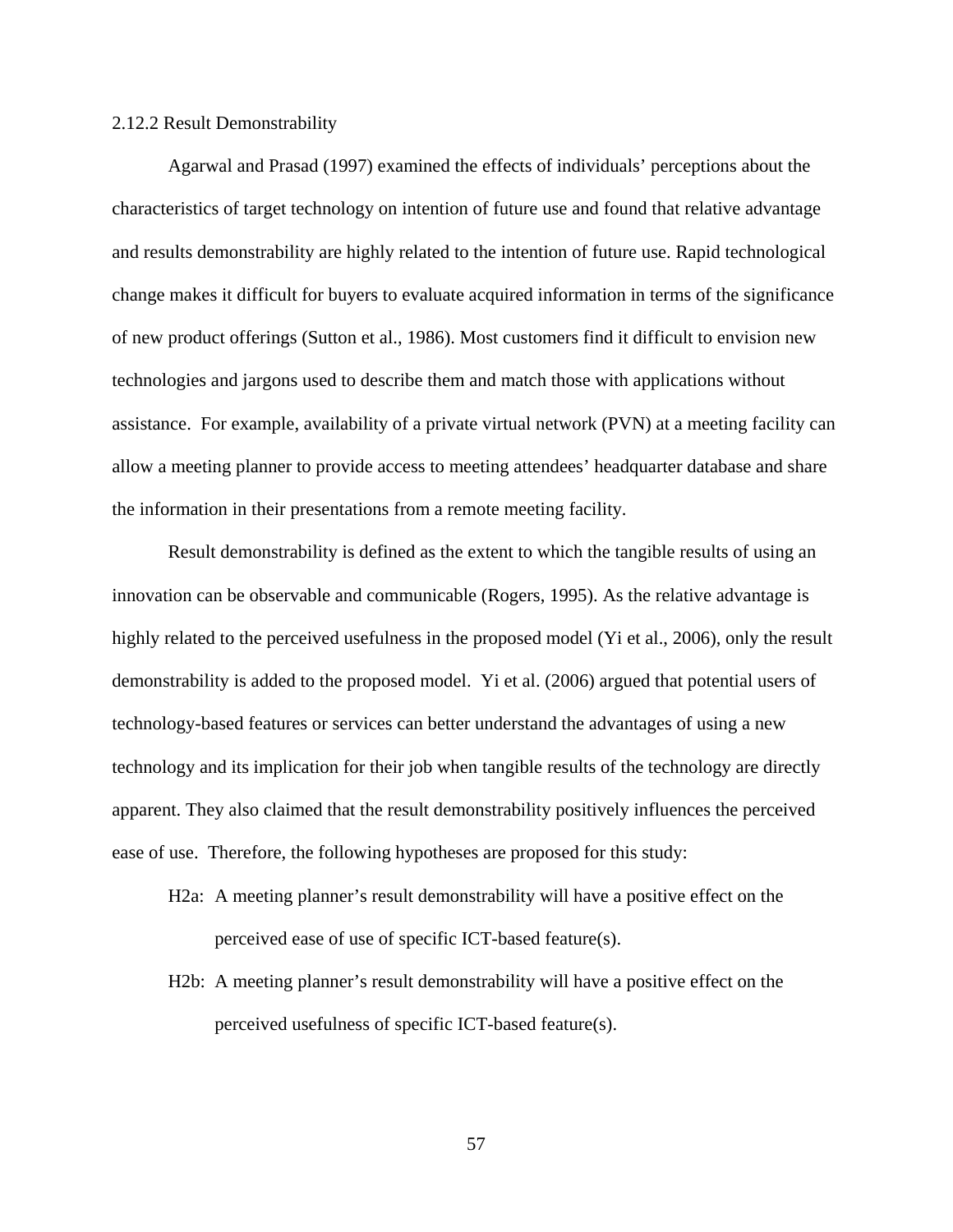Yi et al. (2006) reported that the extent to which a user was able to envision the result of using an innovation partially reflects confidence in using the system and achieving desired results. This is also consistent with the view of the attribution theory, which proves that people are more likely to make internal attributions when the projected outcome of usage is positive (Heider, 1958). Therefore, the following hypothesis is proposed for this study:

H2c: A meeting planner's result demonstrability will have a positive effect on selfefficacy in the use of specific ICT-based feature(s).

# 2.12.3 Perceived Importance of the Availability of Technical Support

Montealegre (1999) argued that adoption of new or unfamiliar technology requires different managerial, technical, and financial resources than those needed to adopt already developed technology. In general, IT department staffs in an organization serve to analyze options to determine technical feasibility and make recommendations. Technical support on meeting management technologies to meeting planners is usually provided through (1) in-house technical support offered by an IT department or experienced peer, or (2) on-site technical support offered by a meeting facility. Because some type of meeting planners, such as association meeting planners, are considerably behind in terms of technology usage and knowledge (Casanova et al., 2005), technical support becomes more important to them. Some meeting planners may not feel that they have the necessary skills to utilize a specific technology, but such constrains or perceived lack of behavioral control, which is compatible with concept of perceived self-efficacy (Bandura, 1977, 1982, 1986), can be overcome through support and training offered by experienced peers or technicians (Matthing et al., 2006). Furthermore, to those who use new or unfamiliar technology with lack of confidence, the importance of technical support and training is expected to be high to gain knowledge of and confidence in using such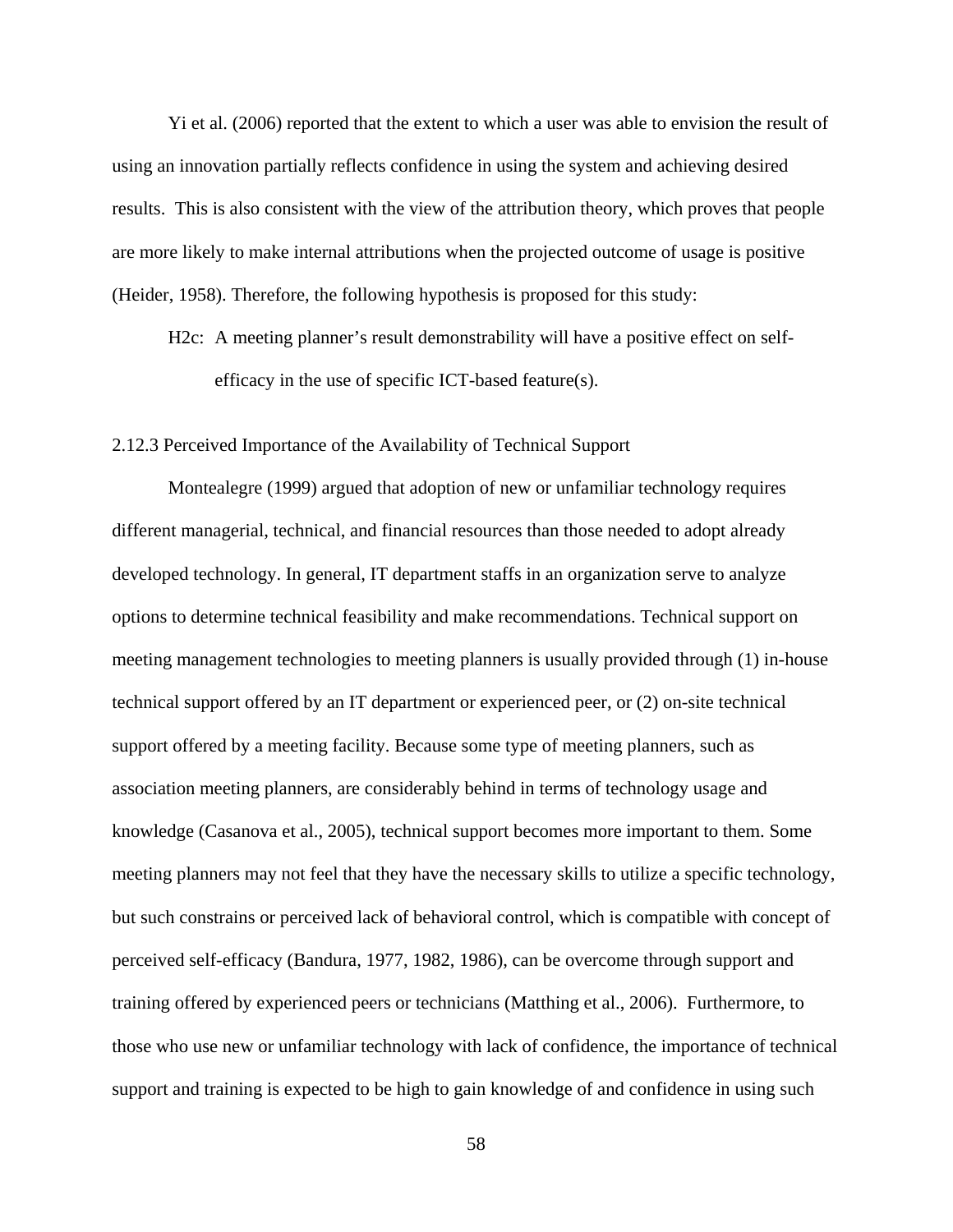technology-based feature. Therefore, the author hypothesizes that perceived importance of the availability of technical support has a negative relationship with the self-efficacy:

- H3a: The perceived importance of availability of in-house technical support is negatively associated with self-efficacy
- H3b: The perceived importance of availability of on-site technical support is negatively associated with self-efficacy

# 2.12.4 Self-efficacy

Self-efficacy was first defined as people's belief about their capabilities to produce performances that influence events affecting their lives (Bandura, 1995) and one's ability to achieve the behavioral outcome (Manstead  $&$  Van Eekelen, 1998). Personal capacity (capability) and self-efficacy have been employed to reflect the extent to which prospective users believe they are sufficiently able or equipped to engage and use technology-enabled service successfully. In other words, self-efficacy related directly to perceptions of ability to execute a behavior needed to produce a given outcome (Manstead & Van Eekelen, 1998). This approach is quite similar to the definition of perceived behavioral control, in that it refers to people's perceptions of the ease or difficulty of performing the behavior of interest (Ajzen, 1991; Davis et al., 1998; Walker & Johnson, 2006; Walker et al., 2002). The present view of perceived behavioral control is also compatible with Bandura's (1977, 1982, 1986) concept of perceived self-efficacy. It is concerned with a judgment of how well one can execute courses of action required to deal with prospective situations. Ajzen (1991) argued that much knowledge of perceived behavioral control comes from Bandura and his associates' research proving peoples' behavior is strongly influenced by their confidence in their ability to perform. Ajzen used the term "perceived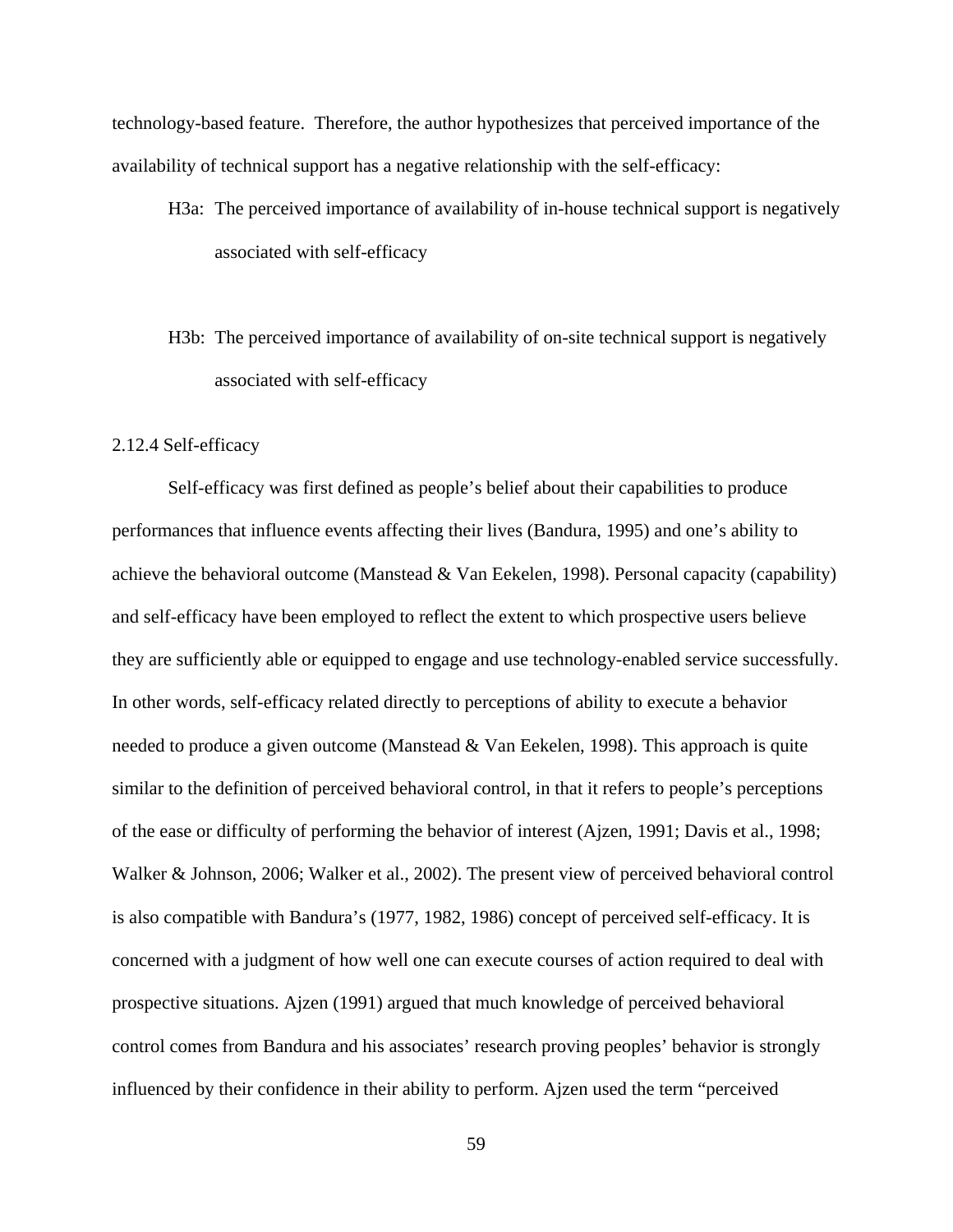behavioral control" in his TPB model; however, he also stated that "perceived self-efficacy belief" can replace it. Clearly, there is great degree of overlap among self-efficacy and perceived behavioral control as both concepts are concerned with control: the perceived ease or difficulty of performing a behavior, and the belief that one is capable of performing a behavior. Both actual self-confidence and the belief of self-confidence are implied with a willingness to use and a preparedness to engage with technology-enabled services (Hill et al., 1987; Hoffman & Novak, 1996).

Bandura (1977) notes that the less efficacious people judge themselves to be, the more difficult the tasks appear to them. In the present research, self-efficacy loaded highly on perceptions of how easy or difficult it was to achieve the target behavior, which is the definition of perceived ease of use. It is consistent with prior research that found that perceived selfefficacy is a significant determinant of perceived ease of use (Venkatesh & Davis, 1996). Therefore, it is reasonable to expect the construct "self-efficacy" is a strong determinant of perceived ease of use. Therefore, the author hypothesizes the following statement:

H4: Self-efficacy will have a significant positive relationship with perceived ease of use.

#### 2.12.5 Type of Meeting Planner

While many studies of meeting planners, mainly on association planners, show that they acknowledged the positive qualities, benefits, and needs to adopt technology, these feelings are not often implemented to actual use of technology. Vanucci and Kerstetter (2001) argued that, although technology is a vital part of their daily lives, meeting planners have not followed the pace of other hospitality industries that use the revolution of technology and still rely on many traditional technologies (e.g. fax, modem, and text e-mail). One major factor limiting as well as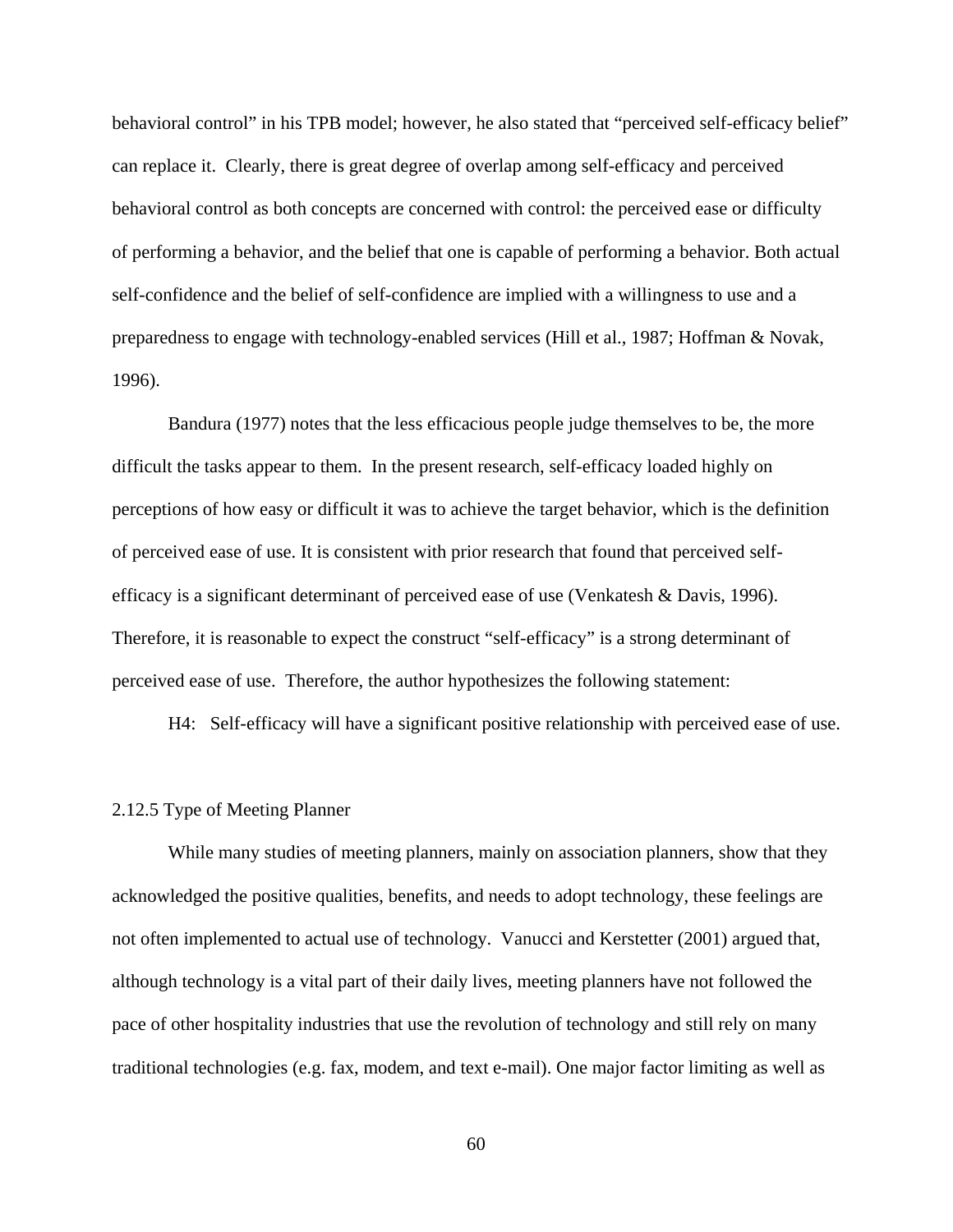determining the adoption of technology is the extent to which the users have the skills and equipment required to give them access to the technology (Davison et al., 2002). They reported that association meeting planners have an especially larger gaps to fill in their technological knowledge than those of corporate meeting planners. *Meeting Market Report* (2005) identified that the level of Internet usage for marketing of meetings varies considerably between corporate and association meeting sectors. The type of meeting planner is defined as the category of meeting planners based on the organization that meeting planners conduct meetings for and three types of meeting planners: association meeting planner; corporate meeting planner; and government meeting planner were selected for the hypothesis test.

To test the influence of the type of meeting planner (association, corporate, and government) on the relationships between perceived importance of availability of technical support, self efficacy, and perceived ease of use, the following hypotheses were proposed:

H5a: The type of meeting planner will influence the effect of perceived importance of availability of technical support on self-efficacy.

H5b: The type of meeting planner will influence the effect of self-efficacy on perceived ease of using ICT-based features.

## 2.12.6 Perceived Usefulness and Perceived Ease of Use

TAM theorized that behavioral intention to use a new system would be determined by perceived usefulness and perceived ease of use (Davis et al., 1989). Davis (1986) defined perceived usefulness as the prospective user's subjective probability that using a specific application system will increase his or her job performance within an organizational context.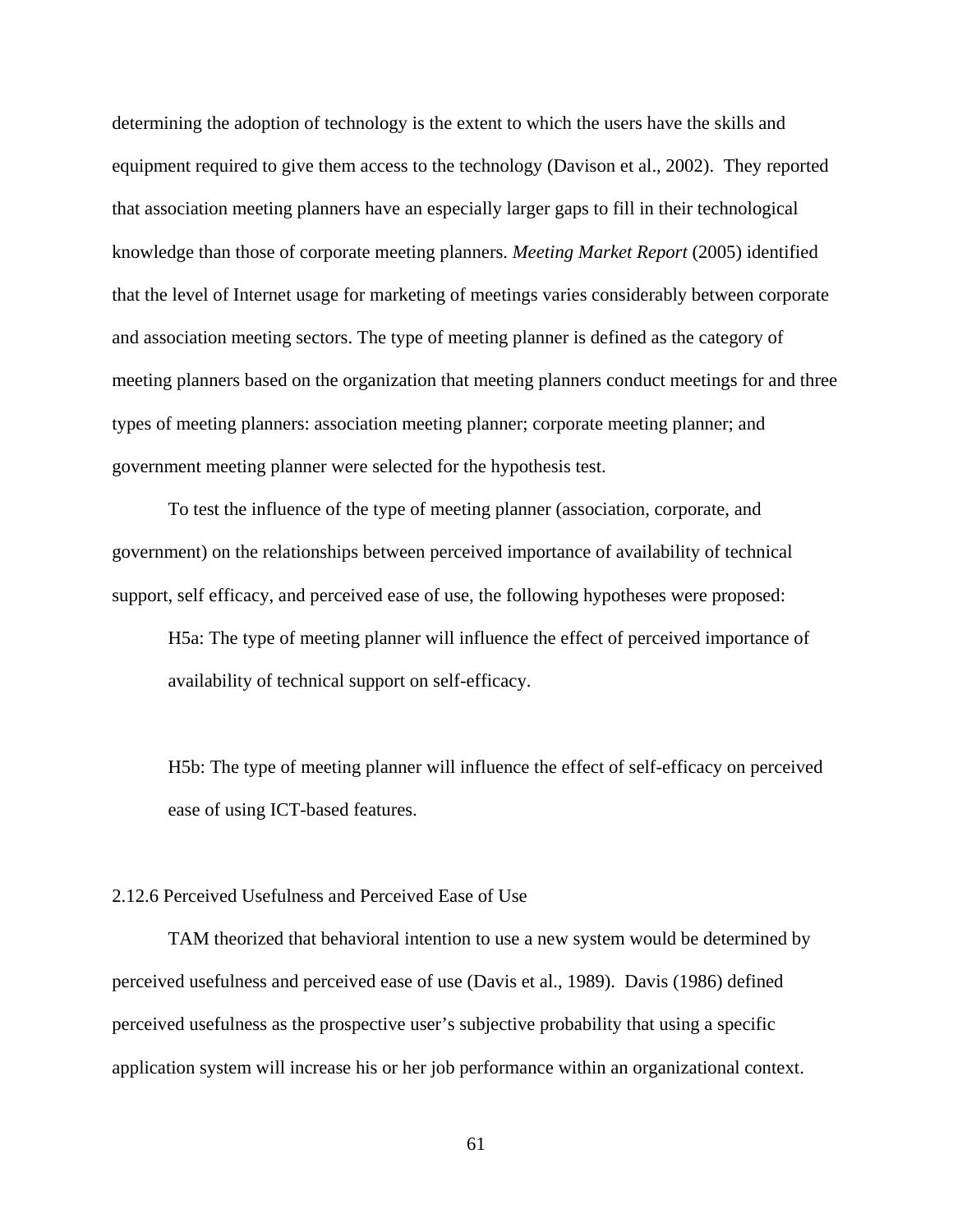Perceived ease of use is the degree to which the prospective user expects the target system to be free of effort. Behavioral intention is a measure of the strength of one's intention to perform a specified behavior (Davis et al., 1989; Fishbein & Ajzen, 1975). Both TRA and TAM reported that usage behavior is predictable from a measure of behavioral intention, and any other factors may influence user behavior indirectly by influencing intention (Davis et al., 1989). Some studies with individual professionals reported that no significant relationship existed between perceived ease of use and behavioral intention to use (Chau & Hu, 2001; Yi et al., 2006). Therefore, the following hypothesis was proposed for this study:

H6: Perceived ease of use will have a positive effect on the perceived usefulness of use.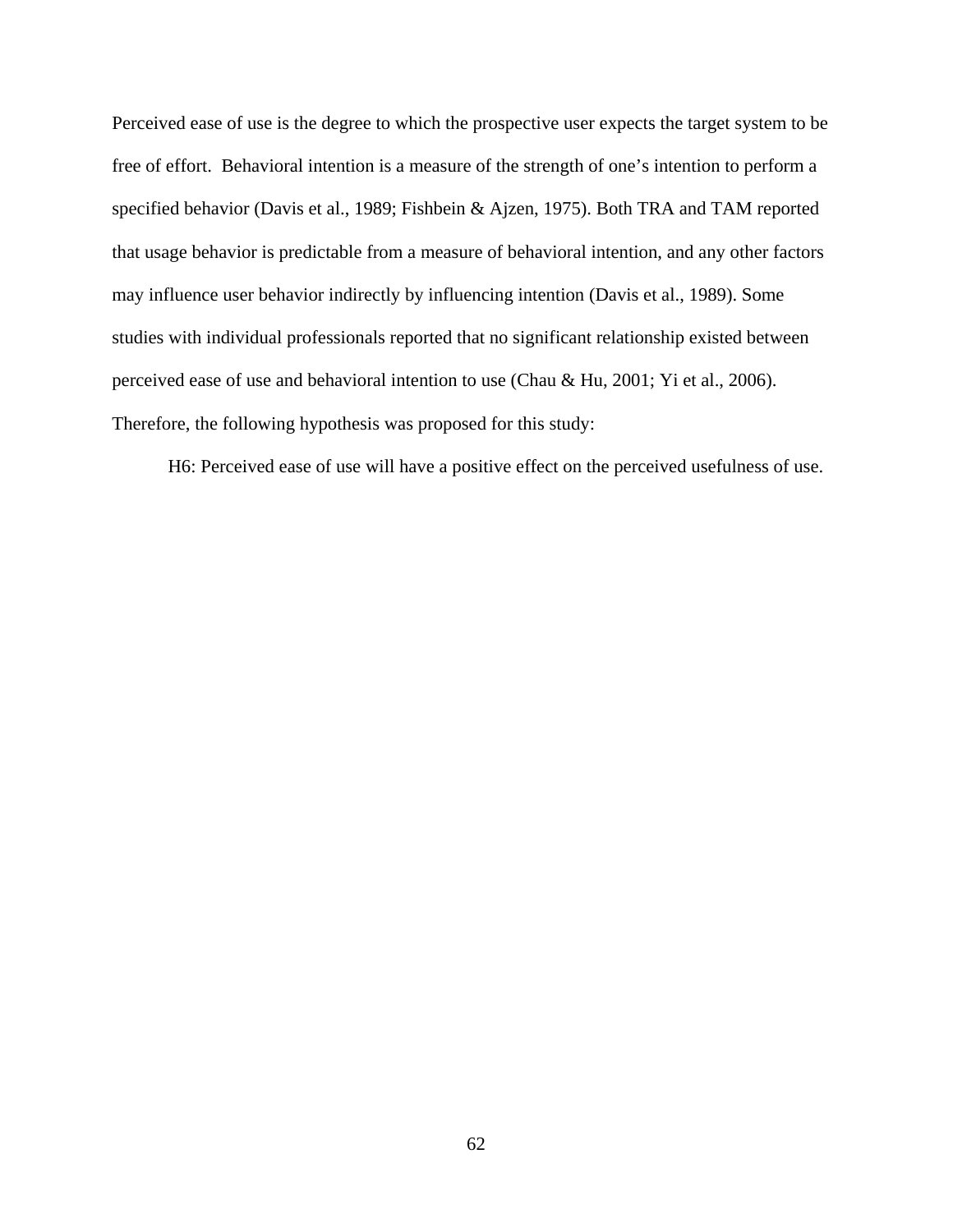#### **Chapter III**

# **METHODOLOGY**

#### 3.1 Introduction

This chapter refines the framework of the research study and is followed by a methodology and measurement of the variables in detail. The author describes the development of measurement items, scales for the constructs in the suggested research model. In this chapter, the research design and the data analysis procedures used to achieve the research objectives are discussed. Also, the survey method used in this study is explained, along with the data analysis procedures.

# 3.2 Research Design

 This study used a theoretical model to examine the perceived importance of ICT-based features and services and factors influencing meeting planners' beliefs and attitudes toward ICTbased features and services in their conference center selection/recommendation. Table 3.1 comprises a list of the research questions and the hypotheses developed in an effort to answer the research questions. The administered questionnaire via mail was chosen as a research method for data collection as it has been widely used and justified in information technology literature since surveys via the Internet can result in direct bias (Pinsonneault & Kraemer, 1993). Zikmund (2003) defined the mail survey as a self-administered questionnaire sent through the mail to respondents and listed the advantages of mail surveys: geographic flexibility, relatively inexpensive cost, standardized questions, absence of an interviewer, and highly structured and standardized questions. As still not all meeting planners in the meeting industry can access the Internet nor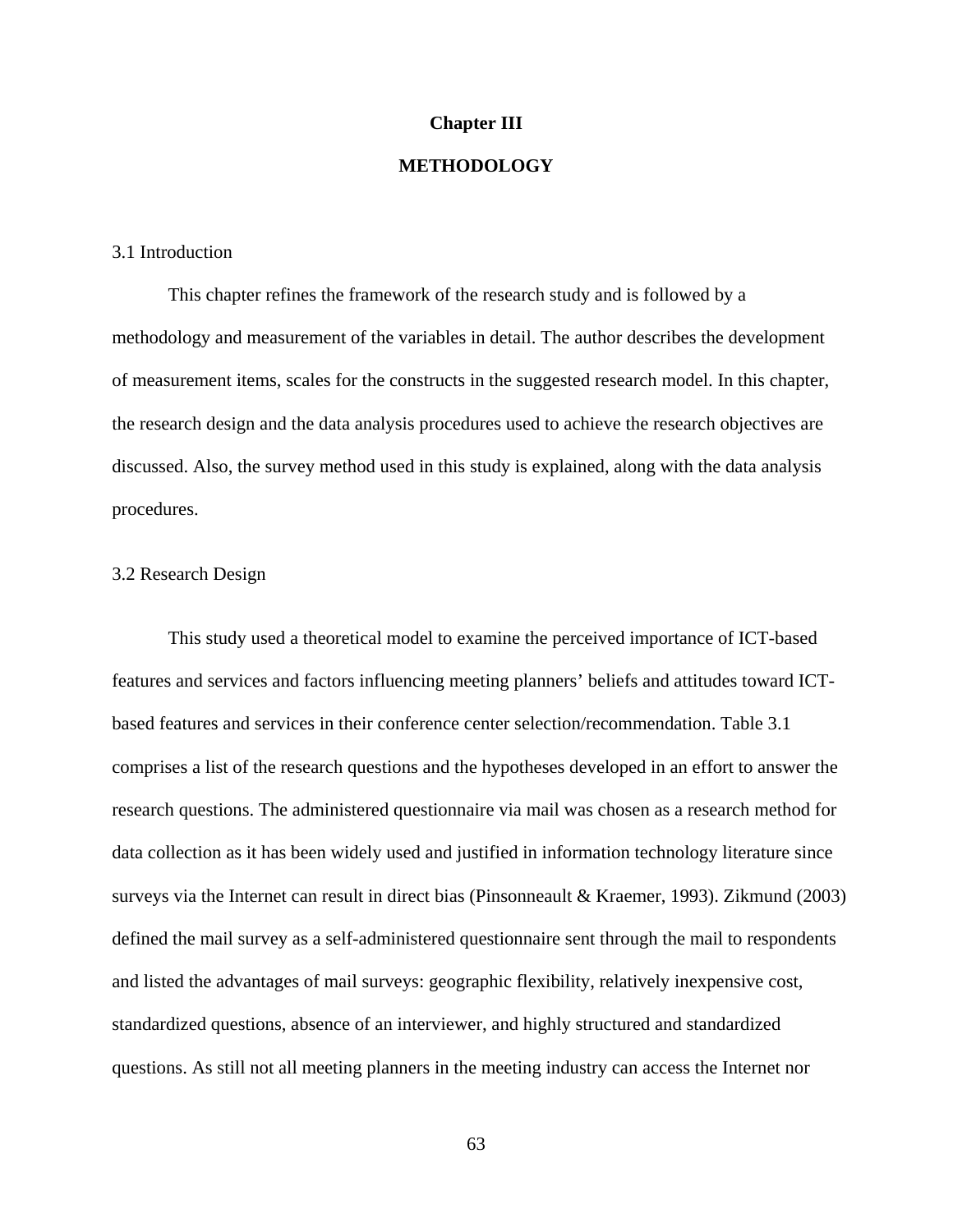possess the same level of technology usage, it was determined that the Internet survey was not

the appropriate medium for this study.

|    | <b>Research Question</b>                                                                                                                                                                  |      | <b>Research Hypotheses</b>                                                                                                                                                        |
|----|-------------------------------------------------------------------------------------------------------------------------------------------------------------------------------------------|------|-----------------------------------------------------------------------------------------------------------------------------------------------------------------------------------|
| 1. | What types of ICT-based features<br>are perceived as important in the<br>selection/recommendation of a<br>conference center by meeting<br>planners?                                       |      | N/A                                                                                                                                                                               |
| 2. | How does the perceived importance of<br>the availability of technical support<br>influence meeting planners'<br>confidence in the use/acceptance of<br>ICT-based features at a conference |      | H3a: The perceived importance of<br>availability of in-house technical<br>support is negatively associated with<br>self-efficacy.                                                 |
|    | center?                                                                                                                                                                                   | H3b: | The perceived importance of<br>availability of on-site technical support<br>is negatively associated with self-<br>efficacy.                                                      |
| 3. | Does a relationship exist among<br>attitude toward technology (PIICT),<br>result demonstrability, self-efficacy,<br>ease of use, and perceived usefulness<br>of ICT-based features in the |      | H1a: Personal Innovativeness in ICT<br>(PIICT) of a meeting planner is<br>positively correlated with result<br>demonstrability.                                                   |
|    | recommendation/selection of a<br>conference center?                                                                                                                                       |      | H1b: Personal Innovativeness in ICT<br>(PIICT) of a meeting planner has a<br>positive relationship with perceived<br>ease of use of ICT-based features at a<br>conference center. |
|    |                                                                                                                                                                                           |      | H1c: Personal Innovativeness in IT (PIICT)<br>of a meeting planner has a positive<br>relationship with perceived usefulness<br>of an ICT-based feature at a conference<br>center. |

# Table 3.1 Research Questions and Hypotheses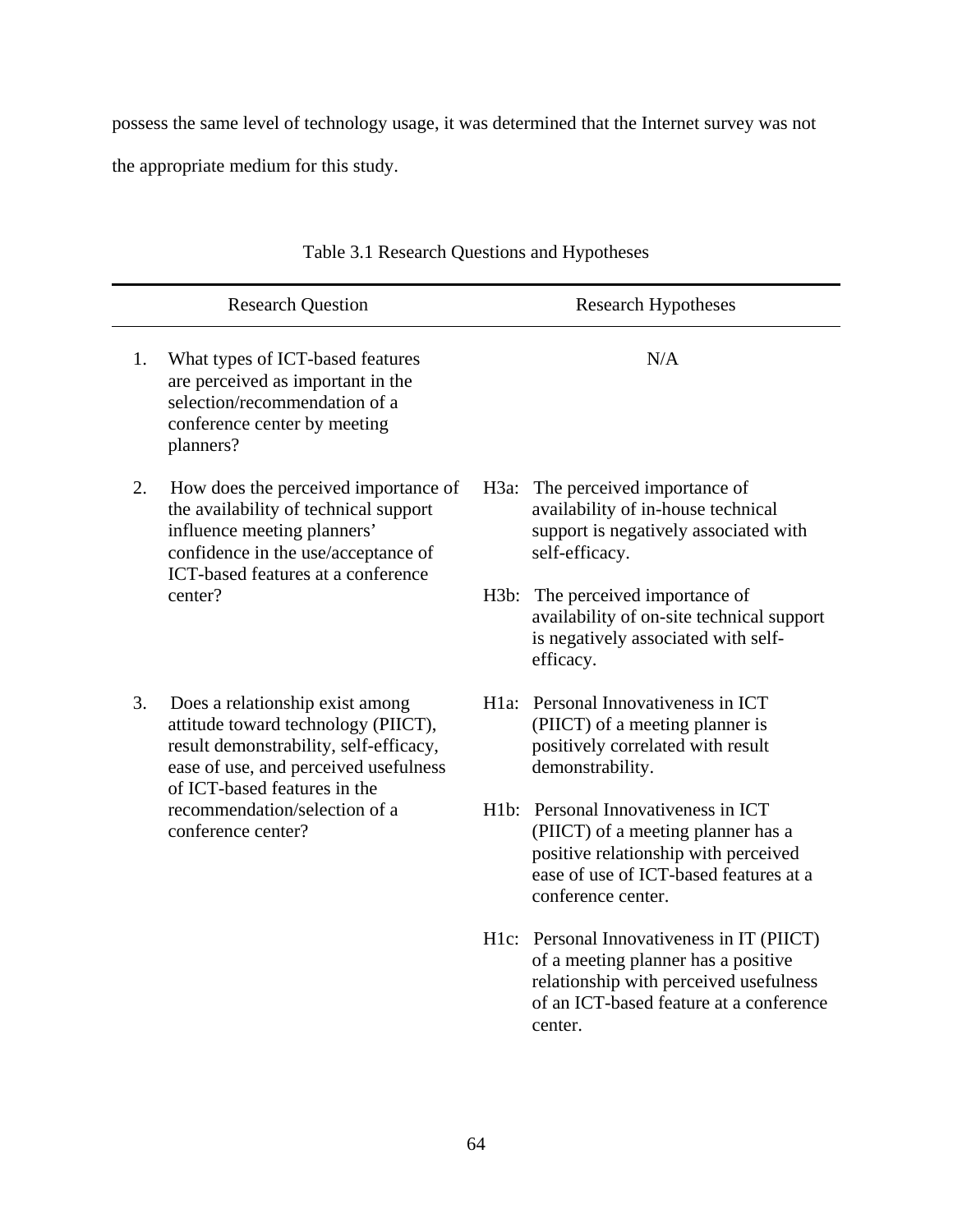| <b>Research Question</b>                                                                                                                                           |                  | <b>Research Hypotheses</b>                                                                                                                        |
|--------------------------------------------------------------------------------------------------------------------------------------------------------------------|------------------|---------------------------------------------------------------------------------------------------------------------------------------------------|
| 3. Does a relationship exist<br>among attitude toward<br>technology (PIICT), result                                                                                | $H1d$ :          | A meeting planner's Personal<br>innovativeness (PIICT) will have a<br>positive effect on self-efficacy.                                           |
| demonstrability, self-efficacy,<br>ease of use, and perceived<br>usefulness of ICT-based<br>features in the<br>recommendation/selection of a<br>conference center? | $H2a$ :          | A meeting planner's result<br>demonstrability will have a positive<br>effect on the perceived ease of use of<br>specific ICT-based features.      |
|                                                                                                                                                                    | H2b:             | A meeting planner's result<br>demonstrability will have a positive<br>effect on the perceived usefulness of<br>specific ICT-based features.       |
|                                                                                                                                                                    | $H2c$ :          | A meeting planners' result<br>demonstrability will have a positive<br>effect on self-efficacy in the use of<br>specific ICT-based feature(s).     |
|                                                                                                                                                                    | H4:              | Self-efficacy will have a positive<br>relationship with perceived ease of<br>use.                                                                 |
|                                                                                                                                                                    | H <sub>6</sub> : | Perceived ease of use will have a<br>positive effect on perceived<br>usefulness.                                                                  |
| 4. Does the type of meeting<br>planner influence the<br>relationships of perceived<br>importance of the availability<br>of technical support, self-                | $H5a$ :          | The type of meeting planner will<br>influence the effect of perceived<br>importance of the availability of<br>technical support on self-efficacy. |
| efficacy, and perceived ease of<br>use of ICT-based features in<br>recommendation/selection of a<br>conference center?                                             | H5b:             | The type of meeting planner will<br>influence the effect of self-efficacy on<br>perceived ease of use of ICT-based<br>features.                   |

# Table 3.1 Research Questions and Hypotheses (Continued)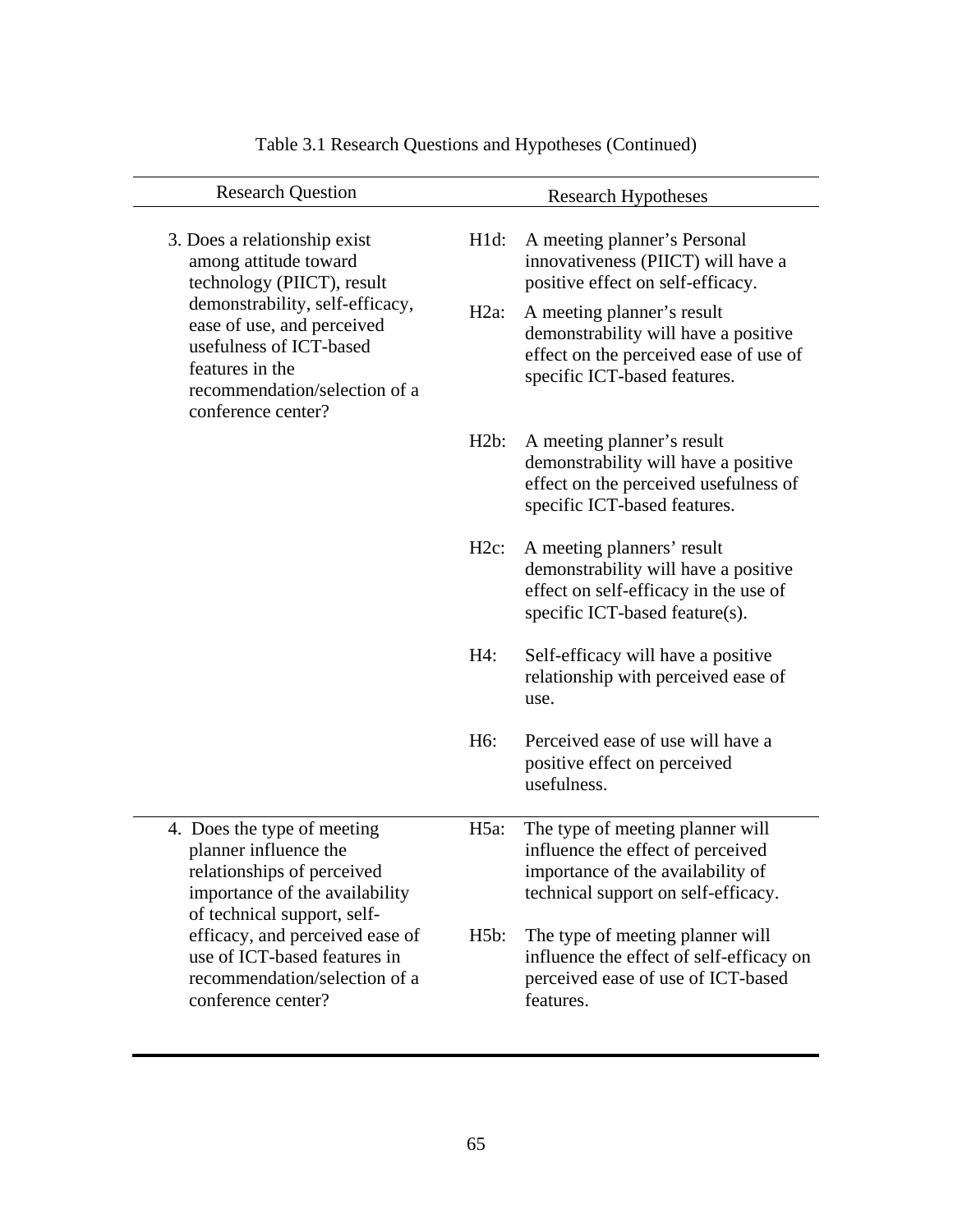This study used survey instruments adopted from Davis et al. (1989) and Yi et al. (2006). The instruments are widely regarded and have received considerable attention by researchers (Adams et al., 1992; Hendrickson & Collins, 1996; Igbaria et al., 1995; Mathieson et al., 2001; Segars & Grover, 1993; Straub et al., 1995; Subramanian, 1994).

# 3.3 Population and Sample

A target population is defined as a complete group of the specific population elements relevant to a research project (Zikmund, 2000). The target population of this study was the meeting planners who used or planned to use a conference center for their meetings. A sample frame, often called a working population, is defined as the list of elements from which a sample may be drawn. The sample frame, which was the same as the research sample in this study, was obtained from the meeting planner client lists of the following three conference centers: the National Conference Center, Hotel Roanoke and Conference Center, and the Inn at Virginia Tech and Skelton Conference Center. The samples consisted of the meeting planners and those who possessed equal positions from the given set of conference centers.

This study used a judgment (purposive) sampling technique and the data collected through this technique are convenience samples. The purposive sampling is a non-probability sampling technique in which an experienced individual selects the sample based on his or her judgment about some appropriate characteristics required of the sample to serve a specific purpose. The major reason that this research used those meeting planners as subjects was because the clients of the selected conference centers comprise a relatively homogeneous group in terms of their travel related characteristics, such as travel distance (proximity), lodging requirements, and type of meetings. Specifically, it is critical for subjects to be exposed to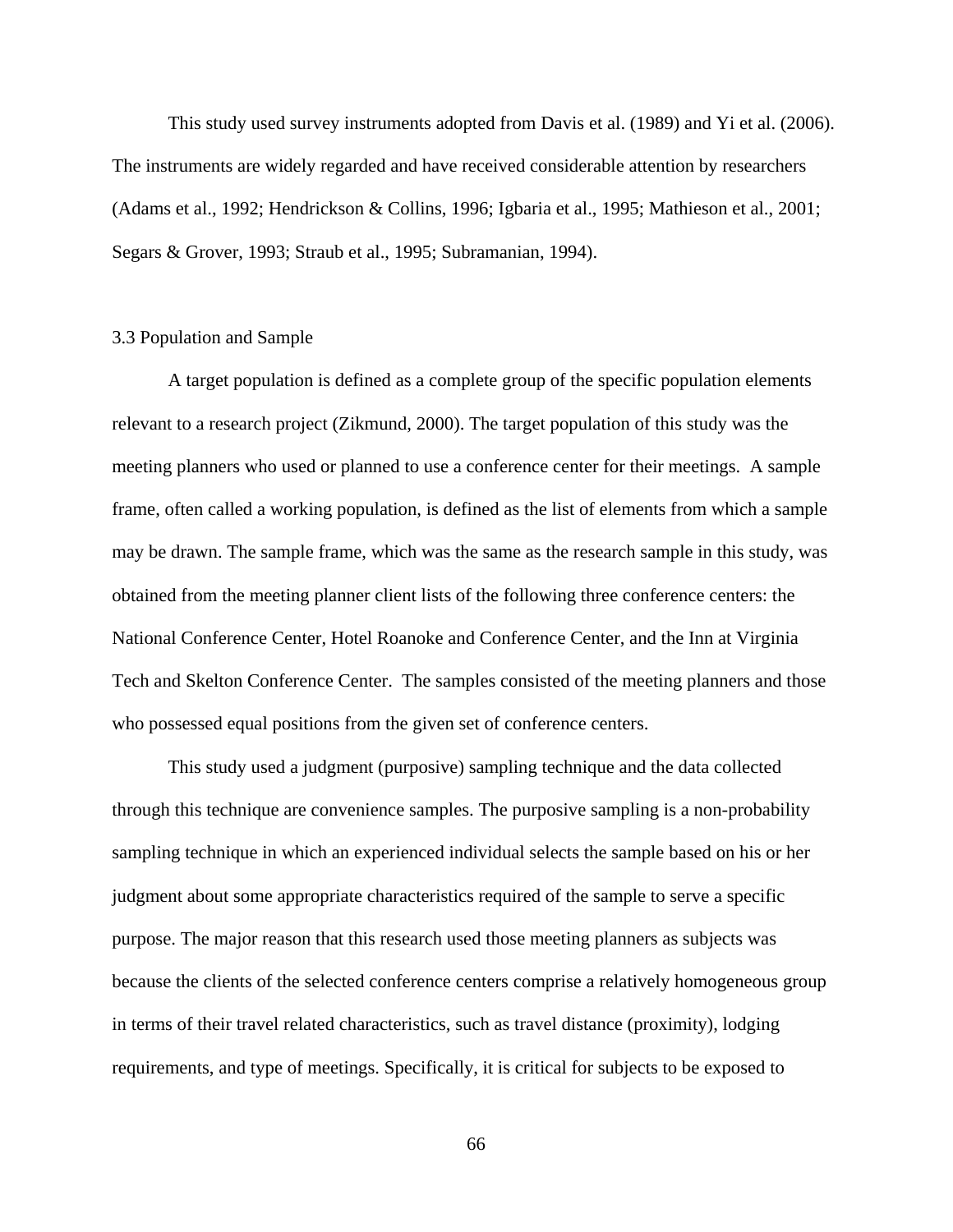similar availability of ICT-based features. Another reason for using these subjects was to reduce the risk of the researcher not being able to control the experience of conference center selection/recommendation. By using the probability sampling methods, such as simple random sampling or systematic sampling in studies of an experimental nature, the researcher may lower the reliability and validity of the study. For instance, subjects selected through random sampling from the often used sample frame (such as the list of Meeting Professional International meeting planner members) might include many samples that have not experienced the selection/recommendation of a conference center with ICT-based features. Consequently, they may not provide a meaningful response pertaining to the importance of ICT-based feature(s) at a conference center. While the result of the study from convenience and purposive sampling methods cannot project beyond the specific sample, convenience samples are best used for exploratory research when additional research will subsequently be conducted with a probability sample (Zikmund, 2000).

The unit of this study was an individual meeting planner. The determination of sample size is a critical part of this research. When a sample size is much smaller than the minimum requirement, the results of the study may not be sufficient to be used in generalizing the findings and therefore limit the reliability of the study. If the size is too large, it has the tendency of making even non-significant outcomes statistically significant (Hayduck, 1987). According to Hoyle (1995), the minimum requirement of a sample size for the regression analysis is not fixed but a general, large sample size will increase the reliability of results. For factor analysis, five per each item or ten per each item is considered as a minimum required sample size conservatively (Hair, Black, Babin, Anderson, & Tatham, 2006).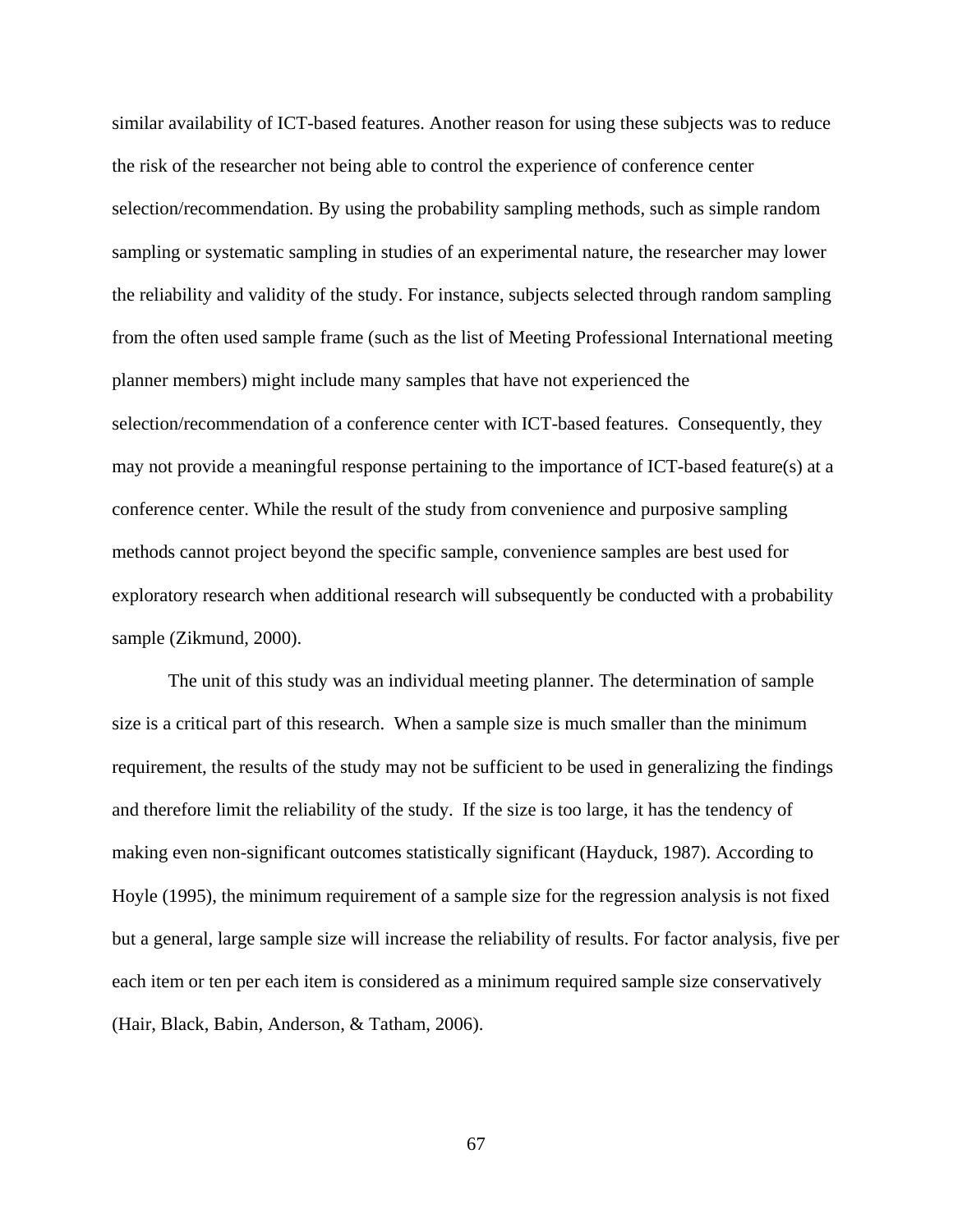# 3.4 Instrument and Measures of Constructs

Measures for the variables were either adapted from prior literature or developed specifically for this study. The measurement items, tested in past research, have demonstrated acceptable levels of reliability and validity and were modified for this study. Most items used in this study were tested in the empirical work conducted by Yi et al. (2006). Since they found these measures were similar to others supporting the same constructs, the author has confidence that the measures selected for this study are reasonable measures of the constructs in fact.

Although most individual items used in this study were employed in previously published studies, the measurement items for two new variables: perceived importance of the availability of technical support and importance of ICT-based features at conference centers were developed especially for this study. The measuring items of each variable were explained in Table 3.2. The variables were defined and the measurement items used in the questionnaire were discussed in the preceding sections.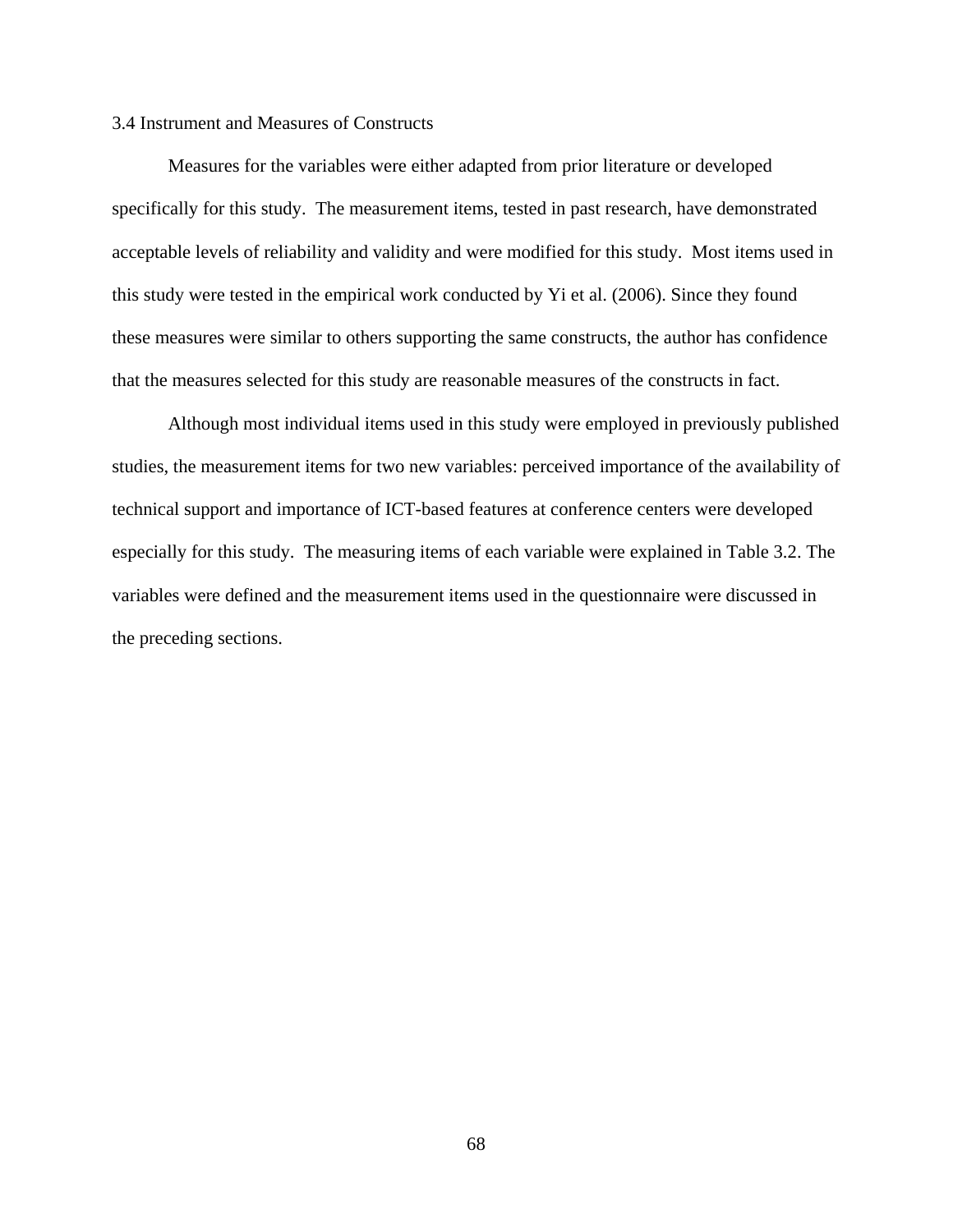| Variable                                                             | Items    | Scale                                                                                             | Sources for measurement                                                                 |
|----------------------------------------------------------------------|----------|---------------------------------------------------------------------------------------------------|-----------------------------------------------------------------------------------------|
| *Importance of ICT-based<br>features at conference centers           | 15 items | 7-point Likert Scale (1=strongly disagree, 7=strongly<br>agree)                                   | OMFG (2000, 2001, 2003, 2004,<br>2006); IACC (2007b); GAVEL<br>(2001, 2005, 2006, 2007) |
| <b>Innovativeness</b><br>Personal<br>of<br>ICT (PIICT)               | 4 items  | 7-point Likert Scale (1=strongly disagree, 7=strongly<br>agree)                                   | Agarwal & Prasad (1997); Yi et al.<br>(2006)                                            |
| Result demonstrability                                               | 3 items  | 7-point Likert Scale (1=strongly disagree, 7=strongly<br>agree)                                   | Yi et al. (2006); Agarwal & Prasad<br>(1997); Venkatesh & Davis (2000)                  |
| *Perceived Importance of the<br>availability of technical<br>support | 2 items  | 7-point Likert Scale (1=strongly disagree, 7=strongly<br>agree)                                   | IACC (2004, 2007a); M&C (2006)                                                          |
| Type of meeting planners                                             | 3 item   | Categorical scale (association meeting planner,<br>corporate meeting planner, government planner) | Casanova et al. (2005); Meeting<br>Market Report (2006)                                 |
| Self-efficacy                                                        | 2 items  | 7-point Likert Scale (1=strongly disagree, 7=strongly<br>agree)                                   | Bandura (1982,1986); Armitage &<br>Conner (1999); Manstead et al.<br>(1998)             |
| Perceived ease of use                                                | 5 items  | 7-point Likert Scale (1=strongly disagree, 7=strongly<br>agree)                                   | Davis (1986); Venkatesh & Davis<br>(2000)                                               |
| Perceived usefulness                                                 | 5 items  | 7-point Likert Scale (1=strongly disagree, 7=strongly<br>agree)                                   | Davis (1986); Venkatesh & Davis<br>(2000)                                               |

# Table 3.2 Instrument and Its Measurement Development

\* New variables developed for this research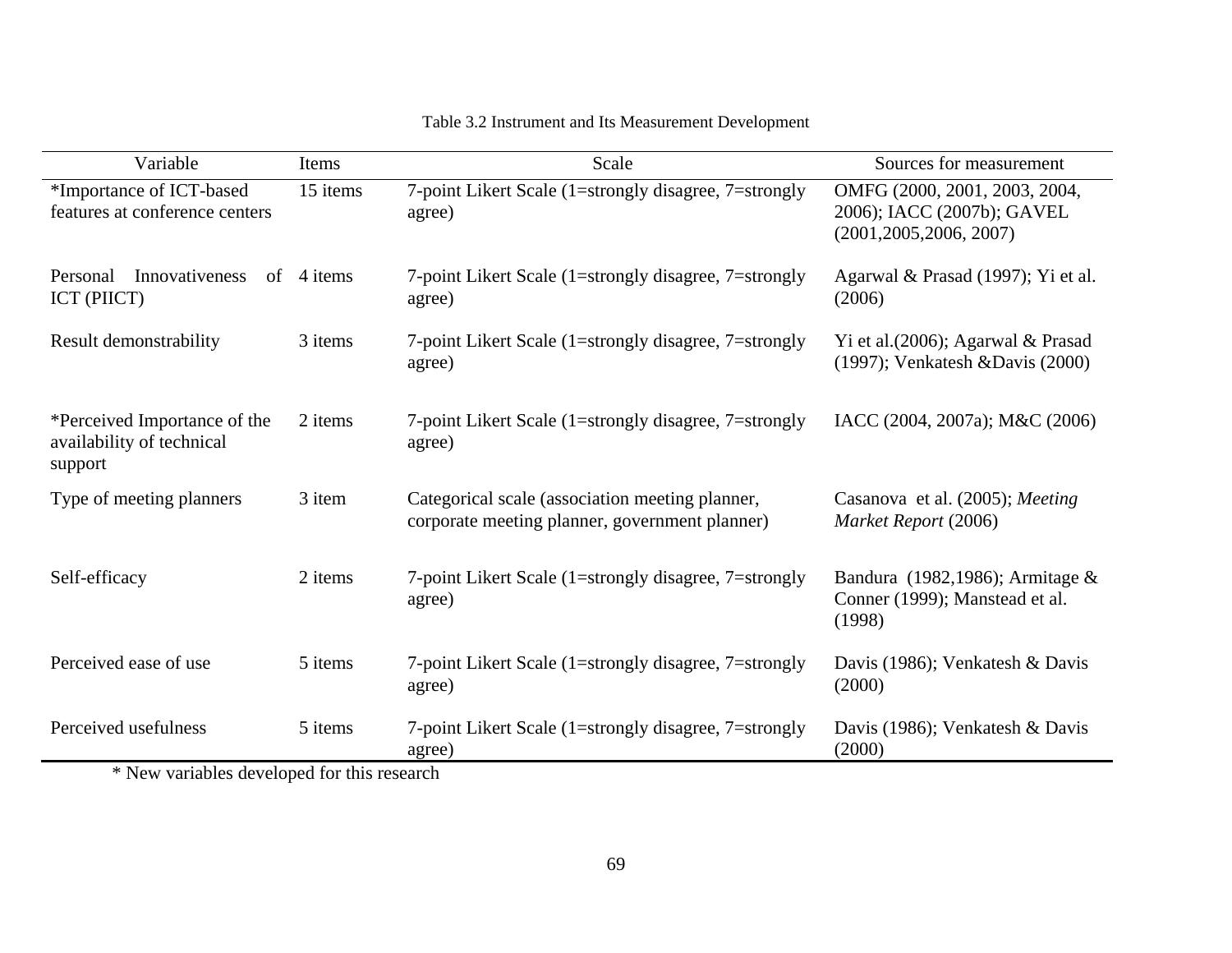# 3.4.1 Personal Innovativeness of ICT (PIICT)

Personal innovativeness of information technology was first defined as the willingness of an individual to try out any new IT, and is seen as having an important role in determining the outcomes of user acceptance of technology (Agarwal & Prasad, 1997). It describes the extent to which an individual has an innate propensity toward adopting a new IT. This study modified IT to ICT to make them specifically relevant to ICT-based features and defined it as perceived innovativeness of ICT (PIICT). The four items were adapted from Agarwal and Prasad (1997), with appropriate modifications. Respondents were asked to indicate the extent of agreement or disagreement with the four statements concerning PIICT on a 7-point Likert-type scale ranging from (1) strongly disagree to (7) strongly agree. The following are the items used to measure the current construct:

- 1. I attempt to experiment with any new information and communication technology I hear about.
- 2. Among my peers, I am usually the first to try out new information and communication technology.
- 3. In general, I am hesitant to try out new information and communication technology based features/services.
- 4. I like to experiment with new information and communication technology.

#### 3.4.2 Result Demonstrability

Result demonstrability is defined as the extent to which the tangible results of using an innovation can be observable and communicable (Rogers, 1995). The following three items were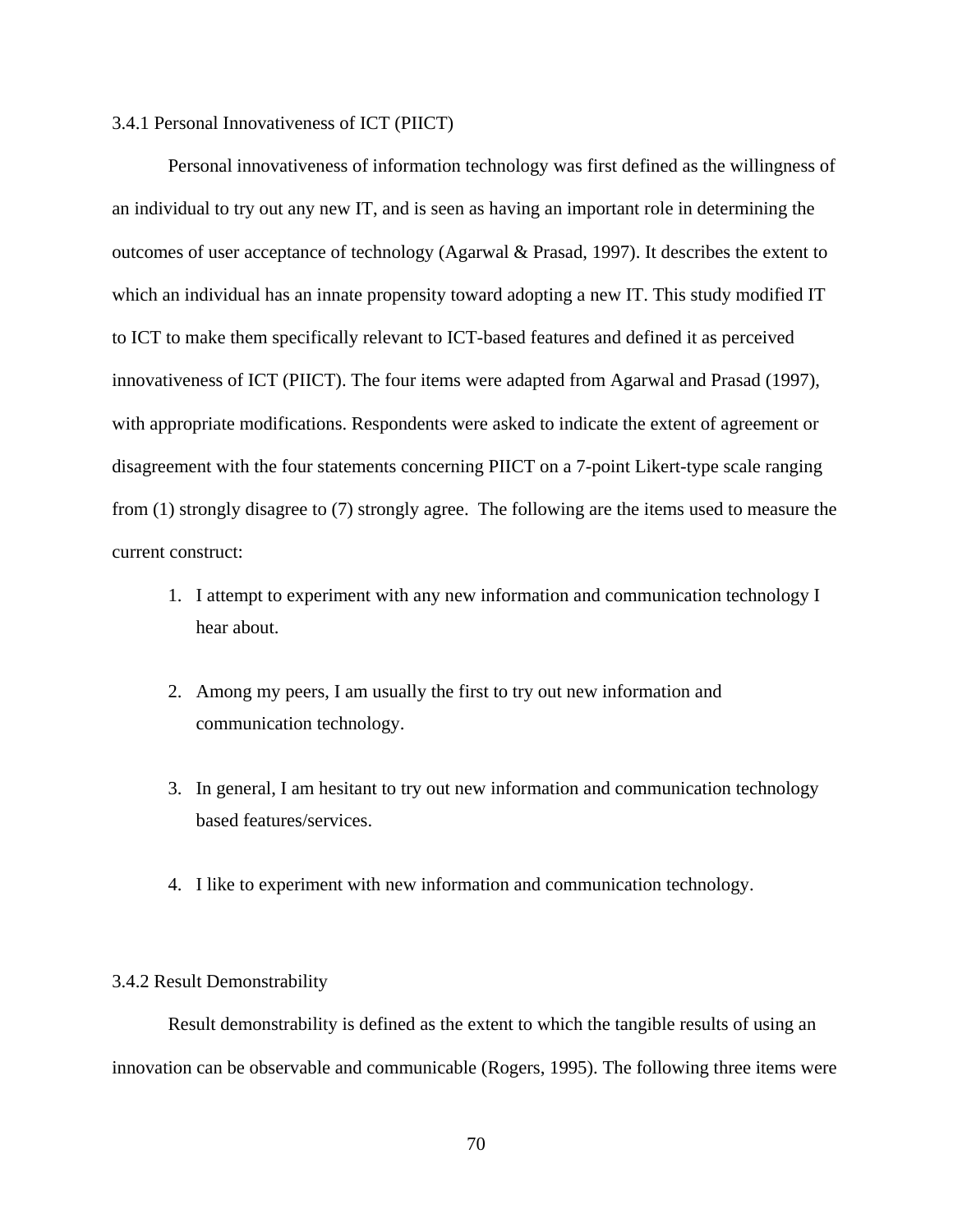adopted from Yi et al. (2006), with appropriate modifications to make them specifically relevant to ICT-based features. Respondents were asked to indicate the extent of agreement or disagreement with the three statements concerning result demonstrability on a 7-point Likerttype scale ranging from (1) strongly disagree to (7) strongly agree. The following are the items used to measure the current construct:

- 1. I have no difficulty telling others about the results of using ICT for meeting functions at conference centers.
- 2. The results of using ICT for meeting functions at conference centers are apparent to me.
- 3. I have difficulty telling others about the results of using a specific ICT at a meeting function.

3.4.3 Importance of Information and Communication Technology (ICT)-Based Features at Conference Centers

There is no established list of standard ICT-based features/service items for conference centers to measure the importance of them. Therefore, the author developed the measurement items of this construct through content analysis of meeting facility guides (OMFG & GAVEL) in North America. Based on the content analysis, the top 15 ranked ICT-based features were identified. Respondents were asked to indicate the extent of agreement or disagreement with the following statements concerning the importance of ICT-based features on their selection/recommendation of a conference center. The 7-point Likert-type scale was used ranging from (1) strongly disagree to (7) strongly agree. The operational definition of each item was not provided since this study also aims to measure meeting planners' level of knowledge of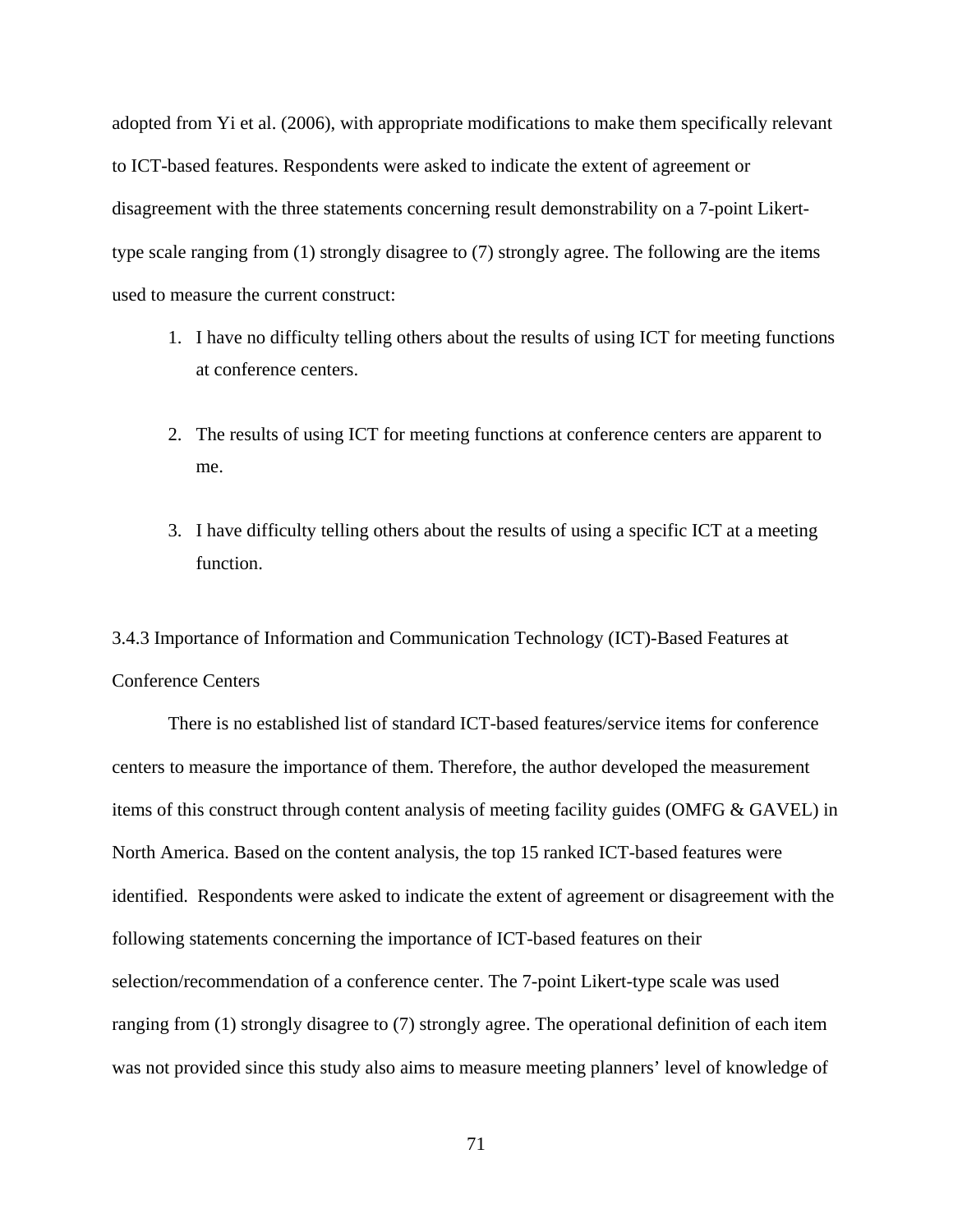the ICT-based items, which is often used in the form of technology jargon in many meeting facility guides and marketing materials. Therefore, the questionnaire included an answer option of "no knowledge" in each statement. The following are the items measuring the current construct:

- 1. "High speed Internet" is an important attribute when I recommend/select a conference center to the buying center.
- 2. "Network" is an important attribute when I recommend/select a conference center to the buying center.
- 3. "Wireless network" is an important attribute when I recommend/select a conference center to the buying center.
- 4. "Fiber optic" is an important attribute when I recommend/select a conference center to the buying center.
- 5. "Videoconferencing system" is an important attribute when I recommend/select a conference center to the buying center.
- 6. "Ethernet" is an important attribute when I recommend/select a conference center to the buying center.
- 7. "ISDN" is an important attribute when I recommend/select a conference center to the buying center.
- 8. "Local area network (LAN)" is an important attribute when I recommend/select a conference center to the buying center.
- 9. "Satellite uplink and downlink" are important attributes when I recommend/select a conference center to the buying center.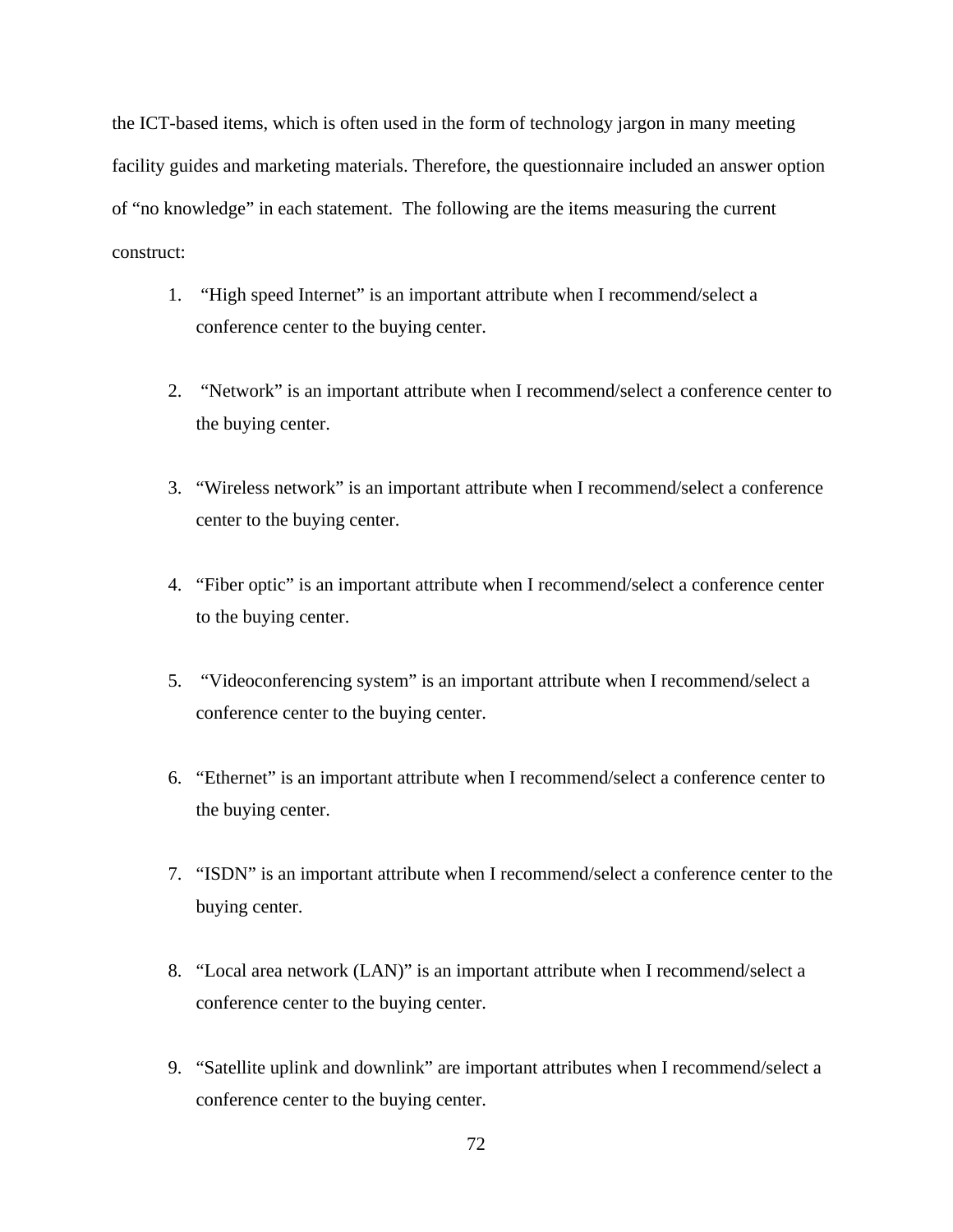- 10. "T1 line" is an important attribute when I recommend/select a conference center to the buying center.
- 11. "Virtual Private Network (VPN)" is an important attribute when I recommend/select a conference center to the buying center.
- 12. "Category 5 copper line" is an important attribute when I recommend/select a conference center to the buying center.
- 13. "Web broadcasting capability" is an important attribute when I recommend/select a conference center to the buying center.
- 14. "Computer lab" is an important attribute when I recommend/select a conference center to the buying center.
- 15. "E-mail station (kiosk)" is an important attribute when I recommend/select a conference center to the buying center.

3.4.4 Perceived Importance of the Availability of Technical Support

Technical support is the service provided by technicians to solve technology related problems or to consult for adoption of technology. It can be provided through (a) in-house technical support (e.g. IT department) or (b) on-site technical support offered by a meeting facility (IACC, 2004, 2007a; M&C, 2006). Respondents were asked to indicate the extent of agreement or disagreement with four statements concerning perceived importance of the availability of technical support on a 7-point Likert-type scale ranging from (1) strongly disagree to (7) strongly agree. The following are the items used to measure this construct: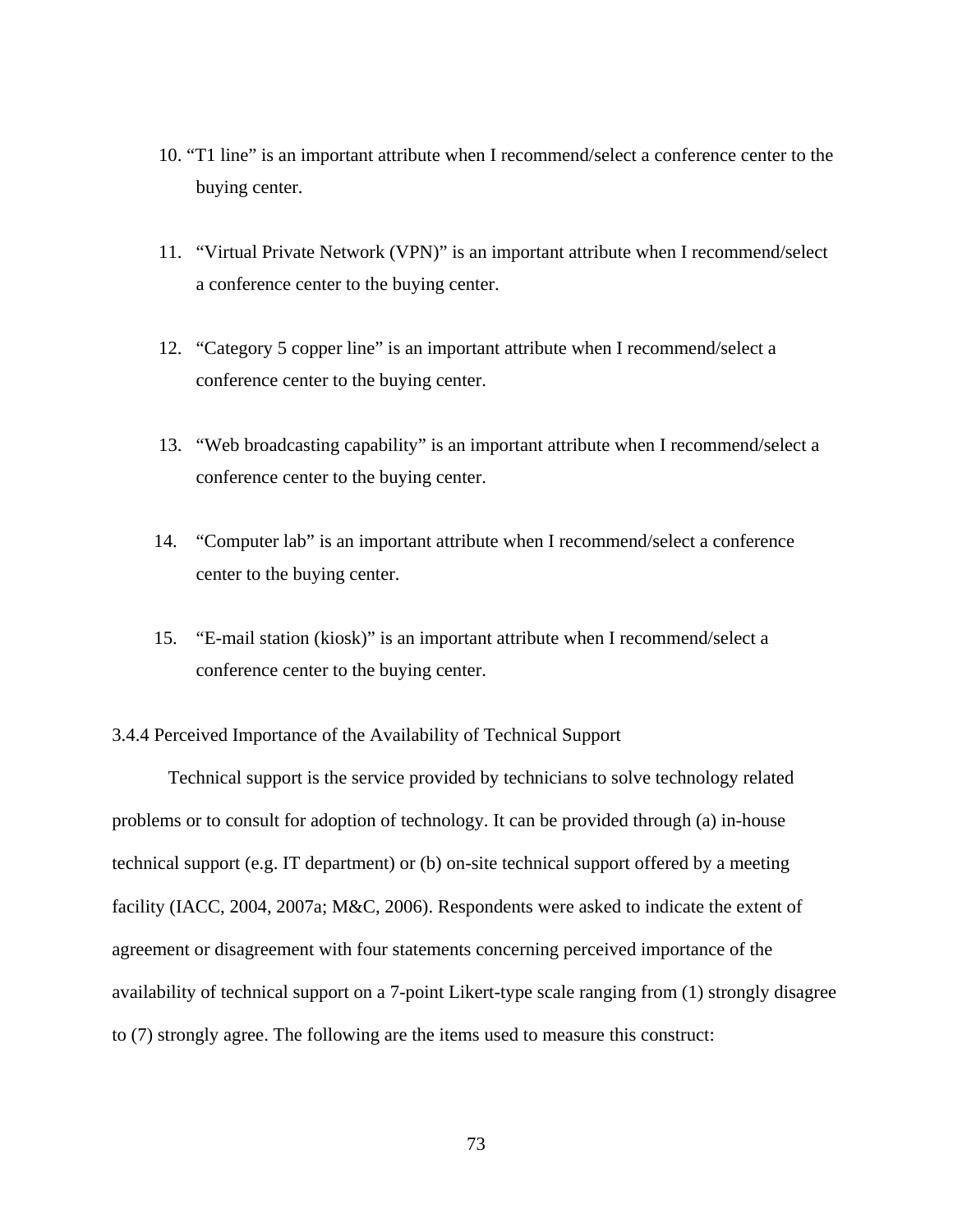- 1. Availability of in-house technical support (e.g. IT department) is important when I recommend/select a conference center with ICT-based features.
- 2. Availability of on-site technical support (at a conference center) is important when I recommend/select a conference center with ICT-based features.

# 3.4.5 Self-Efficacy

Self-efficacy is defined as people's beliefs about their capabilities to produce performances that influence events affecting their lives (Bandura, 1995). The following items were adapted from the measuring items of self-efficacy, with appropriate modifications to make them specifically relevant to ICT-based features. Respondents were asked to indicate the extent of agreement or disagreement with two statements concerning self-efficacy on a 7-point Likerttype scale ranging from (1) strongly disagree to (7) strongly agree. The following are the items used to measure the current construct:

- 1. I am certain that I can apply ICT based-features at a conference center for my next meeting.
- 2. There is a lot that I can do to be sure of applying ICT based-features at a conference center for my next meeting.

## 3.4.6 Perceived Usefulness

 Davis (1986) defined perceived usefulness as the prospective user's subjective probability that using a specific application system will increase his or her job performance within an organizational context. The five items were adapted from Davis et al. (1989), with appropriate modifications to make them specifically relevant to ICT-based features. Respondents were asked to indicate the extent of agreement or disagreement with the five statements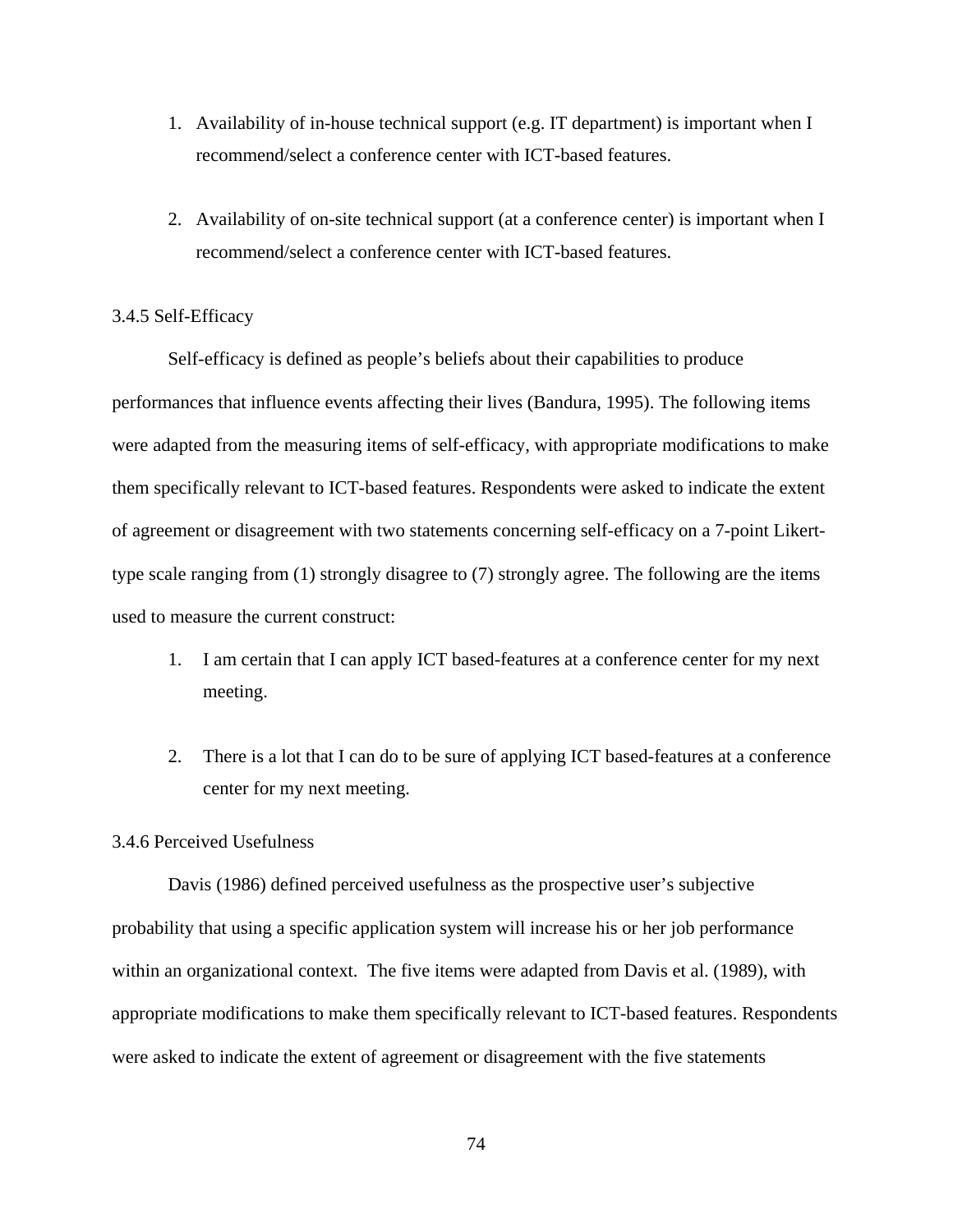concerning perceived usefulness on a 7-point Likert-type scale ranging from (1) strongly disagree to (7) strongly agree. The following are the items used to measure the current construct.

- 1. Using the ICT-based features enables me to accomplish tasks more quickly.
- 2. Using the ICT-based features improves my job performance.
- 3. Using the ICT-based features increases my productivity.
- 4. Using the ICT-based features enhances my effectiveness on the job.
- 5. Overall, I find the ICT-based features useful in my job.

# 3.4.7 Perceived Ease of Use

 Perceived ease of use is the degree to which the prospective user expects the target system to be free of effort (Davis, 1986). The five items were adapted from Davis et al. (1989), with appropriate modifications to make them specifically relevant to ICT-based features. Respondents were asked to indicate the extent of agreement or disagreement with the five statements concerning perceived ease of use on a 7-point Likert-type scale ranging from (1) strongly disagree to (7) strongly agree. The following are the items used to measure the current construct:

- 1. Learning to operate the ICT-based features at conference centers for a meeting function is easy for me.
- 2. I find it easy to get the ICT-based features at conference centers to do what I want them to do.
- 3. Usage of the ICT-based features at conference centers is clear and understandable.
- 4. It is easy for me to remember how to perform tasks using the ICT-based features at conference centers.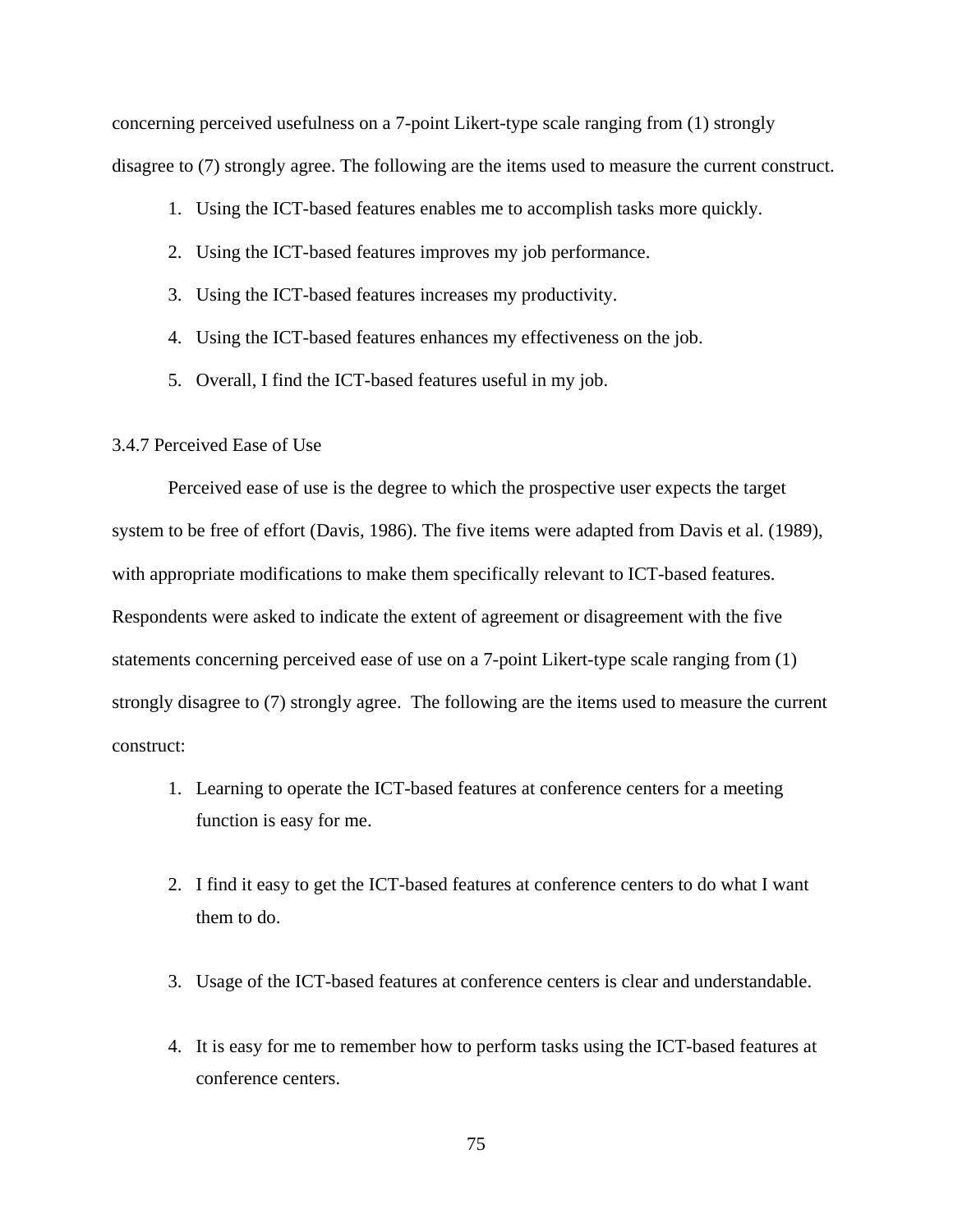5. Overall, I find the ICT-based features at conference centers easy to use.

#### 3.4.8 Demographic Information

In addition to the scales discussed above, gender, year of birth, education, type of organization, job title, and years in the meeting industry were asked to gather the demographic information.

## 3.5 Reliability and Validity of Measures

Reliability focuses on the extent to which measurements are consistent (Nunally  $\&$ Durham, 1975). High component of true score and low component of random error also indicate reliability of measurement items (Carmine & Zeller, 1979). Internal consistency reliability measures correlations with its item-to-total variance. Cronbach's alpha is often used as an estimation of the reliability of a multi-item measure. When its value is higher than 0.60, it is considered to have reliability in exploratory research (Nunnally & Durham, 1975).

Although reliability is a necessary condition of the construct, the construct itself must also be valid (Zikmund, 2000). Construct validity ensures that the instruments used are accurately measuring the intended construct in a study (Churchill, 1979). If the measure behaves in a pattern of inter-correlation with a variety of other variables, there is evidence for construct validity as entirely adequate to define the quality to be measured. Construct validity is often achieved by verifying convergent validity and discriminant validity (Zikmund, 2000). Convergent validity is the degree to which multiple attempts to measure the same concepts are in agreement. Convergent validity is established by the correlation of different methods of measuring the similar construct. When it is highly correlated with different measures of similar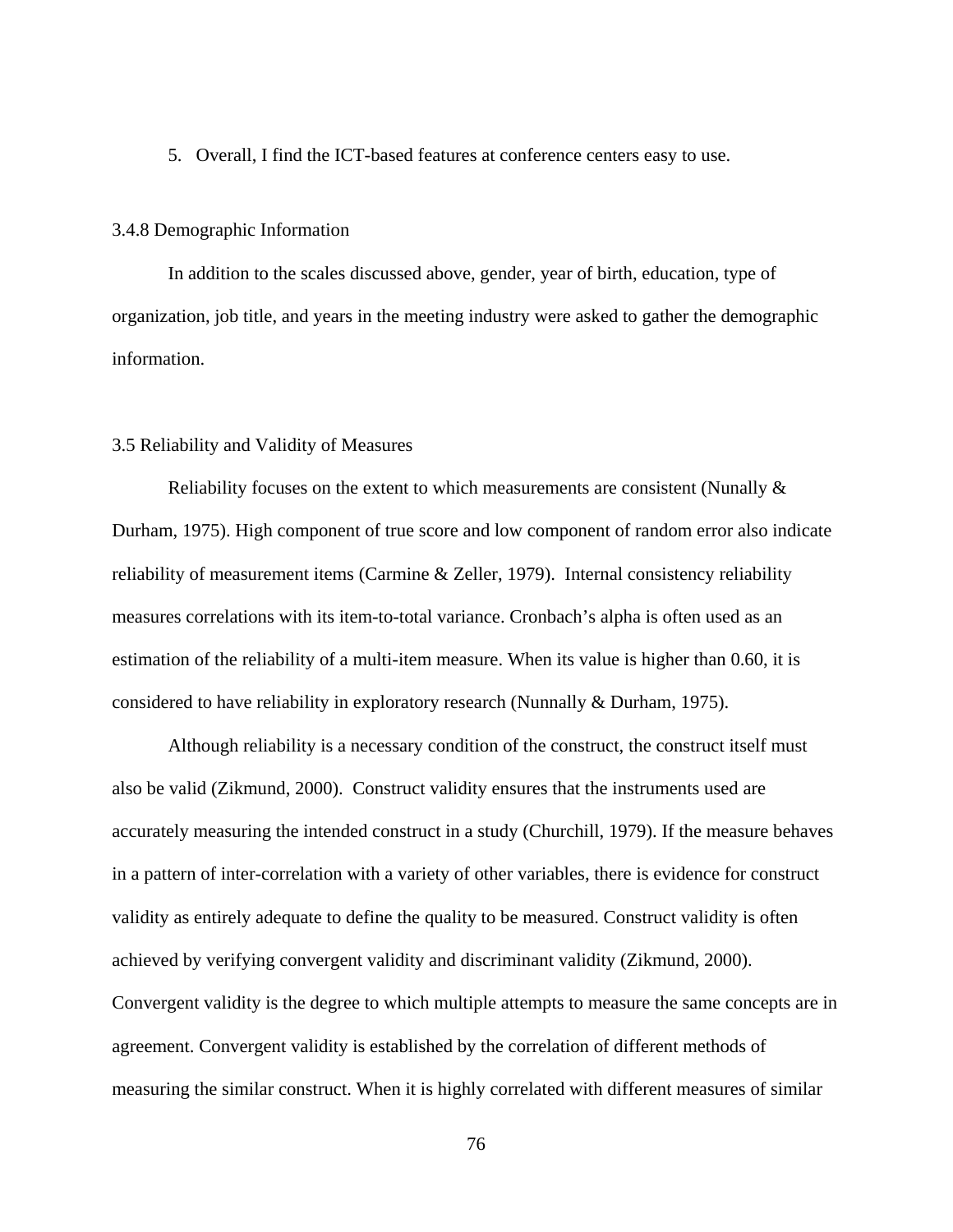constructs, the measure of a theoretical concept has convergent validity. Discriminant validity is the degree to which measures of different concepts are distinct. If two or more constructs are unique, then measuring items of each should not highly correlate. Therefore, the primary criterion for suggesting discriminant validity is that each item must load more highly on its associated construct than on any other (Davis & Cosenza, 1993; Straub et al., 1997). Factor analysis is the most often used method to examine construct validity (Kerlinger, 1986; Davis et al., 1989; Straub et al., 1997).

# 3.6 Pre-Test

 The first draft of the questionnaire was circulated to the members of Meeting Professionals International (MPI) student/faculty committee members who have experience and knowledge of meeting facility selection/recommendation, for feedback regarding wording, format, content, and comprehension of the questionnaire items. Minor changes were made based on their suggestions. The pre-test allowed the refinement of the measures, resulting in the final set to be used in the study. Based on the feedback received, the questionnaire was further modified for its final format for pilot study. The resulting survey was pilot tested using meeting planner members from a Potomac Chapter of MPI to identify internal consistency.

# 3.7 Data Collection

 The final draft of the questionnaire was mailed to the selected meeting planners which were asked to complete the survey instrument with respect to their organization's current and future conference center selection. Before conducting the survey, the researcher had obtained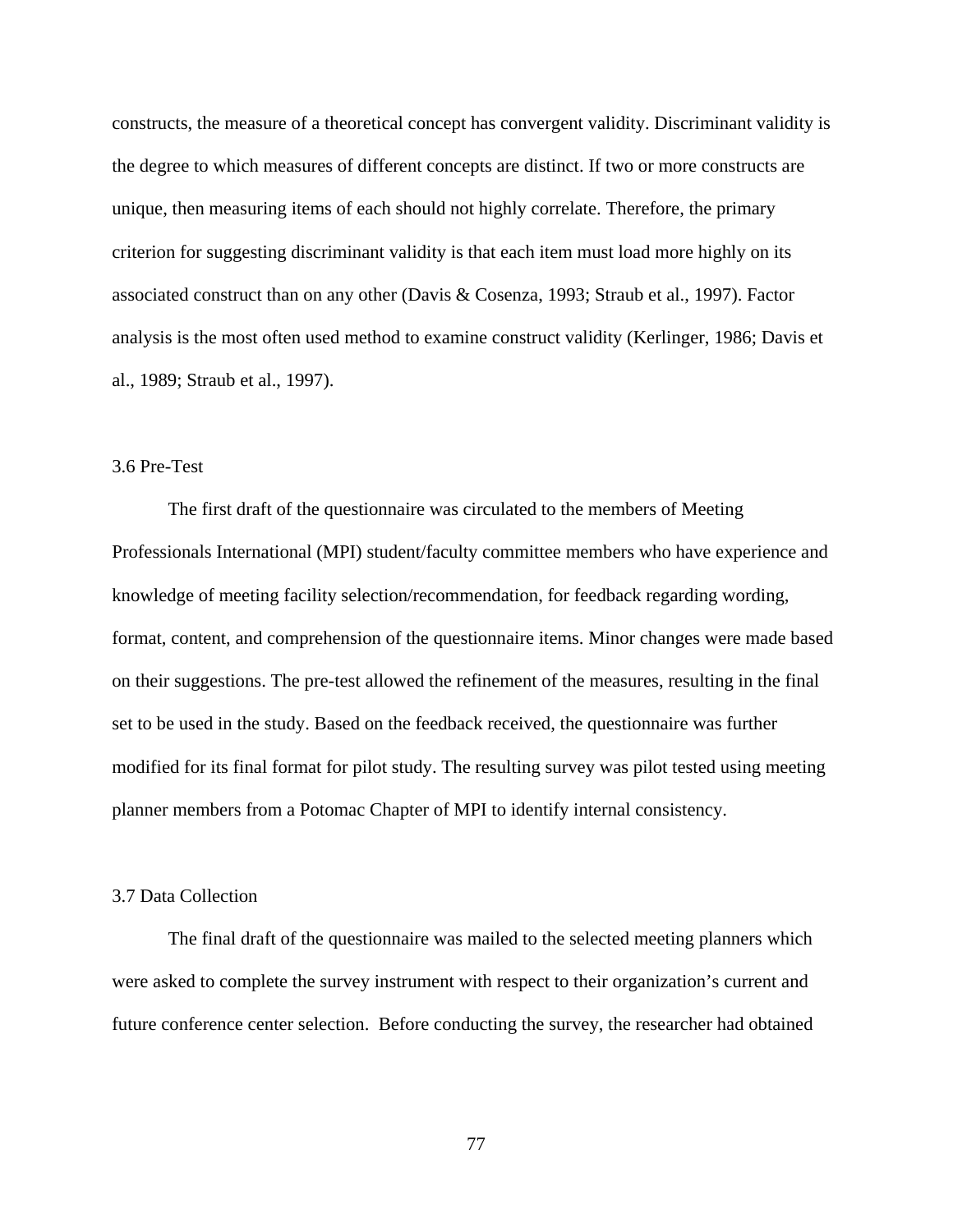the official approval from the VT Institutional Review Board for conducting a study involving human subjects. The final questionnaire was mailed out in June 2008.

# 3.8 Data Analysis/Testing Procedures

All analyses were conducted by the Statistical Package for the Social Sciences (SPSS) software. The following data analysis and hypotheses tests were performed. As factor analysis provides empirical basis for assessing the structure of variables and the potential for creating these composite measures or selecting a subset of representative variables for further analysis, factor analysis was performed. Factor analysis is also often used for data reduction and summarization with variables created by new research (Hair et al., 2006). When factor analysis is used in new research, it also can determine structure and create new composite scores from the original values. Thus defining the set of variables to be examined is critical as the researcher implicitly specifies the potential dimensions that can be identified through the character or nature of the variables submitted to factor analysis (Hair et al., 2006). Exploratory and R factor analysis were performed to search for underlying structures among the defined set of 15 ICTbased features at conference centers based on its importance on selection/recommendation of a conference center.

The hypothesized relationships were tested using the regression analysis among constructs. A number of researchers have implemented the regression analysis in technology acceptance studies (Davis et al., 1989; Moon & Kim, 2001; Straub et al., 1997; Szjana, 1994) and this study used the same technique to maintain consistency with earlier studies. Regression analysis is by far the most widely used and versatile dependence technique (Hair et. al., 2006). A frequency distribution was performed for the demographic characteristics of respondents. Descriptive statistics (means and standard deviations) were used for all scales. The Cronbach's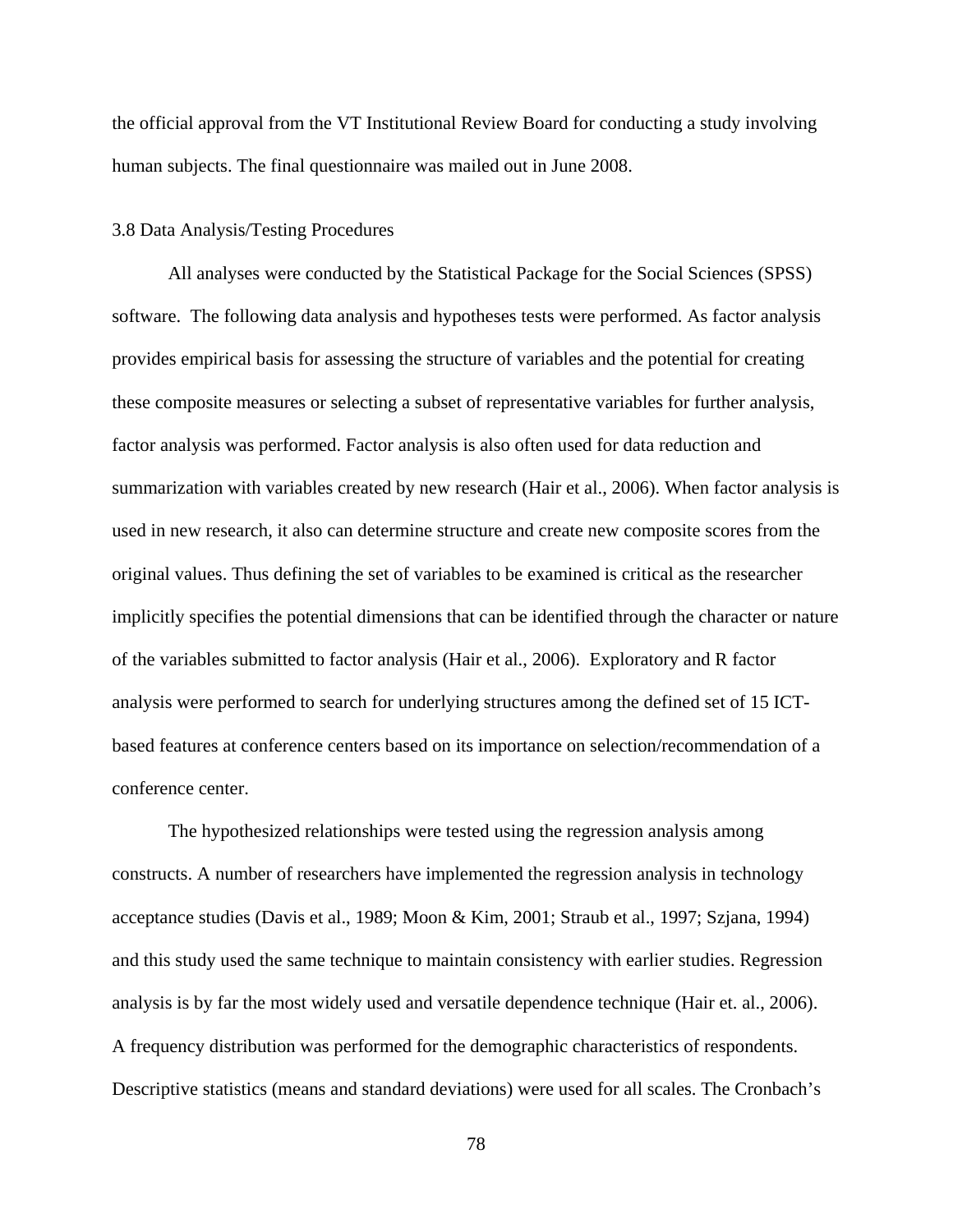alpha coefficient was used to test the internal consistency of items and principal component factor analysis with Varimax rotation was conducted to assess the validity of the constructs. The Independent sample t-tests were utilized to address non-response bias.

# 3.9 Summary

In this chapter, the research constructs were defined along with measurement items of each construct. The research hypotheses were developed and explained. In addition, research design, sampling and sample size, data collection methods, and statistical analysis methods were discussed.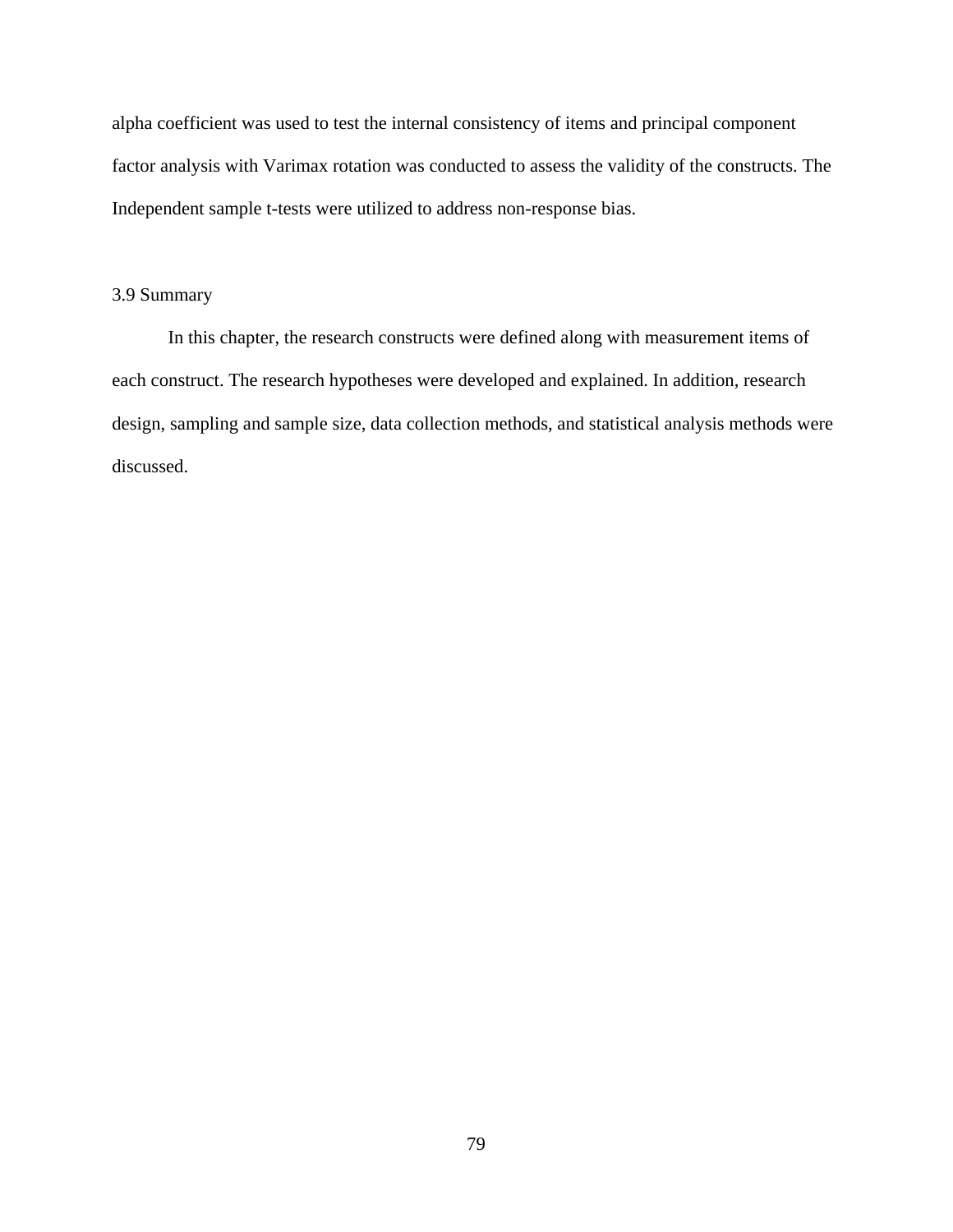#### **CHAPTER IV**

# **ANALYSIS AND RESULTS**

#### 4.1 Introduction

This chapter introduces the results of respondent demographics, the data analysis, as well as the tests of the research hypotheses.

## 4.2 Data Collected

 A total of 1,463 individuals were selected from the client lists of three conference centers. Questionnaires were mailed out with a cover letter that explained the nature of the study with a pre-paid return envelope. After four weeks of mailing out surveys, a reminder post card was sent out to encourage response. A second mailing of the questionnaire was sent out eight weeks later to ask for further participation in the study. The overall response rate was 13.1% (191 responses). Seven responses were eliminated before data coding because they were partially completed. A filter question, "Are you responsible for selection or recommendation of a meeting facility for your organization's meeting?" was used to screen out respondents who were not qualified for this study. As the purpose of this study is to understand the behaviors of meeting planners or people who have an equivalent responsibility to select/recommend a meeting facility to their organization, 18 returned surveys that selected "no" to the filter question were dropped. After eliminating the unusable responses, a total of 167 responses were coded for data analysis. Ideal sample size for factor analysis is more than 100 or the minimum is to have at least five times as many observations per each variable. As there were fifteen variables to be analyzed, the collected 167 respondents have exceeded the minimum sample size of 150, required by the conservative ten to one ratio.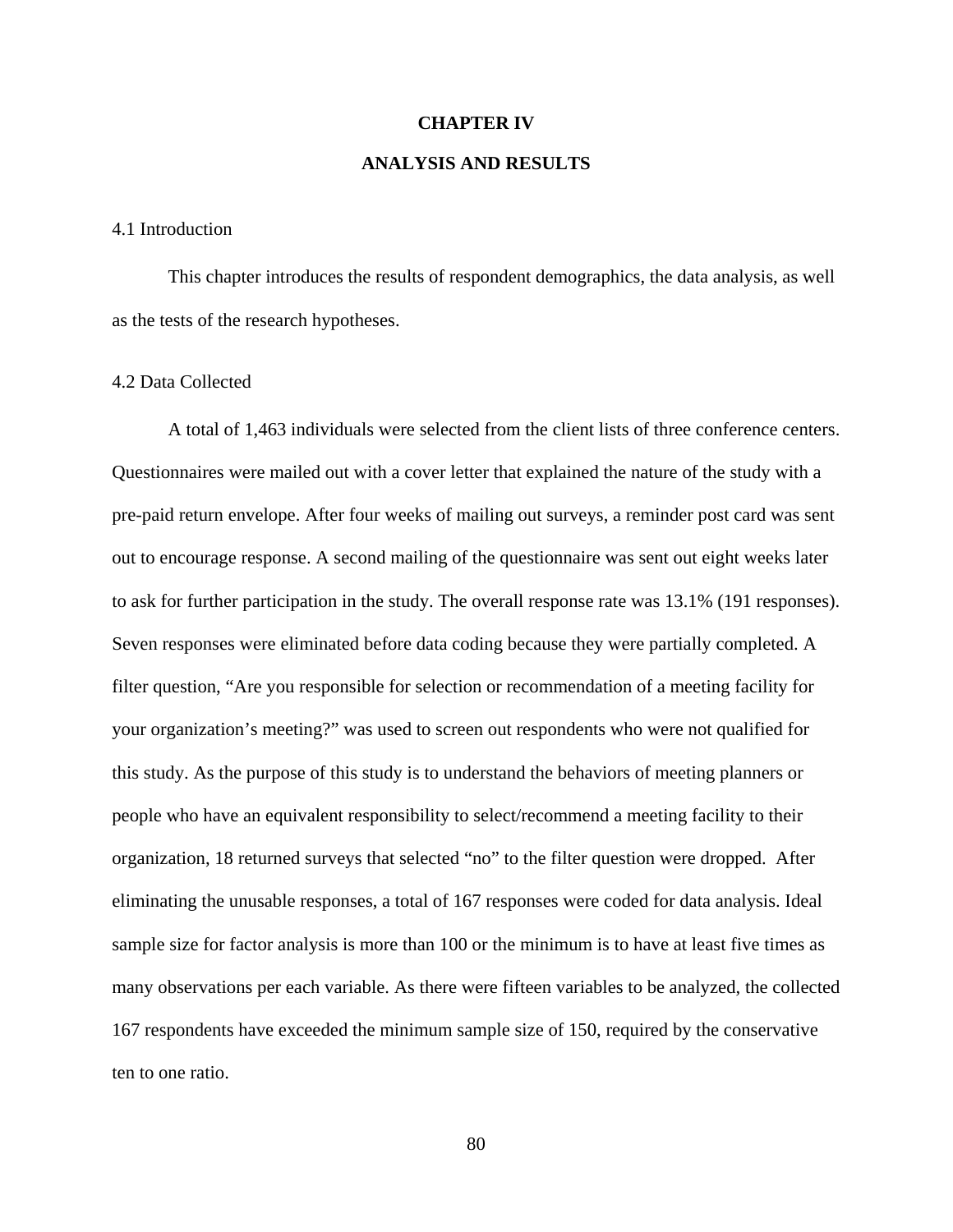# 4.3 Profiles of Respondents

The characteristics of the subjects' demographics were summarized and described in Table 4.1.

| Characteristics                   | $\mathbf N$    | Percent $(\% )$ |
|-----------------------------------|----------------|-----------------|
| Gender ( $n = 167$ )              |                |                 |
| Male                              | 32             | 19.2            |
| Female                            | 135            | 80.8            |
| Education ( $n = 167$ )           |                |                 |
| High school                       | 9              | 5.4             |
| Associate degree                  | 10             | 6.0             |
| 2 year college                    | 13             | 7.8             |
| 4 year college                    | 95             | 56.9            |
| Master                            | 37             | 22.2            |
| Doctor                            | 3              | 1.8             |
| Years in the industry $(n = 165)$ |                |                 |
| Less than 2 years                 | 9              | 5.5             |
| 2-5 years                         | 31             | 18.8            |
| 6-9 years                         | 33             | 20.0            |
| $10-15$ years                     | 42             | 25.5            |
| More than 15 years                | 50             | 30.3            |
| Age $(n=152)$                     |                |                 |
| $20 - 29$                         | 24             | 15.8            |
| 30-39                             | 46             | 30.3            |
| 40-49                             | 46             | 30.3            |
| 50-59                             | 34             | 22.4            |
| 60 and over                       | $\overline{2}$ | 1.3             |
| Type of meeting planner $(n=167)$ |                |                 |
| Association                       | 70             | 41.9            |
| Corporate                         | 54             | 32.3            |
| Government                        | 30             | 18.0            |
| Other                             | 13             | 7.8             |
| Job Title ( $n = 167$ )           |                |                 |
| Vice P. of Meetings               | $\tau$         | 4.2             |
| Director of Meetings              | 35             | 21.0            |
| <b>Manager of Meetings</b>        | 50             | 29.9            |
| <b>Coordinator of Meetings</b>    | 27             | 16.2            |
| Other                             | 48             | 28.7            |

Table 4.1 Profiles of Respondents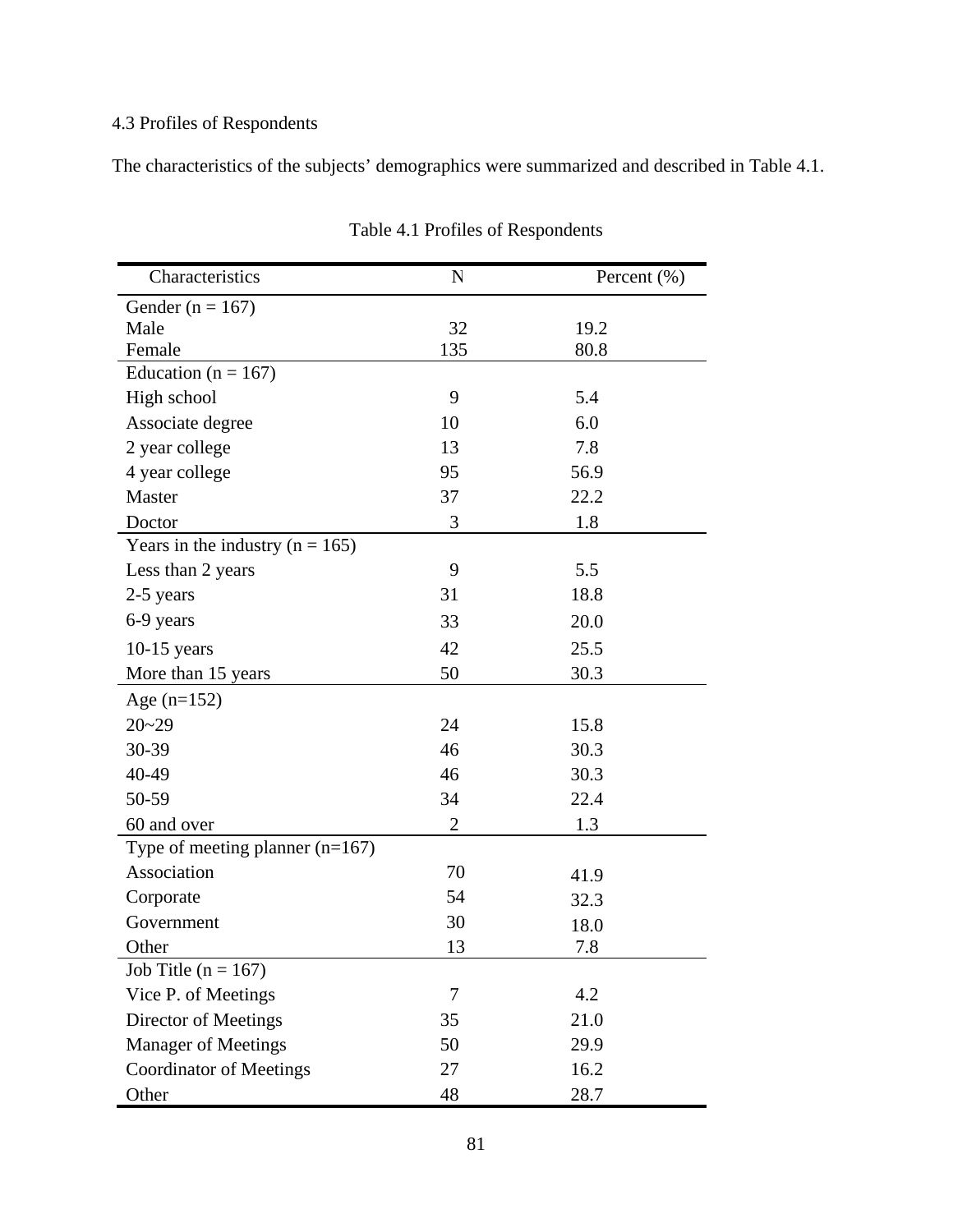As shown in Table 4.1, the respondents were heavily female centered as it is in the profile of meeting planners in the meeting industry. Approximately 80.8% of the subjects were female whereas about 19.2% of the respondents were male. The level of education shows the majority of the subjects (80.9%) stated that they had a 4-year college eductation or higher. Almost 55.2% of respondents had a job title of meeting manager or higher rank and 76% of them had more than 6 years of experience in the meeting industry. Respondents were asked to provide the year of their birth to obtain accurate age information. Ages ranged from 24 to 68 years old. On average, respondents were 42 years old. Respondents were well-balanced in terms of their age, with respect to the age distribution of the subjects: between 30 and 49 years old (30.3%); between 40 and 49 years old (30.3%); and 50 and 59 (22.4%). The average profile of the respondent was a 42 year old female with a 4 years college education. In addition, all respondents were responsible for meeting facility selection/recommendation (Table 4.1).

4.4 Analysis of Importance of ICT-based feature on conference center selection/recommendation

The statement, "the given ICT-based feature is an important determinant when I recommend or select a conference center," was developed to test if there was any significant difference in the perceived importance on conference center selection/recommendation among the fifteen ICT-based features. The subjects were asked to select the number that most closely describes their opinion. (1= strongly disagree, 2= moderately disagree, 3= somewhat disagree, 4 = neutral, 5= somewhat agree, 6= moderately agree, 7= strongly agree). Table 4.2 presents perceived importance of ICT-based features on conference center selection/recommendation by the order of mean. "High-speed Internet" lead the group with the highest mean (5.87), followed by "wireless" (5.41), "e-mail station" (4.53), "T1 line" (4.40), and "network" (4.28).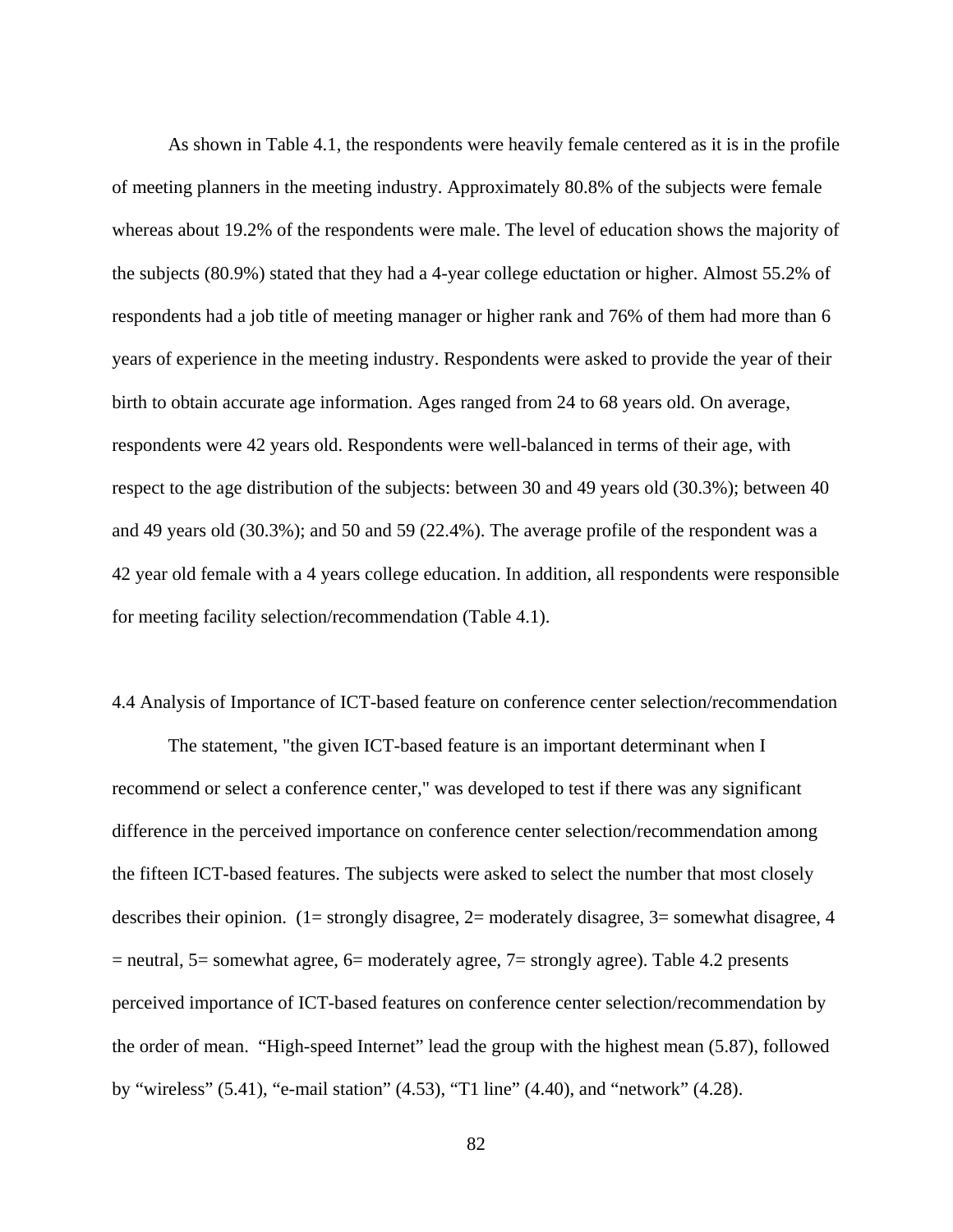| Rank           | Items                                      | Mean | S.D. |
|----------------|--------------------------------------------|------|------|
| 1              | High-speed Internet                        | 5.87 | 1.68 |
| $\overline{2}$ | Wireless                                   | 5.41 | 1.63 |
| 3              | E-mail station (kiosk)                     | 4.53 | 2.15 |
| $\overline{4}$ | T1 Line                                    | 4.40 | 2.12 |
| 5              | Network                                    | 4.28 | 1.79 |
| 6              | Local Area Network (LAN)                   | 3.79 | 1.91 |
| 7              | Ethernet                                   | 3.77 | 1.88 |
| 8              | Virtual Private Network (VPN)              | 3.65 | 1.98 |
| 9              | Fiber optic                                | 3.57 | 1.72 |
| 10             | <b>Integrated Services Digital Network</b> | 3.57 | 1.82 |
|                | (ISDN)                                     |      |      |
| 11             | Computer lab                               | 3.46 | 2.06 |
| 12             | Videoconferencing                          | 3.26 | 1.82 |
| 13             | Web broadcasting                           | 3.21 | 1.93 |
| 14             | Satellite uplink and downlink              | 2.79 | 1.59 |
| 15             | Category 5 copper cable                    | 2.77 | 1.68 |

Table 4.2 Mean of importance of ICT-based features by order

The respondents could select "no knowledge" as an answer for each item asking the level of agreement with the statement of perceived importance of each given ICT-based feature. This has two purposes. First, it avoids respondents making a choice without a clear understanding of the given item, which is often the main source of random choice error (Zigmund, 2002). Second, it is to directly measure the respondents' level of knowledge of the technology terms used in the questionnaire, which were identified from meeting facility guides and marketing materials. It is not surprising that no one selected "no knowledge" of the term "high speed Internet" and only one for "wireless" with the popular usage of high-speed wireless Internet in today's daily business and personal life. However, 56 out of the total 167 respondents indicated "no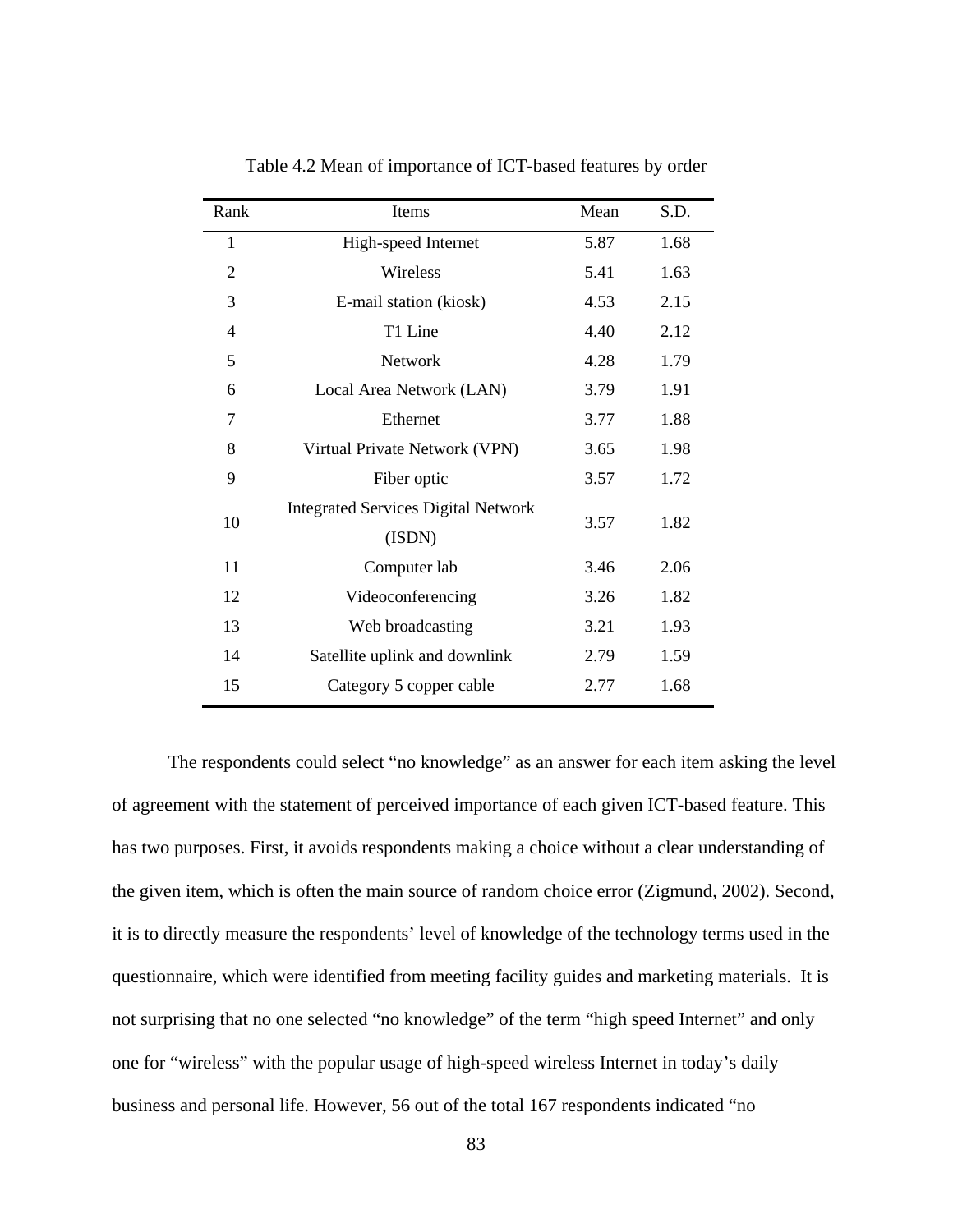knowledge" for the term "category 5 copper cable" followed by "ISDN" (29), "Fiber optic" (24), "VPN" (23), "satellite uplink/downlink" (21), "Ethernet" (21), and "LAN" (21). It is notable that the terms that are technology jargon and related to a network backbone (see appendix 2) are usually behind-the-wall technology infrastructure and meeting planners have shown that they have very little knowledge in such terms (see Table 4.3).

| Rank           | Items                         | Frequency      | Percent |
|----------------|-------------------------------|----------------|---------|
| $\mathbf{1}$   | Category 5 copper cable       | 56             | 35.5%   |
| $\overline{2}$ | <b>ISDN</b>                   | 29             | 17.4%   |
| 3              | Fiber optic                   | 24             | 14.4%   |
| $\overline{4}$ | <b>VPN</b>                    | 23             | 13.8%   |
| 5              | Satellite uplink and downlink | 21             | 12.6%   |
| 6              | Ethernet                      | 21             | 12.6%   |
| 7              | <b>LAN</b>                    | 18             | 10.8%   |
| 8              | T1 Line                       | 17             | 10.2%   |
| 9              | Network                       | 12             | 7.2%    |
| 10             | Web broadcasting              | 8              | 4.8%    |
| 11             | Videoconferencing             | 6              | 3.6%    |
| 12             | Computer lab                  | 6              | 3.6%    |
| 13             | E-mail station (kiosk)        | 3              | 1.8%    |
| 14             | Wireless                      | $\mathbf{1}$   | 0.6%    |
| 15             | High-speed Internet           | $\overline{0}$ | 0.0%    |

Table 4.3 Frequency of "No Knowledge" by Order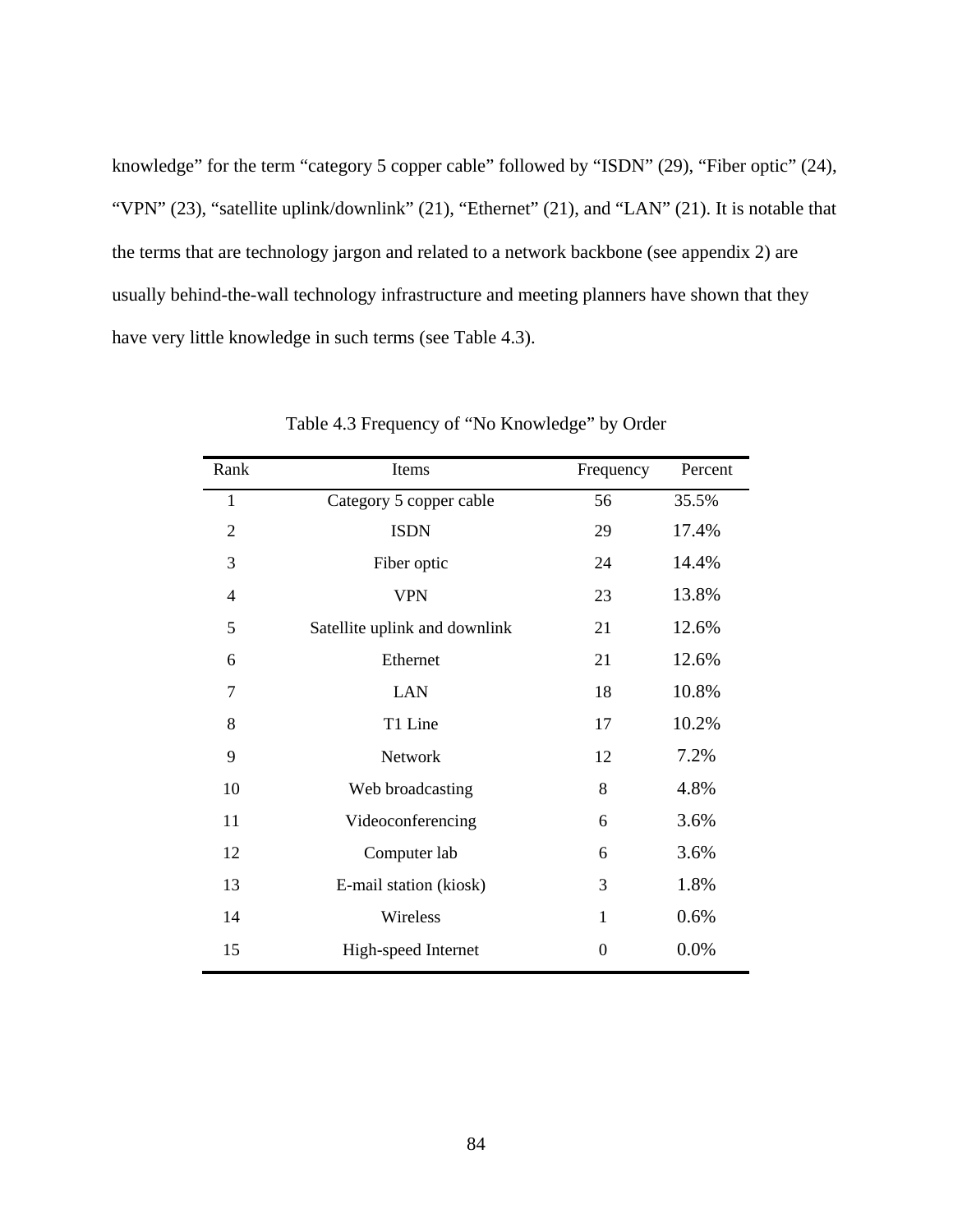One of main purposes of this study was to test whether there is any difference in the perceived importance of ICT-based features on a conference center selection/recommendation among the various types of meeting planners. Table 4.4 presents the means of each item by the type of meeting planners. As shown in Table 4.4, corporate meeting planners had the highest mean on 7 items: "high speed internet," "network," "wireless," "Fiber optic," "LAN," "Web broadcasting," and "computer lab." Government planners show the highest mean in following items: "videoconferencing," "Ethernet," "ISDN," "satellite uplink/downlink," "T1 line," "VPN," and "category 5 copper cable." Government meeting planners had the highest mean on 6 items while association meeting planners had only 2 items with the highest mean among the three type of meeting planners.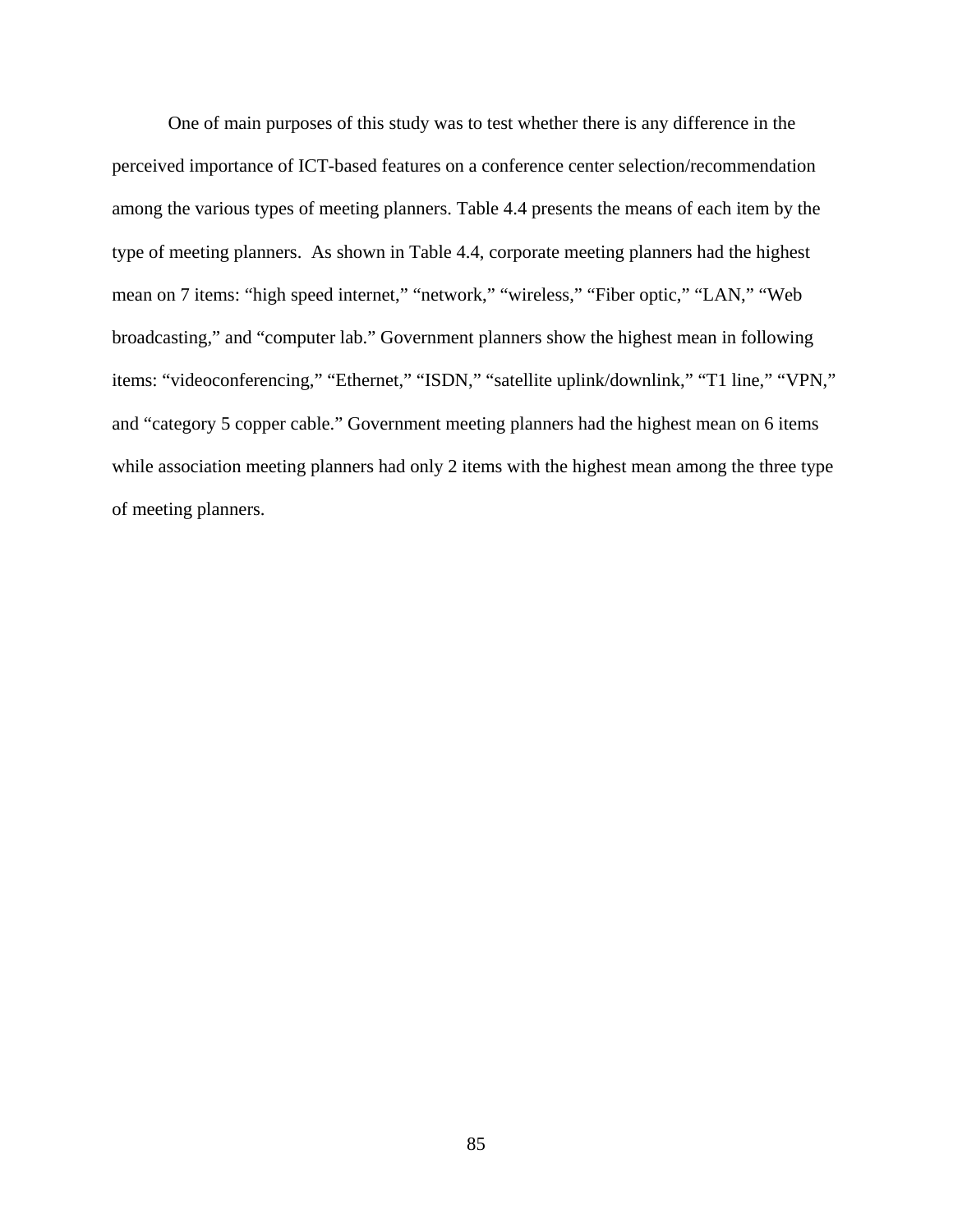|                     | Type of meeting planners |                 |                    |  |  |  |
|---------------------|--------------------------|-----------------|--------------------|--|--|--|
| Items               | Association, n=70        | Corporate, n=54 | Government, $n=30$ |  |  |  |
|                     | (standard deviation)     |                 |                    |  |  |  |
| High speed internet | 5.54(1.86)               | 6.11(1.34)      | 5.867(1.87)        |  |  |  |
| Network             | 4.05(1.82)               | 4.65(1.79)      | 4.30(1.90)         |  |  |  |
| Wireless            | 5.28(1.71)               | 5.98(1.80)      | 4.87(2.01)         |  |  |  |
| Fiber Optic         | 3.02(1.52)               | 4.04(1.81)      | 3.81(1.71)         |  |  |  |
| Videoconferencing   | 2.94(1.66)               | 3.40(1.81)      | 3.57(1.96)         |  |  |  |
| Ethernet            | 3.25(1.60)               | 3.92(1.95)      | 4.48(2.14)         |  |  |  |
| <b>ISDN</b>         | 3.40(1.70)               | 3.66(1.96)      | 3.74(2.05)         |  |  |  |
| <b>LAN</b>          | 3.76(1.82)               | 3.90(2.03)      | 3.76(2.07)         |  |  |  |
| Satellite           | 2.75(1.54)               | 2.63(1.51)      | 3.16(1.95)         |  |  |  |
| uplink/downlink     |                          |                 |                    |  |  |  |
| T1 line             | 4.29(2.20)               | 4.45(4.63)      | 4.63(2.32)         |  |  |  |
| <b>VPN</b>          | 3.60(1.97)               | 3.71(1.95)      | 3.88(2.35)         |  |  |  |
| Category 5 copper   | 2.56(1.36)               | 2.78(1.93)      | 2.95(1.96)         |  |  |  |
| cable               |                          |                 |                    |  |  |  |
| Web broadcasting    | 3.27(1.93)               | 3.24(1.95)      | 2.89(1.87)         |  |  |  |
| Computer lab        | 3.26(1.96)               | 3.75(2.02)      | 3.66(2.44)         |  |  |  |
| E-mail station      | 4.86(2.00)               | 4.28(2.18)      | 4.07(2.36)         |  |  |  |

Table 4.4 Mean of each ICT-based item by type of meeting planner

A one-way ANOVA test was conducted to test whether the mean difference among the meeting planners was statistically significant. An important first step in ANOVA is establishing the validity of assumptions. One assumption of ANOVA is that the variances of the groups are equivalent. The variance in the government meeting planners group was much larger than both association and corporate meeting planners (see Figure 4.1). It was expected to be due to the much smaller sample number of government meeting planners groups than association and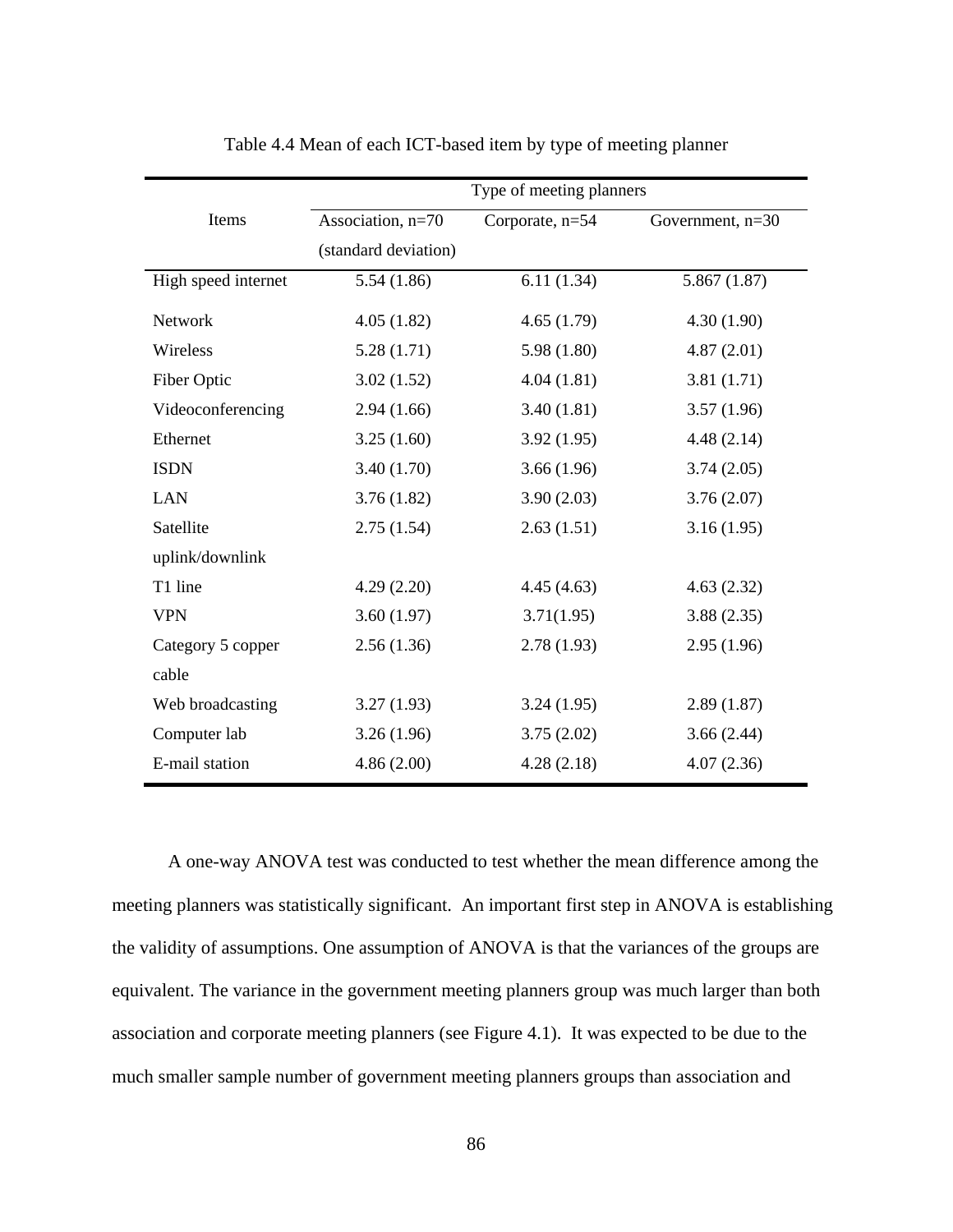corporate meeting planners (30 vs. 74, 50). Another way of testing the equal variance is by the Levene's test. When the significant level is higher than 0.05, the Levene statistic cannot reject the null hypothesis that the group variances are equal (Hair et al., 2006). Equal variance assumption was met for all ICT-based features but high-speed internet, wireless, and category 5 copper cable (Table 4.5). ANOVA is very robust to the violation of equal variance when the groups are of equal or near equal size. However, as the three groups were not of equal size, the rejection of the null hypothesis on high-speed internet, wireless, and category 5 copper cable was not a serious violation of the assumption



Figure 4.1 Diagram of Variance of Each Group

Error Bars: 95% CI

Error Bars: +/- 2 SE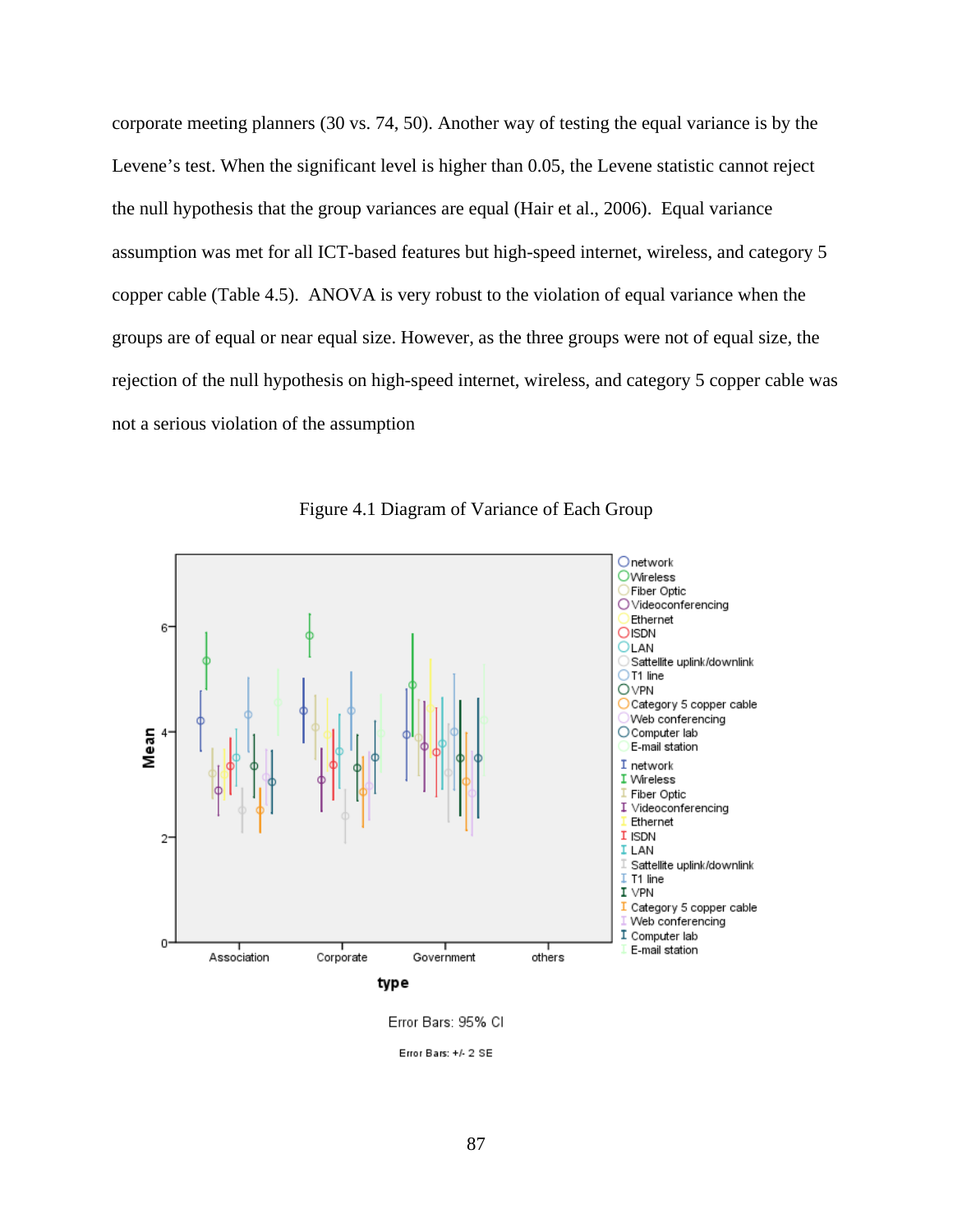| Item                      | Levene Statistic | df1            | df2 | Sig. |
|---------------------------|------------------|----------------|-----|------|
| High speed internet       | 3.501            | $\overline{2}$ | 151 | .033 |
| network                   | .058             | $\overline{2}$ | 141 | .944 |
| Wireless                  | 7.489            | $\overline{2}$ | 150 | .001 |
| Fiber Optic               | .530             | $\overline{2}$ | 129 | .590 |
| Videoconferencing         | 1.392            | $\overline{2}$ | 145 | .252 |
| Ethernet                  | 2.223            | $\overline{2}$ | 131 | .112 |
| <b>ISDN</b>               | 1.332            | $\overline{2}$ | 124 | .268 |
| <b>LAN</b>                | .610             | $\overline{2}$ | 135 | .545 |
| Satellite uplink/downlink | 2.259            | $\overline{2}$ | 132 | .108 |
| T1 line                   | .473             | $\overline{2}$ | 135 | .624 |
| <b>VPN</b>                | .919             | $\overline{2}$ | 130 | .402 |
| Category 5 copper cable   | 4.148            | $\overline{2}$ | 98  | .019 |
| Web broadcasting          | .151             | $\overline{2}$ | 143 | .860 |
| Computer lab              | 2.949            | $\overline{2}$ | 145 | .056 |
| E-mail station            | 2.360            | $\overline{2}$ | 149 | .098 |

Table 4.5 Test of Homogeneity of Variances

As presented in Table 4.6, the mean difference among the three types of planners in "wireless," "fiber optic," and "Ethernet" are statistically significant at the level of 0.05.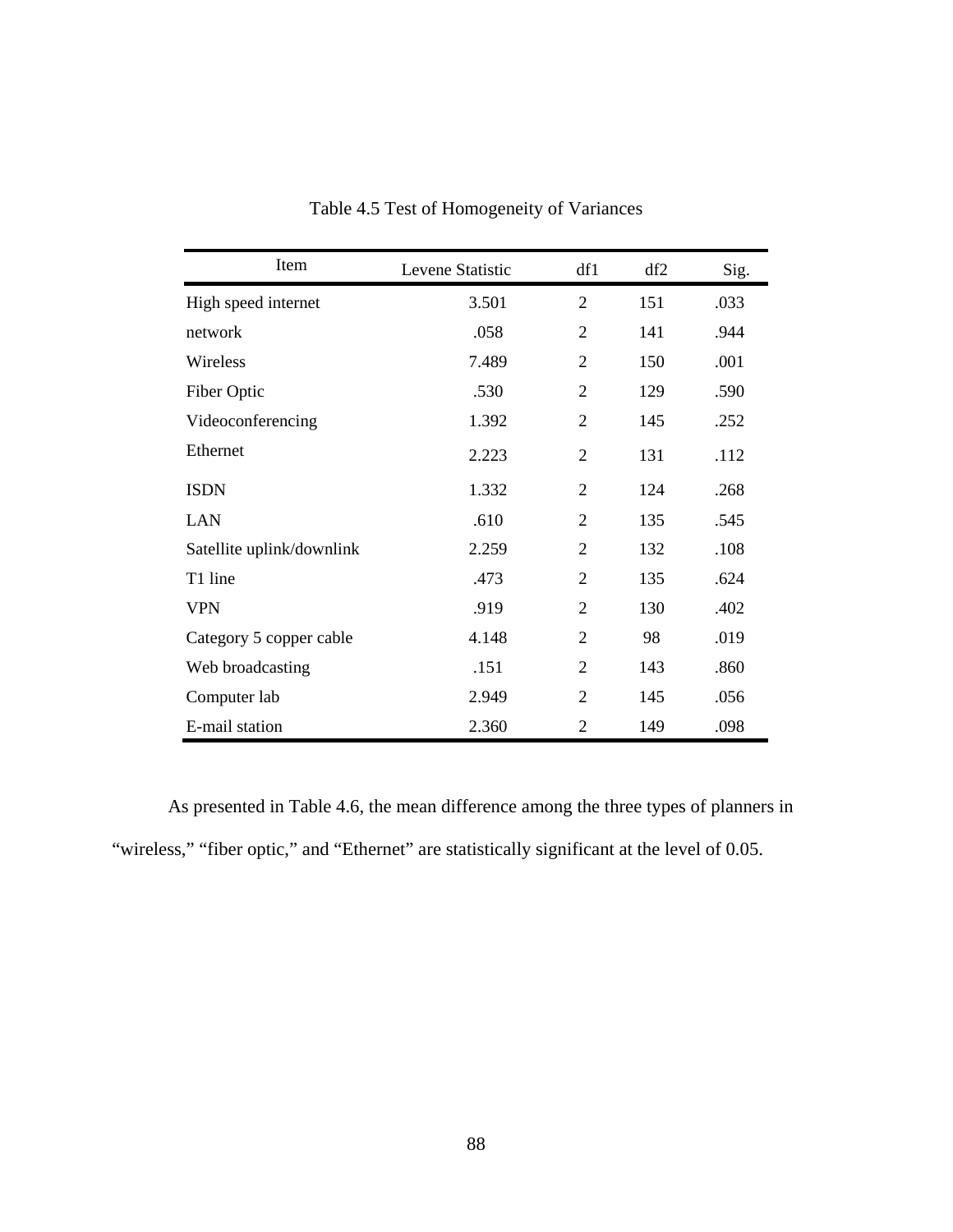| Item                |                       | Sum of  |                |             |                           |      |
|---------------------|-----------------------|---------|----------------|-------------|---------------------------|------|
|                     |                       | Squares | df             | Mean Square | $\boldsymbol{\mathrm{F}}$ | Sig. |
| High speed internet | <b>Between Groups</b> | 9.984   | $\overline{2}$ | 4.992       | 1.728                     | .181 |
|                     | Within Groups         | 436.171 | 151            | 2.889       |                           |      |
|                     | Total                 | 446.156 | 153            |             |                           |      |
| network             | <b>Between Groups</b> | 10.677  | $\overline{2}$ | 5.339       | 1.608                     | .204 |
|                     | Within Groups         | 468.260 | 141            | 3.321       |                           |      |
|                     | Total                 | 478.938 | 143            |             |                           |      |
| Wireless            | <b>Between Groups</b> | 27.562  | $\overline{2}$ | 13.781      | 5.408                     | .005 |
|                     | Within Groups         | 382.216 | 150            | 2.548       |                           |      |
|                     | Total                 | 409.778 | 152            |             |                           |      |
| Fiber Optic         | <b>Between Groups</b> | 29.756  | $\overline{2}$ | 14.878      | 5.376                     | .006 |
|                     | Within Groups         | 356.972 | 129            | 2.767       |                           |      |
|                     | Total                 | 386.727 | 131            |             |                           |      |
| Videoconferencing   | <b>Between Groups</b> | 10.546  | $\overline{2}$ | 5.273       | 1.671                     | .192 |
|                     | Within Groups         | 457.643 | 145            | 3.156       |                           |      |
|                     | Total                 | 468.189 | 147            |             |                           |      |
| Ethernet            | <b>Between Groups</b> | 29.222  | $\overline{2}$ | 14.611      | 4.320                     | .015 |
|                     | Within Groups         | 443.106 | 131            | 3.382       |                           |      |
|                     | Total                 | 472.328 | 133            |             |                           |      |
| <b>ISDN</b>         | <b>Between Groups</b> | 2.600   | $\overline{2}$ | 1.300       | .374                      | .689 |
|                     | Within Groups         | 430.707 | 124            | 3.473       |                           |      |
|                     | Total                 | 433.307 | 126            |             |                           |      |
| <b>LAN</b>          | <b>Between Groups</b> | .613    | $\mathfrak{2}$ | .306        | .081                      | .922 |
|                     | Within Groups         | 510.489 | 135            | 3.781       |                           |      |
|                     | Total                 | 511.101 | 137            |             |                           |      |
| Satellite           | <b>Between Groups</b> | 4.865   | $\mathfrak{2}$ | 2.433       | .938                      | .394 |
| uplink/downlink     | Within Groups         | 342.468 | 132            | 2.594       |                           |      |
|                     | Total                 | 347.333 | 134            |             |                           |      |

Table 4.6 Results of One-way ANOVA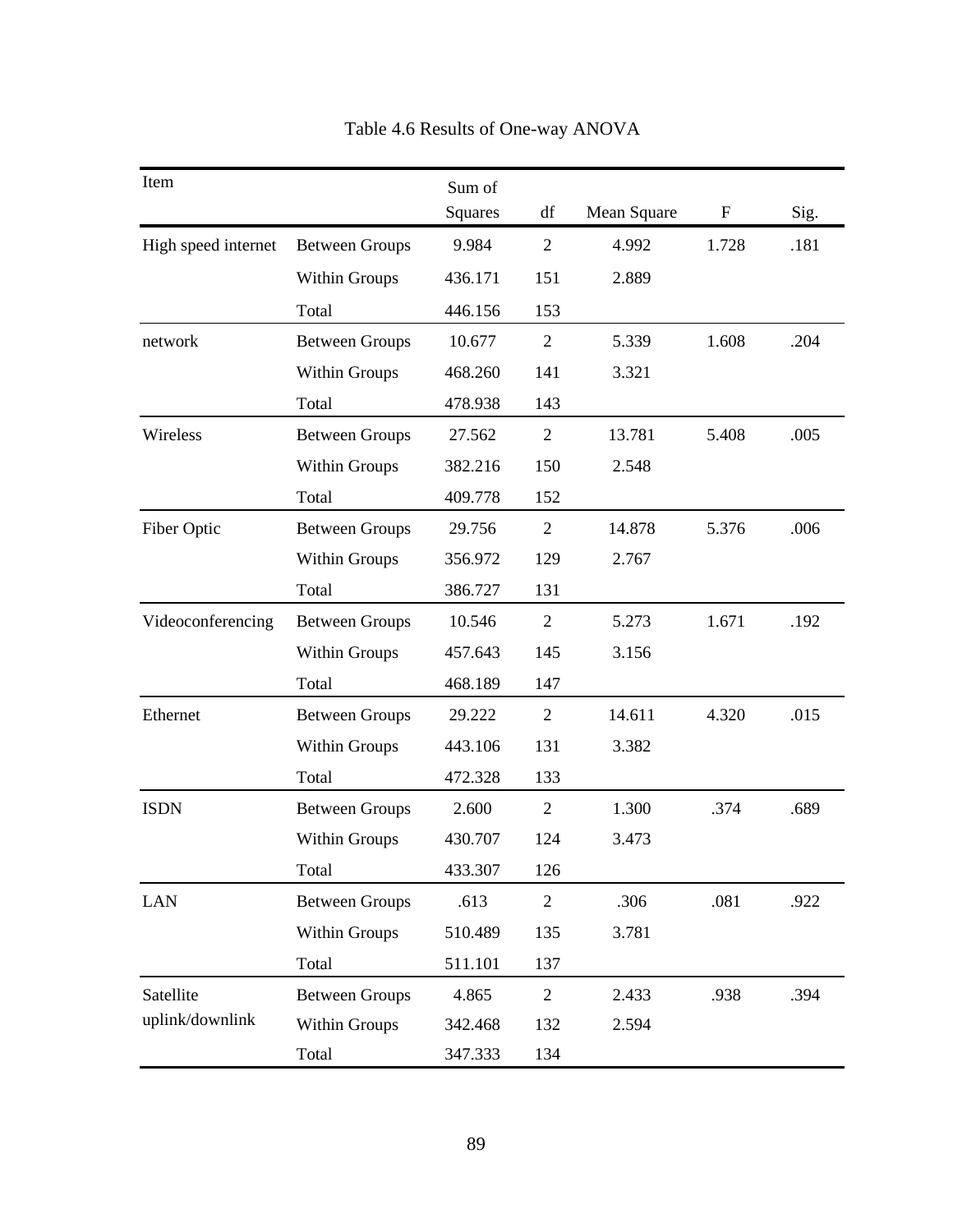| Item           |                       | Sum of Squares | df             | Mean Square | $\mathbf{F}$ | Sig. |
|----------------|-----------------------|----------------|----------------|-------------|--------------|------|
| T1 line        | <b>Between Groups</b> | 2.166          | $\mathfrak{2}$ | 1.083       | .232         | .794 |
|                | Within Groups         | 631.110        | 135            | 4.675       |              |      |
|                | Total                 | 633.275        | 137            |             |              |      |
| <b>VPN</b>     | <b>Between Groups</b> | 1.336          | $\mathfrak{2}$ | .668        | .162         | .851 |
|                | Within Groups         | 537.025        | 130            | 4.131       |              |      |
|                | Total                 | 538.361        | 132            |             |              |      |
| Category 5     | <b>Between Groups</b> | 2.345          | $\overline{2}$ | 1.172       | .404         | .669 |
| copper cable   | Within Groups         | 284.329        | 98             | 2.901       |              |      |
|                | Total                 | 286.673        | 100            |             |              |      |
| Web            | <b>Between Groups</b> | 2.988          | $\overline{2}$ | 1.494       | .404         | .669 |
| broadcasting   | Within Groups         | 529.019        | 143            | 3.699       |              |      |
|                | Total                 | 532.007        | 145            |             |              |      |
| Computer lab   | <b>Between Groups</b> | 7.989          | $\overline{2}$ | 3.994       | .921         | .401 |
|                | <b>Within Groups</b>  | 628.984        | 145            | 4.338       |              |      |
|                | Total                 | 636.973        | 147            |             |              |      |
| E-mail station | <b>Between Groups</b> | 16.764         | $\overline{2}$ | 8.382       | 1.839        | .163 |
|                | <b>Within Groups</b>  | 679.229        | 149            | 4.559       |              |      |
|                | Total                 | 695.993        | 151            |             |              |      |

Table 4.6 Results of One-way ANOVA (Continued.)

However, ANOVA only tests that means are not equal. In an effort to further identify which type of meeting planners differ from another, a post hoc test was conducted. Because the homogeneity of variances of high-speed internet, wireless, and category 5 copper cable were violated, the researcher undertook a Games Howell post hoc test instead of a Tukey's HSD test to see which type of meeting planners differs from another (Hair et al., 2006).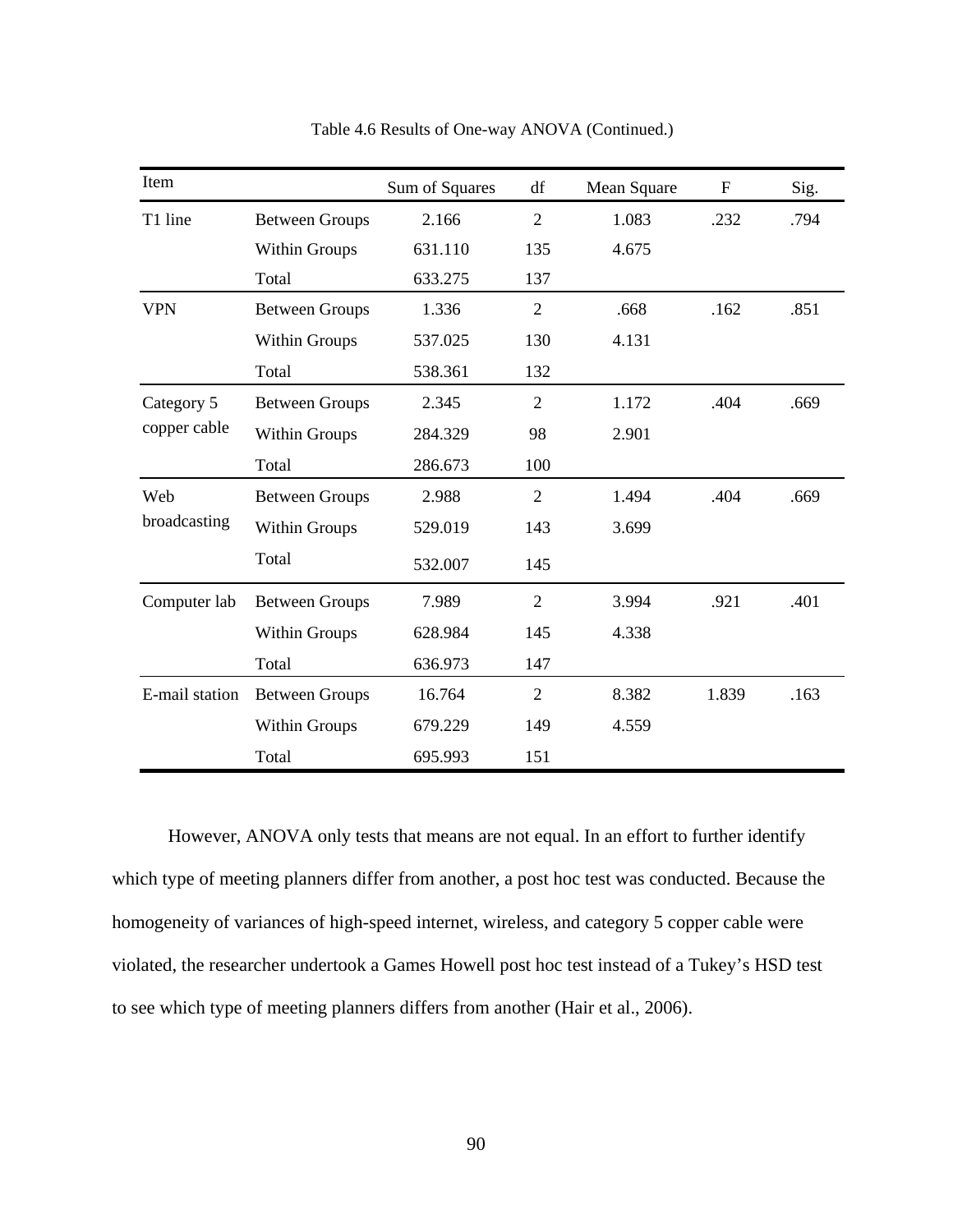| Dependent Variable (I) type |                        | $(J)$ type  | Mean Difference (I-J) Std. Error |        | Sig. |
|-----------------------------|------------------------|-------------|----------------------------------|--------|------|
| Wireless                    | Association            | Corporate   | $-.70612$ <sup>*</sup>           | .25603 | .018 |
|                             |                        | Government  | .40870                           | .42091 | .599 |
|                             | Corporate              | Association | $.70612$ <sup>*</sup>            | .25603 | .018 |
|                             |                        | Government  | $1.11481$ <sup>*</sup>           | .39802 | .021 |
|                             | Government Association |             | $-.40870$                        | .42091 | .599 |
|                             |                        | Corporate   | $-1.11481$ <sup>*</sup>          | .39802 | .021 |
| Fiber Optic                 | Association            | Corporate   | $-1.02531$ <sup>*</sup>          | .33009 | .007 |
|                             |                        | Government  | $-.79757$                        | .38469 | .107 |
|                             | Corporate              | Association | $1.02531$ *                      | .33009 | .007 |
|                             |                        | Government  | .22774                           | .42155 | .852 |
|                             | Government Association |             | .79757                           | .38469 | .107 |
|                             |                        | Corporate   | $-.22774$                        | .42155 | .852 |
| Ethernet                    | Association            | Corporate   | $-.66576$                        | .34467 | .135 |
|                             |                        | Government  | $-1.22576$ *                     | .47618 | .037 |
|                             | Corporate              | Association | .66576                           | .34467 | .135 |
|                             |                        | Government  | $-.56000$                        | .50943 | .520 |
|                             | Government Association |             | $1.22576^*$                      | .47618 | .037 |
|                             |                        | Corporate   | .56000                           | .50943 | .520 |
|                             | Government Association |             | .41424                           | .43858 | .616 |
|                             |                        | Corporate   | .53255                           | .44378 | .460 |

# Table 4.7 Results of Games Howell post hoc test

\*. The mean difference is significant at the 0.05 level.

As shown in Table 4.7, corporate meeting planners had the highest mean in "wireless" and "Fiber optic" among the three types of meeting planners. The corporate meeting planners consider wireless more important as a determinant of conference center selection/recommendation than association meeting planners and government planners at the significant level of 0.018 and 0.021. However, there was no significant mean difference of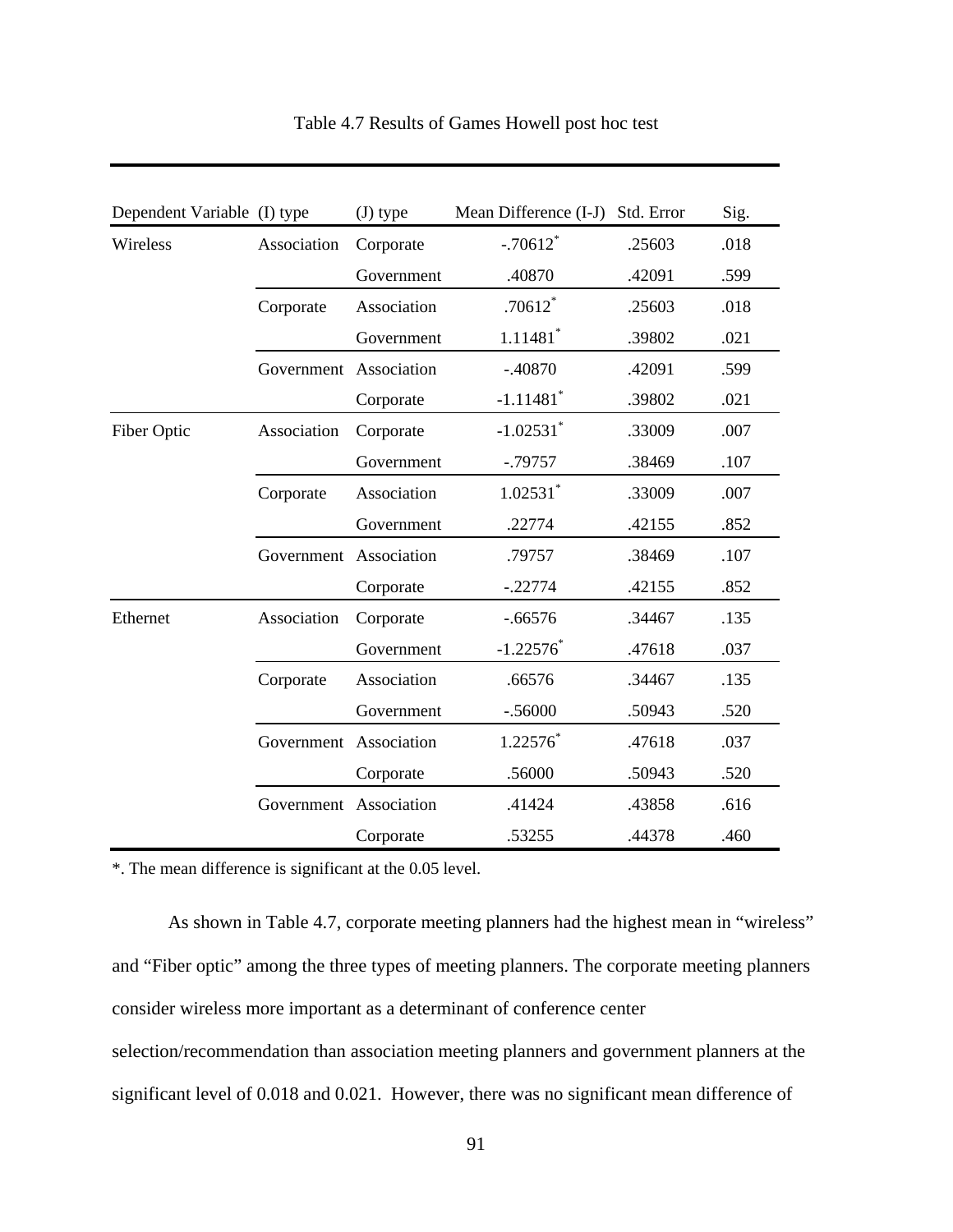wireless between the association meeting planners and the government meeting planners. There was also significant mean difference of "fiber optic" between the corporate meeting planners and the association meeting planners at the significance level of 0.029. This finding indicated that the corporate meeting planners considered the fiber optic more important as a determinant of site selection/recommendation than association meeting planners. However, neither the mean difference between corporate meeting planners and government planners nor between association meeting planners and government planners was statistically significant. Government meeting planners had a higher mean in "Ethernet" than association meeting planners at the significant level of 0.037. However, there was no significant mean difference between association meeting planners and corporate planners nor between corporate planners and government planners. Overall, the corporate meeting planners put more importance on wireless network and fiber optic, which allow fast Internet connection, than the association meeting planners and government planners did. The association planners put the least importance on the identified ICT-based features—wireless, Fiber-optic, and Ethernet—among the three types of meeting planners.

Mean scores of the perceived importance of the availability of on-site and in-house technical support is presented in Table 4.8. The result indicated that all types of meeting planners considered both forms of technical support were important for their conference center selection/recommendation with a mean of 5.46 (on-site technical support) and 4.48 (in-house technical support). A one-way ANOVA test was conducted to test if the mean difference is statistically significant among the three types of meeting planners. The result showed that there was no significant difference in the perceived importance of availability of technical support among the three types of meeting planners.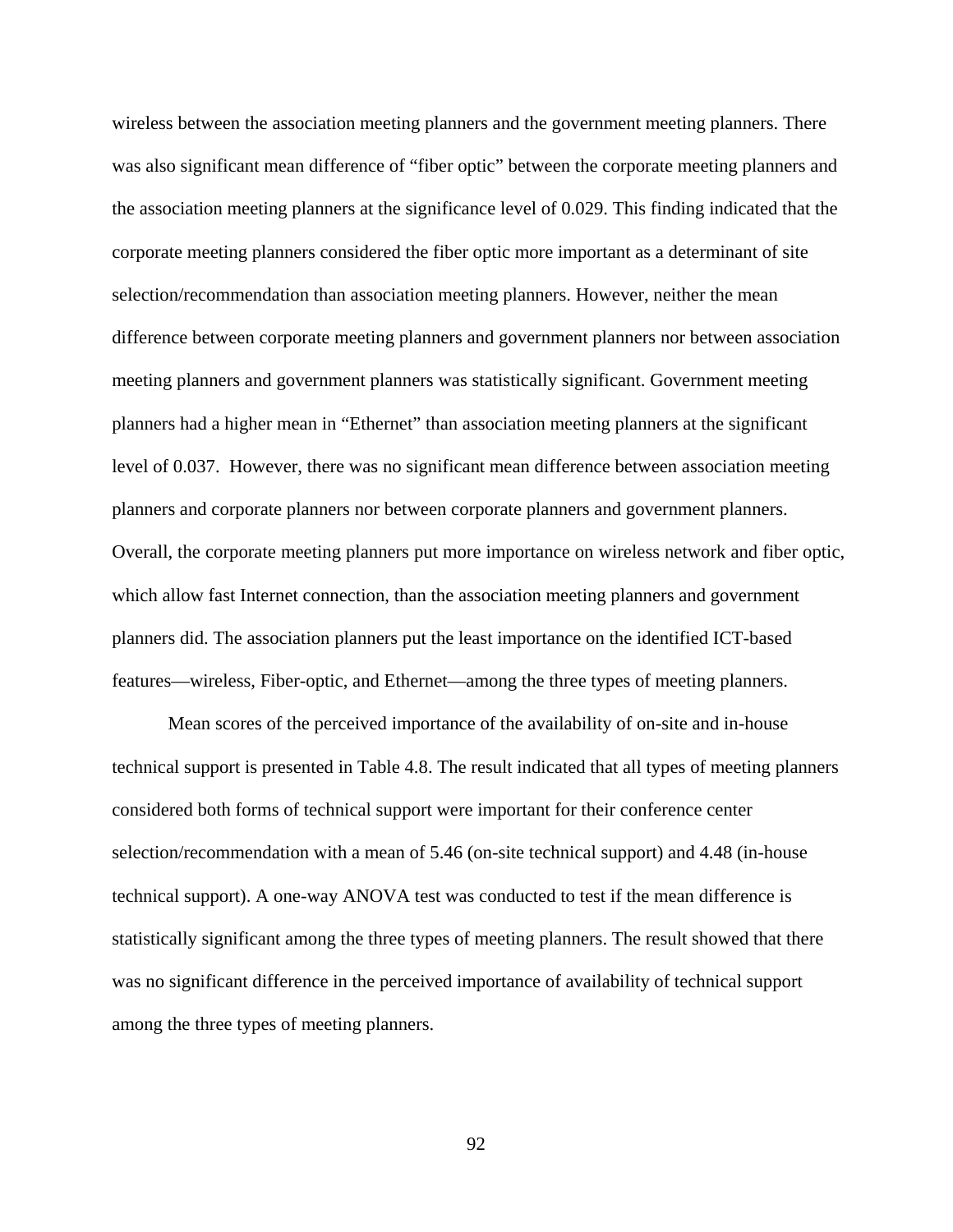| <b>Items</b>                     | Mean | <b>Std.</b> Deviation |
|----------------------------------|------|-----------------------|
| On-site technical staff/support  | 5.46 | 1.608                 |
| In-house technical staff/support | 4.48 | 1.876                 |

Table 4.8 Mean of Importance of ICT-based service

A paired-samples T-test was conducted to see whether the mean difference between the perceived importance of on-site and in-house technical support for conference center selection/recommendation is significant. The result showed that meeting planners consider technical support from a conference center as more important than in-house technical support when they make a selection/recommendation of a conference center (5.46 vs. 4.48). Table 4.9 summarizes the results of the paired-samples T-test.

Table 4.9 Result of Paired-samples T-test on Perceived Importance of Availability of Technical Support

|                                      | Mean | Std.<br>Deviation | Std. Error<br>Mean | t     | df  | $Sig. (2-tailed)$ |
|--------------------------------------|------|-------------------|--------------------|-------|-----|-------------------|
| Pair $1 \text{ q3}_{-}8$ -<br>$q3_9$ | .988 | 1.821             | .143               | 6.903 | 161 | .000              |

## 4.4 Descriptive Statistics

Descriptive statistics (means and standard deviations) for PIICT, self-efficacy, result demonstrability, perceived importance of the availability of technical support, perceived usefulness, and perceived ease of use are discussed in this section.

## 4.4.1 Personal Innovativeness of ICT (PIICT)

PIICT is defined as the willingness of an individual to try out any new ICT and it describes the extent to which an individual has an innate propensity toward adopting a new ICT.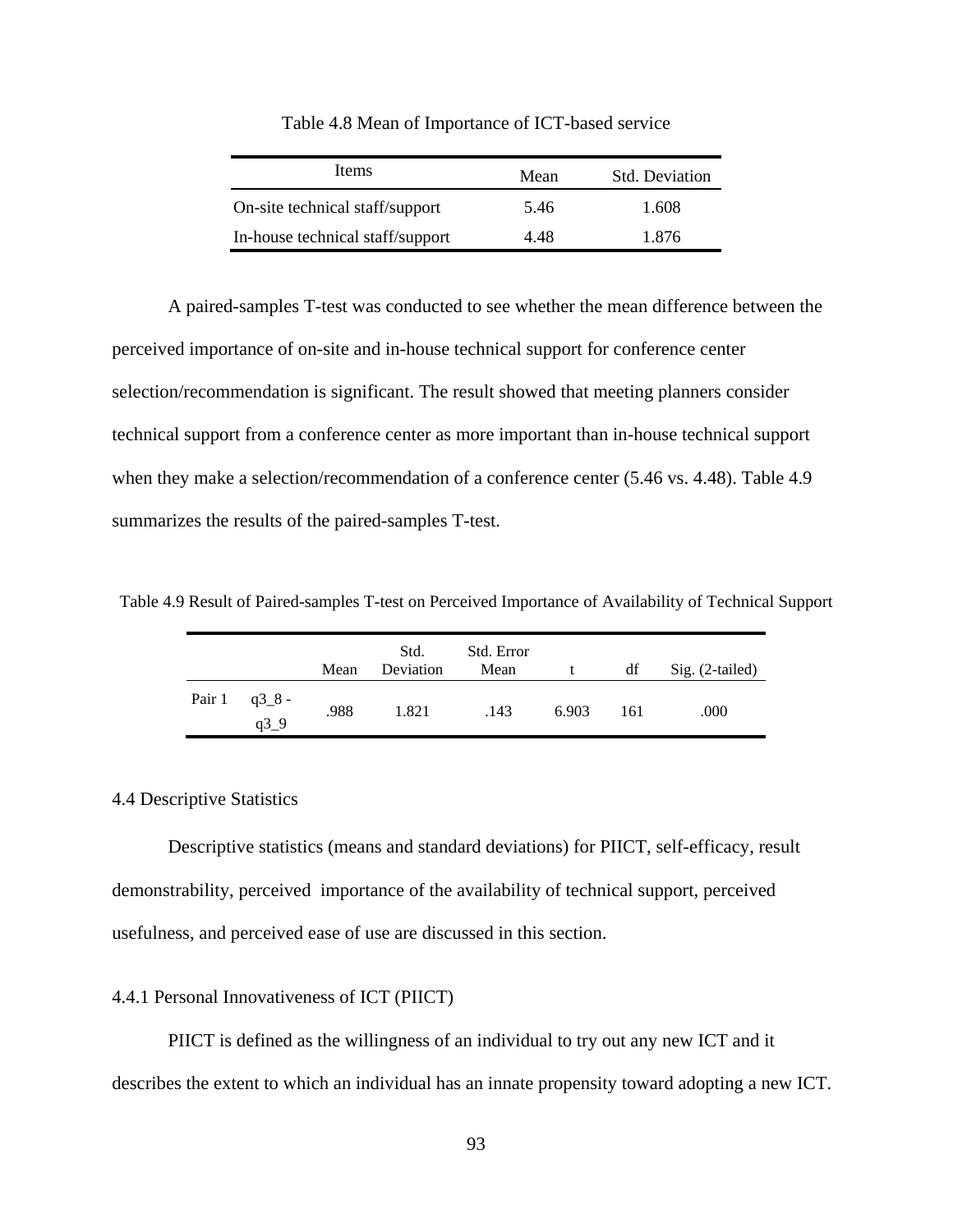The four items were adapted from Agarwal and Prasad (1997), with appropriate modifications to make them specifically relevant to ICT-based features. Table 4.10 presents the means and standard deviations of items measuring PIICT. Among four items, the highest mean is 4.31 for "I attempt to experiment with any new information and communication technology I hear about." The lowest mean is 3.18 for "In general, I am hesitant to try out new information and communication technology based features/ services." It is important to note that this item is reversed measurement which means that the lower the mean, the higher PIICT.

| Items                                                                                                           | Mean | Std. Deviation |
|-----------------------------------------------------------------------------------------------------------------|------|----------------|
| I attempt to experiment with any new information and<br>communication technology I hear about.                  | 4.26 | 1.72.          |
| Among my peers, I am usually the first to try out new<br>information and communication technology.              | 3.49 | 1.65           |
| In general, I am hesitant to try out new information and<br>communication technology -based features/ services. | 3.18 | 1.58           |
| I like to experiment with new information and communication<br>technology                                       | 4.23 | 1.64           |

# Table 4.10 Descriptive Statistics of PIICT

Note.  $1 =$  Strongly Disagree to  $7 =$  Strongly Agree

# 4.4.2 Result Demonstrability

Result demonstrability is defined as the extent to which the tangible results of using an innovation can be observable and communicable (Rogers, 1995). The three items were adopted from Yi et al. (2006), with appropriate modifications to make them specifically relevant to ICT-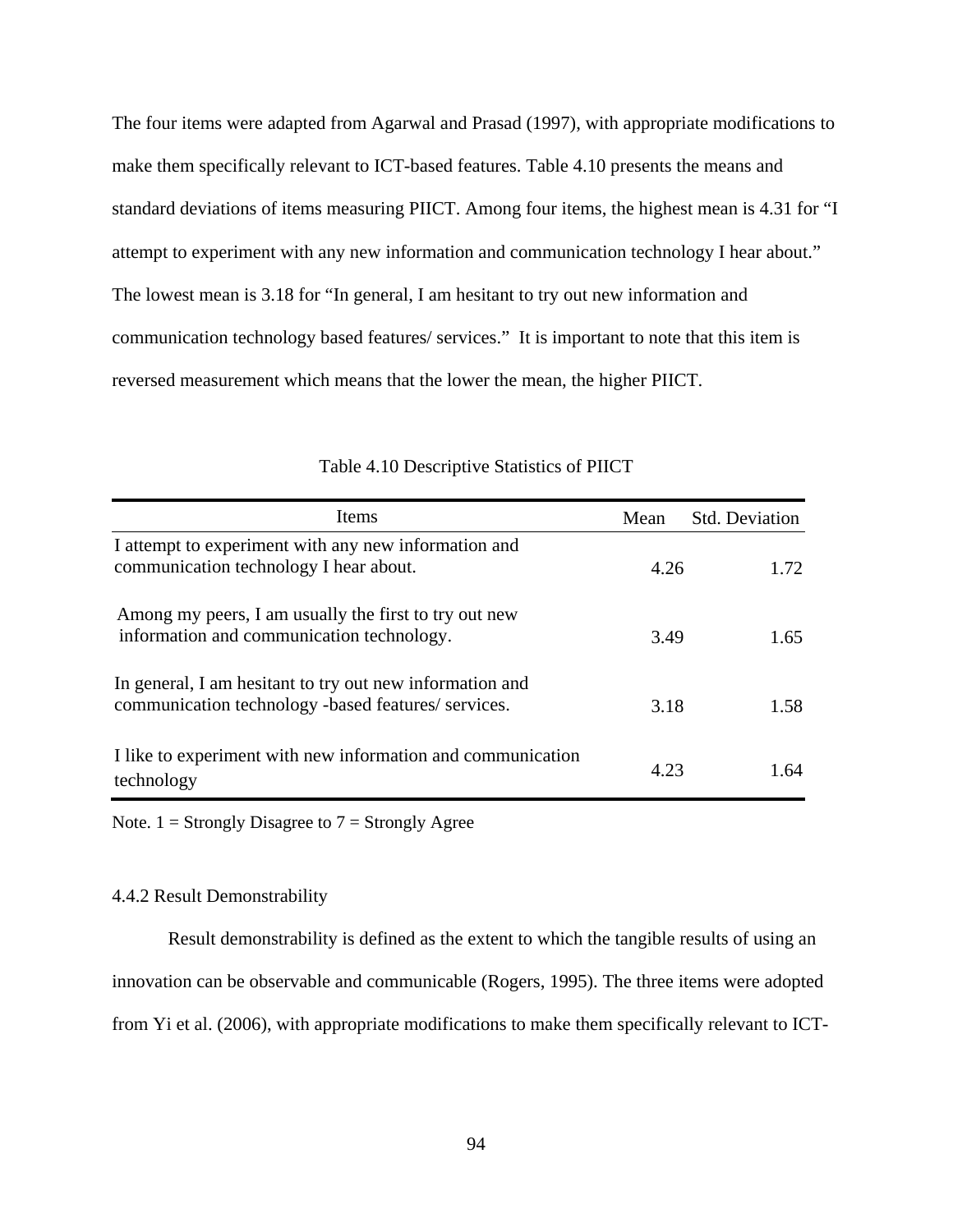based features. Table 4.11 depicts the means and standard deviations of items measuring result demonstrability. The means for result demonstrability ranged from 4.41 to 4.68.

| <b>Items</b>                                                                                                                               | Mean | Std.<br>Deviation |
|--------------------------------------------------------------------------------------------------------------------------------------------|------|-------------------|
| I have no difficulty telling others about the results of using the<br>ICT-abase feature(s) for meeting function at conference centers.     | 4.68 | 1.83              |
| I believe I can communicate to others the consequences of using<br>the ICT-abase feature(s) for meeting function at conference<br>centers. | 4.41 | 1.80              |
| The results of using the ICT-abase feature(s) for meeting function<br>at conference centers are apparent to me.                            | 4.66 | 178               |

Table 4.11 Descriptive Statistics of Result Demonstrability

Note.  $1 =$  Strongly Disagree to  $7 =$  Strongly Agree

# 4.4.3 Perceived Importance of the Availability of Technical Support

Technical support is the service provided by technicians to solve problems or to consult for adoption of technology. It can be provided through (a) in-house technical support (e.g. IT department) or (b) on-site technical support offered by conference centers (*2003 State of the Industry*). Table 4.12 depicts the means and standard deviations of items measuring perceived importance of the availability of technical support. The means of items for perceived importance of the availability of technical support ranged from 4.50 to 5.50. It was notable that mean score of the importance of on-site technical availability was almost 1 point higher than that of in-house technical support and the difference was statistically significant as tested earlier in this chapter.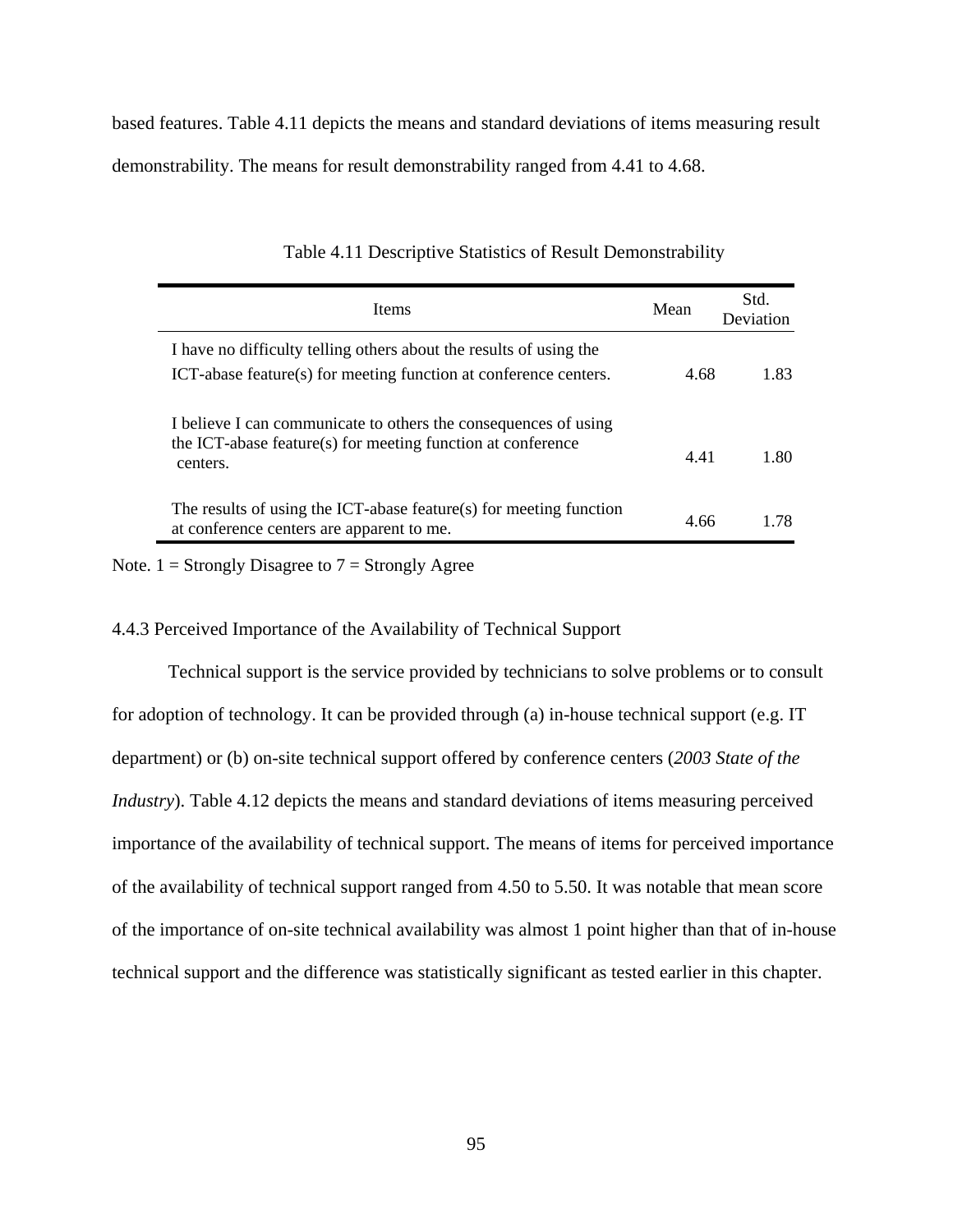| Items                                                                                                                                            | Mean | Std.<br>Deviation |
|--------------------------------------------------------------------------------------------------------------------------------------------------|------|-------------------|
| Availability of on-site technical support (at a conference center) is important<br>when I recommend a conference center with ICT-based features. | 5.50 | 1.62              |
| Availability of in-house technical support (e.g. IT department) is important<br>when I recommend a conference center with ICT-based features     | 4.50 | 187               |

Table 4.12 Descriptive Statistics of Perceived Importance of the Availability of Technical Support

Note.  $1 =$  Strongly Disagree to  $7 =$  Strongly Agree

# 4.4.4 Self-efficacy

Self-efficacy is defined as people's belief about their capabilities to produce performances that influence events affecting their lives (Bandura, 1995). The following items

were adapted from the items measuring self-efficacy, with appropriate modifications to make

them specifically relevant to ICT-based features. Table 4.13 depicts the means and standard

deviations of items measuring self-efficacy. The means for self-efficacy ranged from 4.61 to 4.87.

| Items                                                                                                                 |      | Mean Std. Deviation |
|-----------------------------------------------------------------------------------------------------------------------|------|---------------------|
| I am confident that I am able to apply ICT based-features at a conference<br>center for my next meeting.              | 4.87 | 1.67                |
| There is a lot that I can do to be sure of applying ICT based-features at a<br>conference center for my next meeting. | 4.61 | 1 65                |

Note.  $1 =$  Strongly Disagree to  $7 =$  Strongly Agree

# 4.4.5 Perceived Usefulness

 Perceived usefulness of ICT-based features is defined as the strength of a user's belief that using ICT-based features at a conference center would enhance his or her work performance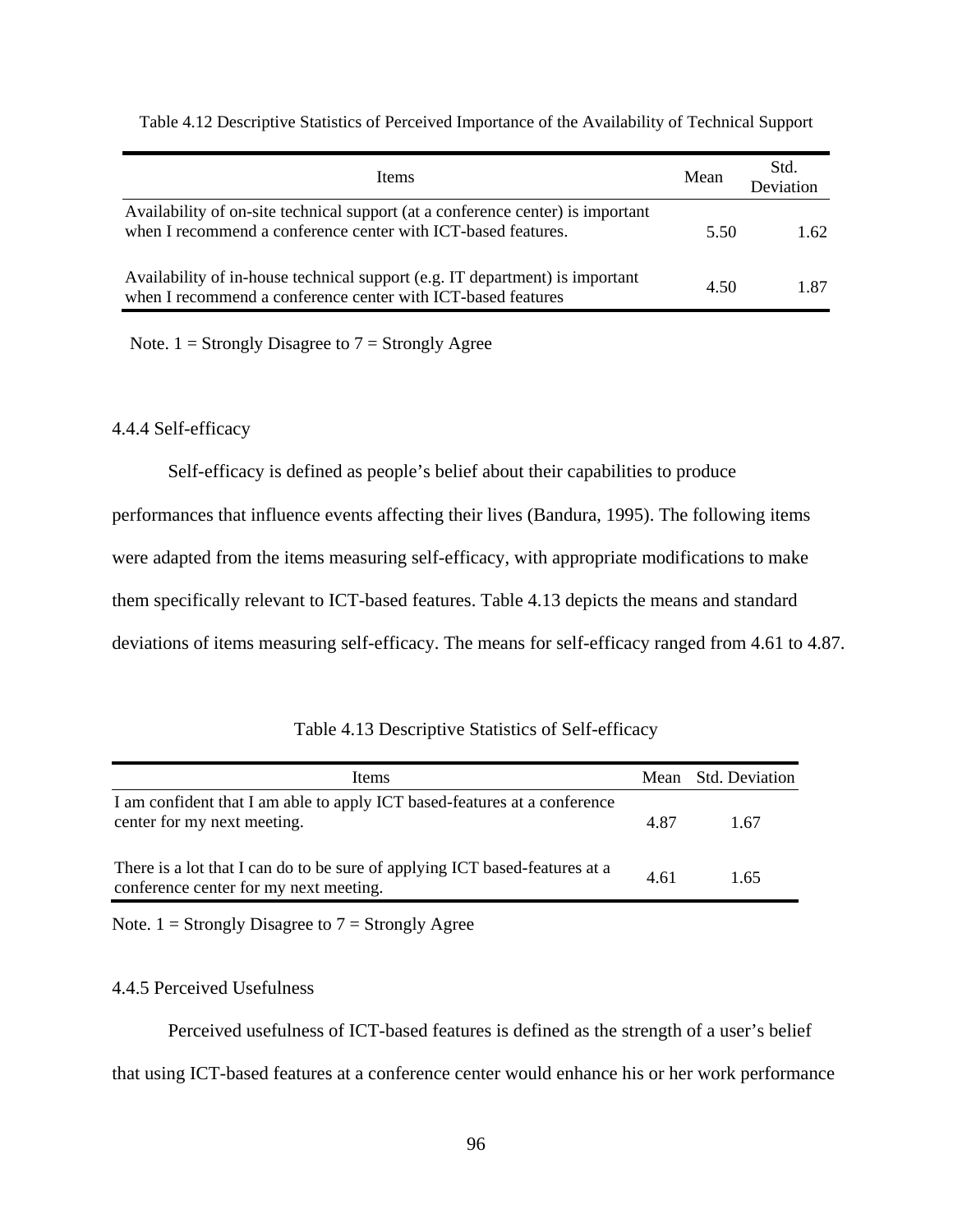in this study. The six items were adapted from Davis et al. (1989), with appropriate modifications to make them specifically relevant to ICT-based features. Respondents were asked to indicate the extent of agreement or disagreement with the six statements concerning ICTbased feature on a 7-point Likert-type scale ranging from (1) strongly disagree to (7) strongly agree. Following are the items used to measure the current construct. Table 4.14 depicts the means and standard deviations of items measuring perceived usefulness. The means for perceived usefulness ranged from 5.07 to 5.31. All five items' measuring perceived usefulness mean are higher than 5, which show that the respondents somewhat or moderately agree on the perceived usefulness of ICT-based features at a conference center.

Table 4.14 Descriptive Statistics of Perceived Usefulness

| Items                                                                        | Mean | Std.<br>Deviation |
|------------------------------------------------------------------------------|------|-------------------|
| Using the ICT-based features enables me to accomplish tasks more<br>quickly. | 5.07 | 1.83              |
| Using the ICT-based features improves my job performance.                    | 5.18 | 1.82              |
| Using the ICT-based features increases my productivity.                      | 5.25 | 1.77              |
| Using the ICT-based features enhances my effectiveness on the job.           | 5.25 | 1.74              |
| Overall, I find the ICT-based features useful in my job.                     | 5.31 | 1.76              |

Note.  $1 =$  Strongly Disagree to  $7 =$  Strongly Agree

## 4.4.6 Perceived Ease of Use

 Perceived ease of use is the degree to which the prospective user expects the target system to be free of effort (Davis, 1986). The six items were adapted from Davis et al. (1989), with appropriate modifications to make them specifically relevant to ICT-based features. Respondents were asked to indicate the extent of agreement or disagreement with the six statements concerning ICT-based features on a 5-point Likert-type scale ranging from (1)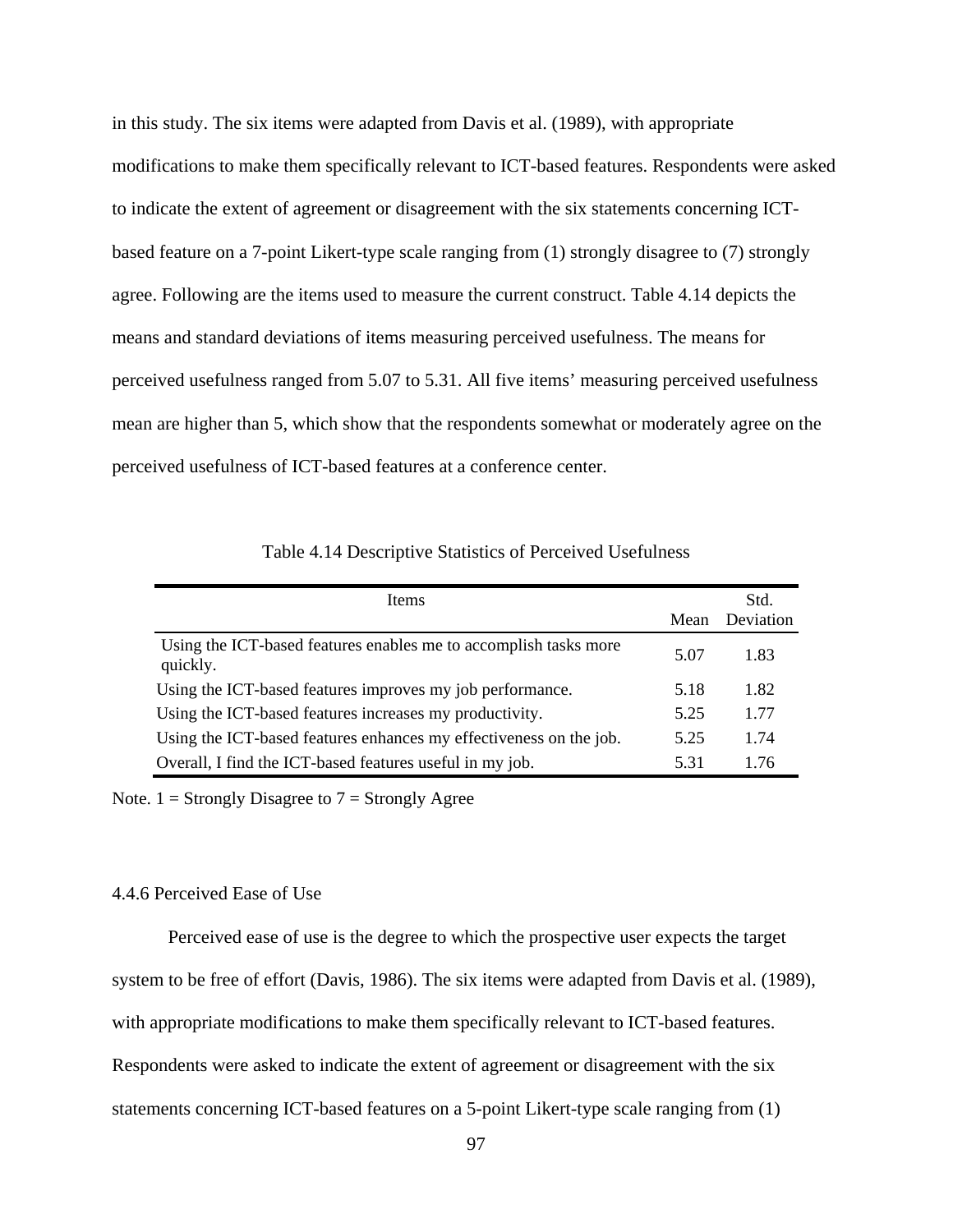strongly disagree to (5) strongly agree. Table 4.15 depicts the means and standard deviations of items measuring Perceived ease of use**.** The means for perceived ease of use ranged from 4.26 to 4.53. All five items' means measuring the perceived ease of use were lower than 4.53 contrary to the perceived usefulness of ICT-based features at a conference center. In other word, the respondents neither disagree nor agree on items measuring perceived ease of using ICT-basedfeatures at conference centers.

| <b>Items</b>                                                                                               |      | Std.      |
|------------------------------------------------------------------------------------------------------------|------|-----------|
|                                                                                                            | Mean | Deviation |
| Learning to operate the ICT-based features at conference centers for a<br>meeting function is easy for me. | 4.51 | 1.76      |
| I find it easy to get the ICT-based features at conference centers to do<br>what I want them to do.        | 4.46 | 1.58      |
| Usage of the ICT-based features at conference centers is clear and<br>understandable.                      | 4.19 | 1.52      |
| It is easy for me to remember how to perform tasks using the ICT-based<br>features at conference centers.  | 4.43 | 1.50      |
| Overall, I find the ICT-based features at conference centers easy to use.                                  | 4.37 | 151       |

### Table 4.15 Descriptive Statistics of Perceived Ease of Use

Note.  $1 =$  Strongly Disagree to  $7 =$  Strongly Agree

### 4.5 Reliability and Validity Estimates

The definitions of all scales were proposed based on the review of theory and previous research to ensure content validity. In addition, items were adapted from the prior Technology Acceptance Model (TAM) research. The results of reliability and validity that deal with the discriminant and construct validity are demonstrated in this section.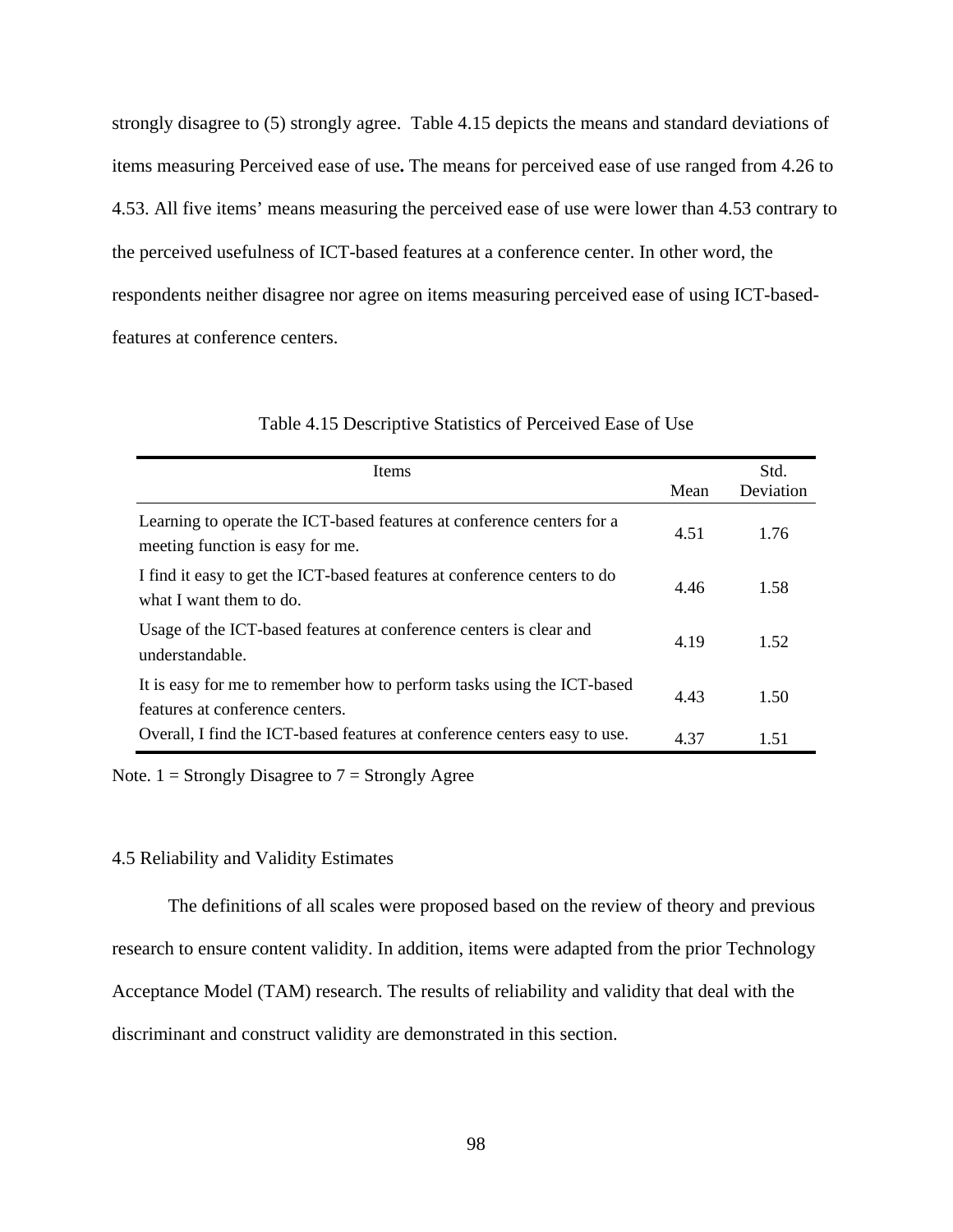### 4.5.1 Reliability Estimates of Study

Reliability was assessed using the Cronbach's alpha coefficient. The use of coefficient alpha is to test the internal consistency of items relating to a single trait within a questionnaire (Nunally, 1978). Therefore, the test was performed on the scale items within different dimensions which were designed to measure a single common trait.

Table 4.16 summarizes the reliability estimates obtained in this study for all scales. An acceptable coefficient is regarded as 0.70 (Nunnally & Durham, 1975), although it may decrease to 0.60 for basic research. Of the seven dimensions of the questionnaire which were tested for internal consistency, the coefficient alpha was higher than 0.85 above the acceptable level on all dimensions.

| <b>Scale Reliability Scales</b>             | Alpha Value | Alpha Value after     |
|---------------------------------------------|-------------|-----------------------|
| Importance of ICT-based features (15 items) | 0.92        | 0.92                  |
| PIICT (4 items)                             | 0.50        | $0.87$ (with 3 items) |
| Self-efficacy (2 items)                     | 0.87        | 0.87                  |
| Result demonstrability (3 items)            | 0.93        | 0.93                  |
| Perceived importance of the availability of | 0.67        | 0.67                  |
| technical support (2 items)                 |             |                       |
| Perceived usefulness (5 items)              | 0.98        | 0.98                  |
| Perceived ease of use (5 items)             | 0.95        | 0.95                  |

Table 4.16 Results of Scale Reliability

In the initial test of internal consistency reliability, one construct, PIICT was found to be unreliable with Cronbach's alpha coefficient at 0.50. One of the 4 items measuring PIICT was reverse-scored on the survey instrument, suggesting that the direction of the wording may have caused the problem. Dropping that item resulted in Cronbach's alpha values of 0.87 for PIICT,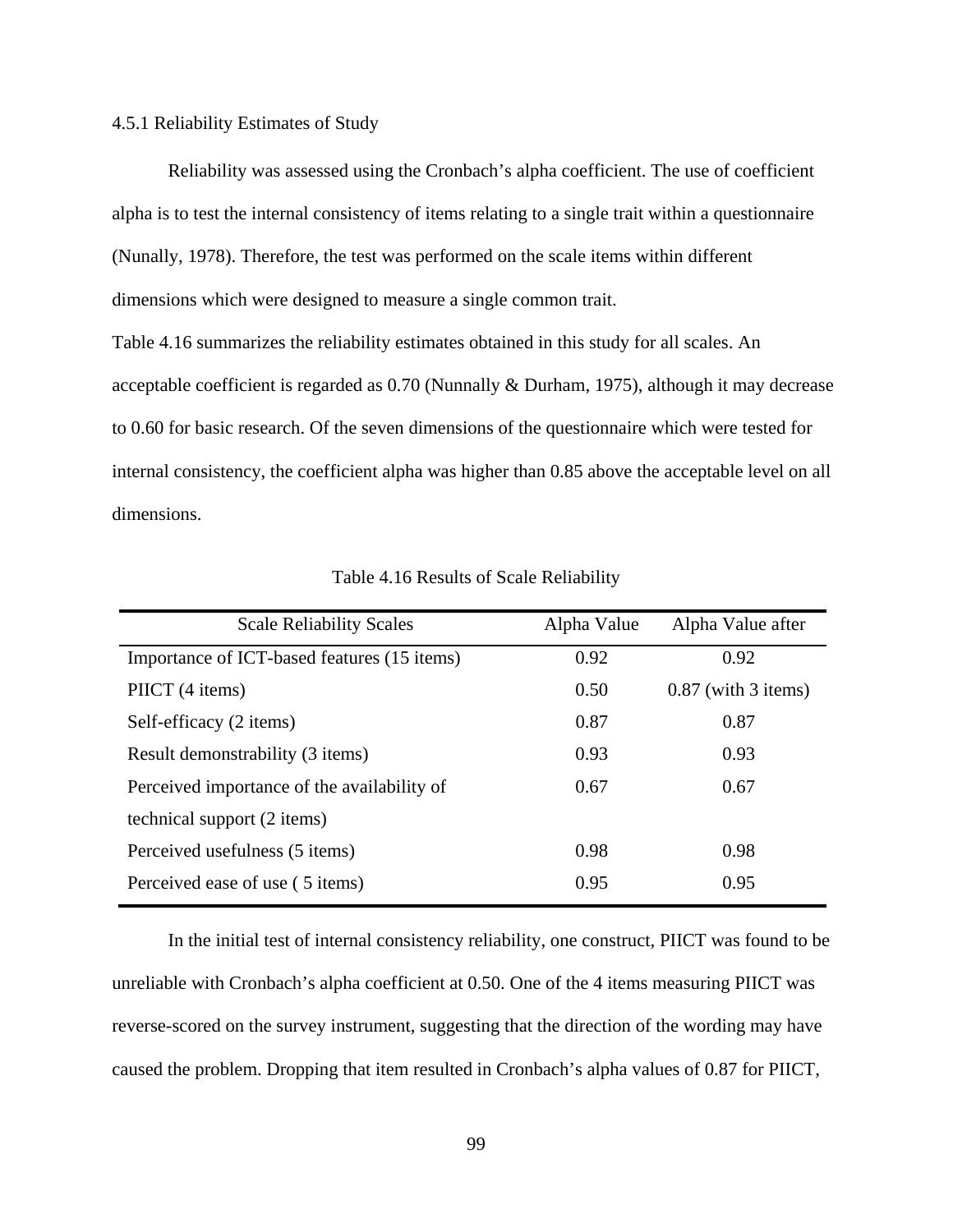respectively. Cronbach's alpha values for all but perceived importance of the availability of technical support surpassed the 0.70 criteria recommended for applied research. The one exception was the perceived importance of availability of technical support item, whose loading was 0.67. Given that some basic studies use a 0.60 threshold instead of the 0.70 criteria, it was retained (Table 4.16).

### 4.5.2 Validity Estimates of Study

The appropriateness of factor analysis was determined by the Kaiser-Meyer-Olkin (KMO  $= 0.934$ ) measure of sampling adequacy. High values (close to 1.0) generally indicate that a factor analysis is useful with the given data. Bartlett's test of sphericity (3726.1, significance level= 0.000) tested the hypothesis that the correlation matrix is an identity matrix, which would indicate that variables are unrelated and therefore unsuitable for structure detection. Both results indicated the suitability of data for structure detection.

Extraction communalities are estimates of the variance in each variable accounted for by the components. All variables that have communalities more than .50 are acceptable, which indicates that the extracted components represent the variables well. Table 4.17 presents the results of the extracted components. They explained nearly 85% of the variability in the original 20 variables, so the complexity of the data set was considerably reduced by using these components, with only a 15% loss of information.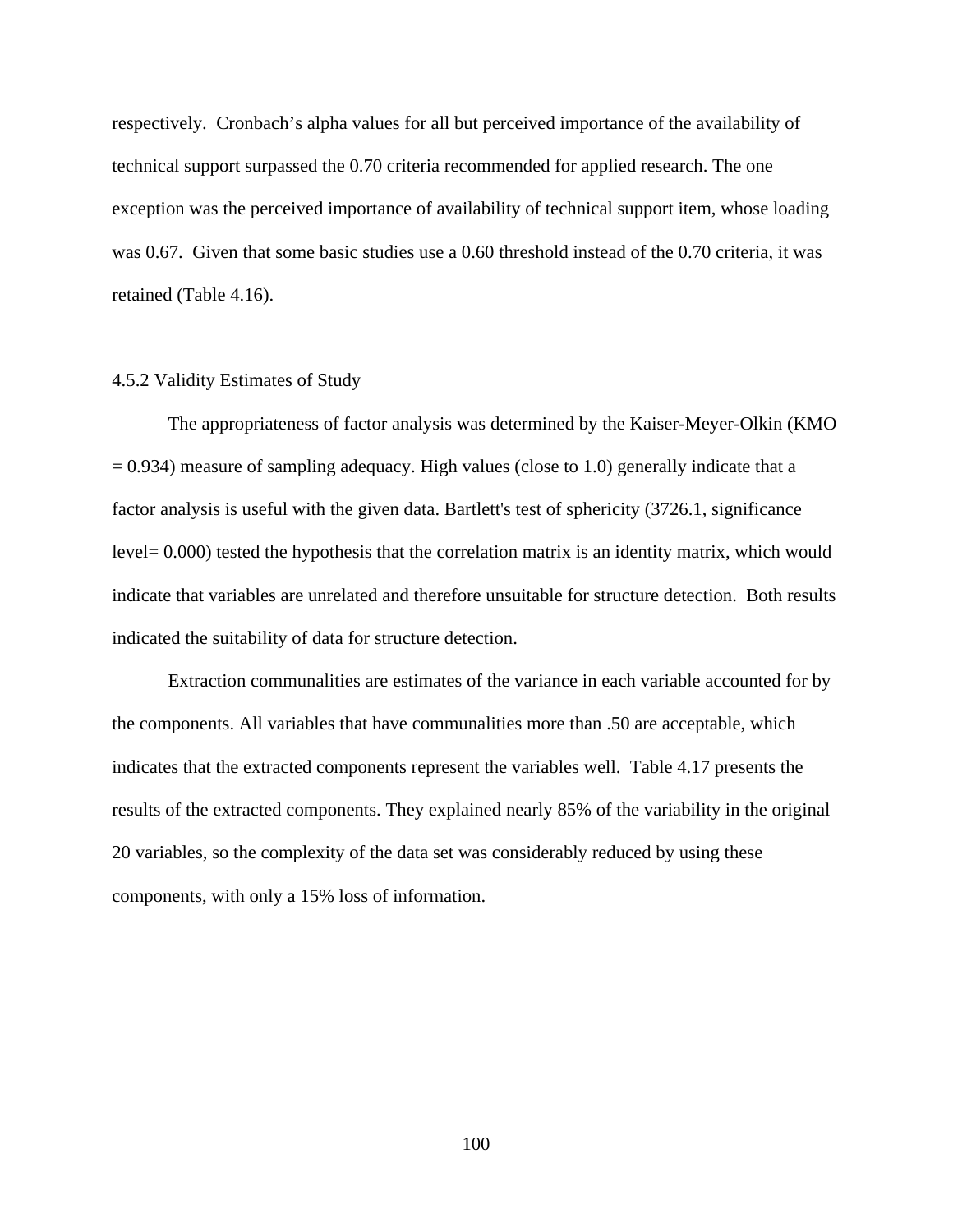|           | <b>Rotation Sums of Squared Loadings</b> |               |              |  |  |  |  |  |  |  |  |
|-----------|------------------------------------------|---------------|--------------|--|--|--|--|--|--|--|--|
| Component | Total                                    | % of Variance | Cumulative % |  |  |  |  |  |  |  |  |
|           | 4.73                                     | 23.63         | 25.63        |  |  |  |  |  |  |  |  |
| 2         | 4.28                                     | 21,37         | 45.01        |  |  |  |  |  |  |  |  |
| 3         | 3.90                                     | 19.52         | 64.52        |  |  |  |  |  |  |  |  |
|           | 2.65                                     | 13.25         | 77.78        |  |  |  |  |  |  |  |  |
|           | 1.38                                     | 6.91          | 84.69        |  |  |  |  |  |  |  |  |

Table 4.17 Result of Extracted Components

Extraction Method: Principal Component analysis.

The validity of the constructs measures were assessed using principal components analysis with Varimax rotation. The use of principal factor analysis was to investigate the distinctions among PIICT, self-efficacy, result demonstrability, perceived importance of the availability of technical support, perceived usefulness, and perceived ease of use. For adequate construct validity, the decision rule was that each item shows a loading of greater than 0.45 on one underlying dimension. Also, components with an eigenvalue greater than 1.00 were saved for factor inclusion. As shown in Table 4.18, five factors were extracted after seven rotations. The first rotated factor was most highly correlated with self-efficacy and result demonstrability. The second factor was highly correlated with perceived usefulness. The third factor was most highly correlated with perceived ease of use. The fourth factor was most highly correlated with PIICT. The fifth factor was most highly correlated with the perceived importance of availability of technical support. Four factors—perceived usefulness, perceived ease of use, PIICT, and perceived importance of availability of technical support—showed no cross-construct loadings above 0.45, indicating good discriminant validity (Straub et al., 1997; Szajna, 1996).

It is notable that the first factor included two constructs. Given that the items for selfefficacy and result demonstrability were validated before in other studies and the construct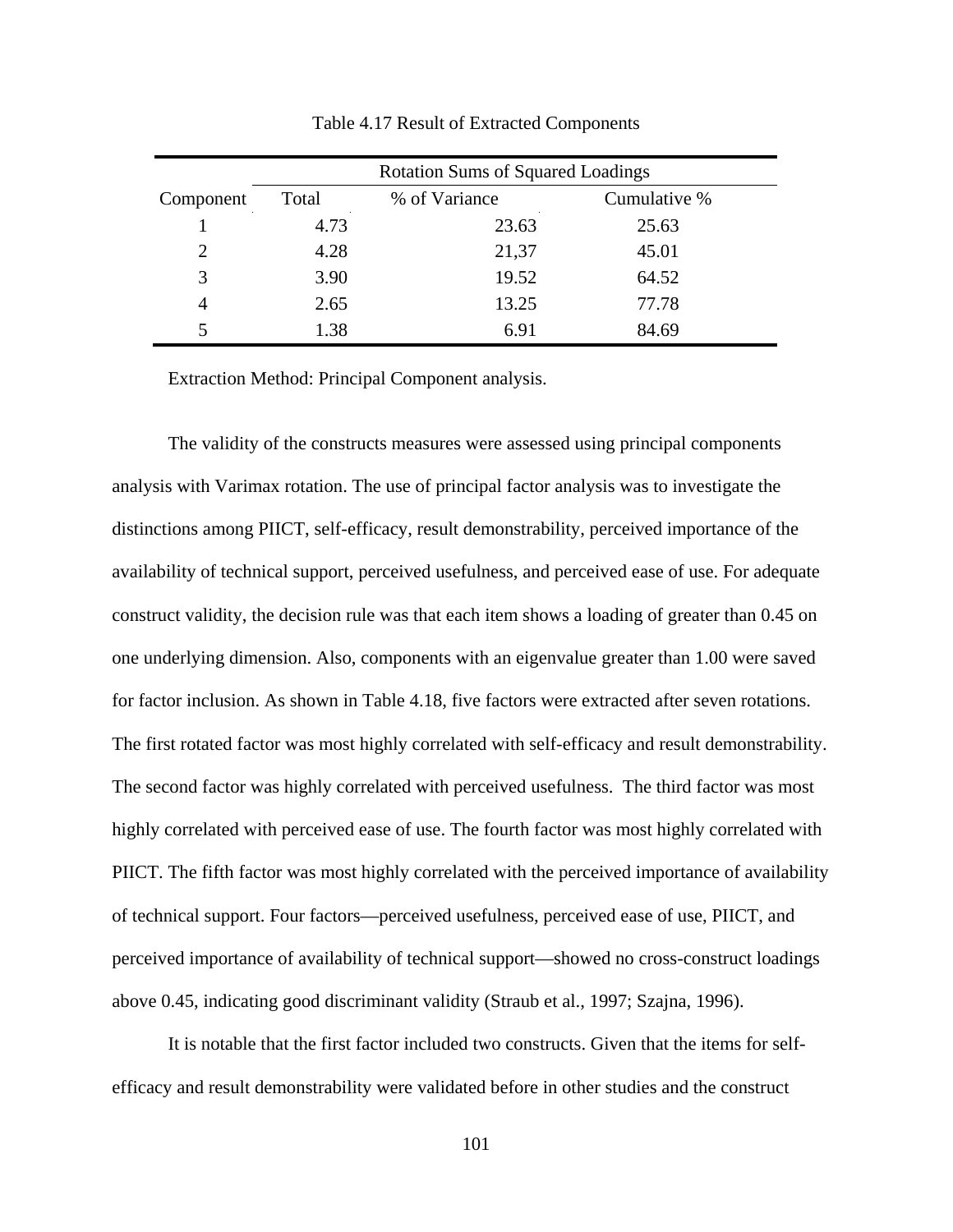reliability was high, the deduction of the two constructs into one component was assumed due to order bias, which is caused by the influence of earlier questions in a questionnaire or by an answer's position in a set of answers (Zikmund, 2003). In the questionnaire, the items asking those constructs (2 items, 3 items) were positioned one after another, which should be corrected by randomizing of items for future study. However, given that the items for self-efficacy and result demonstrability were validated before and the construct reliability was high, those variables were retained and the model was tested.

|                        |        |              |                | Component |                |      |
|------------------------|--------|--------------|----------------|-----------|----------------|------|
| Variables              | Item   | $\mathbf{1}$ | $\overline{2}$ | 3         | $\overline{4}$ | 5    |
| Self-efficacy          | Item 1 | .336         | .329           | .709      | .102           | .107 |
|                        | Item 2 | .370         | .188           | .752      | .103           | .074 |
| Result demonstrability | Item 1 | .277         | .265           | .800      | .164           | .118 |
|                        | Item 2 | .369         | .284           | .742      | .248           | .061 |
|                        | Item 3 | .395         | .279           | .729      | .151           | .180 |
| Perceived usefulness   | Item 1 | .734         | .189           | .482      | .154           | .183 |
|                        | Item 2 | .850         | .281           | .327      | .162           | .084 |
|                        | Item 3 | .864         | .221           | .344      | .147           | .083 |
|                        | Item 4 | .879         | .208           | .337      | .153           | .060 |
|                        | Item 5 | .846         | .189           | .380      | .185           | .101 |
|                        | Item 6 | .301         | .653           | .233      | .355           | .086 |
| Perceived ease of use  | Item 1 | .223         | .864           | .229      | .160           | .077 |
|                        | Item 2 | .144         | .887           | .252      | .199           | .042 |
|                        | Item 3 | .214         | .840           | .239      | .258           | .143 |
|                        | Item 4 | .203         | .866           | .246      | .197           | .128 |
| <b>PIICT</b>           | Item 1 | .179         | .253           | .117      | .810           | .174 |
|                        | Item 2 | .074         | .217           | .146      | .875           | .007 |
|                        | Item 3 | .200         | .232           | .166      | .809           | .029 |
| Importance of tech     | Item 1 | .531         | .262           | .076      | .084           | .581 |
| support                | Item 2 | .077         | .104           | .198      | .100           | .912 |

Table 4.18 Factor Structure Matrix of Loadings and Cross-loadings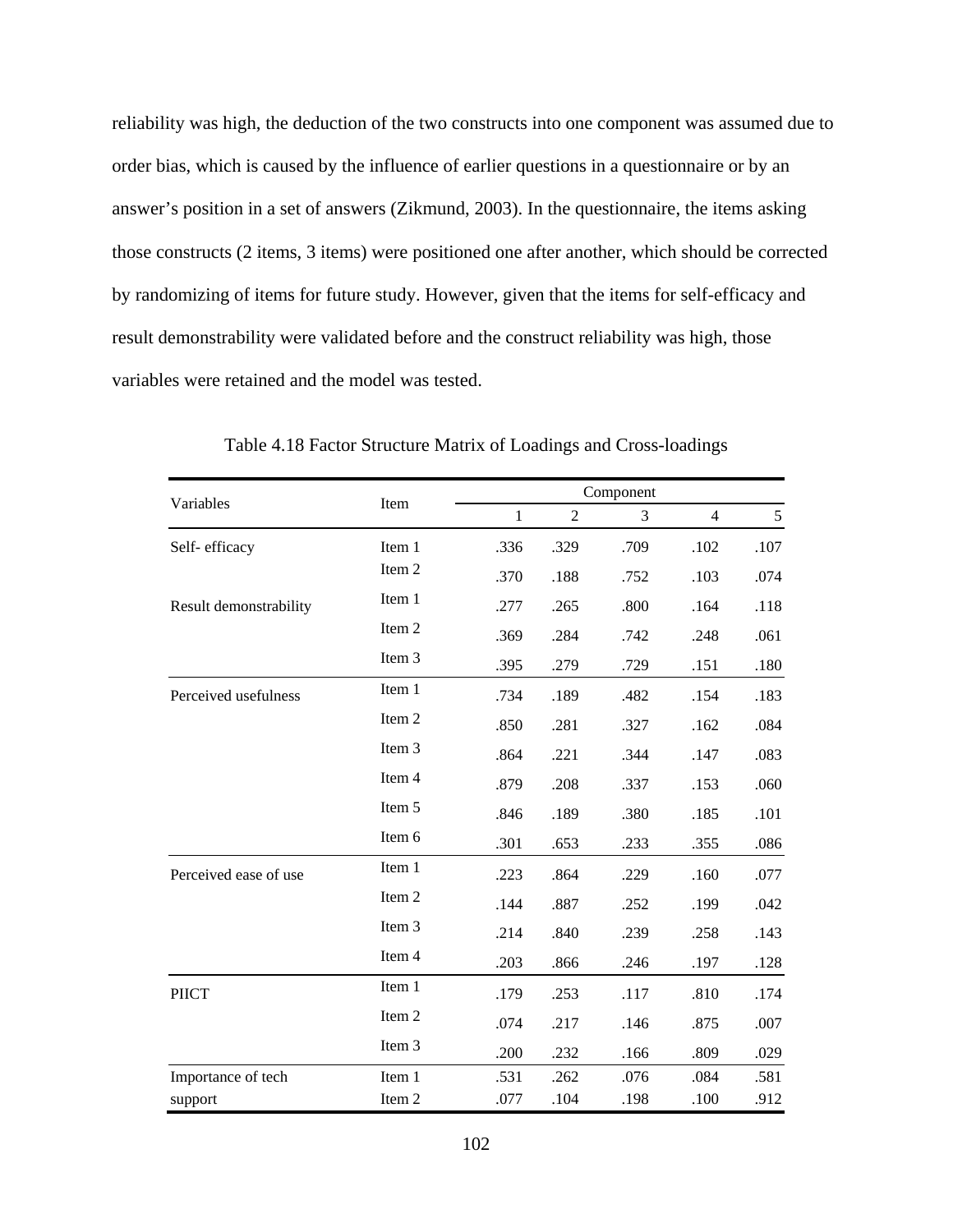#### 4.6 Non-response Bias Testing

In order to address possible non-response bias, the responses of the earlier respondents were compared with the later responses because late respondents are similar to non-respondents (Armstrong & Overton, 1977). Considering the fact that later responses were collected with a two months' time gap, this method was even more effective to test non-response bias. Ninetyfour usable responses were returned from the initial mailing. The number of usable responses received from the second mailing was 72.

Tthe responses of the two groups were compared for a non-response test by utilizing the independent sample t-tests. The Levene statistic tests showed the values of the statistics for all 15 ICT-based features items except Web broadcasting (0.91), were greater than 0.10 and can assume that the groups have equal variances. The results of the independent sample t-test also showed that there was no difference between the two groups for all of the scales used in this study. Since the significance value of the independent sample T-test for all 15 items, except computer lab (0.04), were higher than 0.05, it can be concluded that the mean difference between early respondents and later respondents was due to chance alone.

The Levene statistic test showed the values of the statistics for all 20 items measuring 7 constructs were greater than 0.10 and can assume that the groups had equal variances. Since the significance value of the independent sample T-test for all items, except one item for "Result demonstrability" (0.05), were higher than 0.05, it can be concluded that the mean difference between early respondents and later respondents was due to chance alone (Table 4.19).

103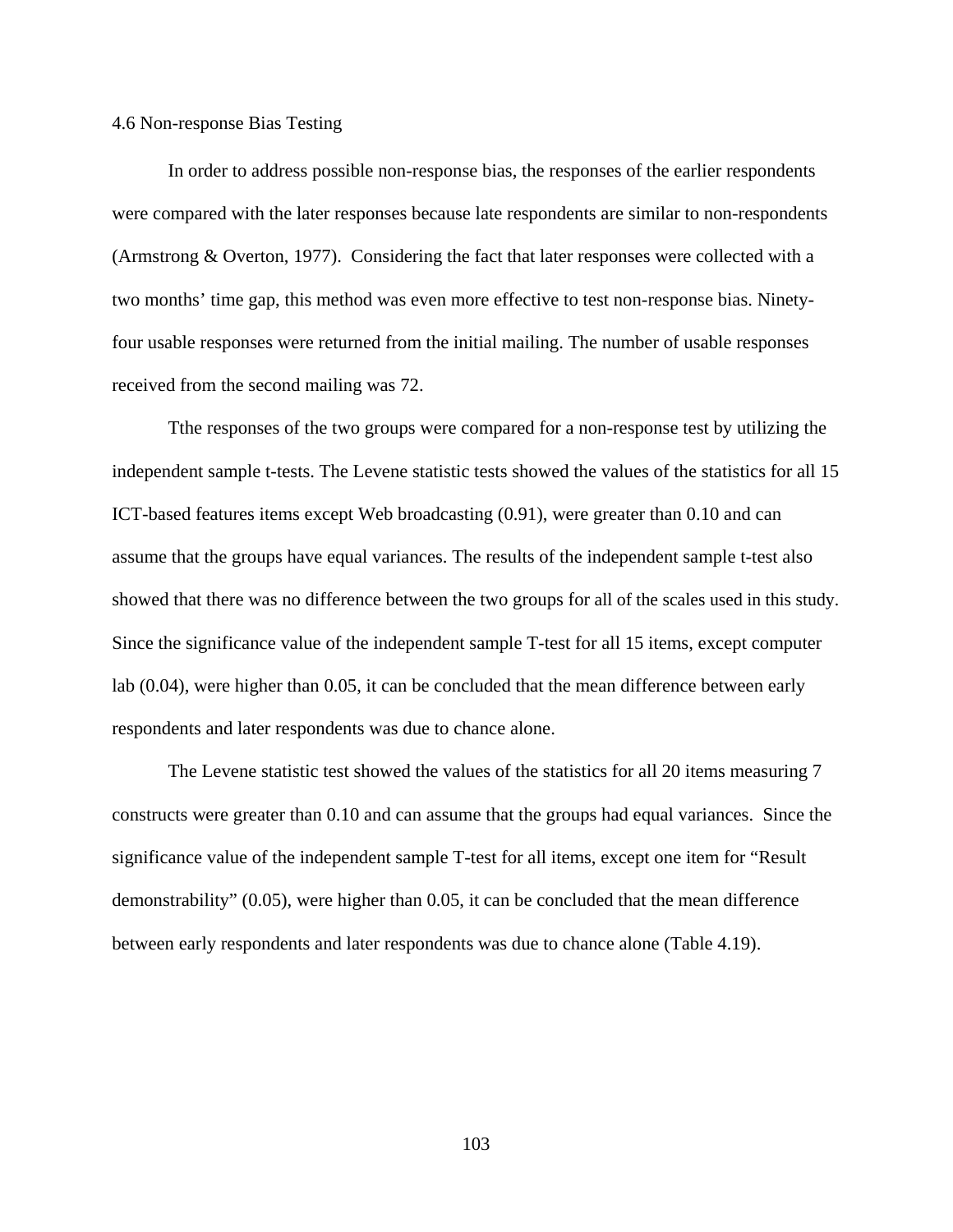| Construct              | Item                       | Early       | Late        | $t$ -value | Sig.     |
|------------------------|----------------------------|-------------|-------------|------------|----------|
|                        |                            | Respondents | Respondents |            |          |
| Importance of ICT-     | Internet                   | 5.87        | 5.78        | 0.36       | 0.72     |
| based features         | <b>Network</b>             | 4.34        | 4.20        | 0.46       | 0.65     |
|                        | Wireless                   | 5.42        | 5.39        | 0.10       | 0.92     |
|                        | Fiber optic                | 3.64        | 3.48        | 0.56       | 0.57     |
|                        | videoconferencing          | 3.48        | 2.99        | 1.71       | 0.89     |
|                        | Ethernet                   | 3.72        | 3.78        | $-0.17$    | 0.86     |
|                        | <b>ISDN</b>                | 3.63        | 3.48        | 0.46       | 0.65     |
|                        | <b>LAN</b>                 | 3.98        | 3.57        | 1.30       | 0.20     |
|                        | Satellite up/down link     | 2.92        | 2.62        | 1.12       | 0.27     |
|                        | T1 line                    | 4.39        | 4.42        | $-0.78$    | 0.94     |
|                        | <b>VPN</b>                 | 3.72        | 3.57        | $-0.25$    | 0.67     |
|                        | Category 5 copper<br>cable | 2.73        | 2.80        | 0.76       | 0.81     |
|                        | Web broadcasting           | 3.38        | 2.99        | 1.29       | 0.20     |
|                        | Computer lab               | 3.76        | 3.07        | 2.12       | 0.04     |
|                        | E-mail station             | 4.60        | 4.45        | 0.42       | 0.68     |
| <b>PIICT</b>           | Item1                      | 4.21        | 4.31        | $-0.37$    | 0.71     |
|                        | Item 2                     | 3.45        | 3.56        | $-0.42$    | 0.67     |
|                        | Item 3                     | 4.14        | 4.34        | $-0.79$    | 0.43     |
| Self-efficacy          | Item 1                     | 5.05        | 4.62        | 1.66       | 0.10     |
|                        | Item 2                     | 4.83        | 4.32        | 1.99       | 0.05     |
| Result demonstrability | Item1                      | 4.78        | 4.56        | 0.77       | 0.44     |
|                        | Item 2                     | 4.49        | 4.31        | 0.67       | 0.51     |
|                        | Item 3                     | 4.78        | 4.50        | 0.99       | 0.32     |
| Perceived importance   | Item 1                     | 5.43        | 5.60        | $-0.68$    | 0.50     |
| of the availability of | Item 2                     | 4.67        | 4.27        | 1.35       | 0.18     |
| technical support      |                            |             |             |            |          |
| Perceived ease of use  | Item1                      | 4.52        | 4.49        | 0.13       | 0.90     |
|                        | Item 2                     | 4.44        | 4.50        | $-0.26$    | $0.80\,$ |
|                        | Item 3                     | 4.21        | 4.17        | 0.18       | 0.86     |
|                        | Item 4                     | 4.48        | 4.38        | 0.44       | 0.66     |
|                        | Item 5                     | 4.46        | 4.26        | 0.82       | 0.42     |
| Perceived usefulness   | Item1                      | 5.07        | 5.06        | 0.67       | 0.95     |
|                        | Item 2                     | 5.28        | 5.06        | 0.76       | 0.44     |
|                        | Item 3                     | 5.36        | 5.10        | 0.96       | 0.34     |
|                        | Item 4                     | 5.35        | 5.12        | 0.84       | 0.40     |
|                        | Item 5                     | 5.45        | 5.12        | 0.38       | 0.24     |

Table 4.19 Results of Non-Response Bias by Independent Sample T-tests Scales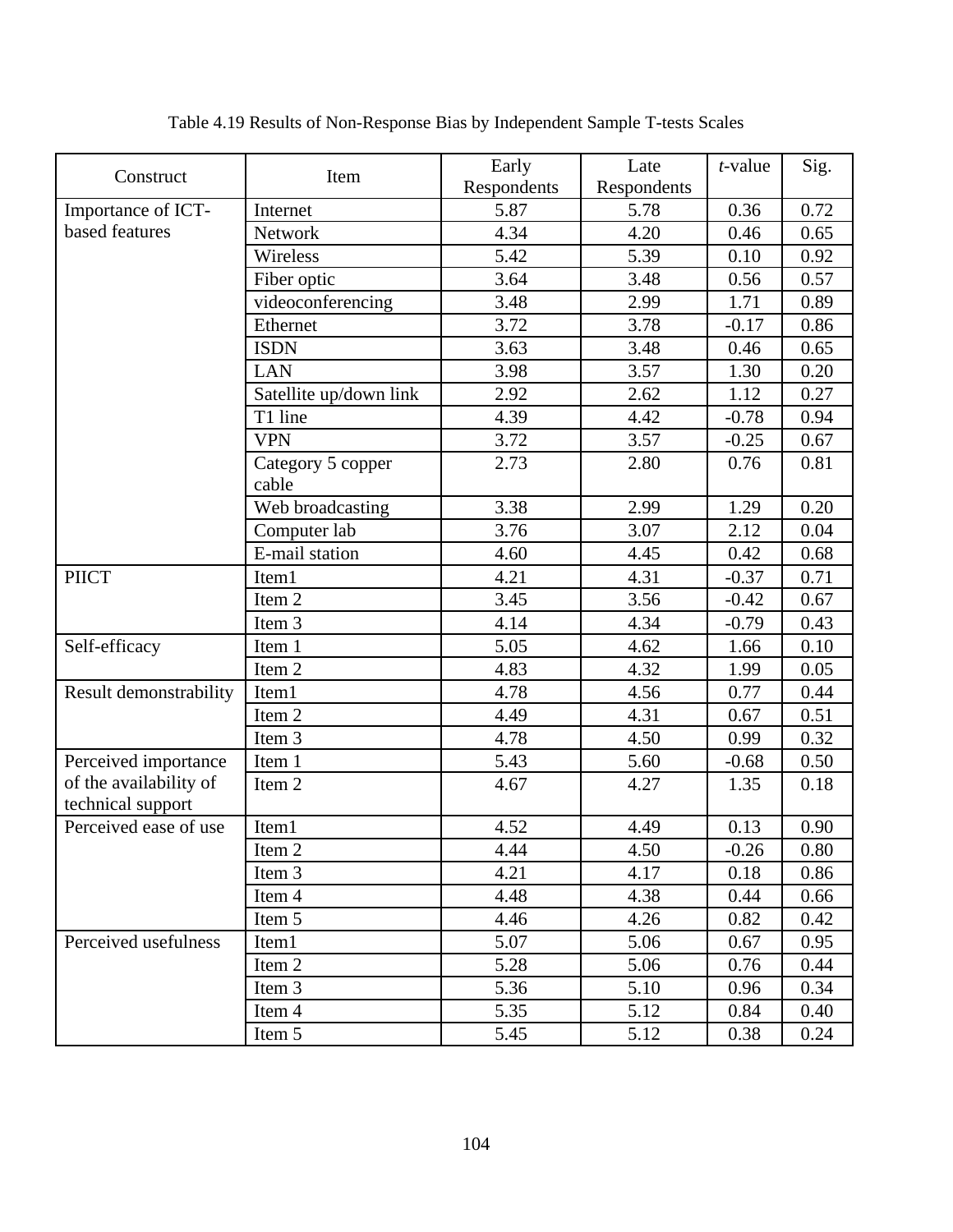4.7 Factor analysis of perceived importance of fifteen ICT-based features at conference centers

 Factor Analysis attempts to identify underlying variables that explain the pattern of correlations within a set of observed variables. This procedure is often used to reduce the number of variables in a data set but can also be used to explore the latent structure of the variables in data. As mentioned in an earlier chapter, the fifteen variables measuring the perceived importance of ICT-based features were created by new research using content analysis of meeting facility marketing and sales materials. The author can reduce the size of the data file from fifteen variables to smaller number of components by using factor analysis with a principal components extraction. Note that the interpretation of further analyses is dependent upon the relationships defined in the rotated component matrix.

 The appropriateness of factor analysis was determined by the Kaiser-Meyer-Olkin  $(KMO = 0.875)$  measure of sampling adequacy and the Bartlett's test of sphericity ( $p < 0.000$ ). The result of the two tests indicated the suitability of the data for structure detection. Extraction communalities are estimates of the variance in each variable accounted for by the factors in the factor solution. Small values indicate variables that do not fit well with the factor solution, and should possibly be dropped from the analysis. The extraction communalities for this solution were all acceptable. Only three factors in the initial solution have eigenvalues greater than 1. The rotation maintains the cumulative percentage of variation explained by the extracted components, but that variation is spread more evenly over the components. Together, they account for 67% of the variability in the original variables. The rotated factor model made some adjustments to factors 1, 2, and 3.The scree plot also confirmed the choice of these three components.

As presented in Table 4.20, three factors were extracted after ten rotations. The first rotated factor was most highly correlated with fiber optic, Ethernet, satellite uplink/downlink,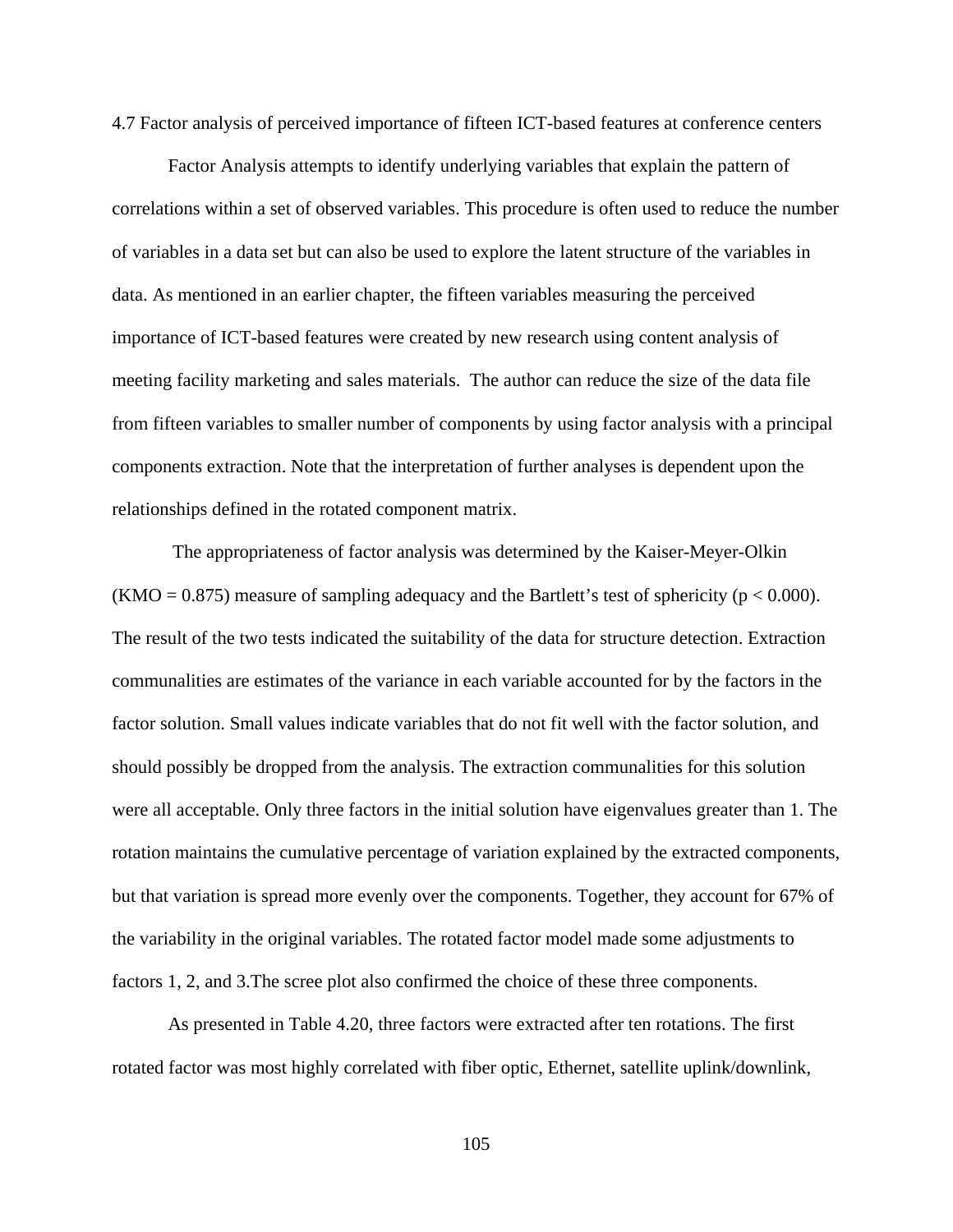ISDN, LAN, and videoconferencing. However, these variables were particularly correlated with the third factor. The second rotated factor was most highly correlated with high speed Internet and wireless. These variables were not particularly correlated with the other two factors. The third rotated factor was most highly correlated with computer lab, E-mail station, and Web broadcasting. Computer lab and E-mail station were not particularly correlated with the other factors. Thus, there were three major groupings of ICT-based features, as defined by the ICTbased features that are most highly correlated with three factors: 1) network back bone (ISDN, Ethernet, LAN, network, fiber optic, VPN); 2) High speed wireless Internet; and 3) ICT service outlet (e-mail kiosk, Web broadcasting and computer lab).

| <b>ICT-based features</b> |      | Component |      |
|---------------------------|------|-----------|------|
|                           | 1    | 2         | 3    |
| High speed internet       | .096 | .882      | .039 |
| network                   | .524 | .615      | .073 |
| Wireless                  | .208 | .814      | .169 |
| Fiber Optic               | .710 | .388      | .122 |
| Videoconferencing         | .706 | .200      | .168 |
| Ethernet                  | .802 | .369      | .042 |
| <b>ISDN</b>               | .615 | .453      | .318 |
| LAN                       | .623 | .303      | .239 |
| Satellite uplink/downlink | .694 | $-.025$   | .392 |
| T1 line                   | .245 | .573      | .389 |
| <b>VPN</b>                | .507 | .218      | .535 |
| Category 5 copper cable   | .642 | $-.035$   | .494 |
| Web broadcasting          | .496 | .002      | .640 |
| Computer lab              | .256 | .113      | .784 |
| E-mail station            | .000 | .297      | .780 |

Table 4.20 Rotated Component Matrix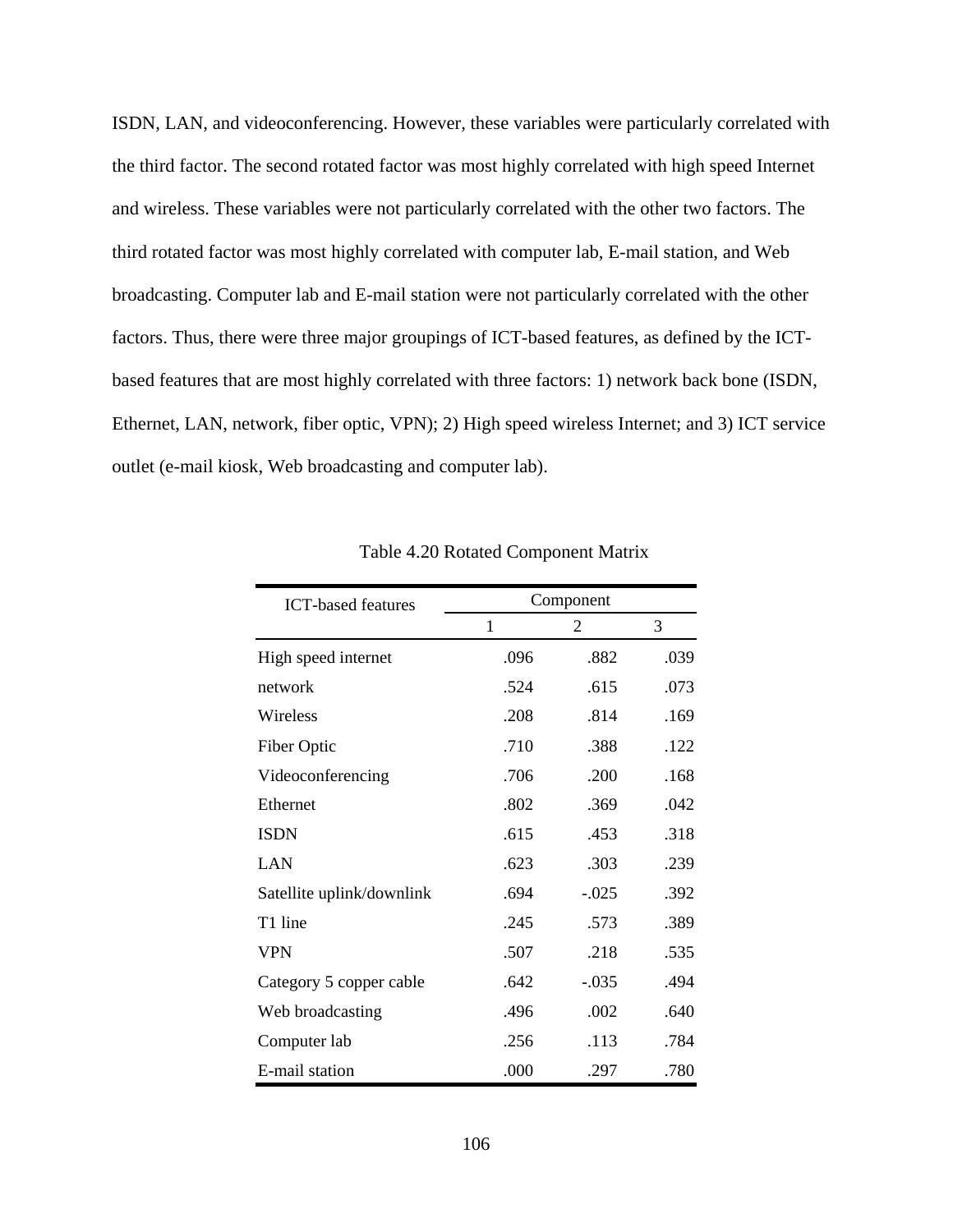There were still several ICT-based features (network, ISDN, VPN, category 5 copper cable, Web broadcasting) that had correlations greater than 0.45 with multiple factors. Network and ISDN bridged the "network backbone" and "high speed wireless Internet" groups. VPN, category 5 copper cable, and Web broadcasting were moderately correlated with the second and third factors, thus it bridged the "network backbone" and "ICT service outlet" groups. As a fast network is essential to the effective exchange of video and audio for two-end or multiple locations virtual meetings, the cross-loading between the first factor "network backbone" and the second factor "high-speed wireless Internet" can be explained. Consistently, computer lab, email station, and Web-conferencing are ICT-based service outlets that perform best on the platform of a fast network backbone and it explains the cross-loading of the first factor-network backbone and third factor "ICT-based service outlets."

## 4.8 Hypotheses Testing

The principal purpose of this study was to examine the relationship between six constructs: PIICT, self-efficacy, result demonstrability, perceived importance of availability of technical support, perceived usefulness, and perceived ease of use. A summated scale is a composite value for a set of variables calculated by such simple procedures as taking the average of the variables in the scale (Hair et al. 2006). The summated scale for PIICT, self-efficacy, result demonstrability, perceived importance of the availability of technical support, perceived usefulness, and perceived ease of use was created by computing an average score of all items measuring one construct. These single variables representing each construct were used in the testing of hypotheses.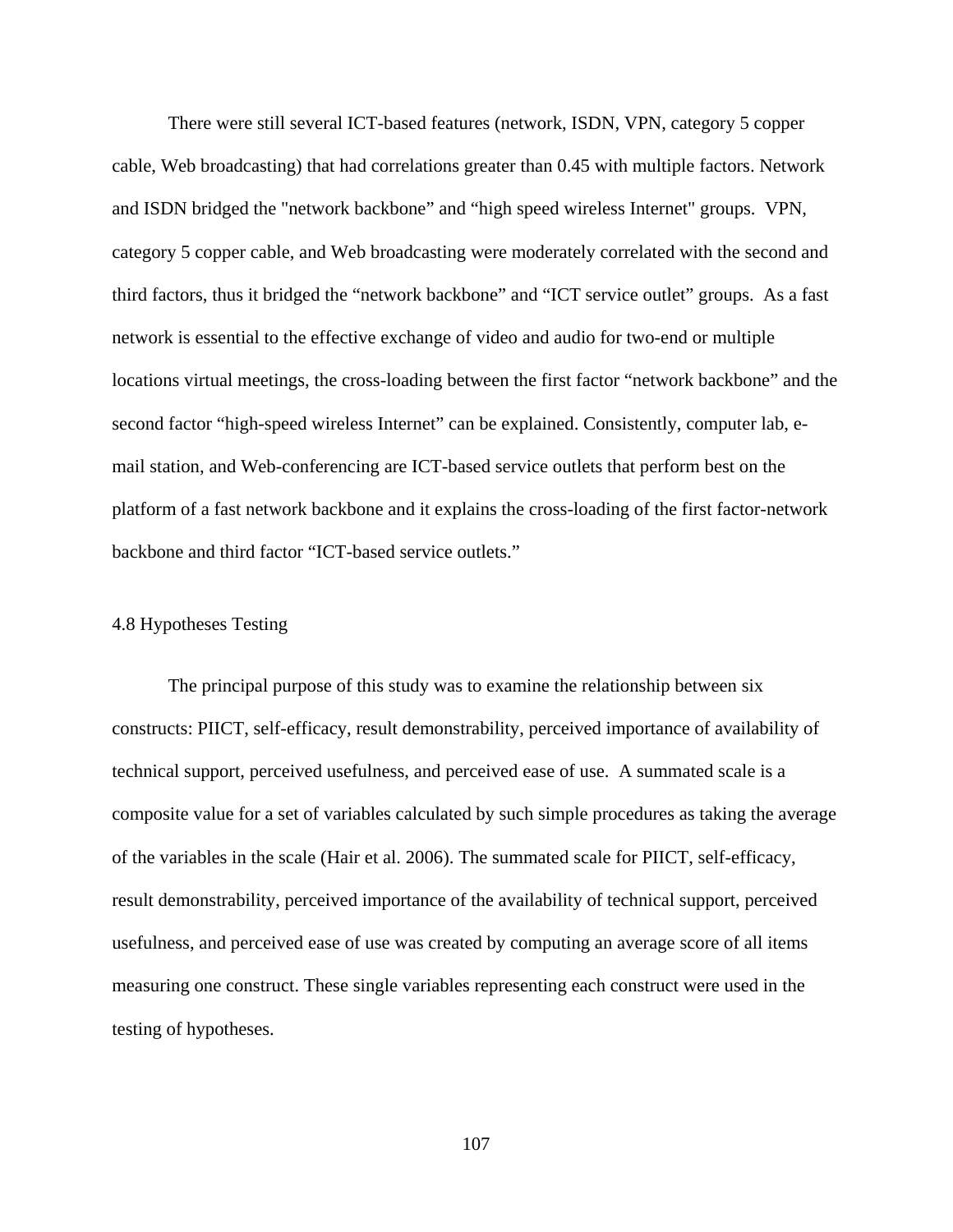Linear regression was used to model the value of a dependent scale variable based on its linear relationship to one or more predictors. The linear regression model assumes the following: 1) The error term has a normal distribution with a mean of zero; 2) The variance of the error term is constant across cases and independent of the variables in the model. An error term with nonconstant variance is said to be heteroscedastic; and 3) The value of the error term for a given case is independent of the values of the variables in the model and of the values of the error term for other cases. Independent observation was tested by the Durbin-Watson coefficient and its value should be between 1.5 and 2.5 for independent observations.

The assumption test for hypothesis 1a is presented below. The Durbin Watson for the independent variable was 1.99. The histogram showed normal distribution (Figure 4.3) and the P-P plotted residuals follow the 45-degree line (Figure 4.4). The residuals had constant variance from the visual inspection of the plot of residuals showed homoscedasticity (Figure 4.2 and Figure 4.5). These results suggested that assumptions were not violated.



Figure 4.2 Scatterplot of PIICT by Result Demonstrability

108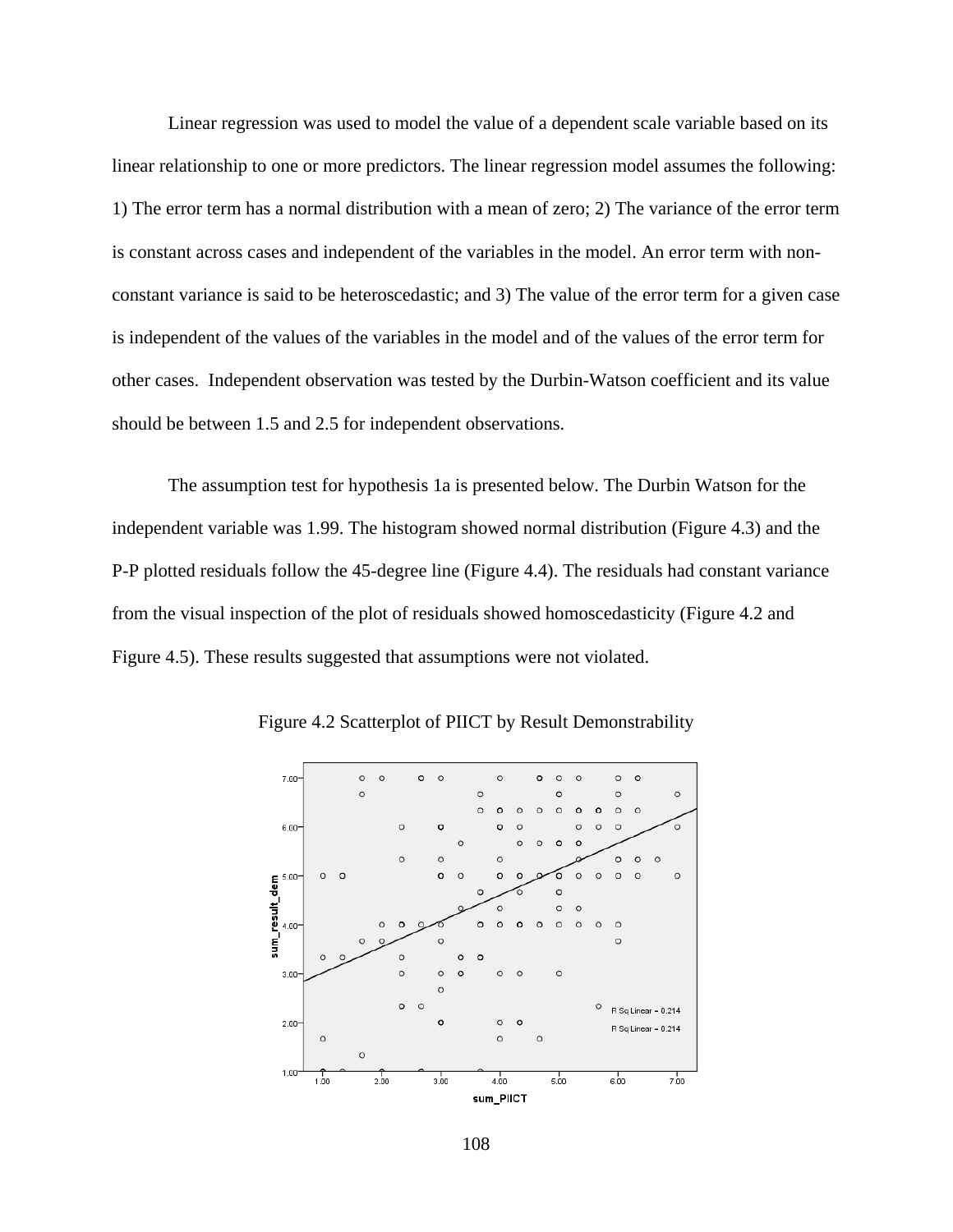



Dependent Variable: sum\_result\_dem

Figure 4.4 Normal P-P Plot

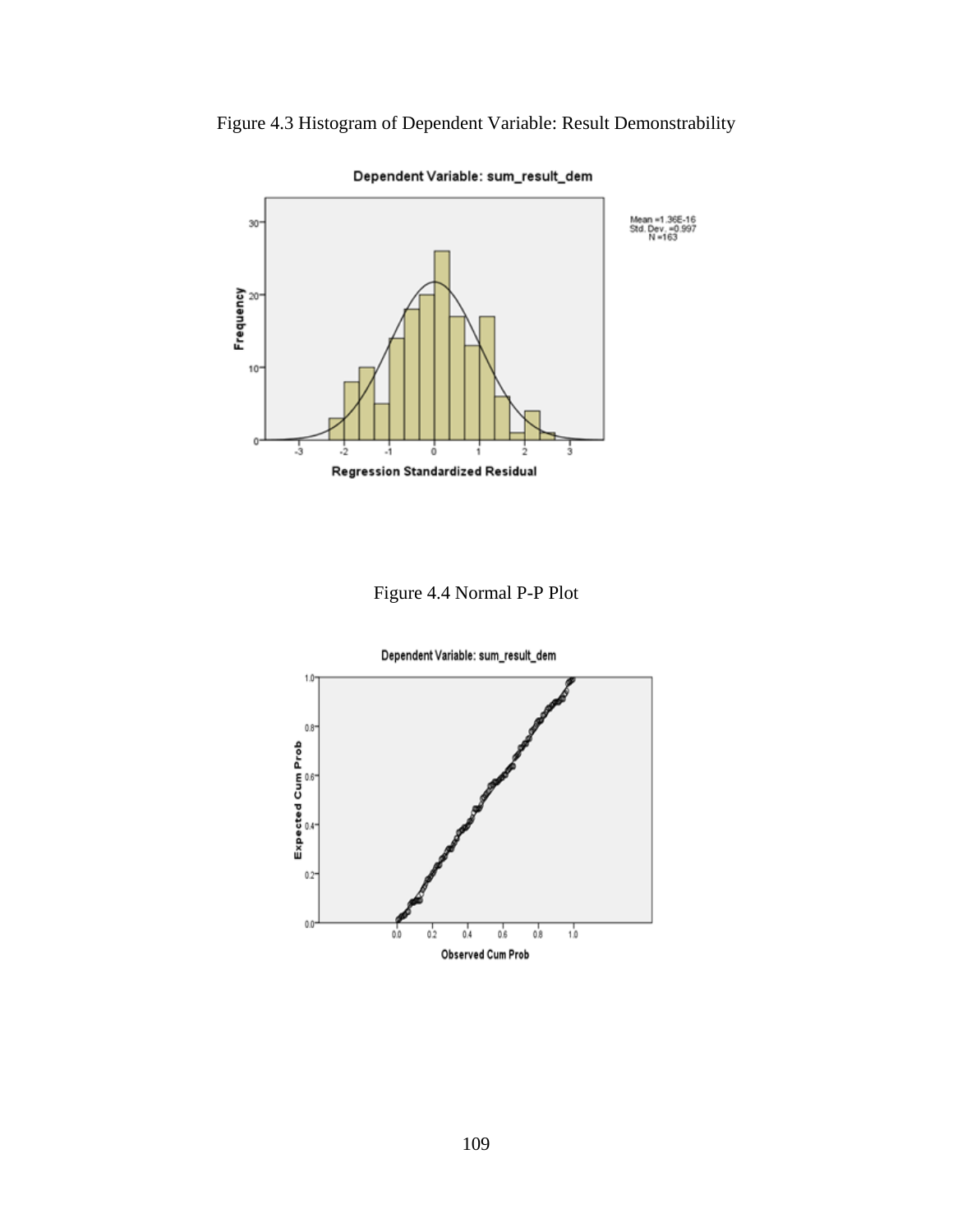

Those assumptions were tested to see the appropriateness of data for the linear regression of all hypotheses tests and indicated no violation for all regression analysis.

# H1a: Personal Innovativeness in ICT (PIICT) of a meeting planner is positively correlated with result demonstrability

The ANOVA table tested the acceptability of the model from a statistical perspective.(see Table 4.21). PIICT explained 20.6% of the variation in result demonstrability, *F* (1, 161) = 43.89,  $p < .01$ . There was a positive correlation (R = .454) between PIICT and result demonstrability (*p* < .01). While the ANOVA table is a useful test of the model's ability to explain any variation in the dependent variable, it does not directly address the strength of that relationship. The model summary table reported the strength of the relationship between PIICT of a meeting planner and result demonstrability. PIICT significantly predicted result demonstrability,  $b = .45$ ,  $P < .01$  (see Table 4.22). The result of regression analysis supported Hypothesis 1a. This result is similar to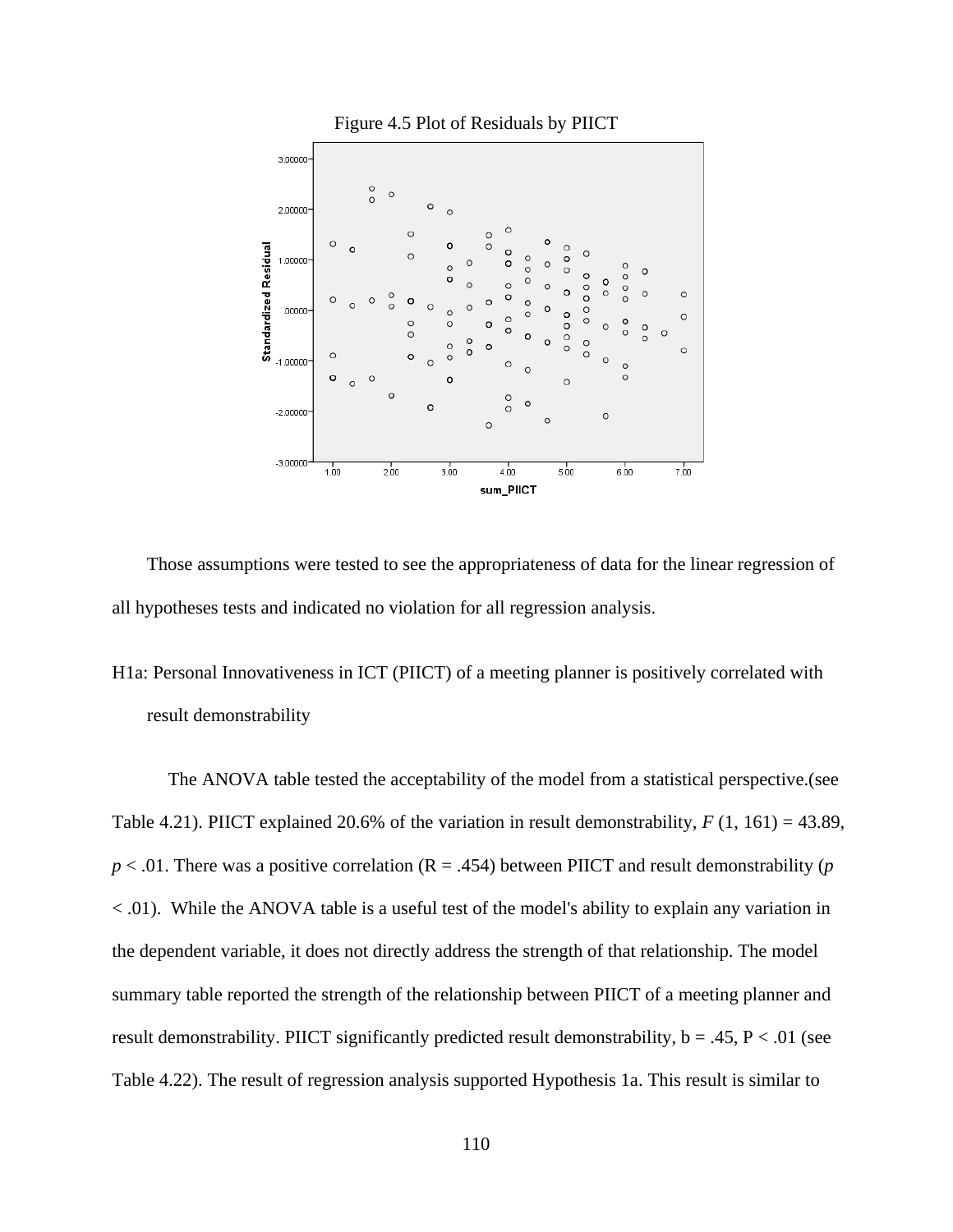that of Agarwal & Prasad (1997) and Yi et. al. (2006) that the PIIT of a customer has a positive relationship with result demonstrability of the given technology.

| Model        | R              | R Square | $\mathbf F$ | Sig. | Standardized<br>Coefficients | t     | Sig. | Durbin-<br>Watson |
|--------------|----------------|----------|-------------|------|------------------------------|-------|------|-------------------|
|              | $.454^{\circ}$ | .206     | 43.887      | .000 |                              |       |      | 1.990             |
| (Constant)   |                |          |             |      |                              |       |      |                   |
| <b>PIICT</b> |                |          |             |      | .454                         | 6.635 | .000 |                   |

Table 4.21 Summary of H1a Test

H1b: Personal Innovativeness in ICT (PIICT) of a meeting planner has a positive relationship with perceived ease of use of ICT-based features at a conference center.

PIICT explained 31.7% of the variation in perceived ease of use,  $F(1, 161) = 74.59$ , *p* < .01. There is a positive correlation (R = .563) between PIICT and perceived ease of use (*p* < .01). The model summary table presents the PIICT significantly predicted perceived ease of use,  $b = .45$ ,  $P < .01$  (see Table 4.22). The result of regression analysis supported Hypothesis 1b. This result is similar to that of Agarwal & Prasad (1997) and Yi et. al. (2006) that the PIIT of a customer has a positive relationship with perceived ease of use of the given technology.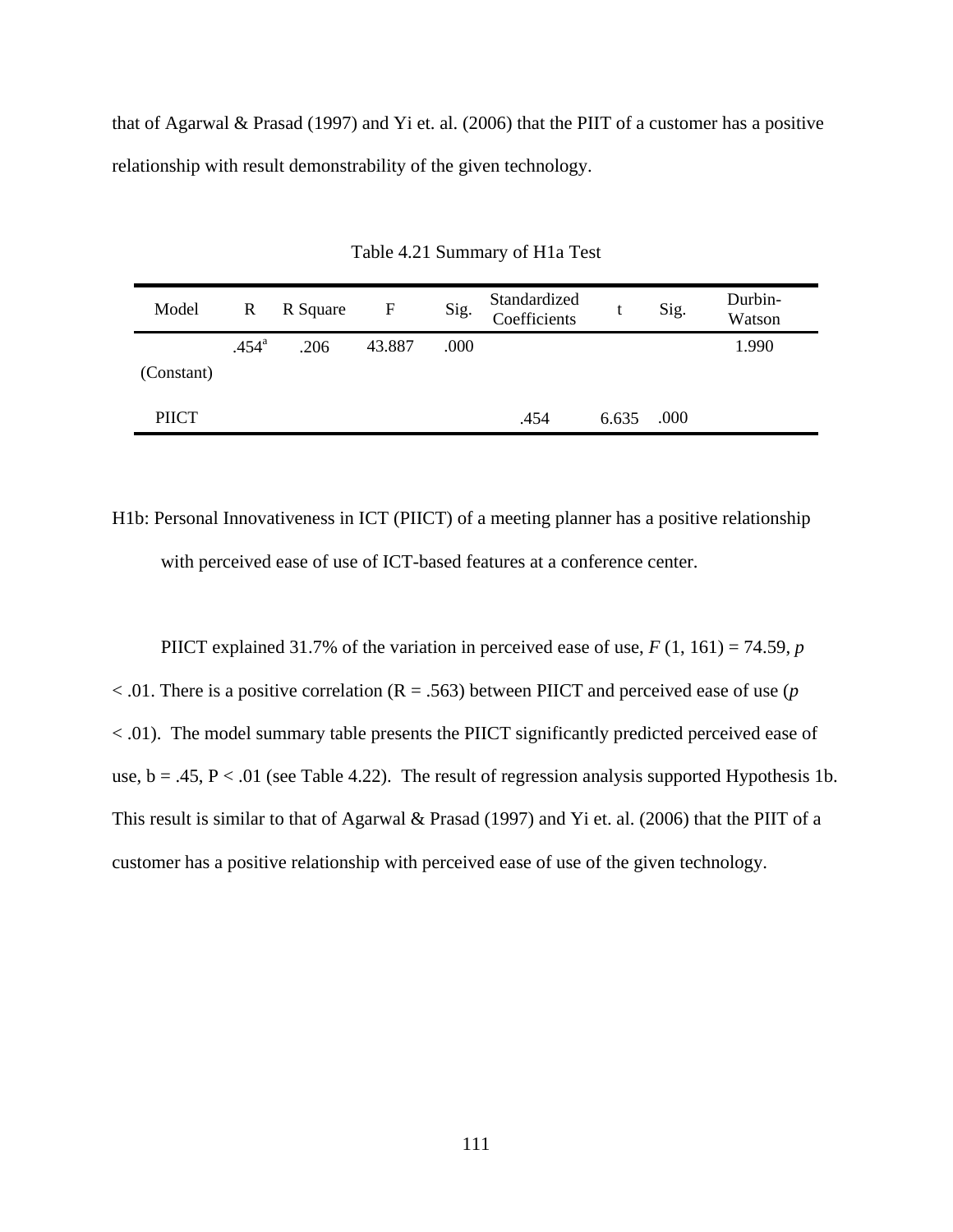| Model        | $\mathbb{R}$ | R Square | $\mathbf{F}$ | Sig. | Standardized<br>Coefficients |       | Sig. | Durbin-<br>Watson |
|--------------|--------------|----------|--------------|------|------------------------------|-------|------|-------------------|
| (Constant)   | .563         | .317     | 74.592       | .000 |                              |       |      | 2.062             |
| <b>PIICT</b> |              |          |              |      | .563                         | 8.637 | .000 |                   |

Table 4.22 Summary of H1b Test

H1c: Personal Innovativeness in IT (PIICT) of a meeting planner has a positive relationship with perceived usefulness of an ICT-based feature at a conference center.

PIICT explained 18.0% of the variation in perceived usefulness, *F* (1, 161) = 35.354, *p* < .01. There is a positive correlation (R = .424) between PIICT and perceived usefulness (*p* < .01). The model summary table presents the PIICT significantly predicted perceived

usefulness,  $b = .424$ ,  $p < .01$  (see Table 4.23). The result of regression analysis supported Hypothesis 1c. This result is similar to that of Agarwal & Prasad (1997) and Yi et. al. (2006) that the PIIT of a customer has a positive relationship with perceived usefulness of the given technology.

Table 4.23 Summary of H1c Test

| Model        | $\mathbf{R}$ | R Square | F      | Sig. | Standardized<br>Coefficients |       | Sig. | Durbin-<br>Watson |
|--------------|--------------|----------|--------|------|------------------------------|-------|------|-------------------|
| (Constant)   | .424         | .180     | 35.354 | .000 |                              |       |      | 2.062             |
| <b>PIICT</b> |              |          |        |      | .424                         | 5.946 | .000 |                   |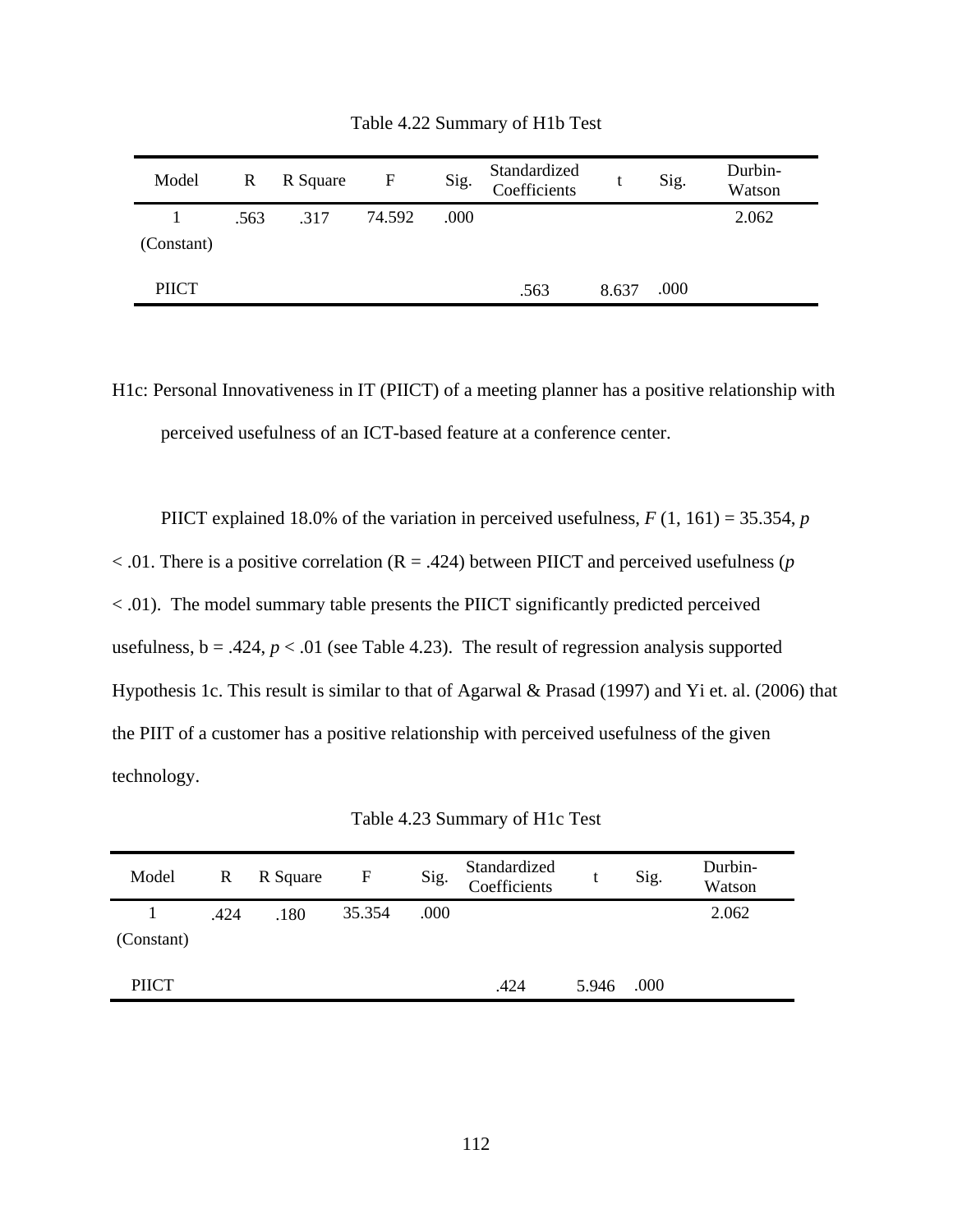H1d: A meeting planner's Personal innovativeness in ICT (PIICT) will have a positive effect on the self-efficacy

PIICT explained 18.0% of the variation in self-efficacy,  $F(1, 161) = 25.564$ ,  $p < .01$ , which means that the variation explained by the model is not due to chance. There is a positive correlation ( $R = .375$ ) between PIICT and self-efficacy ( $p < .01$ ). The model summary table presents the PIICT significantly predicted self-efficacy,  $b = .375$ ,  $p < .01$  (see Table 4.24). The result of regression analysis supported Hypothesis 1c. This result is similar to that of Agarwal & Prasad (1997) and Yi et. al. (2006) that the PIIT of a customer has a positive relationship with self-efficacy of the given technology.

| Model           |      | R R Square | $\overline{F}$ | Sig. | Standardized<br>Coefficients |       | Sig. | Durbin-<br>Watson |
|-----------------|------|------------|----------------|------|------------------------------|-------|------|-------------------|
| 1<br>(Constant) | .375 | .141       | 26.564         | .000 |                              |       |      | 1.952             |
| <b>PIICT</b>    |      |            |                |      | .375                         | 5.154 | .000 |                   |

Table 4.24 Summary of H1d Test

H2a: A meeting planner's result demonstrability will have a positive effect on the perceived ease of use specific ICT-based features.

Result demonstrability explained 39.2% of the variation in perceived ease of use, *F* (1,  $162$ ) = 106.156,  $p < 0.01$ , which means that the variation explained by the model is not due to chance. There is a positive correlation  $(R = .629)$  between result demonstrability and perceived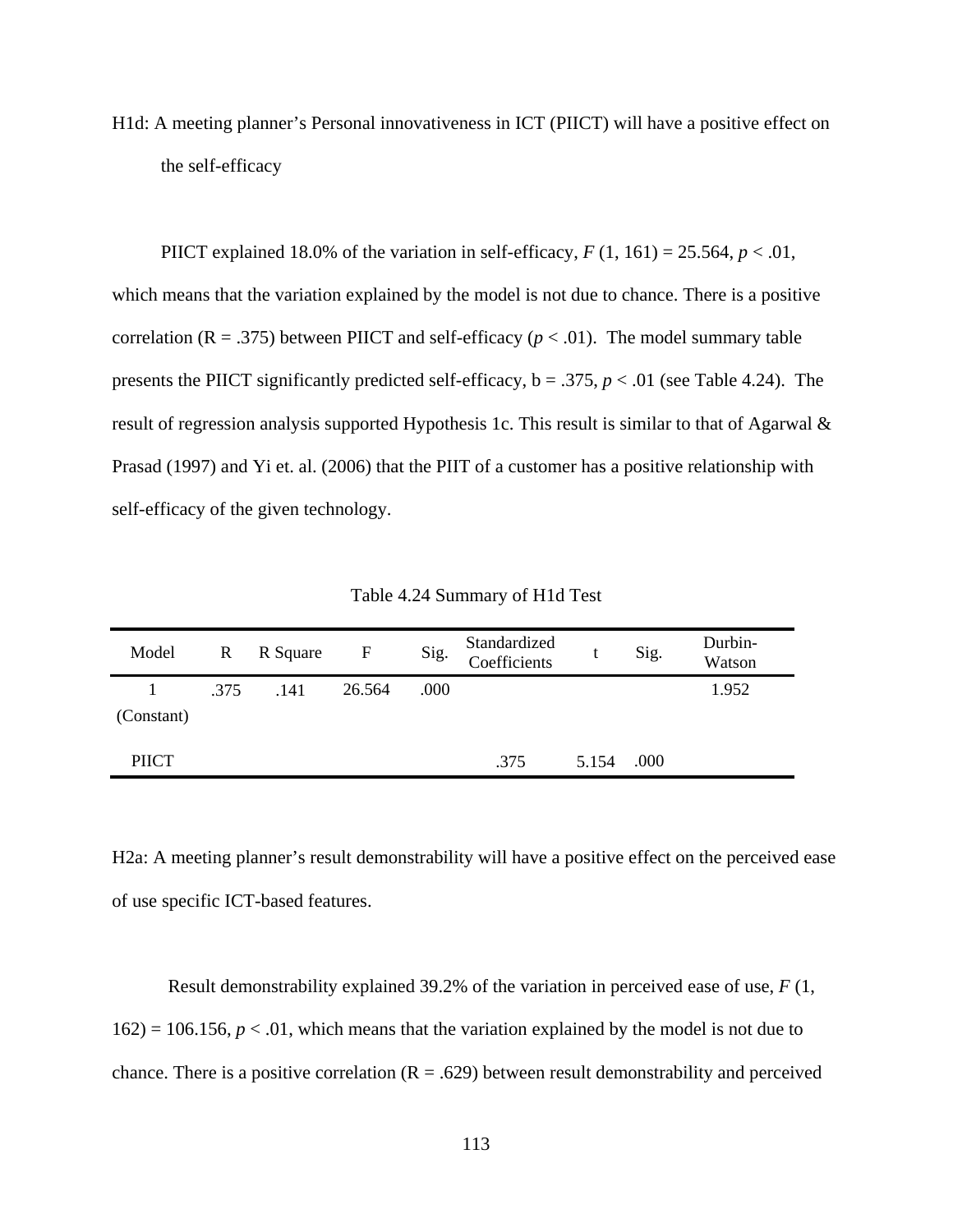ease of use  $(p < .01)$ . The model summary table presents the result demonstrability significantly predicted perceived ease of use,  $b = .629$ ,  $p < .01$  (see Table 4.25). The result of regression analysis supported Hypothesis 2a. This result is similar to that of Agarwal and Prasad (1997), Venkatesh and Davis (2000) and Yi et. al. (2006) that result demonstrability of a customer has a positive relationship with perceived ease of use of the given technology.

| Model                     | $\mathbb{R}$ | R Square | F       | Sig. | Standardized<br>Coefficients |             | Sig. | Durbin-<br>Watson |
|---------------------------|--------------|----------|---------|------|------------------------------|-------------|------|-------------------|
|                           | .629         | .396     | 106.156 | .000 |                              |             |      | 2.305             |
| (Constant)                |              |          |         |      |                              |             |      |                   |
| result<br>demonstrability |              |          |         |      | .629                         | 10.303 .000 |      |                   |

Table 4.25 Summary of H2a Test

H2b: A meeting planner's result demonstrability will have a positive effect on the perceived usefulness of specific ICT-based features.

Result demonstrability explained 56.2% of the variation in perceived usefulness, *F* (1, 162)  $= 208.28$ ,  $p < .01$ , which means that the variation explained by the model is not due to chance. There is a positive correlation  $(R = .750)$  between result demonstrability and perceived usefulness ( $p < .01$ ). The model summary table presents the result demonstrability significantly predicted perceived usefulness,  $b = .750$ ,  $p < .01$  (see Table 4.26). The result of regression analysis supported Hypothesis 2a. This result is similar to that of Agarwal and Prasad (1997), Venkatesh and Davis (2000) and Yi et. al. (2006) that result demonstrability of a customer has a positive relationship with perceived usefulness of the given technology.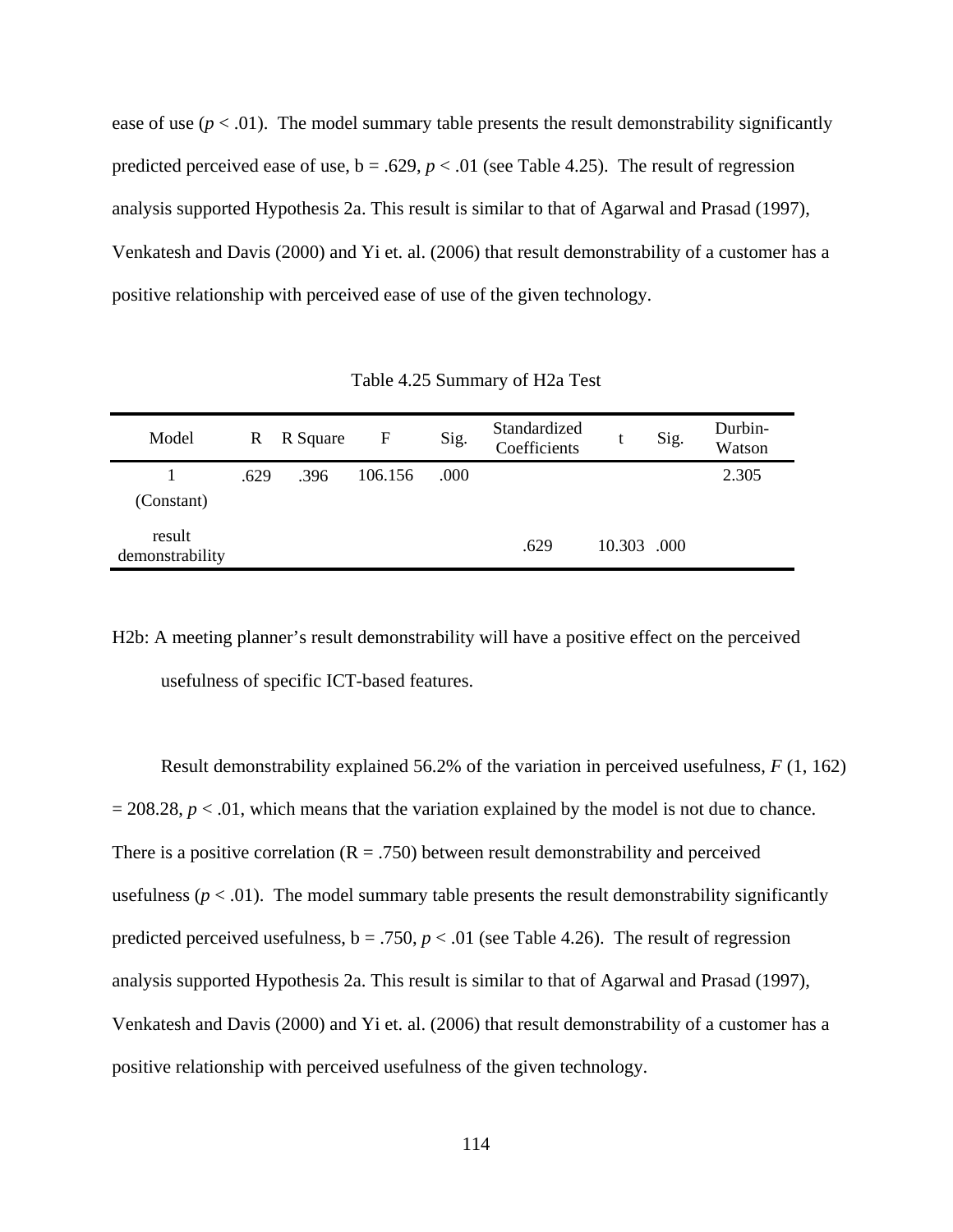| Model                     | R    | R Square | F       | Sig. | Standardized<br>Coefficients |        | Sig. | Durbin-<br>Watson |
|---------------------------|------|----------|---------|------|------------------------------|--------|------|-------------------|
|                           | .750 | .562     | 208.282 | .000 |                              |        |      | 1.970             |
| (Constant)                |      |          |         |      |                              |        |      |                   |
| result<br>demonstrability |      |          |         |      | .750                         | 14.432 | .000 |                   |

Table 4.26 Summary of H2b Test

H2c: A meeting planners' result demonstrability will have a positive effect on the self-efficacy in the use of specific ICT-based feature(s).

Result demonstrability explained 63.3% of the variation in self-efficacy,  $F(1, 162) =$ 279.18,  $p < 0.01$ , which means that the variation explained by the model is not due to chance. There is a positive correlation  $(R = .795)$  between result demonstrability and self-efficacy (*p* < .01). The model summary table presents the result demonstrability significantly predicted selfefficacy,  $b = .750$ ,  $p < .01$  (see Table 4.27). The result of regression analysis supported Hypothesis 2a. This result is similar to that of Agarwal and Prasad (1997), Venkatesh and Davis (2000) and Yi et. al. (2006) that result demonstrability of a customer has a positive relationship with self-efficacy of the given technology.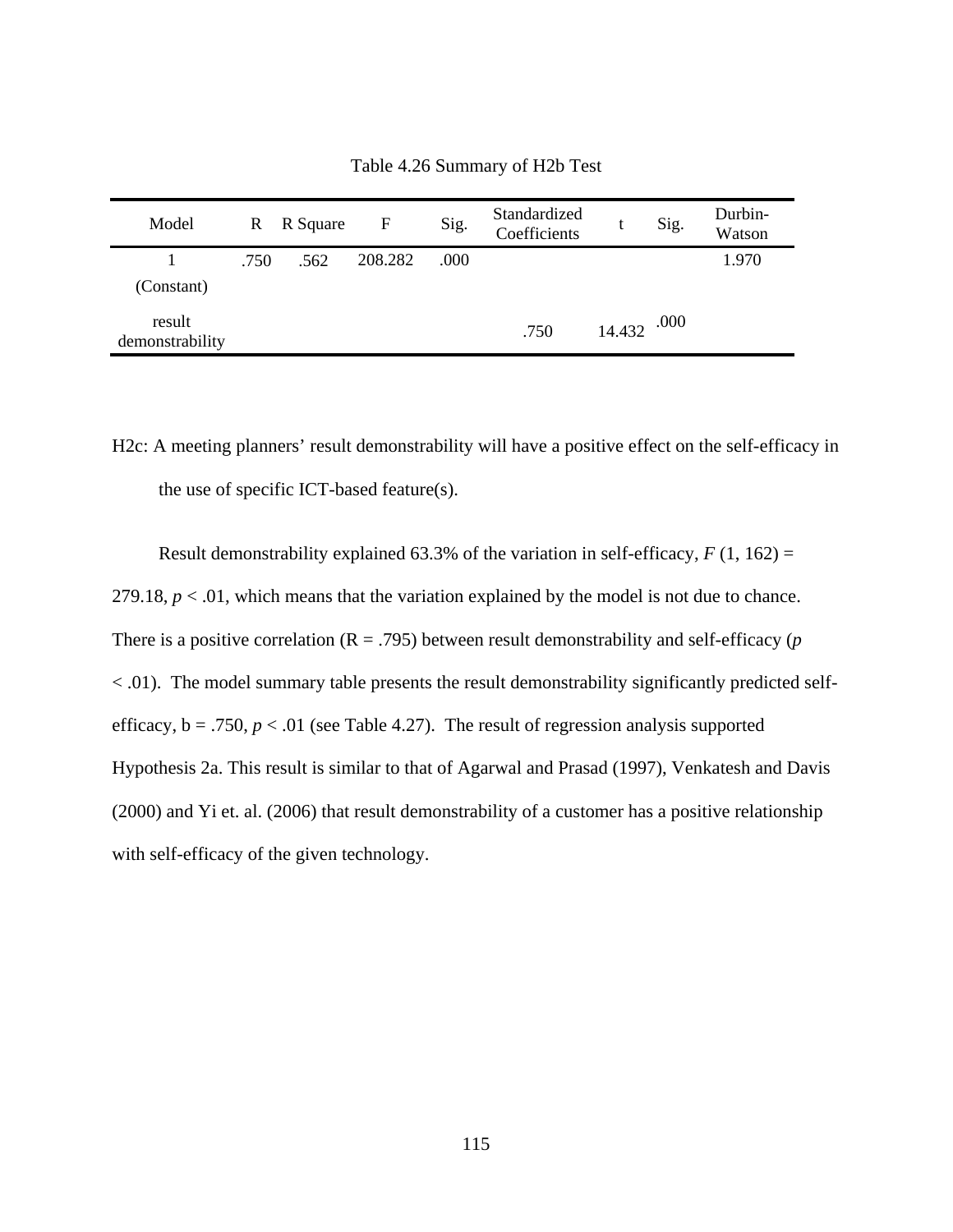| Model                     | R.   | R Square | $\mathbf{F}$ | Sig. | Standardized<br>Coefficients |        | Sig. | Durbin-<br>Watson |
|---------------------------|------|----------|--------------|------|------------------------------|--------|------|-------------------|
|                           | .795 | .633     | 279.18       | .000 |                              |        |      | 1.651             |
| (Constant)                |      |          |              |      |                              |        |      |                   |
| result<br>demonstrability |      |          |              |      | .795                         | 16.709 | .000 |                   |

Table 4.27 Summary of H2c Test

H3a: The perceived importance of availability of technical support by an organization is negatively associated with self- efficacy

Perceived importance of availability of technical support by an organization explained only 8.4% of the variation in self-efficacy,  $F(1, 162) = 14.805$ ,  $p < .01$ ; however it still showed that the variation explained by the model was not due to chance. There was a positive correlation  $(R = .289)$ , not a negative relation as expected, between the perceived importance of availability of in-house technical support and self-efficacy  $(p < .01)$ . The model summary table presents the perceived importance of availability of technical support by an organization predicted selfefficacy,  $b = .289$ ,  $p < .01$  (see Table 4.28). The result of regression analysis did not support hypothesis 3a.

Table 4.28 Summary of H3a Test

| Model                                          | R    | R Square | F      | Sig. | Standardized<br>Coefficients |       | sig. | Durbin-<br>Watson |
|------------------------------------------------|------|----------|--------|------|------------------------------|-------|------|-------------------|
|                                                | .289 | .084     | 14.805 | .000 |                              |       |      | 1.733             |
| (Constant)                                     |      |          |        |      |                              |       |      |                   |
| Importance of<br>technical suppor:in-<br>house |      |          |        |      | .289                         | 3.848 | .000 |                   |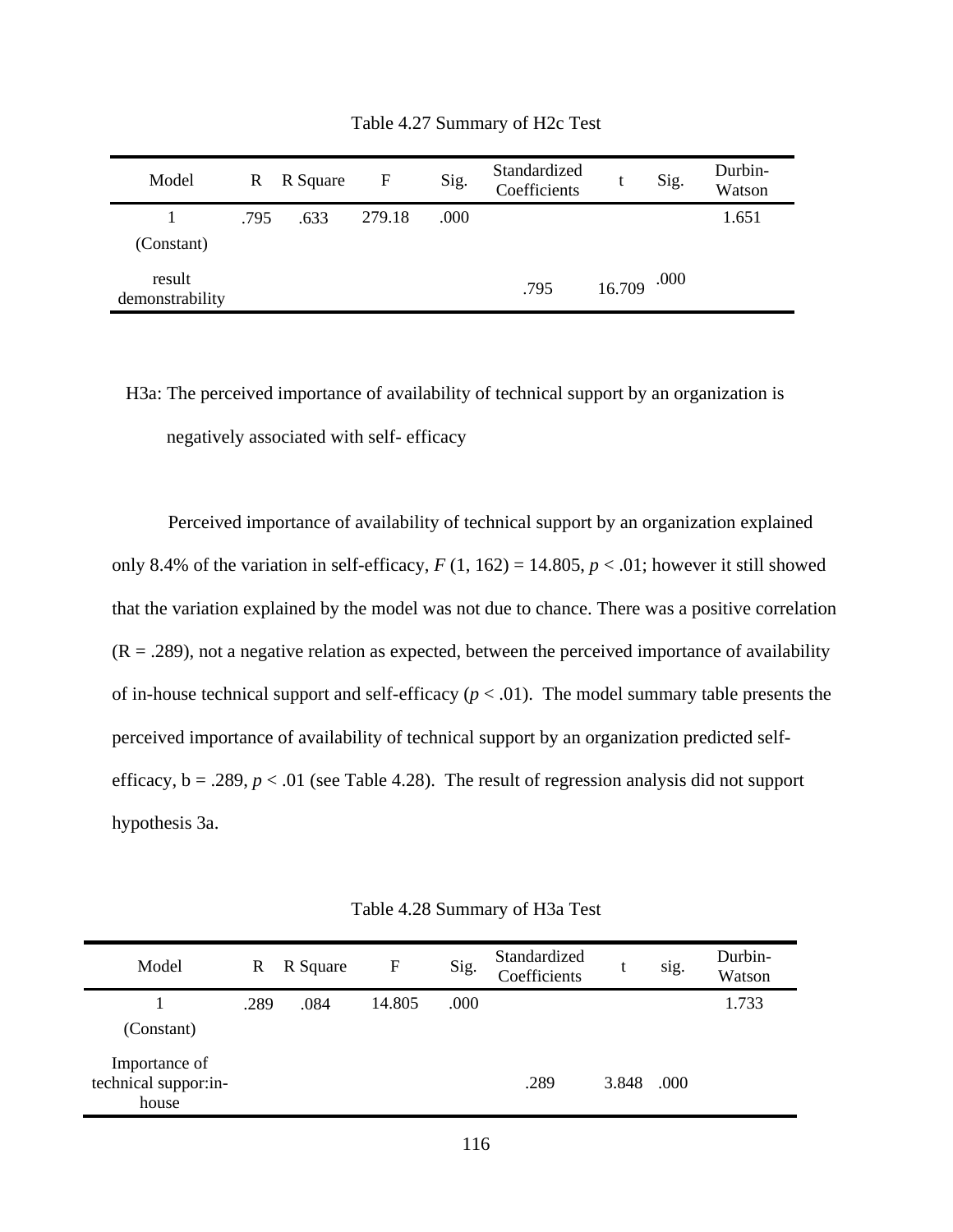H3b: The perceived importance of availability of on-site technical support is negatively associated with the self- efficacy

Perceived importance of the availability of technical support by a conference center explained 19.6% of the variation in self-efficacy,  $F(1, 162) = 39.407$ ,  $p < .01$ , which means that the variation explained by the model is not due to chance. There was a positive correlation (R = .442), not a negative relation as expected, between perceived importance of the availability of technical support by a conference center and self-efficacy  $(p < .01)$ . The model summary table presents the perceived importance of availability of technical support by a conference center predicted self-efficacy,  $b = .442$ ,  $p < .01$  (see Table 4.29). The result of regression analysis did not support hypothesis 3b.

| Model                                                             | R    | R Square | F      | sig. | Standardized<br>Coefficients | t     | sig. | Durbin-<br>Watson |
|-------------------------------------------------------------------|------|----------|--------|------|------------------------------|-------|------|-------------------|
|                                                                   | .442 | .196     | 39.407 | .000 |                              |       |      | 1.848             |
| (Constant)                                                        |      |          |        |      |                              |       |      |                   |
| Importance of<br>availability of on-<br>site technical<br>support |      |          |        |      | .442                         | 6.278 | .000 |                   |

Table 4.29 Summary of H3b Test

H4: Self-efficacy will have a positive relationship with perceived ease of use.

Self-efficacy explained 32.2% of the variation in self-efficacy,  $F(1, 162) = 77.102$ ,  $p < .01$ , which means that the variation explained by the model is not due to chance. There is a positive correlation ( $R = .568$ ) between self-efficacy and perceived ease of use ( $p < .01$ ). The model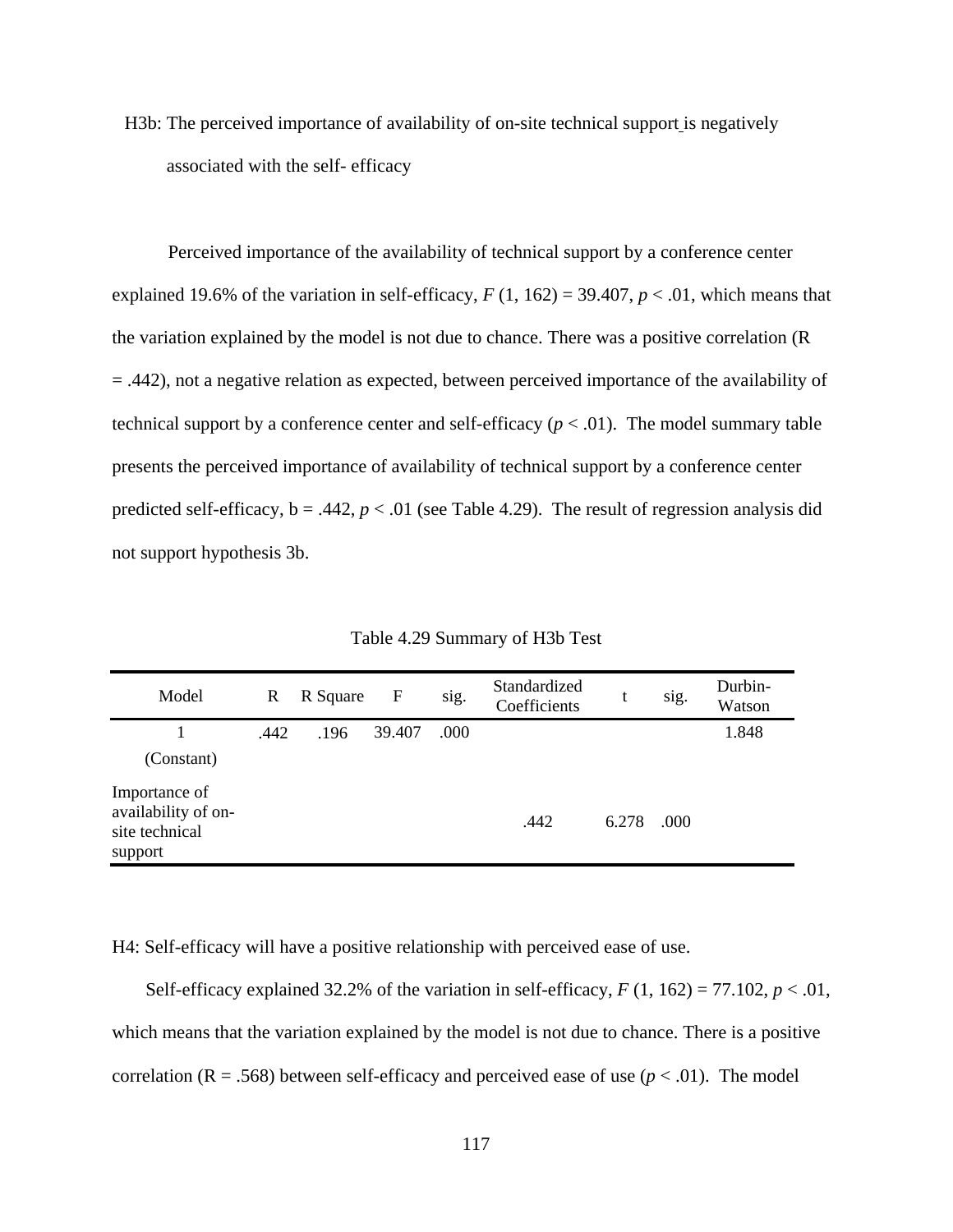summary table presents self-efficacy predicted perceived ease of use,  $b = .568$ ,  $p < .01$  (see Table 4.31). The result of regression analysis supported hypothesis 4.

| Model                                                                       | R    | R Square | F           | sig. | Standardized<br>Coefficients |       | sig. | Durbin-<br>Watson |
|-----------------------------------------------------------------------------|------|----------|-------------|------|------------------------------|-------|------|-------------------|
|                                                                             | .568 | .322     | 77.102 .000 |      |                              |       |      | 2.124             |
| (Constant)                                                                  |      |          |             |      |                              |       |      |                   |
| Perceived importance<br>of availability of on $-$<br>site technical support |      |          |             |      | .568                         | 8.781 | .000 |                   |

Table 4.30 Summary of H4 Test

H5a: The type of meeting planner will influence the relation of perceived importance of availability of technical support on self-efficacy.

Regression analysis requires metric variables must be used as independent variables. So the author used dichotomous variables also known as dummy variables, which act as replacement variables. Any non-metric variable with k categories can be represented as k-1 dummy variables. Indicator coding is what is often used, and the category is represented by either 0 or 1. In this hypothesis test, the three-category non-metric variable, "type of meeting planner" is represented by two dummy variables. The government meeting planners group was defined as a reference category with both dummy variables equaling zero. The government meeting planners who were not coded was the category to which all other categories were compared.

In the study of regression analysis with dummy variables, the regression equation is  $Y=$  $a+b1$  Importance of tech support +  $b2D1 + b3D2$ . This model describes three parallel regression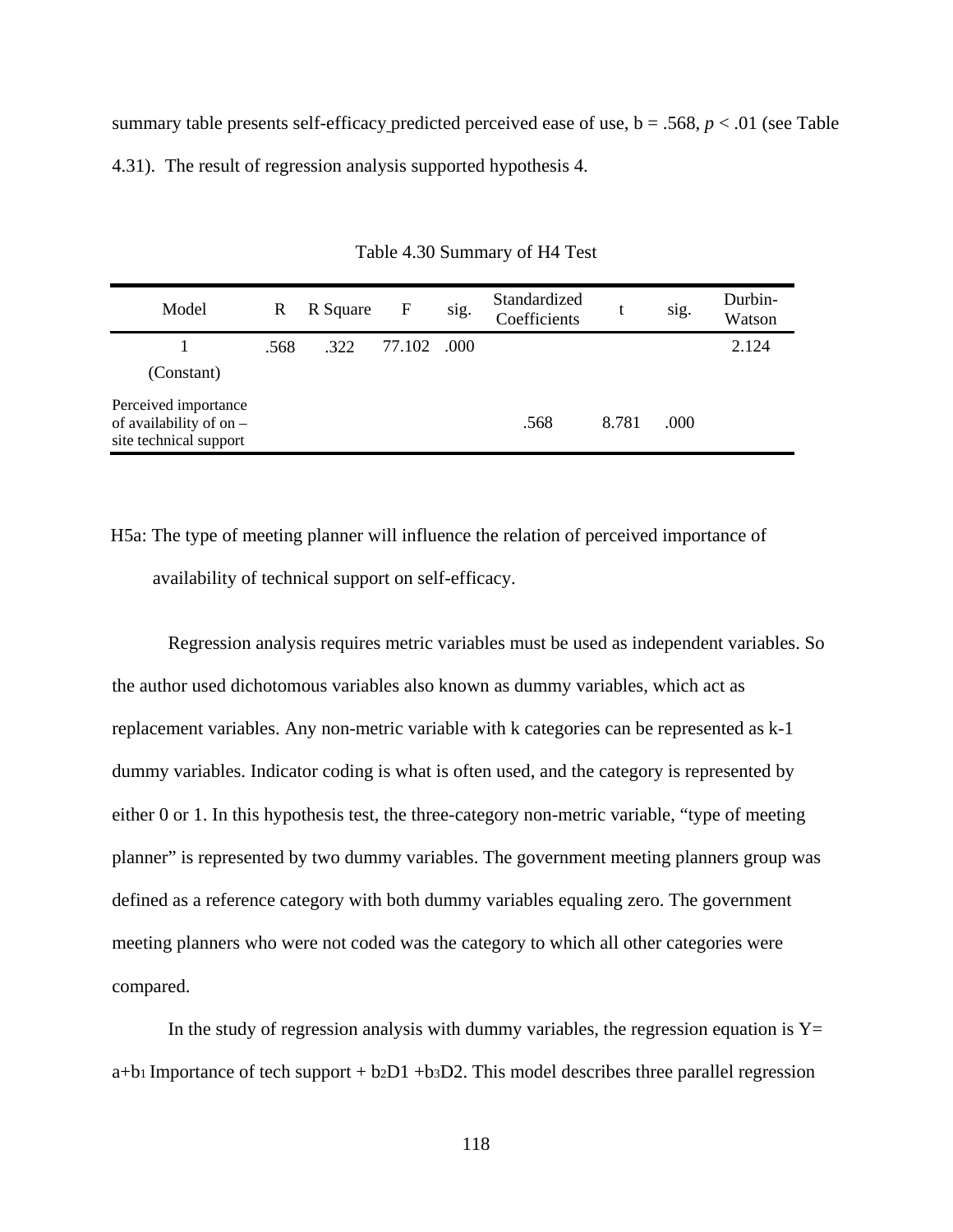planes, which can differ in their intercepts. According to the result of regression analysis (see Table 4.33), the estimated overall was,

 $Y = 2.421 + 0.44$  importance of tech support  $-0.192D1 + 0.182D2$ 

Association planner (D1=1, D2=0)

 $Y = 2.29 + 0.444$  importance of tech support

Corporate planner (D1=0, D2=1)

 $Y = 2.603 + 0.444$  importance of tech support

Government planner (D1=D, 2=0)

Y=2.421 +0.444importance of tech support

 However, the coefficient for association meeting planners and corporate meeting planners were not statistically significant,  $p > .01$  (.952 and .580) (See Table 4.31). Thus the null hypothesis—the coefficient of association meeting planners and corporate meeting planners—is not different from zero and cannot be rejected. Therefore, the results identified that hypothesis "Type of meeting planner will influence the relationship of perceived importance of availability of technical support on self-efficacy" was not supported.

| Model                                                           | R    | R<br>Square | $\mathbf{F}$ | sig. | Standardized<br>Coefficients | t       | sig. | Durbin-<br>Watson |
|-----------------------------------------------------------------|------|-------------|--------------|------|------------------------------|---------|------|-------------------|
|                                                                 | .423 | .181        | 10.824       | .000 |                              |         |      | 1.833             |
| (Constant)                                                      |      |             |              |      |                              |         |      |                   |
| Perceived importance<br>of availability of<br>technical support |      |             |              |      | .423                         | 8.781   | .000 |                   |
| Association planner                                             |      |             |              |      | $-.006$                      | $-.060$ | .952 |                   |
| Corporate planner                                               |      |             |              |      | .056                         | .555    | .580 |                   |

Table 4.31 Summary of H5a Test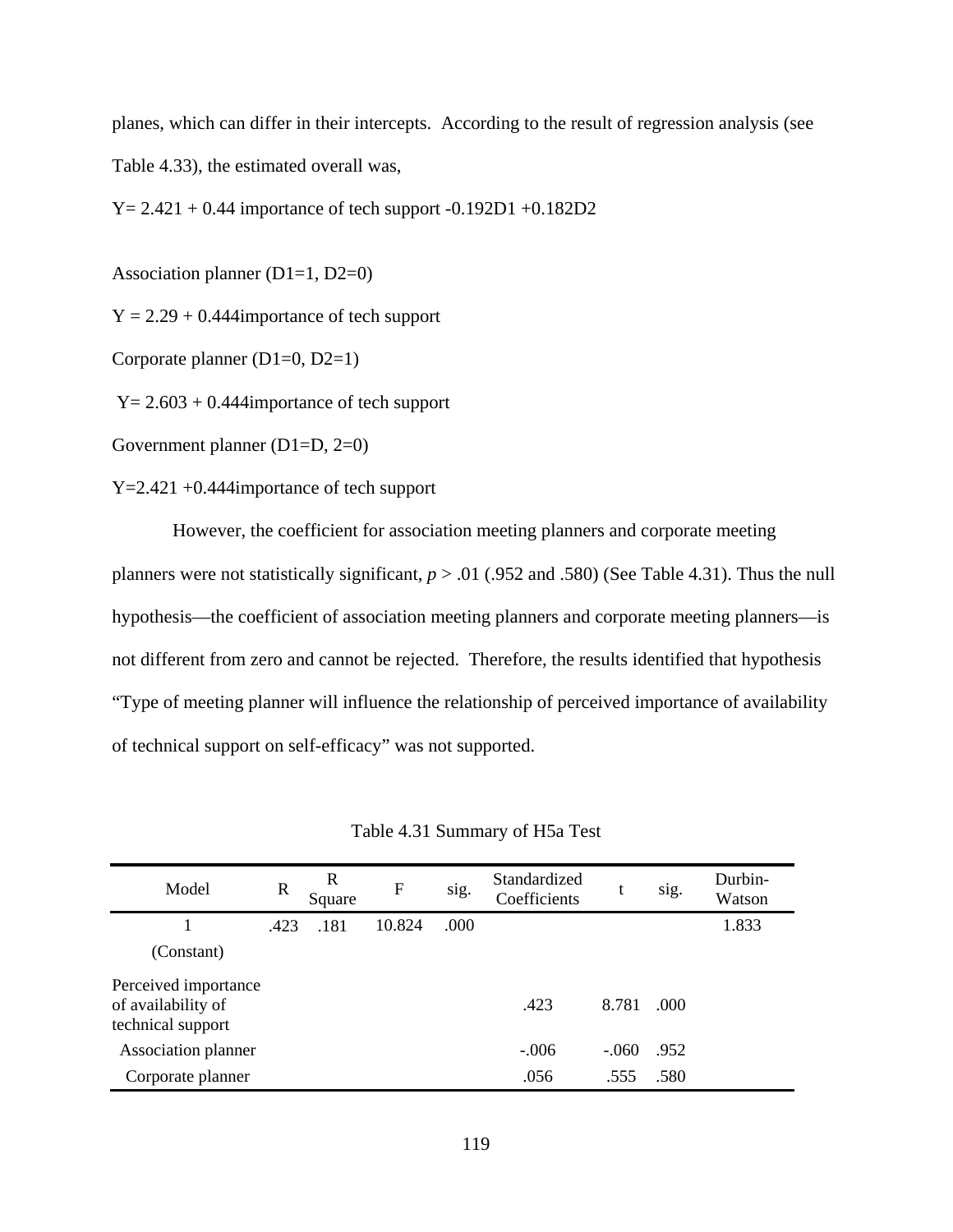The author further tested the hypothesis with the type of meeting planners as a moderator variable. Moderator is defined as a variable that affects the direction and/or strength of relationship between a predictor and criterion variable. When predictor and criterion are continuous variables and moderator is dichotomous, regression is used separately to test predictor on criterion for each level of moderator (Cohen & Cohen, 1983). Then the result is tested for differences between the regression coefficients by using unstandardized regression coefficients, which are not affected by differences in variance of the predictor and difference in measurement error in the criterion.

Table 4.32 Summary of Regression Comparison by Type of Meeting Planners

| Key statistics | Type of meeting planner |           |            |  |  |  |  |  |  |
|----------------|-------------------------|-----------|------------|--|--|--|--|--|--|
|                | Association             | Corporate | Government |  |  |  |  |  |  |
| coefficient    | $0.60*$                 | 0.27      | 0.25       |  |  |  |  |  |  |
| R Square       | 0.34                    | 0.07      | 0.05       |  |  |  |  |  |  |
|                |                         |           |            |  |  |  |  |  |  |

 $*<sub>p</sub> < .01$ 

As presented in Table 4.33, the regression coefficients for the corporate and government meeting planners in the relationship of perceived importance of the availability of technical support on self-efficacy were not significant  $(p=.051, p=.246)$ . It means that the regression coefficient for corporate and government meeting planners was not different from zero. There is no regression relationship between the predictor, perceived importance of the availability of technical support and the criterion, self-efficacy.

However, the regression coefficient (0.60) of association meeting planners was significant. In addition, the regression model practically explained no variance of self-efficacy by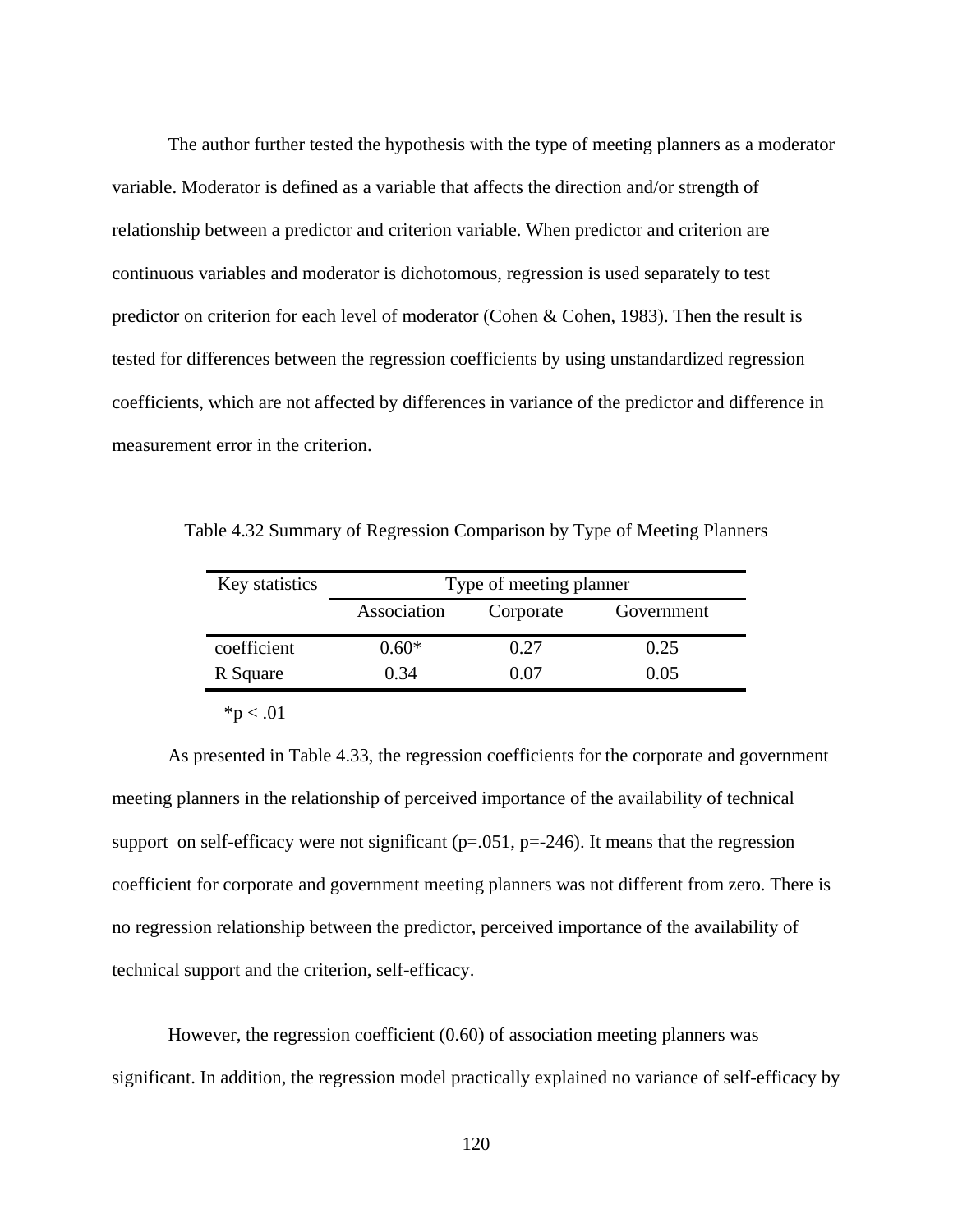perceived importance of the availability of technical support (R Square  $= 0.07, 0.05$ ) for the corporate and government meeting planners group while 34% of the variance was explained in association meeting planners group. The result shows that there is difference in the strength of the relationship of perceived importance of the availability of technical support and self-efficacy and amount of variance explained among types of meeting planners. Thus it can be concluded that the moderator variable—"type of meeting planner"—affected the strength of the relationship between the predictor, perceived importance of the availability of technical support, and the criterion, self-efficacy. As the earlier test of hypothesis with regression with two dummy variables for each type of meeting planner did not support the hypothesis 5a, the moderating effect of the type of meeting planner on the strength of relation between perceived importance of the availability of technical support and self efficacy needs to be further discussed. Baron and Kenny (1986) discussed the moderator might act as a threshold variable and there would be no effect on the causal variable when the moderator is low or at a certain categorical level, but rather at a certain value or category of the moderator the effect emerges. In this case, the moderator is a categorical variable with 3 categories and the point of the threshold is when the type of meeting planner is an association meeting planner.

H5b: The type of meeting planner will influence the relation of self-efficacy on perceived ease of use of ICT-based features.

In this hypothesis test, the three-category non-metric variable "type of meeting planner" was represented by two dummy variables. The government meeting planners group was defined as a reference category with both dummy variables equaling zero. The government meeting planners who were not coded was the category to which all other categories were compared. In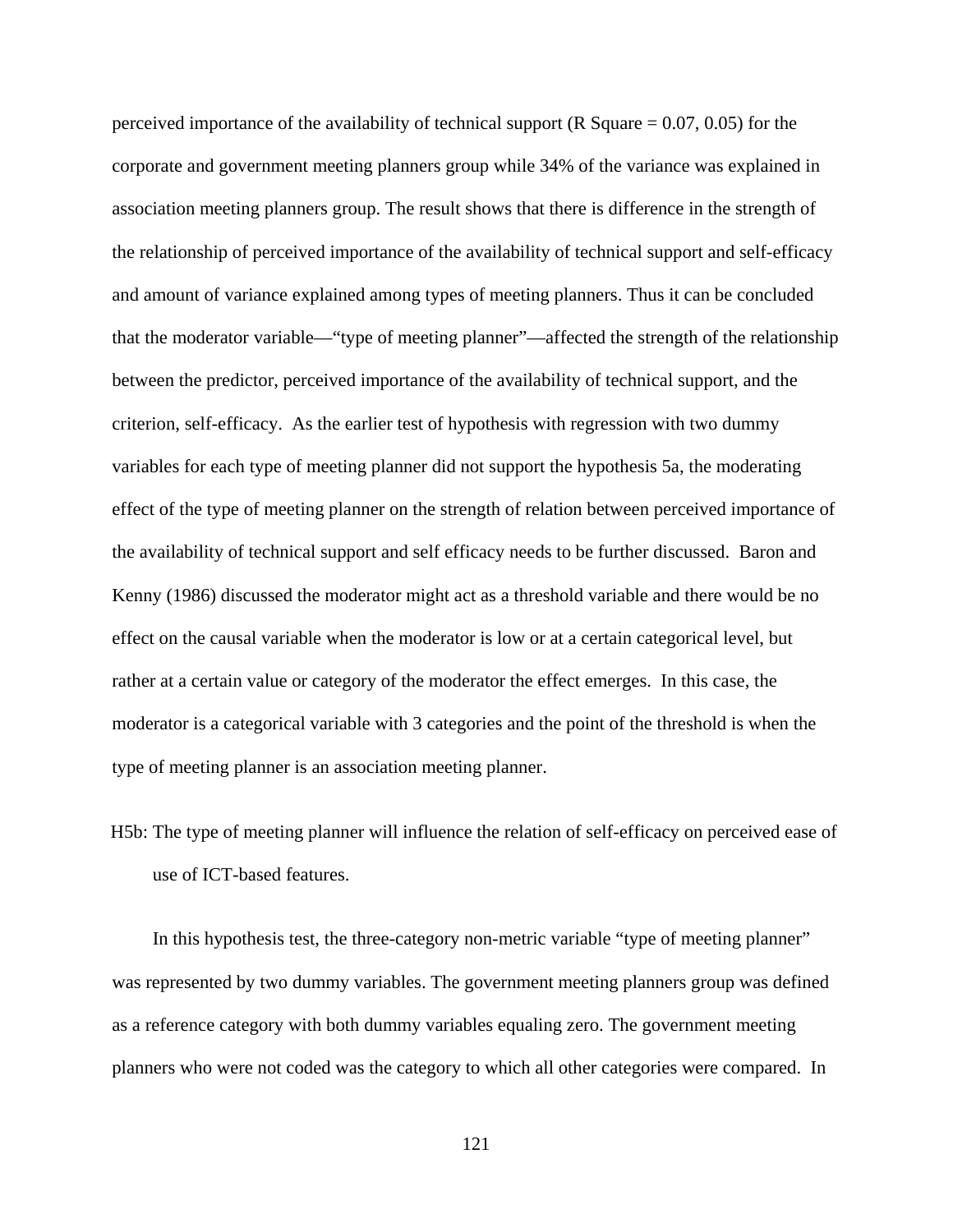the study of regression analysis with dummy variables, the regression equation is  $Y = a+b_1$  selfefficacy  $+ b_2D1 + b_3D2$ . This model describes three parallel regression planes, which can differ in their intercepts. Based on the result of the regression analysis, the estimated overall was,

 $Y = 2.51 + 0.42$  self-efficacy  $-0.48D1 + 0.36D2$ 

Association planner  $(D1=1, D2=0)$ 

 $Y = 2.03 + 0.42$  self-efficacy

Corporate planner (D1=0, D2=1)

 $Y = 2.87 + 0.42$  self-efficacy

Government planner (D1=0, D2=0)

 $Y=2.51 + 0.42$  self-efficacy

However, the coefficients for association meeting planners and corporate meeting planners were not statistically significant, *p* > .01 (.077 and .798) (See Table 4.33). Thus the null hypothesis, the coefficient of association meeting planners and corporate meeting planners, was not different from zero, could not be rejected, and there was no influence of the type of meeting planner on the relationship of self-efficacy to perceived ease of using ICT-based features. Therefore, the results identified that hypothesis "The type of meeting planners will influence the relation of self-efficacy on perceived ease of use of ICT-based features" was not supported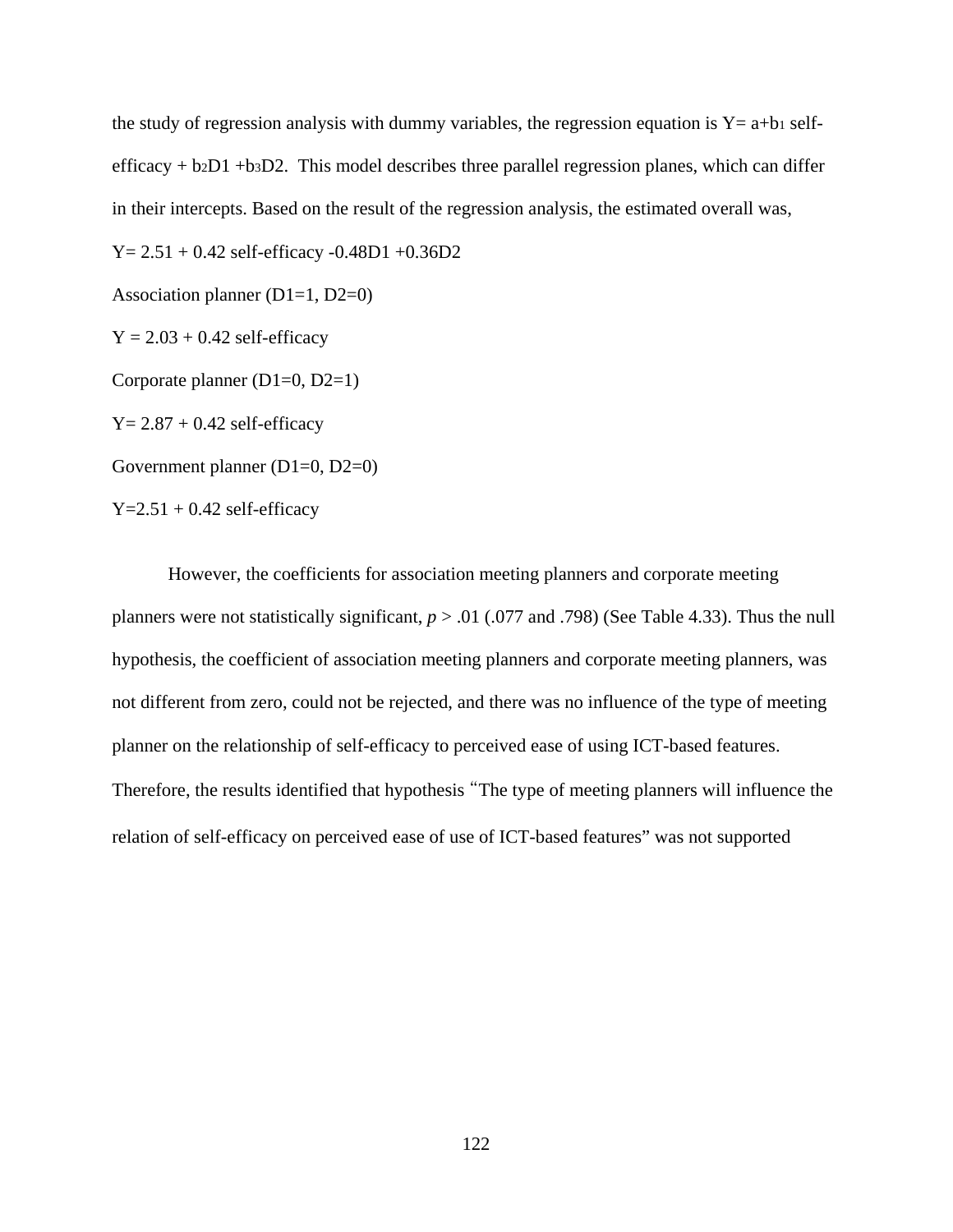| Model                  | R    | R Square | F      | sig. | Standardized<br>Coefficients | t             | sig. | Durbin-<br>Watson |
|------------------------|------|----------|--------|------|------------------------------|---------------|------|-------------------|
|                        | .461 | .212     | 10.824 | .000 |                              |               |      | 2.082             |
| (Constant)             |      |          |        |      |                              |               |      |                   |
| Self efficacy          |      |          |        |      | .552                         | 8.169         | .000 |                   |
| Association<br>planner |      |          |        |      | $-.161$                      | $-1.781$ .077 |      |                   |
| Corporate<br>planner   |      |          |        |      | $-.023$                      | $-.257$       | .798 |                   |

Table 4.33 Summary of H5b Test

Moderation effect technique was used to test the hypothesis further as used for the test of H5a. There was no significant difference in the coefficient of the three groups in the regression model of self-efficacy on perceived ease of use of ICT-based features. The regression coefficients, strength of relationship between self-efficacy on perceived ease of use, were all significant and ranged between 0.43 and 0.63. As presented in Table 4.34, there was no significant difference in the strength of the relationship of self-efficacy on perceived ease of use of ICT-based features while there was a difference in the amount of variance explained among the types of meeting planners. Thus the hypothesis "The type of meeting planners will influence the relation of self-efficacy on perceived ease of use of ICT-based features" was not supported according to the two separate tests.

Table 4.34 Summary of Regression Comparison by Type of meeting planners

|             | Types of Meeting planner |             |            |  |  |  |
|-------------|--------------------------|-------------|------------|--|--|--|
|             | Association              | Corporate   | Government |  |  |  |
| coefficient | $0.43*$                  | $0.57*$     | $0.63*$    |  |  |  |
| R Square    | በ 25                     | <u>በ 27</u> | N 58       |  |  |  |

 $*p < .001$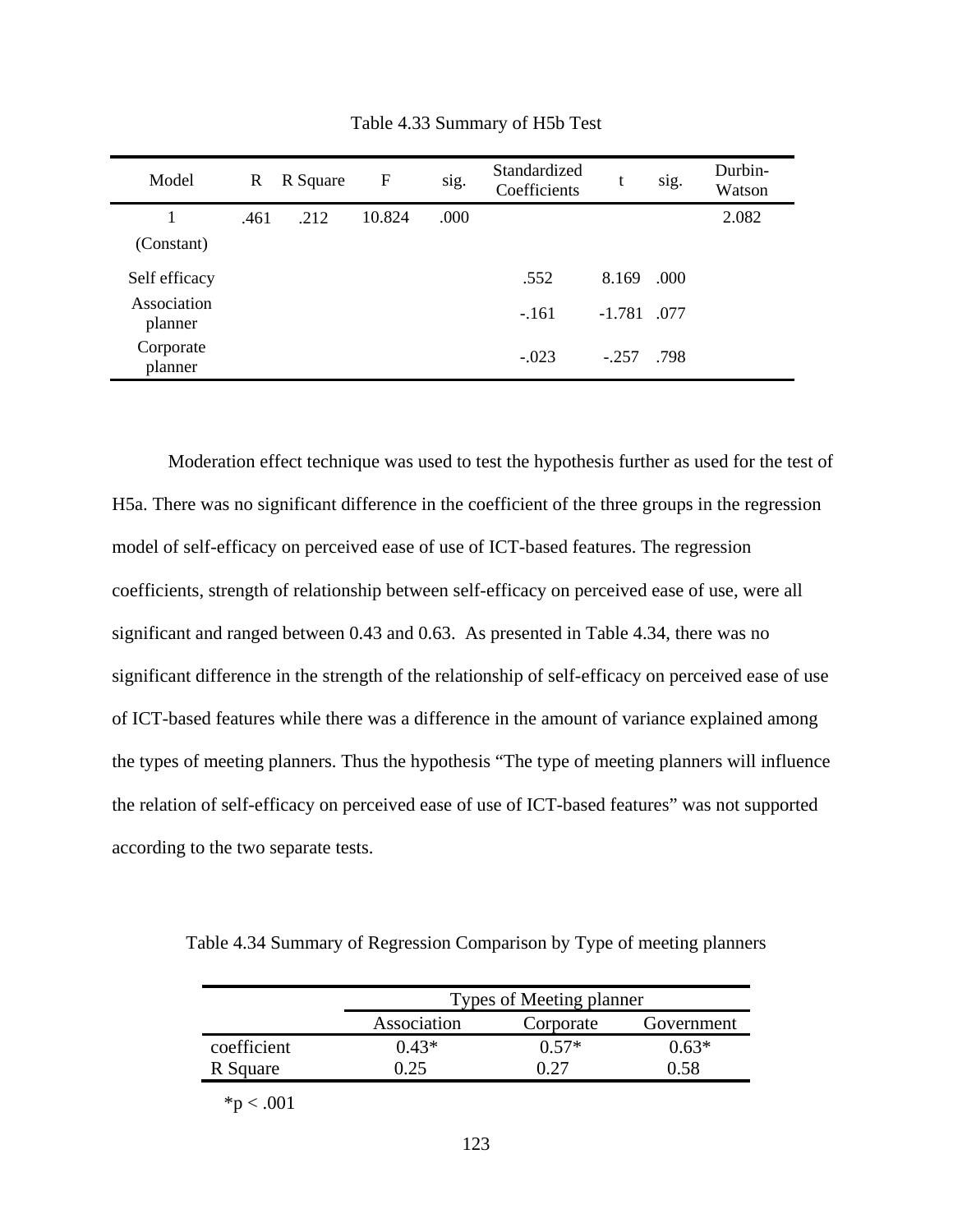There was no significant difference in coefficient of three groups in the regression model of self-efficacy on perceived ease of use of ICT-based features. The regression coefficients, the strength of relationship between self-efficacy on perceived ease of use, were all significant and ranged between 0.43 and 0.63. As presented in Table 4.35, there was no significant difference in the strength of the relationship of self-efficacy on perceived ease of use of ICT-based features while there was difference in the amount of variance explained among types of meeting planners. Thus the hypothesis "Type of meeting planners will influence the relation of self-efficacy on perceived ease of use of ICT-based features" is not supported according to two separate tests.

H6: Perceived ease of use will have a positive effect on the perceived usefulness of ICT-based features.

The ANOVA tests the acceptability of the model from a statistical perspective. Perceived ease of use explained 31.9% of the variation in perceived usefulness of ICT-based features, *F* (1,  $162$ ) = 75.763,  $p < 0.01$ , which means that the variation explained by the model is not due to chance. There is a positive correlation  $(R = .564)$  between the perceived ease of use and perceived usefulness of ICT-based features  $(p < .01)$ . The model summary table presented perceived ease of use predicted perceived usefulness of ICT-based features,  $b = .568$ ,  $p < .01$ (see Table 4.35). This is consistent with the results reported by previous research (Agarwal and Karahanna (2000), Agarwal and Prasad (1997), Venkatesh and Davis (1996), Venkatesh and Davis (2000), and Venkatesh (2000) that perceived ease of use of the system is positively related to perceive usefulness of the system. The result of regression analysis supported hypothesis 6.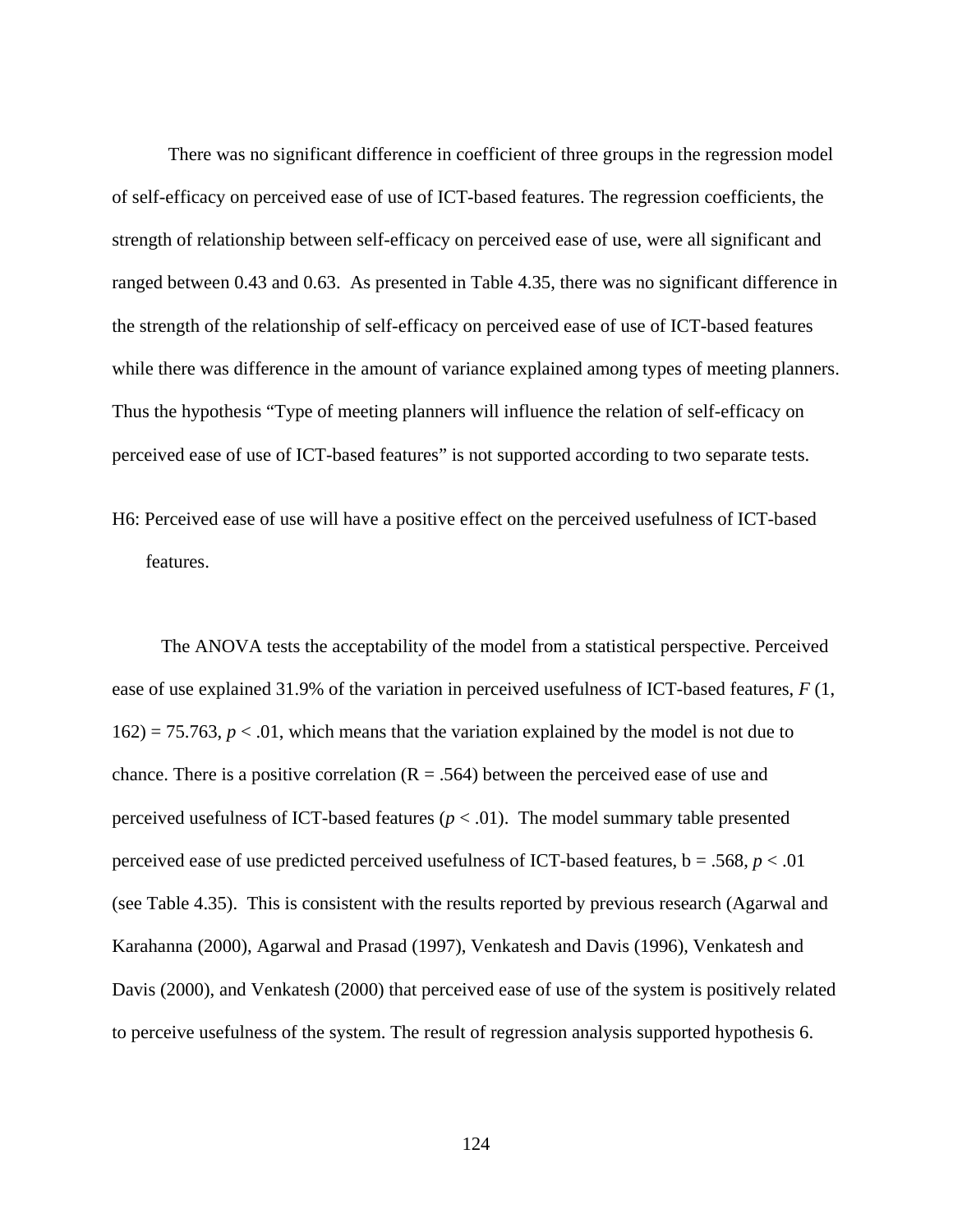| Model                    |      | R R Square | F      | $\bullet$<br>sig. | Standardized<br>Coefficients | t     | $\bullet$<br>sig. | Durbin-<br>Watson |
|--------------------------|------|------------|--------|-------------------|------------------------------|-------|-------------------|-------------------|
| (Constant)               | .564 | .319       | 75.736 | .000              |                              |       |                   | 2.063             |
| Perceived ease<br>of use |      |            |        |                   | .564                         | 8.703 | .000              |                   |

Table 4.35 Summary of H6 Test

The results of regression analysis were illustrated in Figure 4.5. The result indicated that all hypothesized relationships but H3a, 3b, and H5a, within the proposed model were supported, *p*< .01.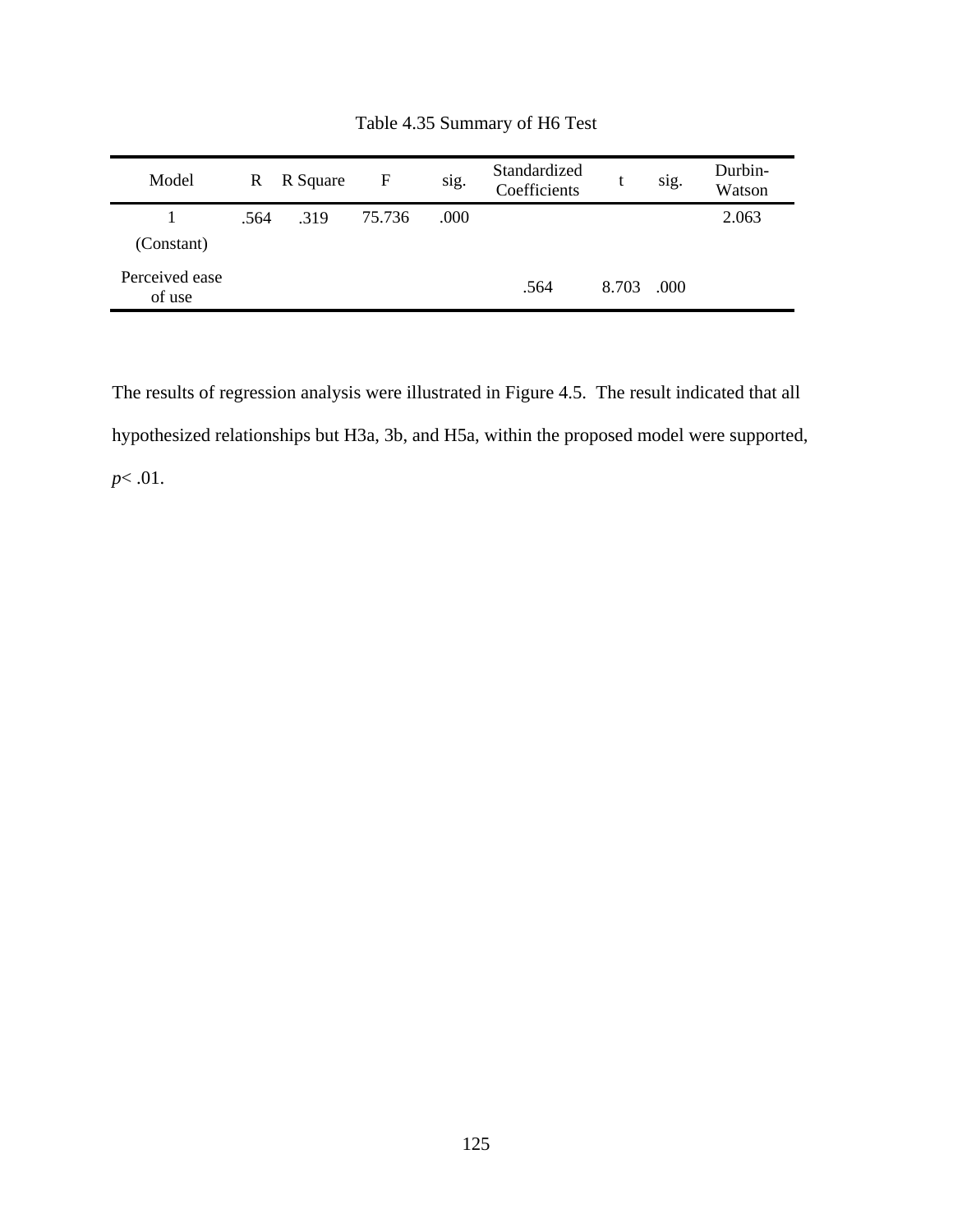

Figure 4.6 Regression Analysis of Research Model

 $*p < .01$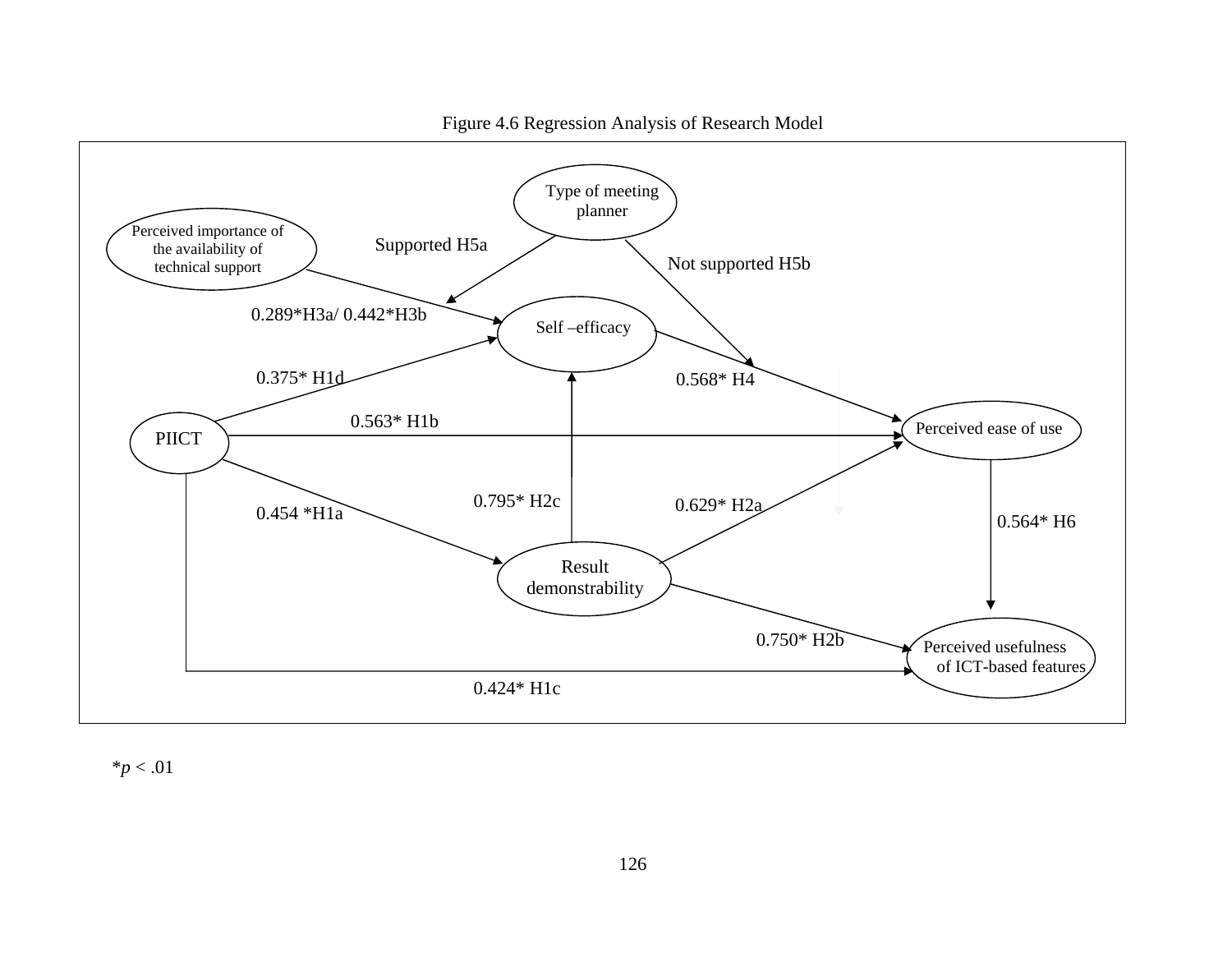## 4.9 Summary

In this chapter IV, the summary, factor analysis, descriptive statistics, reliability and validity estimates, and the test of research hypotheses were presented using SPSS software. A profile of the respondents and statistical tests to examine the relationship among the variables being studied were presented. Factor analysis of fifteen ICT-based features identified three underlying dimensions. Table 4.36 summarizes the results of testing the hypotheses. The next chapter will present a discussion on the findings and implications for the industry with respect to the factor analysis and hypothesis testing.

| <b>Research Question</b>                                                                                                                                                                        | <b>Research Hypotheses</b>                                                                                                                                                                           | $\bf{R}$ | Sig.  | direction | <b>Support for</b><br><b>Hypothesis</b> |
|-------------------------------------------------------------------------------------------------------------------------------------------------------------------------------------------------|------------------------------------------------------------------------------------------------------------------------------------------------------------------------------------------------------|----------|-------|-----------|-----------------------------------------|
| 2. How does the perceived<br>importance of availability of<br>technical support influence<br>meeting planners' confidence in<br>use/acceptance of ICT-based<br>features at a conference center? | H3a: The perceived importance<br>of availability of in-house<br>technical support is<br>negatively associated with<br>the self-efficacy                                                              | 0.289    | 0.000 | $+$       | N <sub>o</sub>                          |
|                                                                                                                                                                                                 | H3b: The perceived importance<br>of availability of on-site<br>technical support is<br>negatively associated with<br>the self-efficacy                                                               | 0.442    | 0.000 | $+$       | N <sub>o</sub>                          |
| 3. Does a relationship exist among<br>attitude toward technology<br>(PIICT), result demonstrability,<br>self-efficacy, ease of use, and<br>perceived usefulness of ICT-<br>based features in    | H <sub>1</sub> a: Personal Innovativeness in<br>ICT (PIICT) of a meeting<br>planner is positively<br>correlated with result<br>demonstrability                                                       | 0.454    | 0.000 | $+$       | Yes                                     |
| recommendation/selection of a<br>conference center?                                                                                                                                             | H <sub>1</sub> b: Personal Innovativeness in<br>ICT (PIICT) of a meeting<br>planner has a positive<br>relationship with<br>perceived ease of use of<br>ICT-based features at a<br>conference center. | 0.563    | 0.000 | $+$       | Yes                                     |

Table 4.36 Summary of Hypotheses Tests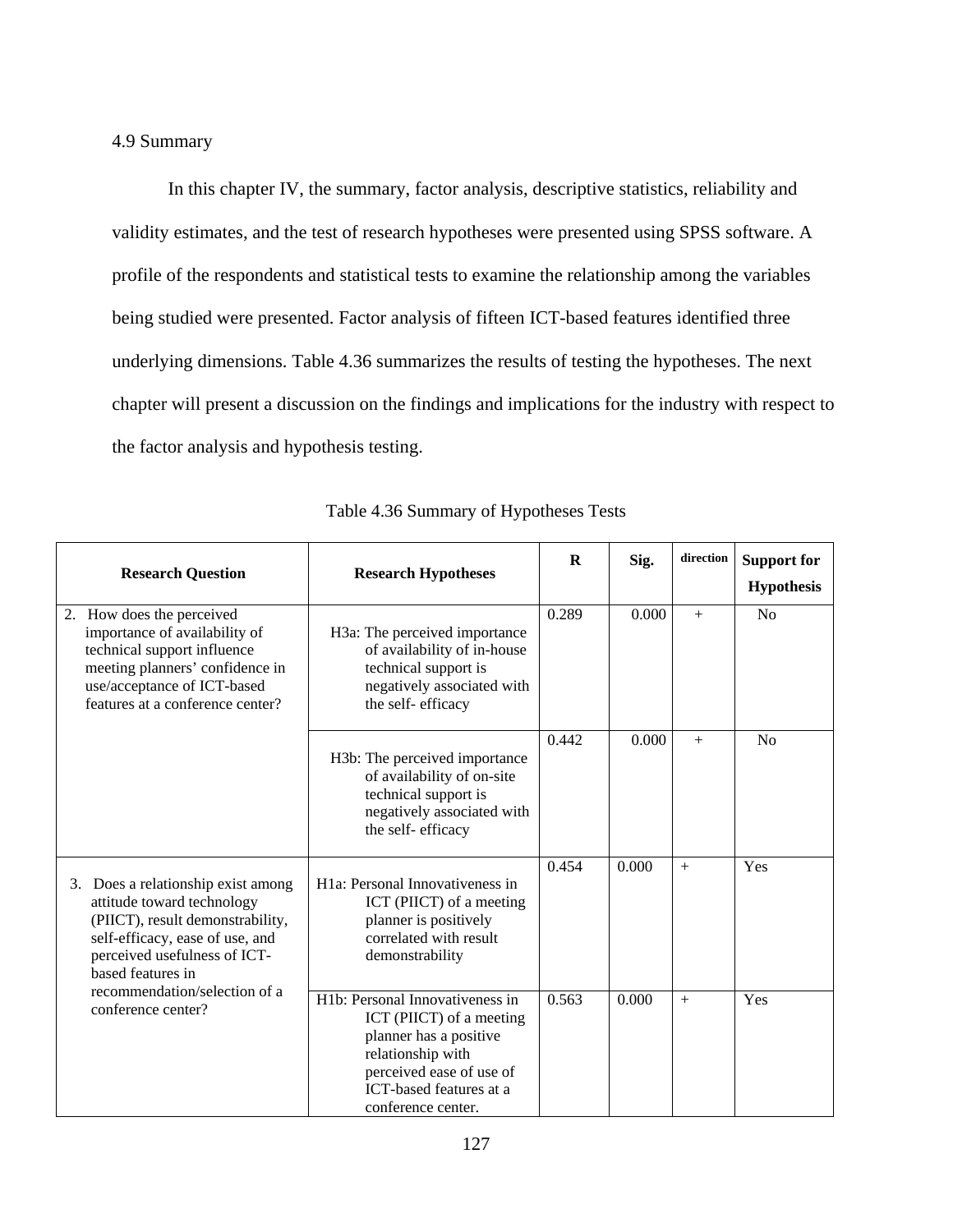|                                                                                                                                                                                                                              | <b>Research Hypotheses</b>                                                                                                                                                              | R     | Sig.  | direction | <b>Support for</b><br><b>Hypothesis</b> |
|------------------------------------------------------------------------------------------------------------------------------------------------------------------------------------------------------------------------------|-----------------------------------------------------------------------------------------------------------------------------------------------------------------------------------------|-------|-------|-----------|-----------------------------------------|
| 3. Does a relationship exist<br>among attitude toward<br>technology (PIICT), result<br>demonstrability, self-efficacy,<br>ease of use, and perceived<br>usefulness of ICT-based features<br>in recommendation/selection of a | H1c: Personal Innovativeness in<br>IT (PIICT) of a meeting<br>planner has a positive<br>relationship with<br>perceived usefulness of an<br>ICT-based feature at a<br>conference center. | 0.424 | 0.000 | $+$       | Yes                                     |
| conference center?                                                                                                                                                                                                           | H1d: A meeting planner's<br>Personal innovativeness<br>(PIICT) will have a<br>positive effect on the self-<br>efficacy                                                                  | 0.375 | 0.000 | $+$       | Yes                                     |
|                                                                                                                                                                                                                              | H2a: A meeting planner's result<br>demonstrability will have<br>a positive effect on the<br>perceived ease of use of<br>use -specific ICT-based<br>features.                            | 0.629 | 0.000 | $+$       | Yes                                     |
|                                                                                                                                                                                                                              | H2b: A meeting planner's result<br>demonstrability will have<br>a positive effect on the<br>perceived usefulness of<br>specific ICT-based<br>features.                                  | 0.750 | 0.000 | $+$       | Yes                                     |
|                                                                                                                                                                                                                              | H2c: A meeting planners' result<br>demonstrability will have<br>a positive effect on the<br>self-efficacy in the use of<br>specific ICT-based<br>feature(s).                            | 0.795 | 0.000 | $+$       | Yes                                     |
|                                                                                                                                                                                                                              | H4: Self-efficacy will have a<br>significant positive<br>relationship with perceived<br>ease of use.                                                                                    | 0.568 | 0.000 | $+$       | $\operatorname{Yes}$                    |
|                                                                                                                                                                                                                              | H6: Perceived ease of use will<br>have a positive effect on the<br>perceived usefulness of use.                                                                                         | 0.564 | 0.000 |           | Yes                                     |
| Does a type of meeting planner<br>4.<br>influence the relationships of<br>perceived importance of the<br>availability of technical support,<br>self-efficacy and perceived ease<br>of use of ICT-based features in           | H5a: The type of meeting planner<br>will influence the effect of<br>perceived importance of the<br>availability of technical<br>support on self-efficacy.                               |       |       |           | Yes                                     |
| recommendation/selection of a<br>conference center?                                                                                                                                                                          | H5b: The type of meeting planner<br>will influence the effect of<br>self-efficacy on perceived<br>ease of use of ICT-based<br>features.                                                 |       |       |           | N <sub>0</sub>                          |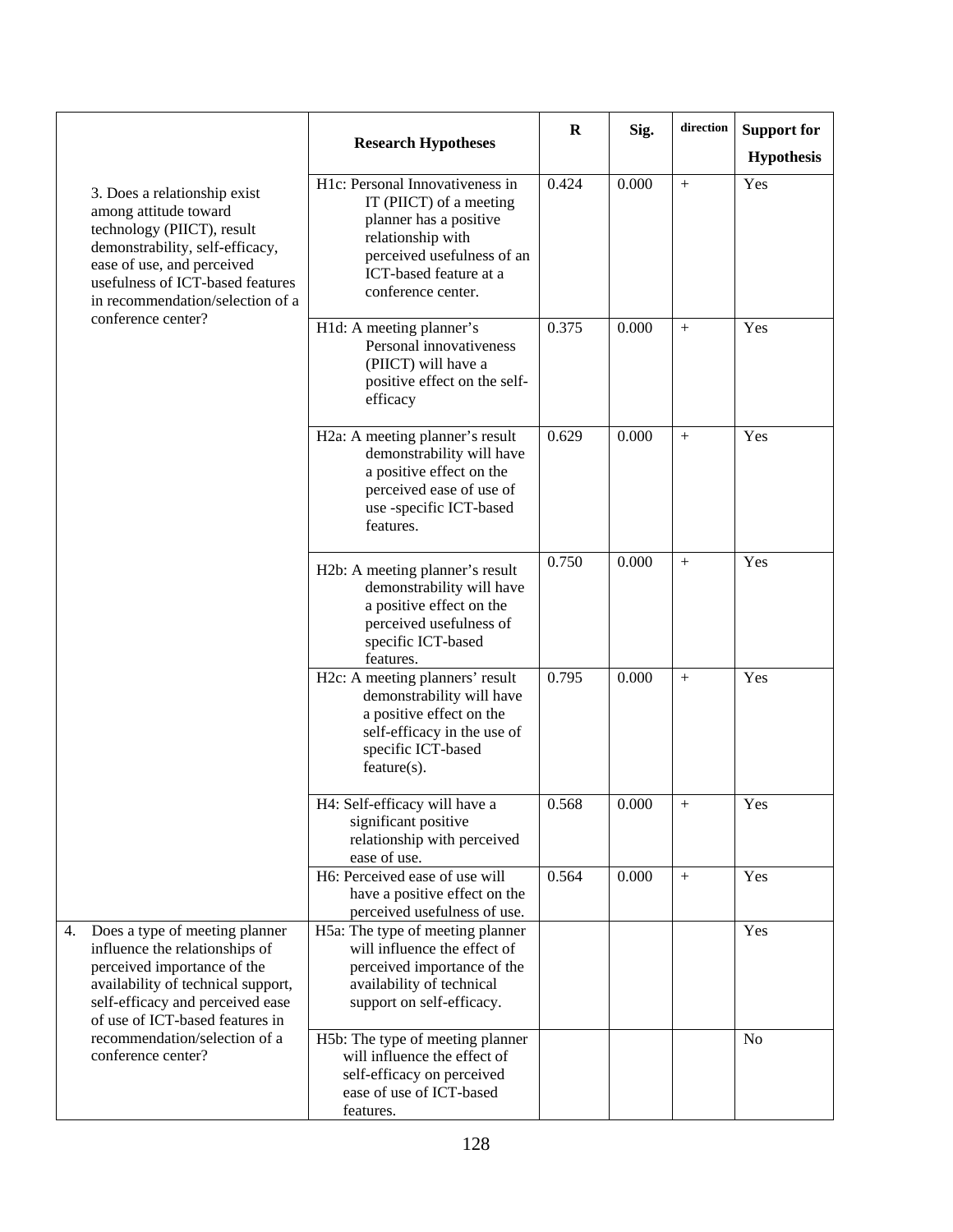### **CHAPTER V**

## **DISCUSSION AND CONCLUSION**

### 5.1 Introduction

This chapter presents the conclusion and implications of the study's findings. The limitations of the study and the recommendations for the future study are discussed.

## 5.2 Conclusion

The objective of this study was two-fold: 1) measure the perceived importance of each ICT-based feature and service when selecting/recommending a conference center and identify underlying dimensions of ICT-based features, and 2) to define the relationships between the key constructs in explaining and predicting technology acceptance by meeting planners.

Research question 1: What types of ICT-based features are perceived as important in selection/recommendation of a conference center by meeting planners?

Conference centers want to better understand their target meeting planners' perceived importance of ICT-based features on meeting facility selection. If ICT-based features can be clustered by their importance, the conference center can market better by packaging those items that matter to its customers. This study identified that "high-speed Internet," "wireless," and "Email station (kiosk)" are the important ICT-based features considered by its order when meeting planners select/recommend a conference center. This study also found that there are differences in the perceived importance of several ICT-based features (wireless, fiber optic, Ethernet) depending on the type of meeting planners. The corporate meeting planners perceived "wireless" and "fiber optic" as more important than association meeting planners and government planners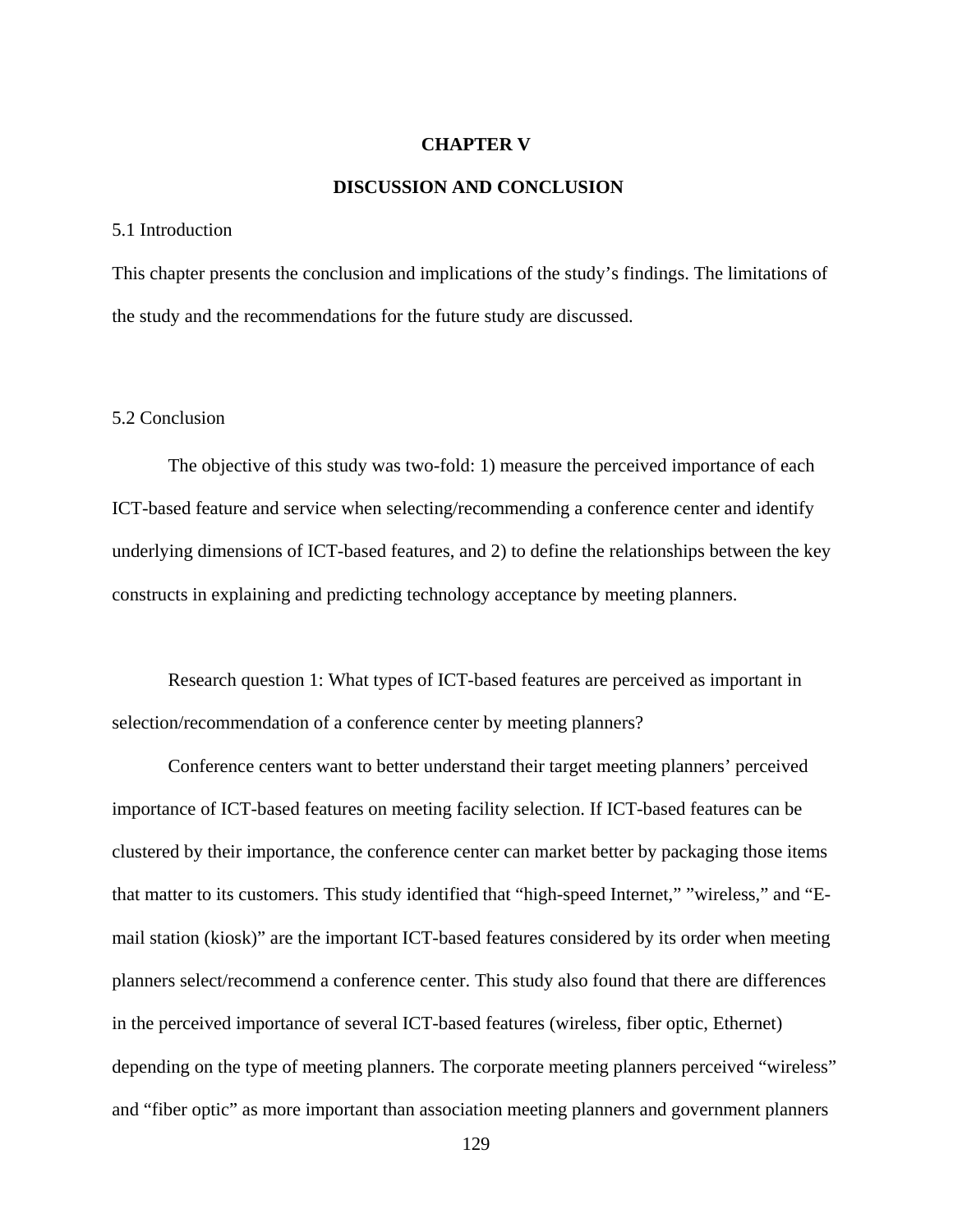did when they select/recommend a conference center. Interestingly, the government meeting planners considered "Ethernet" more important than other types of meeting planners did. Overall, the corporate meeting planners put more importance on ICT-based features as a determinant of facility selection/recommendation among the three types of meeting planners, while the association meeting planners put least importance on selected ICT-based features. Thus conference centers should wisely invest in and market ICT-based features based on their main target type of meeting planners.

This study also identified meeting planners' lack of knowledge of technology jargon related to network backbones. While no meeting planner had a problem understanding the meanings of "high speed Internet" and "wireless," many have no knowledge of the following terms: category 5 copper cable (34%), ISDN (17%), Fiber Optic (14%), VPN (14%), satellite uplink/downlink (13%), Ethernet (13%), and LAN (13%). Thus conference centers should be careful in using such technology jargon directly in their marketing and communication with meeting planners; they should consider using easier terms or adding in-depth explanations that meeting planners can conceptually link to their meeting planning terms. All types of meeting planners consider the availability of technical support as an important determinant when they select/recommend a conference center with ICT-based features. Notably, the availability of onsite technicians provided by a conference center is more important than the in-house technical support provided by the meeting planners' organization.

The results of the factor analysis of the fifteen items provided three underlying dimensions: 1) high-speed wireless Internet, 2) ICT-based service outlet (computer lab, E-mail kiosk, Web-conferencing), and 3) network backbone. High-speed wireless Internet is the most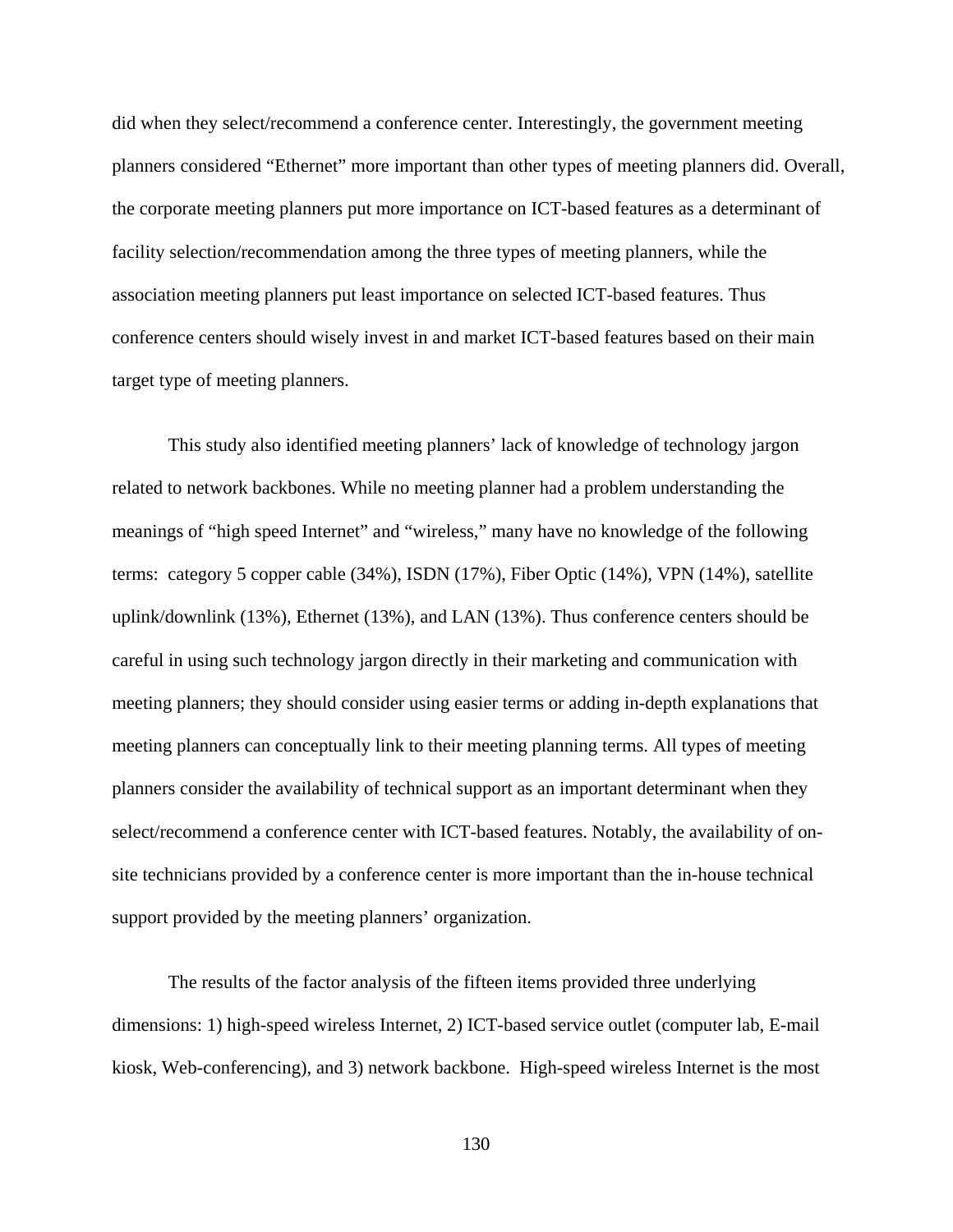obvious dimension while the other two dimensions show some cross-loadings on multiple dimensions. Those cross-loadings can be explained as the items in the "network backbone" factor that are the essential technology for many features related to virtual meeting (video conferencing, Web broadcasting, and satellite uplink/downlink), computer lab, and E-mail kiosk. Conference centers can increase their competitive value by packaging the most important feature, high speed wireless Internet, with additional ICT-based features identified as important according to its target meeting planners. For example, to corporate meeting planners who value the availability of high speed wireless Internet, conference centers should market and explain the tangible advantages of a fast network backbone, including fiber optic and Ethernet, which can boost the performance of high-speed Internet. And conference centers should emphasize the built-in fast network backbone that will ensure reliable and effective virtual meetings to customers who consider utilizing video conferencing and other types of virtual meetings.

Research hypotheses were developed to answer suggested research questions. As discussed in chapter IV, all of the hypotheses were accepted except the hypothesis H3a, H3b, and H5b. A detailed discussion of the results of each hypothesis test is presented below.

Research question 2: How does the perceived importance of availability of technical support influence meeting planners' confidence in the use/acceptance of ICT-based features at a conference center?

Inconsistent with the proposed hypothesis 3a and 3b, perceived importance of the availability of technical support did not have a negative effect on self-efficacy, but a significant positive effect. The result suggested that technical support is an important determinant for a

131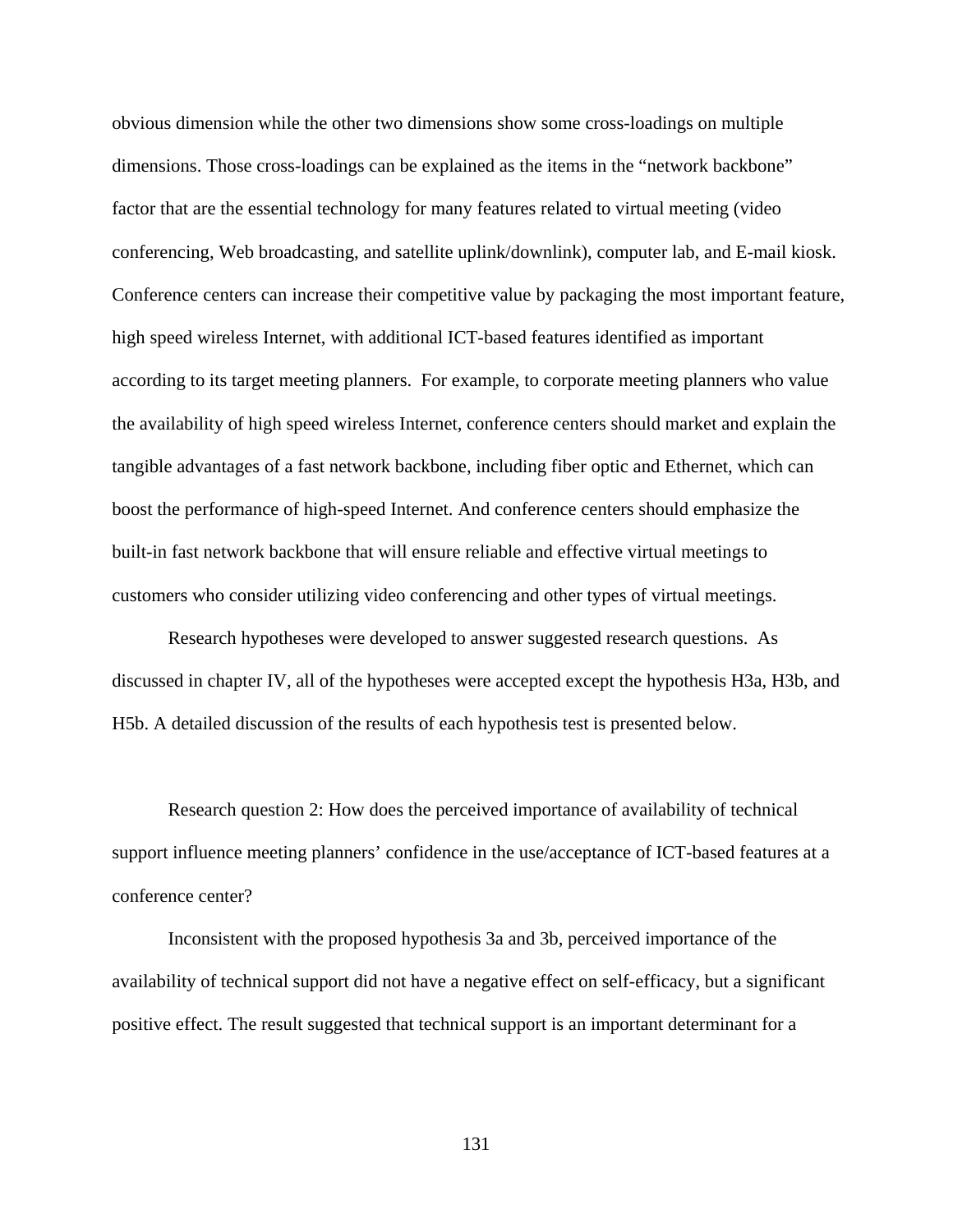conference center selection/recommendation no matter what level of self-efficacy meeting planners have.

Research question 3: Do relationships exist among attitudes toward ICT, PIICT, result demonstrability, self-efficacy, ease of use, and perceived usefulness of ICT-based features in recommendation/selection of a conference center?

According to the results of hypotheses tests, PIICT is positively related to perceived ease of use, perceived ease of usefulness, self-efficacy, and result demonstrability. PIICT influences perceived ease of use indirectly through self-efficacy and result demonstrability. PIICT also influenced perceived usefulness directly and indirectly via result demonstrability. This result suggests that if a meeting planner has high PIICT, he/she also possesses high confidence in adopting ICT-based features. They also perceive such ICT-based features as useful in their conference center selection/recommendation. The results of the study further indicate that if conference centers can identify the PIICT of meeting planners, they can effectively use the test scores to market ICT-based features. In other words, those who have high PIICT score represent stronger confidence in using and visualizing the advantages of ICT-based features compared to those with low PIICT. This result is consistent with other research findings, which argue that PIICT is a good indicator of perceived ease of use, perceived usefulness, and result demonstrability with professionals in other industries.

This study also tested the relationships between result demonstrability and self-efficacy, perceived ease of use, and perceived usefulness. Respondents' perceptions of result demonstrability was a significant determinant of both perceived usefulness and perceived ease of use, indicating that when an ICT-based features generates job relevant results that are readily

132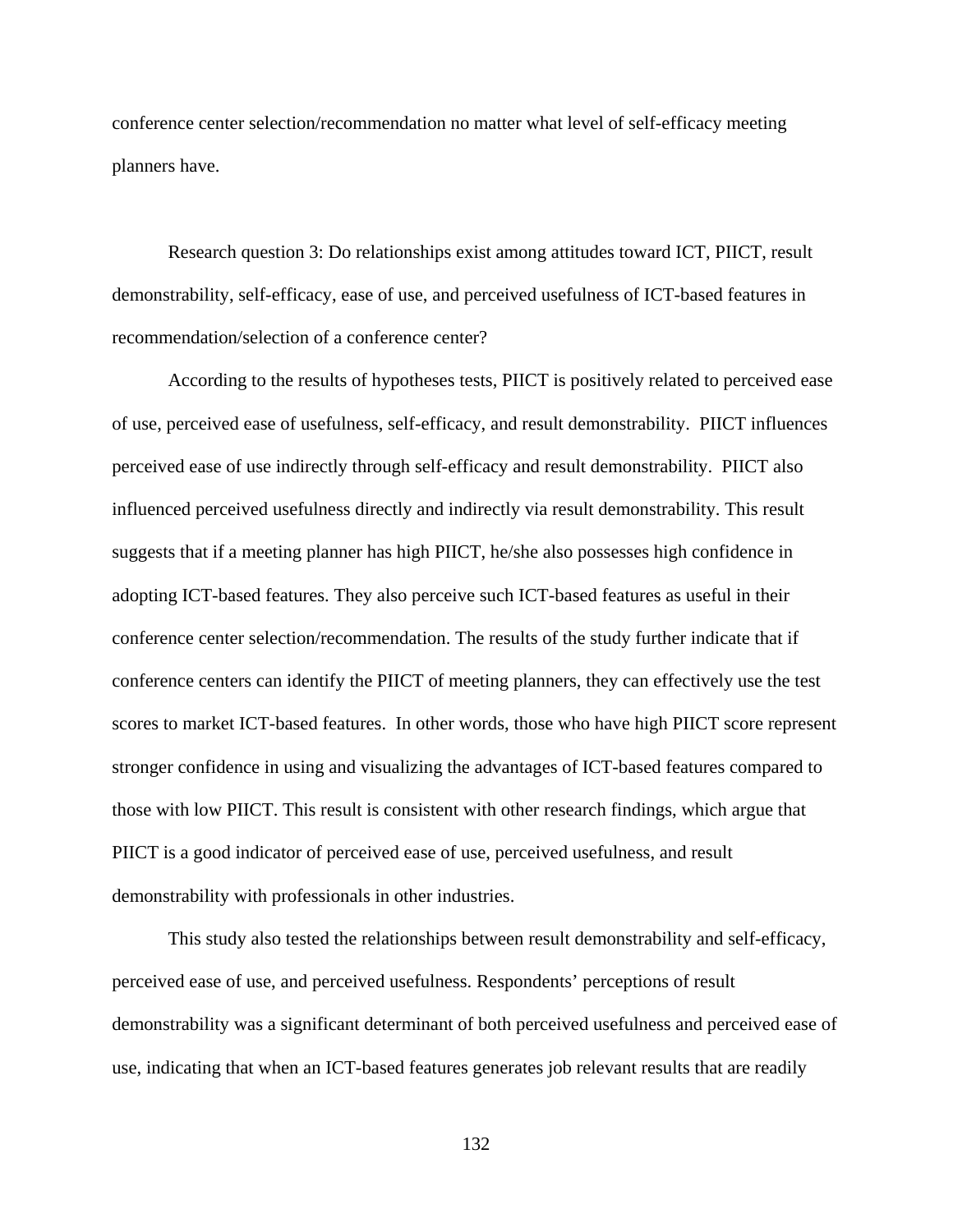visible, perceptions of usefulness and ease of use are positively affected. The path coefficients to perceived usefulness and self-efficacy were both high (0.77, 0.73), indicating a strong magnitude of effects by result demonstrability. While respondents' perception of result demonstrability was also a strong determinant of self-efficacy, its regression analysis is questionable due to the high correlation between the two constructs. The relationship should be further re-tested due to the high correlation of measuring items for these two constructs, which assumed a result of order bias. Self-efficacy is positively related to perceived ease of use. As many technology acceptance studies revealed, perceived ease of use was positively related to the perceived usefulness of ICTbased features.

Research question 4: Does the type of meeting planner influence the relationship of perceived importance of the availability of technical support, self-efficacy, and perceived ease of using ICT-based features in recommendation/selection of a conference center?

This study included the new variable "perceived importance of the availability of technical support**"** and tested its relationship with self-efficacy in the model. From the hypothesis test, the association meeting planners showed that there was a positive relationship between perceived importance of the availability of technical support and self-efficacy. The result represented that association meeting planners who perceive the availability of technical support important have higher confidence in using ICT-based features. Thus, the type of meeting planner influences the relationship of perceived importance of the availability of technical support on self-efficacy of ICT-based features. However, the type of meeting planners did not influence the relationship of self-efficacy on perceived ease of use.

133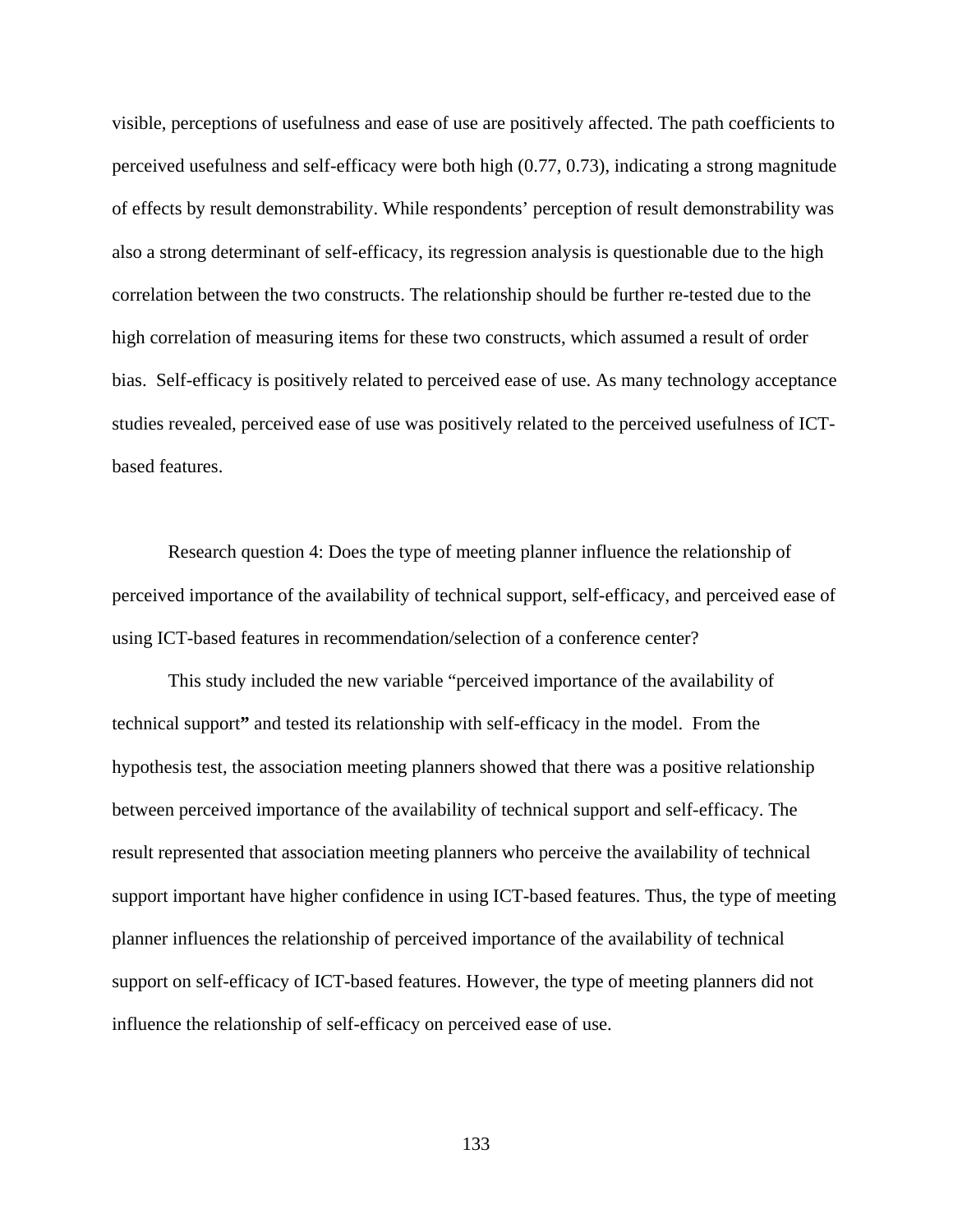In conclusion, this study confirmed all hypotheses except H3a, H3b, and H5b. The author expanded prior TAM research findings by adding the new variable "perceived importance of the availability of technical support" and testing the influence of the type of meeting planner on relationships between self-efficacy and perceived ease of use, as well as perceived importance of each ICT-based feature and service. This study proposed and confirmed a significant role of PIICT and result demonstrability as the antecedents of positive belief toward ICT-based features in a selection/recommendation of a conference center.

### 5.3 Implications

As ICT continues to be an important tool in today's meeting business for both meeting planners and meeting attendees, understanding their needs and providing key features and service can be valuable in securing a competitive advantage. The research findings can provide useful managerial implication to conference centers that are interested in marketing their existing ICT-based features. Also these are useful to conference centers that are considering investing in or upgrading ICT-based features and service in the future.

This study identified that high-speed wireless Internet is the most desirable ICT-based feature that impacts the selection/recommendation of a conference center for all types of meeting planners. Therefore, meeting facilities must consider providing high-speed wireless Internet and marketing the service extensively. The corporate meeting planners valued the availability of ICT-based features more than association and government planners do. Thus, marketing and making sales efforts with the identified list of ICT-based features will be an effective way to attract those in the corporate meeting sector.

As the study identified, the long list of technology jargon does not make an impact on meeting planners' selection/recommendation of a conference center. Particularly, considering

134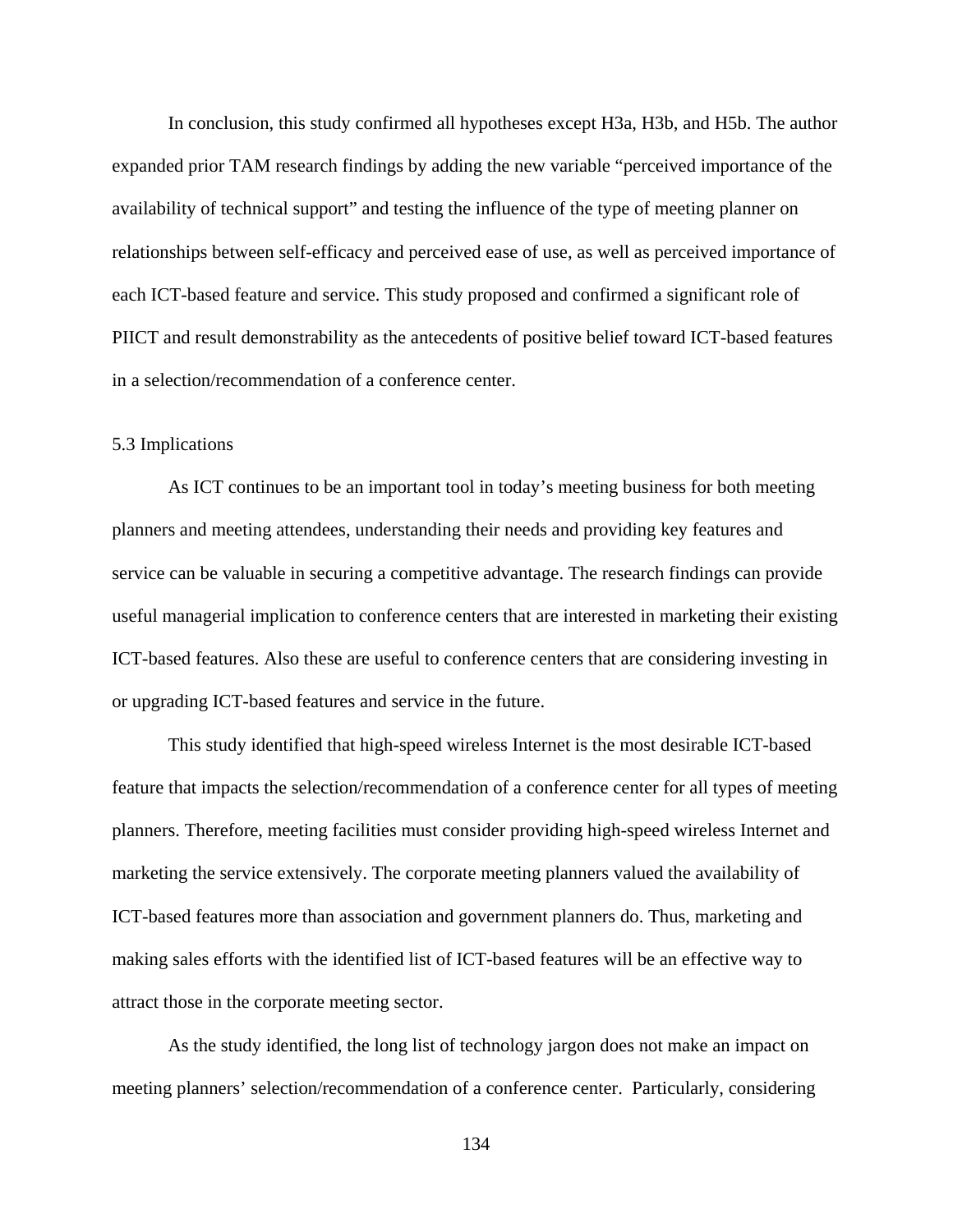the result of the high percentage of meeting planners who do not have any knowledge of technology jargon related to network backbones, improving result demonstrability of those features is very important. Conference centers should be careful using technology jargon directly in their marketing and communication with meeting planners and consider using more easily understandable terms or adding explanation of complex terms in their sales and marketing materials.

Given that PIICT emerged as an important individual difference variable to predict meeting planners' perceived ease of use and perceived usefulness that lead to actual use or adoption (Davis, 1998), it is crucial to identify those individuals who possess high/low PIICT and develop marketing strategies accordingly. This study also suggested that it is important to visualize the outcomes of ICT-based features so the benefits of using such features are tangible to meeting planners. This study highlights that on-site technical support is the most important ICT-based service needed to attract all types of meeting planners. Thus, conference centers must not simply offer planners a list of technology, but they must also help each client choose and use the right technology for their meetings through on-site technical support. Therefore, conference centers should provide both technology and technical support and thrive to be a total solutions provider to be more attractive to meeting planners who consider using ICT-based features.

### 5.4 Recommendation for Future Studies

Due to the exploratory nature of this study and the selected two conference centers specifically studied, the results may not provide complete facets of the impact of ICT-based features/service on the various types of meeting facility selection/recommendation. Future studies might be undertaken using more samples from a larger pool of conference centers and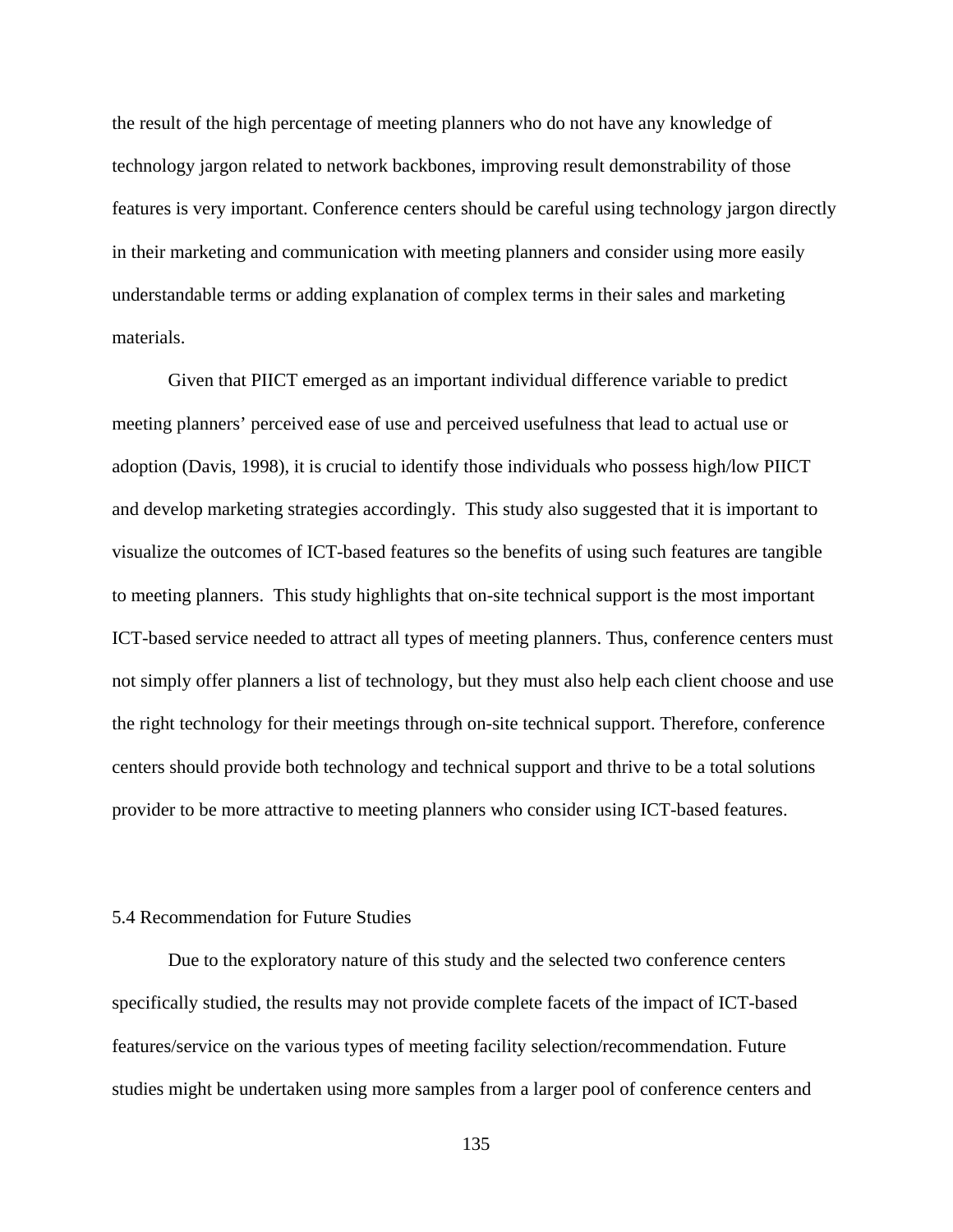with different types of conference centers (resort conference center and university-based conference center) in order to see if there is a significant difference in comparison to this study. Different segments of meeting facilities (e.g., conference hotel or convention center) or geographic regions (other than North America) may also yield new results.

As mentioned earlier in Chapter II, the tested fifteen items were new and had never been tested previously. With the identified three dimensions of the ICT-based features at conference centers, the proposed model can be tested in the future study per each dimension.

Corporations started downsizing and outsourcing their meeting functions and the independent meeting planners group has grown fast as an important segment of the meeting industry. Therefore, future studies can include the independent meeting planners and compare their findings with the results of this study. Given that two constructs: self-efficacy and result demonstrability were highly correlated, future study can be performed with a summated construct by transforming the two constructs into one summated construct and testing the revised parsimonious model.

### 5.5 Limitations of this Study

There are some limitations to this study. First, this study was conducted with meeting planners who used or planned to use two conference centers in North America. The convenience and purposive sampling used in this study might make the sample less than fully representative while it is often used for exploratory study. Second, an ANOVA test assumes an equality of variance across groups; however, the variation in the government meeting planners group was larger. It was due to the smaller number of collected government meeting planners responses (30

136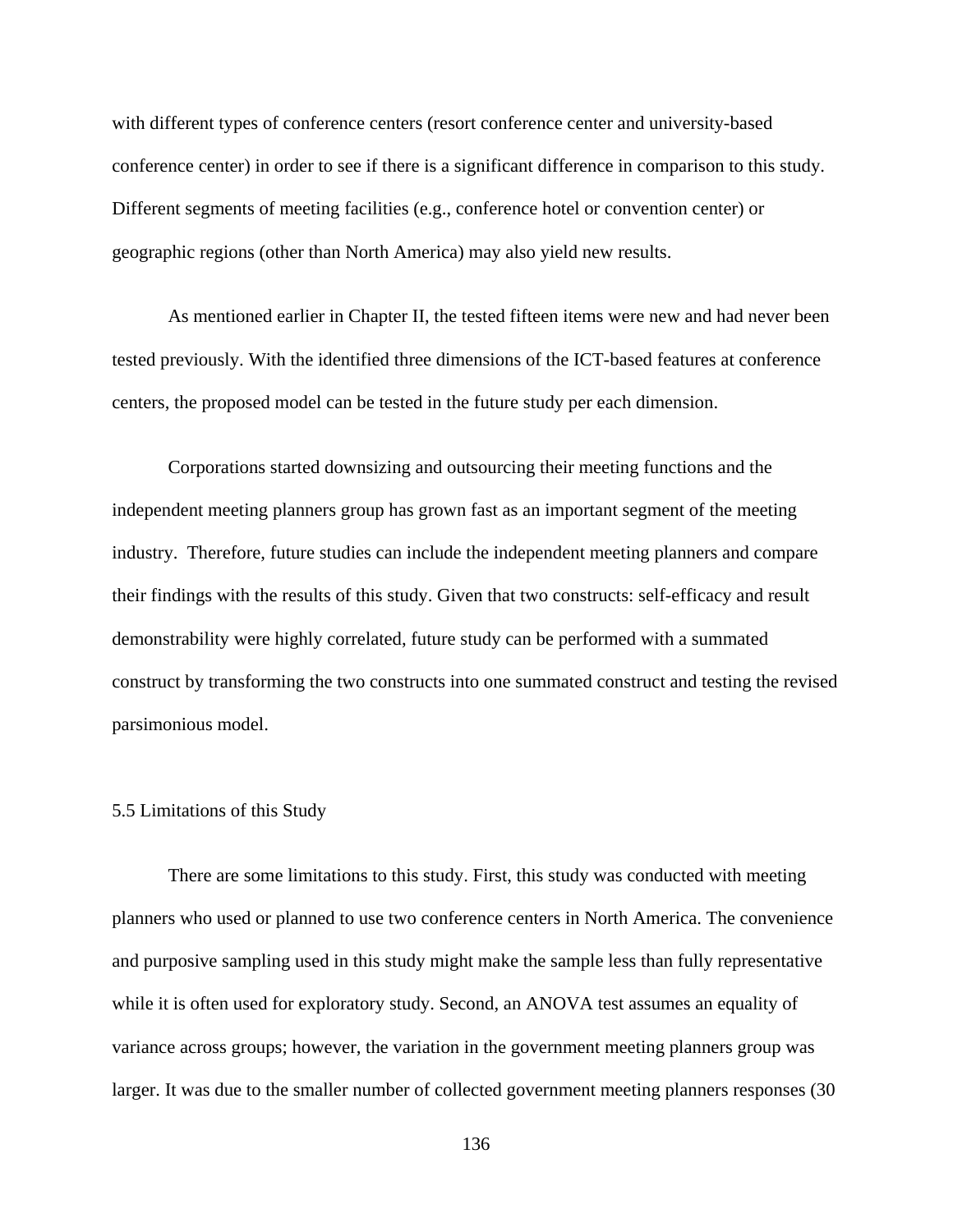vs. 74, 50). Thus the generalizability of findings from government meeting planners and comparison to other types of meeting planners (association and corporate) was weak. This limitation can be overcome by collecting more data from government meeting planners and it will enhance the comparative study among the different types of meeting planners in general. Lastly, this study proposed two measurement items for the newly developed construct "perceived importance of the availability of technical support." To measure complete facets of the construct, additional measurement items can be developed and tested. Even with such challenges, the results contributed to the identification of the underlying three dimensions of ICT-based features at meeting facilities, reduce the items to manageable size to be tested in future study, and provided meeting planners' beliefs and attitudes toward ICT-based features/service and their relationships.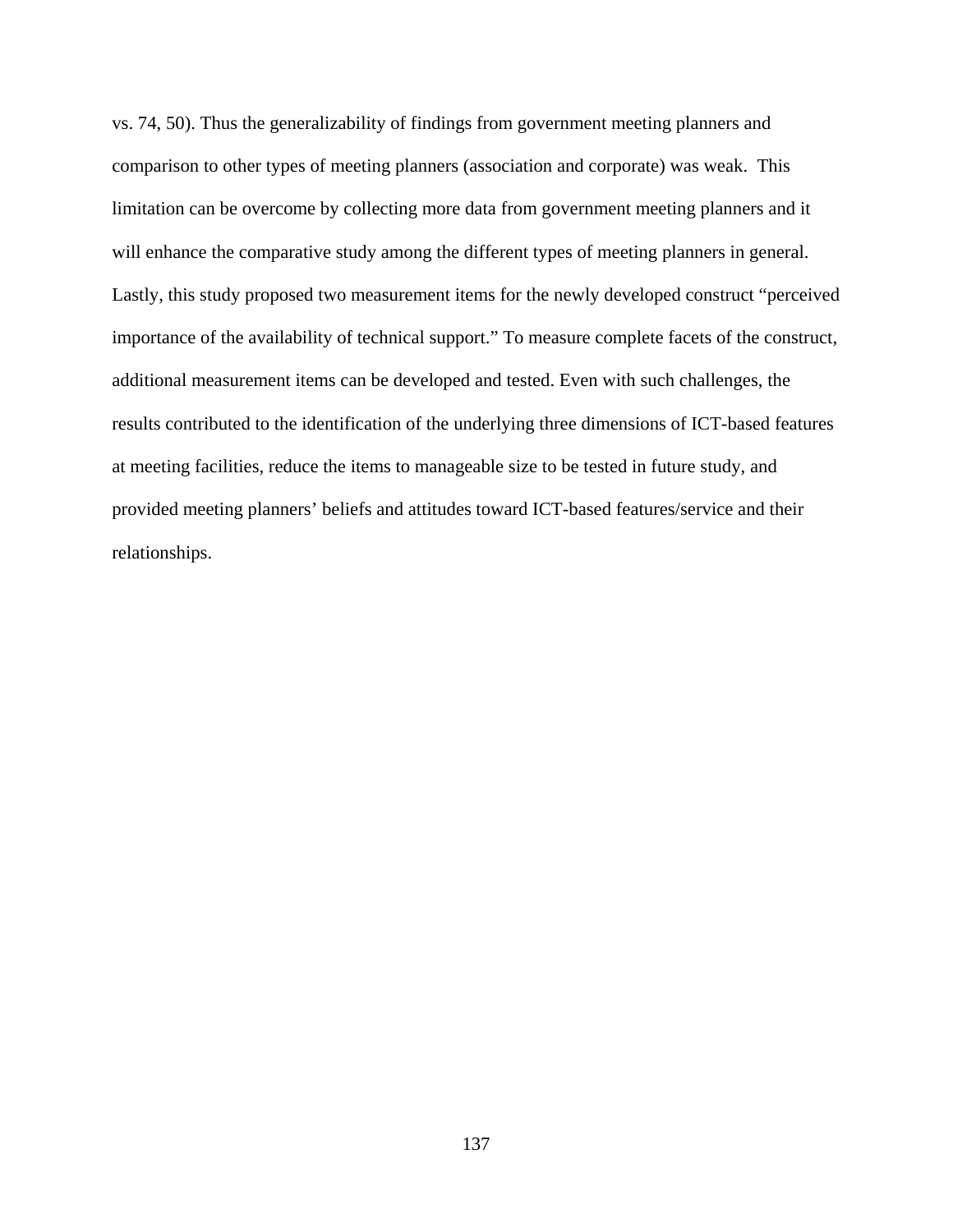### **REFERENCES**

Arnold, D. (2008). *Trends in the Conference Center Industry*. *December* 

- Achrol , R., & Stern, L. (1988). Environmental determinants of decision-making uncertainty in marketing channels. *Journal of Marketing*, 25(Feb), 36-50.
- Adams, D., Nelson, R., & Todd, P. (1992). Perceived usefulness, ease of use, and usage of information technology: a replication. *MIS Quarterly*, 16(2), 227-250.
- Agarwal, R., & Karahanna, E. (2000). Time flies when you're having fun: Cognitive absorption and beliefs about information technology usage. *MIS Quarterly*, 24(4), 665–694.
- Agarwal, R., & Prasad, J. (1997). A conceptual and operational definition of personal innovativeness in the domain of information technology. *Information Systems Research*, 9(2), 204–215.
- Agarwal, R., Sambamurthy, R., & Stair, A. (2000). Research report: the evolving relationship between general and specific computer self-efficacy- an empirical assessment. *Information Systems Research*, 11(4), 418-430.
- Aladwani, A. (2002). The development of two tools for measuring the easiness and usefulness of transactional web sites. *European Journal of Information Systems* 11(3), 223–234.
- Armitage, C., & Conner, M. (1999). Distinguishing perceptions of control from self-efficacy: Predicting consumption of a low-fat diet using the theory of planned behavior. *Journal of Applied Social Psychology*, 29, 72-90.
- ASAE (1987, 1997, 2000, 2001, 2003, 2005, 2006*). Association Meeting Trends*, Washington, DC.
- Attewell, P. (1992). Technology diffusion and organizational learning: The case of Business computing. *Organizational Science*, 3(1), 1-19.
- Ajzen, I. (1998). Predicting behavior from actions in the past. *Journal of Applied Social Psychology*, 28(15), 1355-1374.
- Ajzen, I. (1985). From intentions to actions: a theory of planned behavior, in: J.A.J.K. Beckmann (Ed.), *Action Control: From Cognition to Behavior*. Springer, Verlag, New York, 11–39.
- Ajzen, I. (1991) The theory of planned behavior. *Organizational Behavior and Human Decision Processes*, 50(2), 179–211.
- Ajzen, I., & Madden, T. J. (1986). Prediction of goal-directed behavior: attitudes, intentions, and perceived behavioral control. *Journal of Social Psychology*, 22(5), 453-474.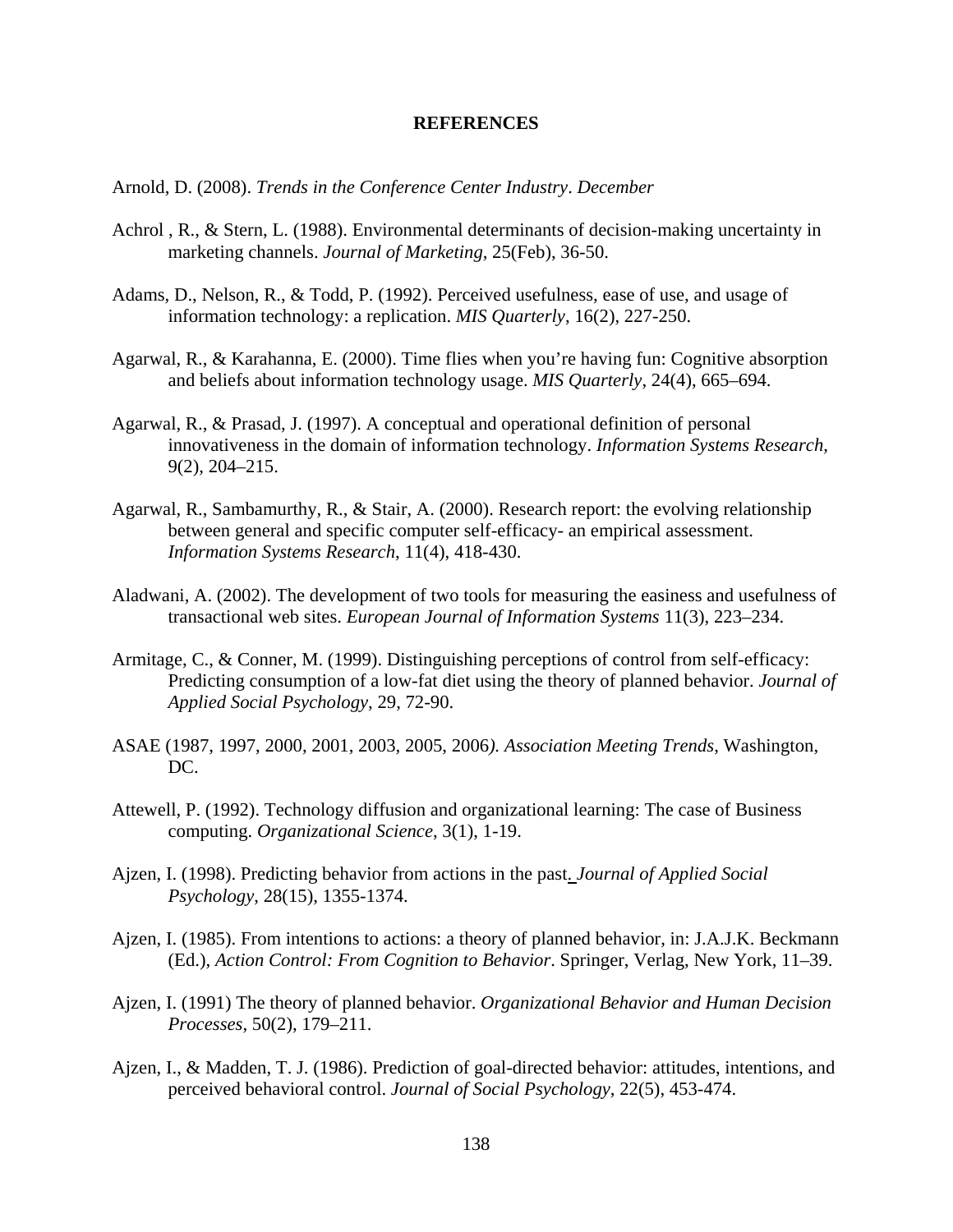- Ajzen, I., & Fishbein, M. (1980). *Understanding attitudes and predicting social behavior*. Englewood Cliffs, NJ: Prentice-Hall. .
- Bacharach, S. B. (1989). Organizational theories: Some criteria for evaluation. *Academy of Management Review*, 14(4), 496-515.
- Ball, C. (2006). *Technology crystal ball*. IACC Magazine
- Baloglu, S., & Assante, L. M. (1999). A content analysis of subject areas and research methods used in five hospitality management journals. *Journal of Hospitality & Tourism Research*, *23*(1), 53-70.
- Baloglu, S., & Love, C. (2001). Association meeting planners' perceptions of five major convention cities: Results of the pre-test. *Journal of Convention and Exhibition Management*, 3(1), 21-30.
- Baloglu, S., & Love, C. (2004). Association meeting planners' perceptions and intentions for five major US convention cities: the structured and unstructured images. *Tourism Management*, 26, 743-752.
- Bandura, A. (1977). Self-efficacy: Toward a unifying theory of behavioral change. *Psychological Review*, 84, 191-215.
- Bandura, A. (1982). Self-efficacy mechanism in human agency. *American Psychologist*, 37, 122- 147
- Bandura, A.(1986). Social Foundations of Thought and Action: A Social Cognitive Theory, Prentice-Hall, Englewood Cliffs, NJ,
- Bandura, A. (1995). Perceived self-efficacy. In Manstead, A. & Hewstone, M. (Eds.), *Blackwell encyclopedia of social psychology*. 434-436. Oxford, UK:Blackwell
- Baron, R. M., & Kenny, D. A. (1986). The moderator-mediator variable distinction in social psychological research: Conceptual, strategic and statistical considerations. *Journal of Personality and Social Psychology, 51*, 1173-1182.
- Bartlett, T. (2007). Quality Means Quantity Conference centers prove that if you build it well, they will come. *Meetings East*, February/March
- Beaulieu, A., & Love, C. (2004). Characteristics of a meeting planner: attributes of a emerging profession. Journal of Convention and Event Tourism, 6(4), 95-124.
- Bettman, J.R. (1973) Perceived risk and its components. *Journal of Marketing Research* 10(May) 184-190.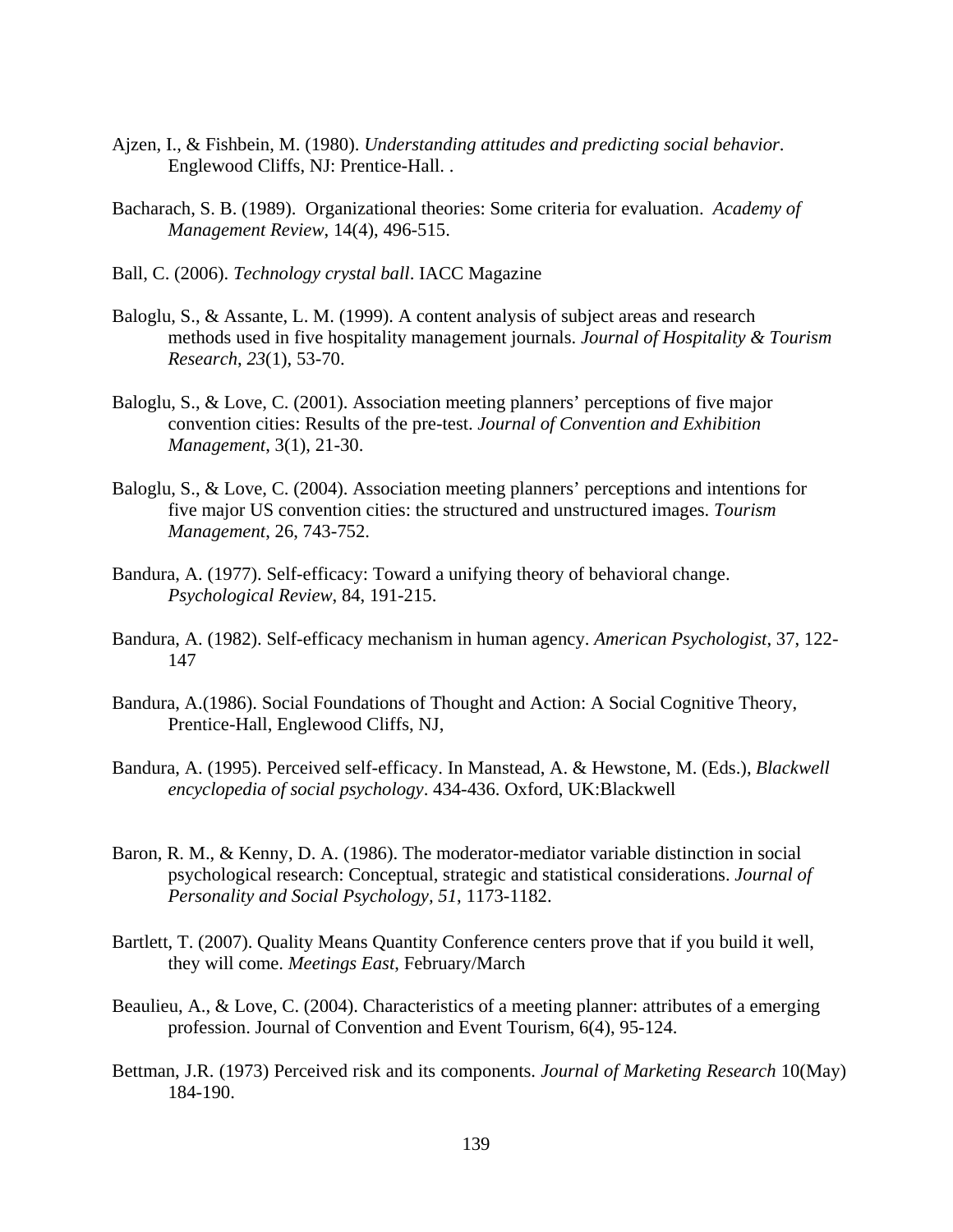- Bonn, M. A., & Boyd, J. N. (1992). A multivariate analysis of corporate meeting planner perceptions of Caribbean destinations. *Journal of Travel and Tourism Marketing*, 1(3), 1– 23.
- Bonn, M. A., Brand, R. R., & Ohlin, J. B. (1994). Site selection for professional meetings: A comparison of heavy-half versus light-half association and corporation meeting planners. *Journal of Travel and Tourism Marketing*, 3(2), 59–84.
- Breiter, D. & Gregory, S. (2004). Trade show manager: A study of technology innovation and time poverty. *Journal of Convention and Exhibition Management*, 5(2), 51-67.
- Breiter, D. & Milman, A. (2006). Attendees' needs and service priorities in a large convention center: Application of the importance–performance theory. *Tourism Management,* 27, 1364–1370.
- Buhalis, D. (1997). Catalysts in introducing information technology in small and medium sized hospitality organizations. Presentation at the ENTER '96 Conference, Edinburgh, Scotland.
- Carey, R. (2008). *IACC thought leader summit,* December
- Carmine, E. G. and Zeller, R. A. (1979*) Reliability and validity assessment*, Thousand Oaks, CA: Sage Publication.
- Cassanova, M., Kim D., & Morrison, A. (2005). The relationships of meeting planners; profiles with usage and attitude toward the use of technology*. Journal of Convention & Event Tourism*, 7(3/4), 19-42.
- Chacko, H., & Fenich, G. (2000). Determining the importance of US convention destination attributes*. Journal of Vacation Marketing*, 6(3), 211-220.
- Chau, P., & Hu, P. (2001). Information technology acceptance by individual professionals: A model comparison approach. *Decision Sciences*, 32(4), 699–719.
- Chen, C. (2006). Applying the analytical hierarchy process (AHP) approach to convention site selection. *Journal of Tourism Research*, 45(1), 167-174.
- Cheung, C.,& Law, R. (2002).Virtual MICE promotion:Acomparison of the official Web sites in HongKong and Singapore. *Journal of Convention and Exhibition Management*,  *4*(2), 37-51
- Choi, J. & Boger Jr. (2002). State association market; Relationship between association characteristics and site selection criteria. *Journal of Convention and Event Tourism*, 4(1). 55-73.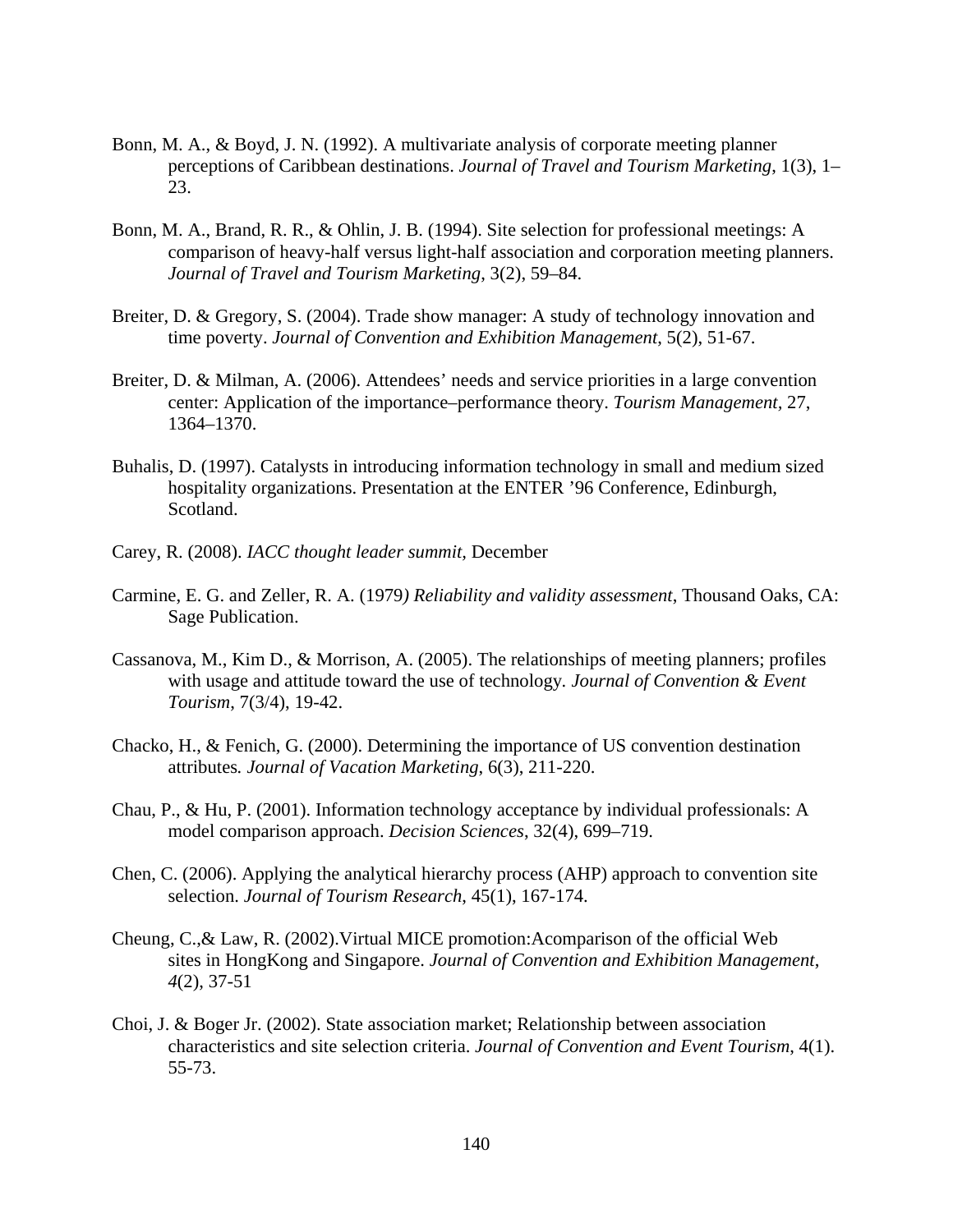- Chon, K., Sparrowe, R.T., (2000). *Welcome to hospitality*, 2nd ed. Delmar Thomson Learning, USA, 378–417.
- Churchill, G.A. (1979). A paradigm for developing better measures of marketing constructs. *Journal of Marketing Research*, 16(1), 64-73.
- Clark, D., Evans, M., & Knutson, B. (1997). Selecting a site for an association convention: An exploratory look at the types of power used by committee members to influence decisions. *Journal of Hospitality & Leisure Marketing,* 5(1), 123-136.
- Clark, D., & McCleary, K. (1995). Influencing associations' site selection process*. Cornell Hotel and Restaurant Administration Quarterly*, April, 61-68.
- Clark, D., Price, C., & Murrmann, S. (1996). Buying centers: who chooses convention sites? *Cornell Hotel and Restaurant Administration Quarterly*, August, 34-36.
- Cohen, P. & Cohen, J. (1983)*Applied multiple regression/correlation analysis for the behavioral sciences*. L. Erlbaum Associates, Hillsdale, N.J.
- Comas, M., & Moscardo, G. (2005). Understanding and their conference decision-making progresses*. Journal of Convention and Event Tourism*, 7(3/4), 117-138.
- Connolly, D., & Olsen, M. (2000) An environmental assessment of how technology is reshaping the hospitality industry. *Tourism and Hospitality Research*, 3(1), 73-93.
- Connolly, D., Carroll, W., & Steinbrink, S. (2007). *Groups and Meetings: Market opportunity redefined.* PhoCus Wright Inc. Sherman, CT.
- Convention Industry Council (2004). Econimic Impact of MICE Industry. Retrieved January 11, 2007 from http://www.conventionindustry.org/resources/resources.htm#econimpt
- Convention Industry Council (2004). APEX industry glossary. Retrieved December 1, 2008 from http://www.conventionindustry.org/glossary/
- Crouch, G., & Louviere, J. (2004a). The determinants of convention site selection: A logistic choice model from experimental data. *Journal of Travel Research*, 43(2), 118-130.
- Crouch, G., & Louviere, J. (2004b). The consumption of association convention sites: preliminary results from a stubdy of site choice*. In Consumer Psychology of Tourism, Hospitality and Leisure*, Volume 3, edited by Crouch, G., Perdue, R., Timmermans, H., & Uysal, M.,Wallingford, UK: CABI, 135-47.
- Crouch, G., & Ritchie, J. (1998). Convention site selection research: a review, conceptual model, and propositional framework. *Journal of Convention and Exhibition Management*, 1(1), 49-69.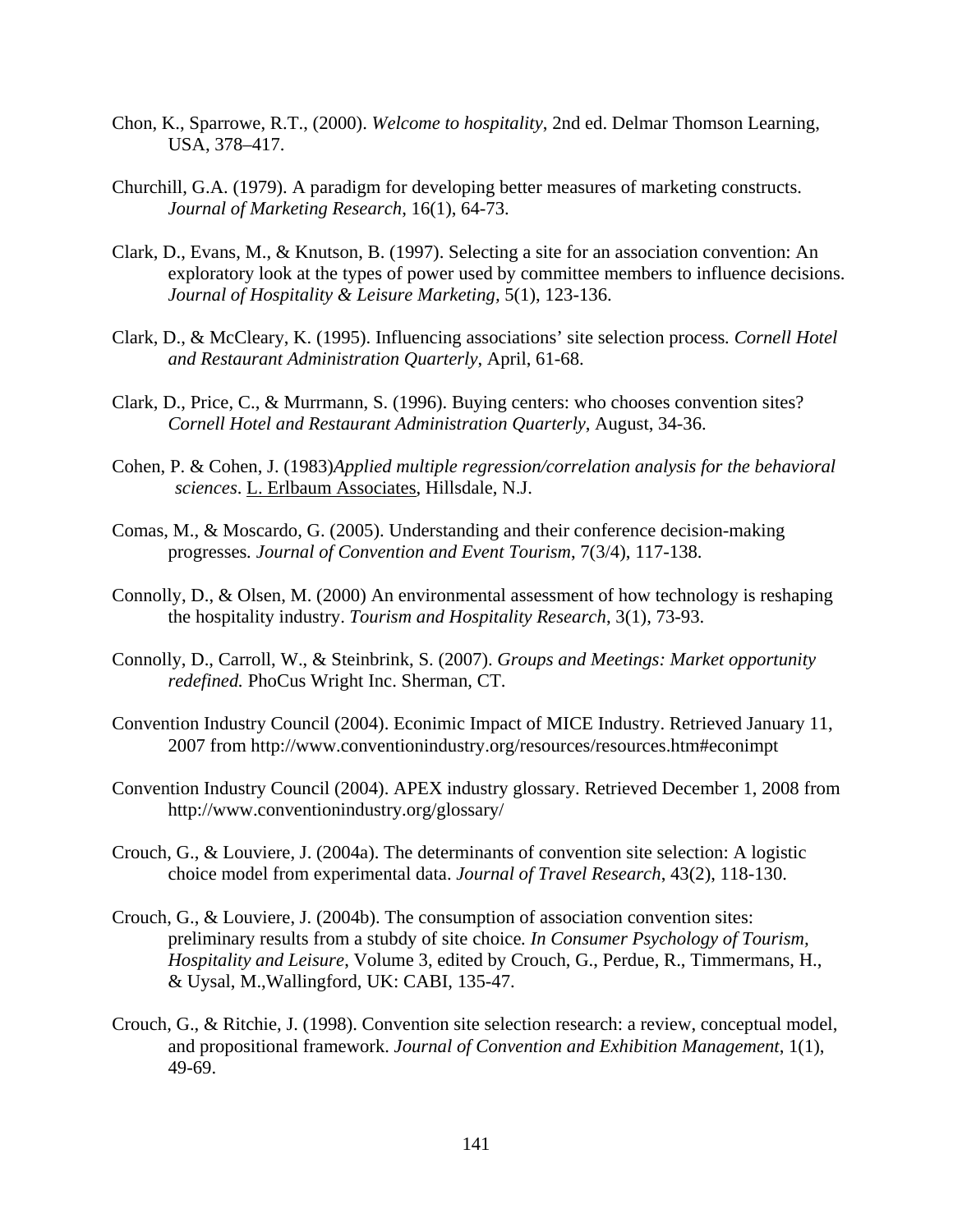- Dabholkar, P. (1996).Consumer evaluation of new technology-based self-service options: An investigation of alternative models of service quality. *International Journal of Research in Marketing*, 13(1), 29-51.
- Davis, F.D. (1986). A technology acceptance model for empirically testing new end-user information systems: Theory and results. Unpublished Doctoral Dissertation, Sloan School of Management, Massachusetts Institute of Technology, Cambridge, MA.
- Davis, F.D. (1989). Perceived usefulness, perceived ease of use, and user acceptance of information technology. *MIS Quarterly*, 13(3), 319-340.
- Davis, F.D., Bagozzi, R.P., & Warshaw, P.R. (1989). User acceptance of computer technology: A comparison of two theoretical models. *Management Science*, 35(8), 982-1003.
- Davison, R., Alford, P. & Seaton, T. (2002). The use of Information and Communication Technology by the European Meetings, Incentives, Conferences, and Exhibitions (MICE) Sectors. *Journal of Convention and Exhibition Management*, 4(2), 119-136.
- Digance, J. (2002). Use of the World Wide Web in marketing Australian dedicatedconvention centers. *Journal of Convention and Exhibition Management*, *4*(2), 53-67.
- Doyle, P., Woodside, A., & Michell, P. (1979). Organizations buying in new task and rebuy situations. *Industrial Marketing Management*, 8(February). 7-11.
- Eisenstodt, J. (1999). Defining conference centers. *Meeting News*, October, 32.
- Fawzy, A. & Samra, Y.A.. (2008). A conceptual model for understanding associations' site selection processes: an organizational buyer behavior perspective*, Journal of Convention & Event Tourism,* 9 (2), 119-136
- Fein, C. S. (1983). Teleconferencing and its effects on business travel. *Tourism Management*, *14*(4), 279-289.
- Fenech, T. (1998). Using perceived ease of use and perceived usefulness to predict acceptance of the World Wide Web. *Computer Networks & ISDN Systems*, 30(1-7), 629-630.
- Fenich, G. (2002*). Convention center ownership and management: The case of the United States*. New York: The Haworth Hospitality Press
- Fishbein, M., & Ajzen, I. (1975). *Belief, attitude, intention and behavior: An introduction to theory and research. Reading*, MA: Addison-Wesley Publishing Company.
- Fortin, P. A., & Ritchie, J. R. (1977). An empirical study of association decision process in convention site selection. *Journal of Travel Research*, 15(4), 13-20.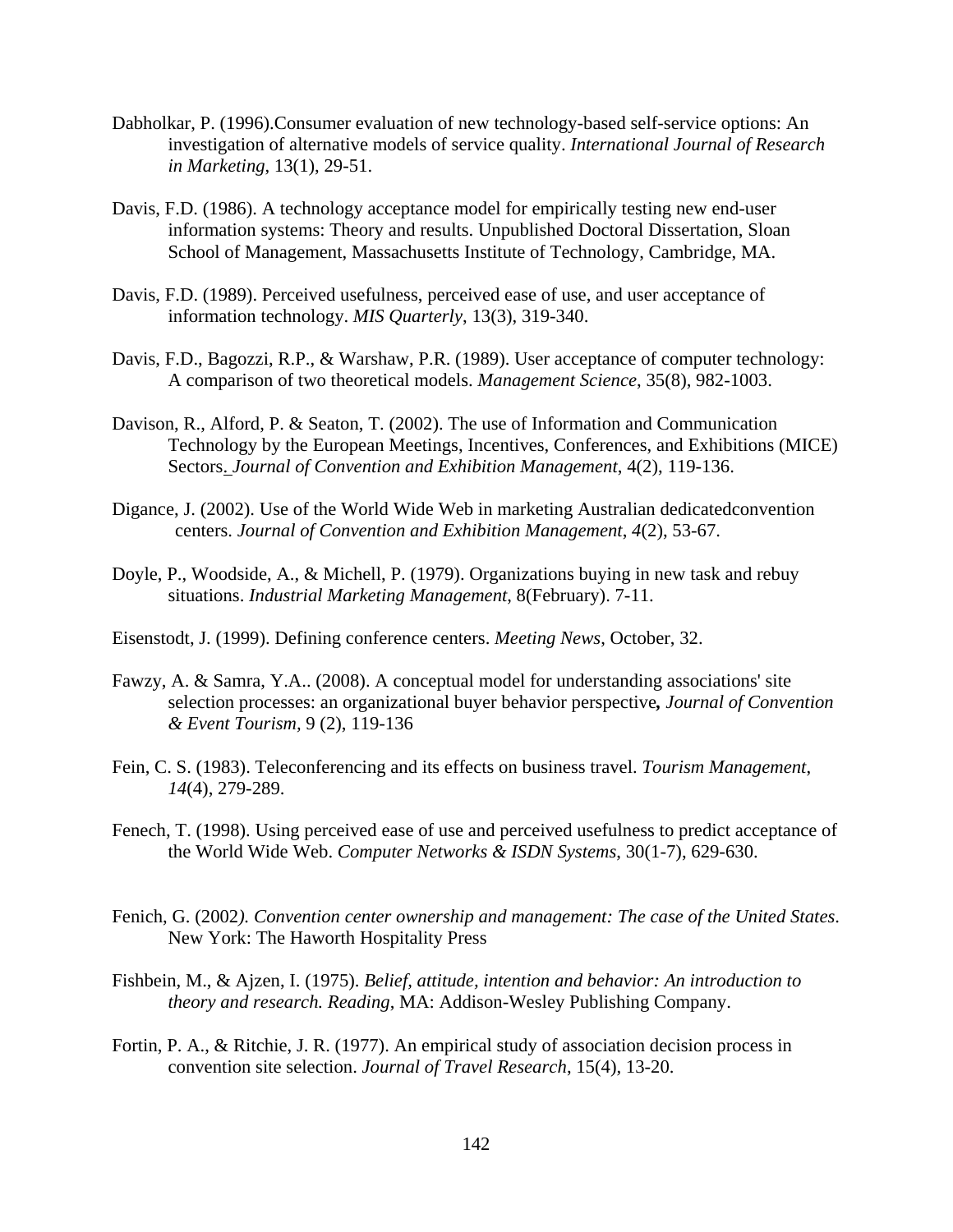- Fortin, P., Ritchie, J., & Arsenault, J. (1976). *A study of the decision process of North American associations concerning the choice of a convention site*. Quebec, Canada: Quebec Planning and Development Council.
- Frew, A. (2000). Information and communications technology research in the travel and tourism domain: perspective and direction. *Journal of Travel Research*, 39(2), 136-153.
- GAVEL (2001, 2005, 2006, 2007). GAVEL: The most comprehensive guide to North American meeting facilities*. Meetings & Conventions*, Northstar
- Ghingold, M., & Wilson, D. (1998). Buying center research and business marketing practice: Meeting the challenge of dynamic marketing. *Journal of Business and Industrial Marketing* 13(2) 96-119
- Go, F., & Zang, W. (1997). Applying importance-performance analysis to Beijing as an international meeting destination. *Journal of Travel Research*, 35(4), 42-49.
- Goldblatt, J. J., Nelson, K.S. (2001). *International Dictionary of Event Management* (2nd Ed.), New York, Wiley.
- Gregory, S., & Breiter, D. (2001). Trade show manager: Profile in technology usage. *Journal of Convention and Tourism Management* (3), 63-76.
- Gregory, S., Kline, S., & Breiter, D. (2005). Group sales and marketing in convention hotels: Internet and web usage. *Journal of Travel & Tourism Marketing*, 18(1) 67-77.
- Hair, J., Black, W., Babin, B., Anderson, R. & Tatham, R. (2006). Multivariate Data Analysis,  $6<sup>th</sup>$  ed. Prentice Hall, Upper Saddle River, NJ
- Hayduck, L. A. (1987). *Structural equation modeling with LISREL*. Baltimore: Johns Hopkins University Press
- Heider, F. (1958). *The psychology of interpersonal relations*. New York: Wiley.
- Hendrickson, A.R. & Collins, M.R. (1996). An assessment of structure and causation of IS usage. *The Data Base for Advances in Information Systems*, 27(2), 61-67.
- Hill, T., Smith, N., & Mann, M. (1987). Role of efficacy expectations in predicting the decision to use advanced technologies: the case of computers. *Journal of Applied Psychology*, 72(2), 307-313.
- Hinkin, T., & Tracey, J. (1998). The service imperative: factor driving meeting effectiveness. *Cornell Hotel and Restaurant Administration Quarterly*, 39(5), 59-67.
- Hoffman, D., & Novak, T. (1996). Marketing in hypermedia computer-mediated environments: conceptual foundations. *Journal of Marketing*, 60, 50-68.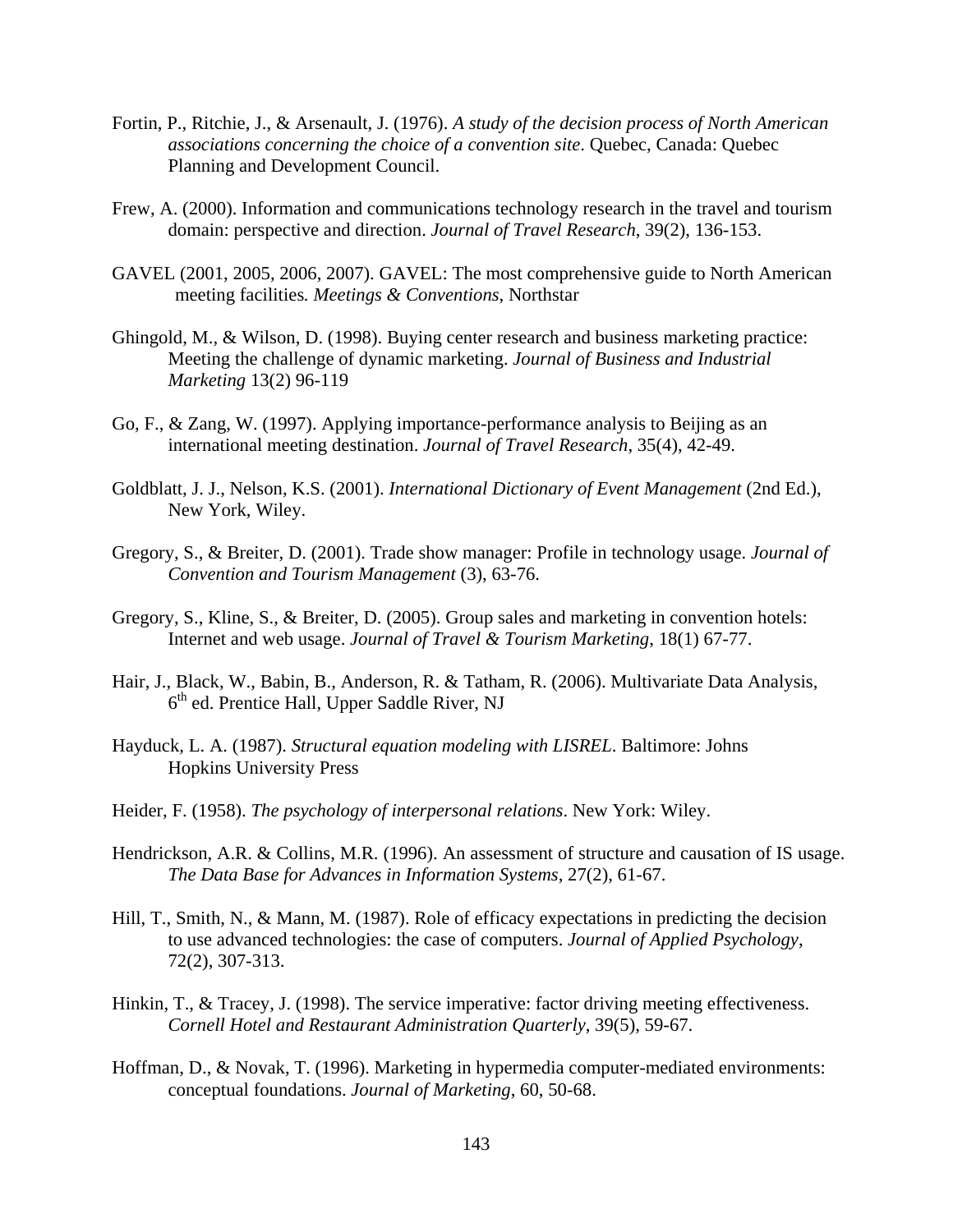- Hoyle, R. (1995). *Structural equation modeling: Concepts, issues, and applications*. Thousand Oaks, CA: Sage.
- Hu, C., & Hiemstra, S. (1996). Hybrid conjoint analysis as a research technique to measure meeting planners' preferences in hotel selection. *Journal of Travel Research*, 35, 62-69.
- International Association of Conference Centers (2005, 2007a). *Trends in the Conference Center Industry,: A statistical and financial profile.* St. Louis, USA
- International Association of Conference Centers (2007b), IACC membership criteria, Retrieved January 7, 2008 from http://www.iaccglobal.org/about/index.cfm?fuseaction=MemCritDetail&DetailID=27
- Igbaria, M., Guimaraes, T., & Davis, G.B. (1995). Testing the determinants of microcomputers usage via a structural equation model*. Journal of Management Information Systems*, 11(4), 87-114.
- Igbaria, M.& Iivari, J. (1995). The effects of self-efficacy on computer usage. *Omega*, 23(6), 587-605.
- Igbaria, M., Zinatelli, N., Cragg, P., & Cavaye, A. (1997). Personal computing acceptance factors in small firms: A structural equation model. *MIS Quarterly*, 21(3), 279-305.
- Jackson, D., Keith, J., & Burdick, R. (1984). Purchasing agents' perceptions of industrial buying center influence: a situational approach. *Journal of Marketing*, 48(Fall), 75-83.
- Jackson, C.M., Chow, S., & Leitch, R.A. (1997). Toward an understanding of the behavioral intention to use information systems. *Decision Science*, 28(2), 357-389.
- Jago, L. & Deery, M. (2003). Relationships and factors influencing convention decision-making . In Proceeding of the Convention & Expo Summit 2003. Hong Kong: The Hong Kong Polytechnic University, 87-100.
- Jago, L. & Deery, M.(2005). Relationships and factors influencing convention decision-making. *Journal of Convention and Event Tourism*, 7(1), 23-41.
- Johnston, W. & Bonoma, T. (1981). The buying center: structure and interaction patterns. *Journal of Marketing*, 45(Summer), 43-56.
- Jones, D. L. & Brewer, K. P. (2001). The future of the meeting, incentive, convention, and exhibition (MICE) industry buyer- seller relationship: High tech or high touch? *Journalof Convention and Exhibition Management*, *3*(2), 53-67.
- Kerlinger, F.N. (1986). *Foundation of behavioral research*. New York: Holt, Reinhart and Winston Inc.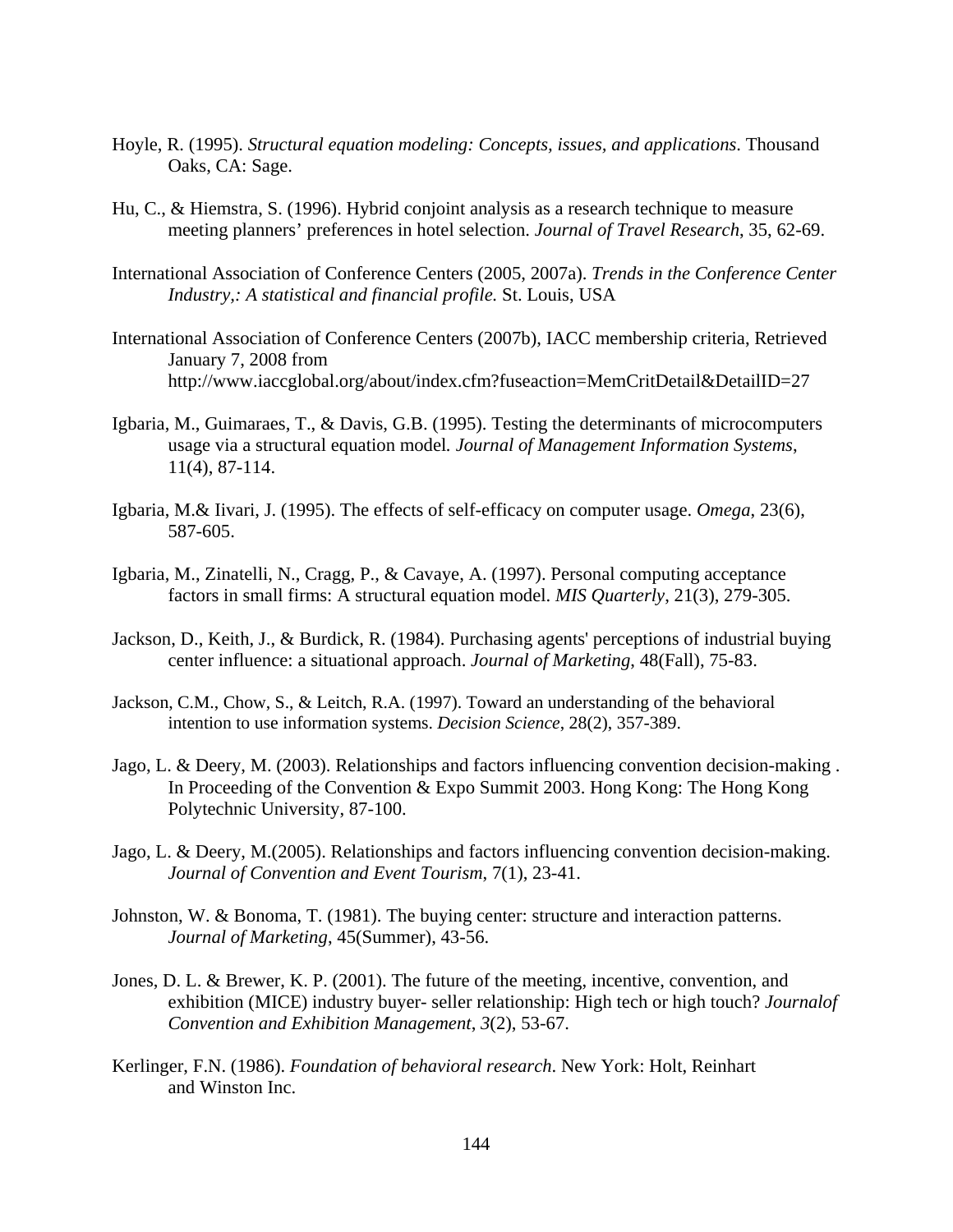- Keltner, B., Finegold, G., Mason, G., & Wagner, K. (1999). Market segmentation strategies and service sector productivity. *California Management Review*, 41(summer), 84-102.
- Kim, L. H., Kim, D.J., & Leong, J.K. (2005). The effect of perceived risk on purchase intention in purchasing airline tickets online. *Journal of Hospitality & Leisure Marketing*, 13(2), 33-52.
- Kim, D. & Morrison, A. (2004). Tiers or tears?: An evaluation of the Web-based marketing efforts of major city convention centers. In The U.S. Journal.
- Kohli, A. (1989). Determinants of influence in organizational buying: a contingency approach. *Journal of Marketing*, 53(July), 50-65.
- Lane, H.E., Dupre, D. (1997) *Hospitality World*. New York: Van Nostrand Reinhold.
- Lawrence, M., & McCabe, V. (2001). Managing conferences in regional areas: a practical evaluation in conference management. *Journal of Convention and Exhibition Management,* 13(4/5), 204-207.
- Lee, T., & Park, J. (2002). Study on the degree of importance of convention service factors: Focusing on the differences in perception between convention planners and participants. *Journal of Convention and Exhibition Management*, 3(4), 69- 79.
- Lee, M., & Back, K. (2005). A review of convention and meeting management research 1990- 2003: Identification of statistical methods and subject asreas. *Journal of Convention and Event Tourism.* 7(2), 1-20.
- Lee, M. & Lee K. (2006). Convention and Exhibition Center development in Korea*. Developing a Successful Infrastructure for Convention & Event Tourism*. Haworth Press, Inc.
- Legris, P., Ingham, A., & Collerette, P. (2003). Why do people use information technology? A critical review of the technology acceptance model *Information and Management* 40(3), 191–205.
- Leonard, L., Cronan, T., & Kreie, J. (2004). What influences IT ethical behavior intentionsplanned behavior, reasoned action, perceived importance, or individual characteristics? *Information and Management*, 42(1), 143–159.
- Lewis, W., Agarwal, R., & Sambamnrthy, V. (2003). Sources of influence on beliefs about information technology use: An empirical study of knowledge workers. *MIS Quarterly*, 27(4), 657-678.
- Lynn, S.A. (1987). Identifying buying influences for a professional service: Implications for marketing efforts. *Industrial Marketing Management*, 16, 119-130.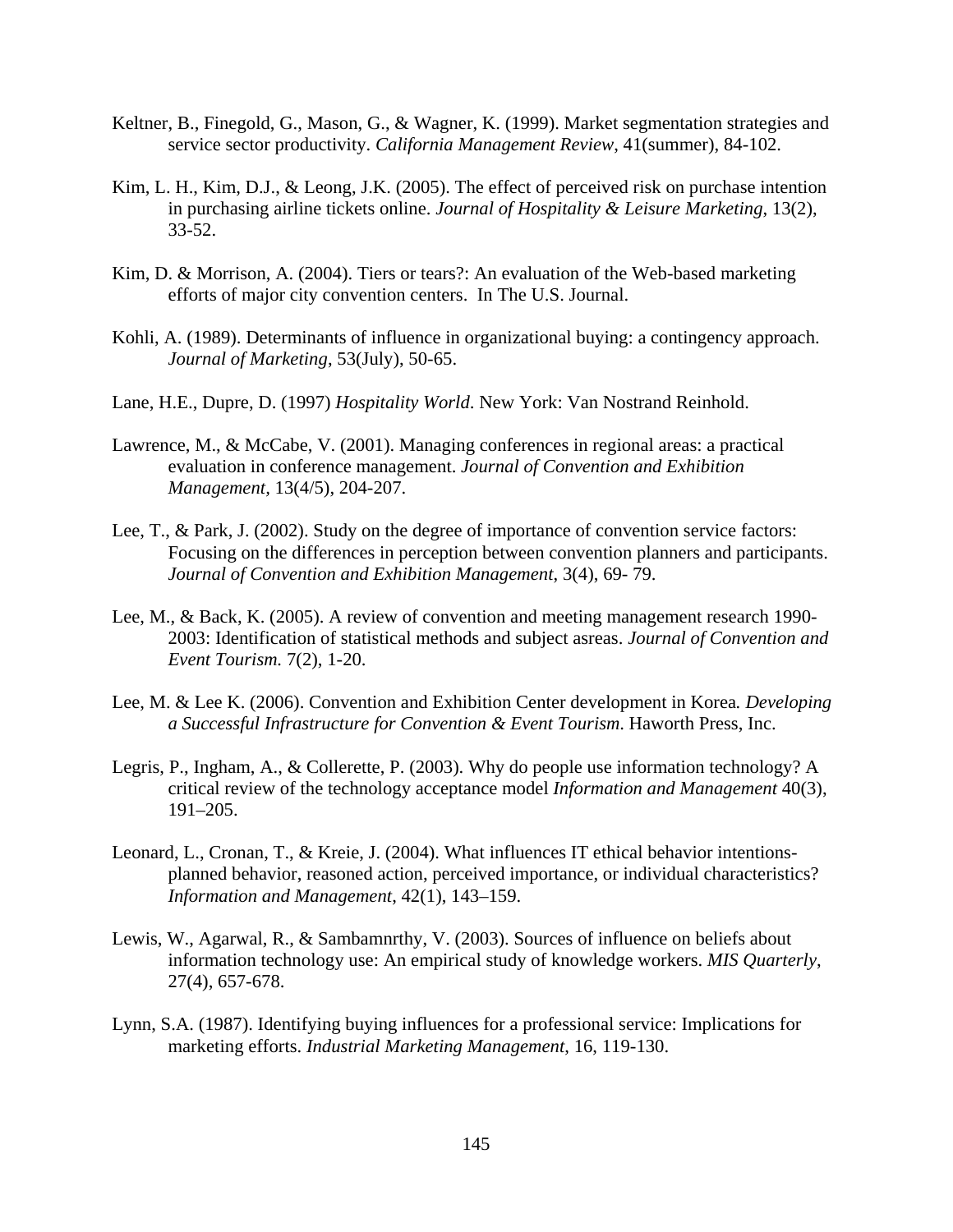- Manstead, A., & Van Eekelen, S. (1998). Distinguishing between perceived behavioral control and self-efficacy in the domain of academic achievement intentions and behaviors *Journal of Applied Social Psychology*, 28(15), 1375-1 392.
- Mathieson, K., Peacock, E., & Chin, W. W. (2001). Extending the technology acceptance model: The influence of perceived user resources. *The Data Base for Advances in Information Systems,* 32(3), 86–112.
- Marakas, G.M., Yi, M., & Johnson, R. (1998).The multilevel and multifaceted character of computer self-efficacy: toward clarification of the construct and an integrative framework for research, *Information Systems Research* 9(2), 129–163.
- Marie, K. S., Kasavan a, M. L., & Knutson, B. J. (2000). Smart card: Meet smart meeting planner. *Journal of Hospitality and Leisure Marketing*, *7*(2), 77-85.
- Mathieson, K. (1991). Predicting user intentions: Comparing the technology acceptance model with the theory of planned behavior. *Information Systems Research*, 2(3), 173–191.
- Mathieson, K., Peacock, E., & Chin, W.W. (2001). Extending the technology acceptance model: The influence of perceived user resources. *The DATABASE for Advances in Information Systems, 32*(3), 86–112.
- Matthing, J., Kristensson, P., & Gustafsson, A. & Parasuraman, A. (2006). Developing successful technology-based services: The issues of identifying and involving innovative users. *Journal of Service Marketing*, 20(5), 288-297.
- McQuiston, D. (1989). Novelty, complexity and importance as causal determinants of industrial buyer behavior. *Journal of Marketing*, 53(April), 66-79.
- Meetings and Conventions (2002, 2006*). Meetings Market Report.* Meetings and Conventions, August
- Meeting News (2005). Bundle or not to bundle?, retrieved October 12, 2007 from http://www.meetingnews.com/news/id=223084232
- Meeting Professional International (2002*). The 2002 Meeting Outlook Survey*. Washington, DC.
- Mick, D., & Fournier, S. (1998). Paradoxes of technology: Consumer cognizance, emotions, and coping strategies. *Journal of Consumer Research*. 25(Sep.) 123-147
- Mistilis, N., & Dwyer, L., (1999). Information technology and service standard in MICE tourism. *Journal of Convention and Exhibition Management*, *2*(1), 55-65.
- Montealegre, R. (1999). A temporal model of institutional interventions for information technology adoption in less-developed countries. *Journal of Management Information Systems*, 16(summer), 207-232.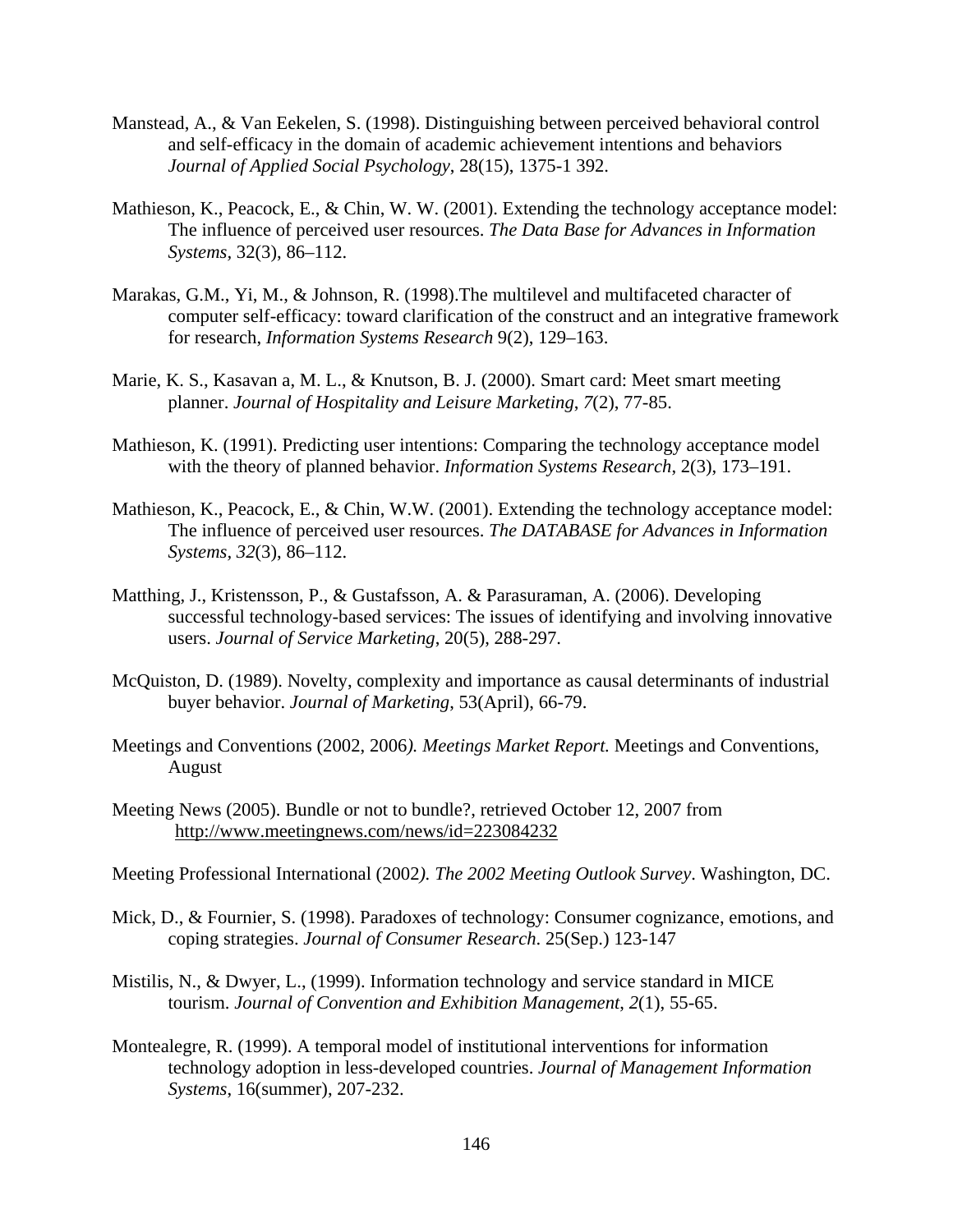- Montgomery, R., & Rutherfold, D. (1994). A profile of convention-service professionals, Cornell HRA Quarterly, December, 47-57.
- Moon, J. & Kim, Y. (2001). Extending the TAM for a World-Wide-Web context. *Information & Management*, 38(4), 217-230.
- Moore, G. (1999). *Crossing the chasm*. New York: Harper Collins.
- National Conference Center (2007). Audio-Visual price list. Retrieved October 3, 2007 from http://www.conferencecenter.com/resources.cfm
- Nunnally, J.C., & Durham, R.L. (1975). Validity, reliability, and special problems of measurement in evaluation research. In E.L. Struening & M. Guttentag (Eds.), *Handbook of evaluation research.* Beverly Hills, CA: Sage Publications.
- OMFG (2000, 2001, 2003. 2004.2006). *Official Meeting Facilities Guide .*Ziff-Davis Publishing Co.
- Oppermann, M. (1994). Modelling convention location choice and participation decision making process: a review with emphasis on professional associations. Les Cahiers du Tourisme, Serie C (188). Marseille, France: Centre des Hautes Etudes Touristiques, Universite de Droit, d'Economie et des Sciences, Aix-en-Provence.
- Oppermann, M. (1996a). Convention cities: Images and changing fortunes. *Journal of Tourism Studies*, 7(1), 10-19.
- Oppermann, M. (1996b). Convention destination images: Analysis of association meeting planners' perceptions. *Tourism Management*, 17(3), 175-182.
- Oppermann, M.,& Chon, K. S. (1997). Convention participation decision-making process. *Annals of Tourism Research*, *24*(1), 178-191.
- Parasuraman, A. (2000). Technology readiness index (TRI): A multiple–item scale to measure readiness to embrace new technologies, *Journal of Service Research*, 2 (4), 307-320.
- Pinsonneault, A., & Kraemer, K.L. (1993). Survey research methodology in management information systems: An assessment. *Journal of Management Information Systems*, 10(2), 75-105.
- PhoCus Wright Inc. (2006) *Groups and Meetings: Market opportunity redefined*.
- Phillips, L.A., Calantone, R., & Lee, M.T. (1994). International technology adoption: Behavior, structure, and demand. *The Journal of Business & Industrial Marketing*, 9(2), 16-28.
- PKF Consulting & IACC (2004, 2007). *Trends report: trends in the conference center industry, a statistical and financial profile*.St. Louis, MO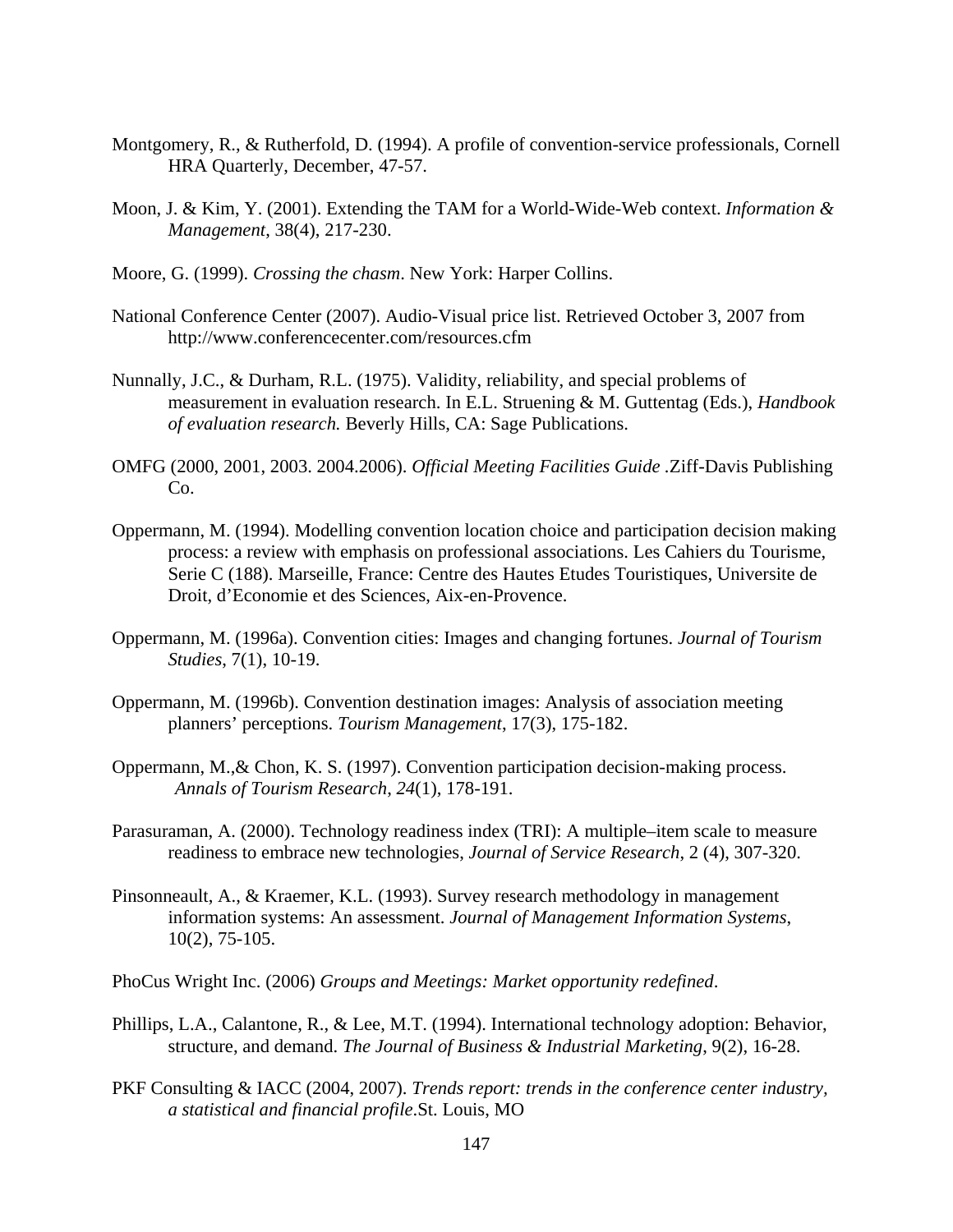- Plouffe, C., Vandenbosch, M., & Hulland, J. (2000) Research report:Richness versus parsimony in modeling technology adoption decisions: Understanding merchart adoption of a smartcard based payment system. Inform. System Res. 12(2), 208-222.
- Plouffe, C., Vandenbosch, M., & Hulland, J. (2001). Intermediating technologies and multigroup adoption: A comparison of consumer and merchant adoption intentions toward a new electronic payment system. *The Journal of Product Innovation Management*, 18(2), 65–81.
- Renaghan, L., & Kay, M. (1987). What meeting planners want: The conjoint-analysis approach. *Cornel Hotel and Restaurant Administration Quarterly*, 28(1), 66-76.
- Robinson, P., Faris, C., & Wind, Y. (1967). *Industrial Buying and Creative Marketing,* Allyn and Bacon, Boston, MA.
- Rogers, M. (1995). *Diffusion of innovations.* New York: The Free Press.
- Rutherfold, D., & Umbeit, W. (1993). Improving interactions between meeting planners and hotel employees. Cornell HRA Quarterly, February, 68-80.
- Spekman, R., & Stern, L. (1979). Environmental uncertainty and buying group structure. *Journal of Marketing*, 43(Spring), 54-64.
- Siguaw, J., Enz, C., & Namasivayam, K. (2000). Adoption of information technology in U.S. hotels: Strategically driven objectives. *Journal of Travel Research, 39*(November), 192- 201.
- Saade, R., & Bahli, R. (2005). The impact of cognitive absorption on perceived usefulness and perceived ease of use in on-line learning: An extension of the technology acceptance model. *Information and Management*, 42(2), 317–328.
- Schepers, J., & Wetzels, M. (2007). A meta-analysis of the technology acceptance model: Investigating subjective norm and moderation effects. *Information & Management*, 44, 90–103.
- Siguaw, J., Enz, C., & Namasivayam, K. (2000). Adoption of information technology in U.S. hotels: strategically driven objectives. *Journal of Travel Research*, 39(November), 192- 201.
- Silk, A.J., & Kalwani, M. (1982),Measuring influence in organizational purchase decisions. *Journal of Marketing Research*, 19(May), 165-81.
- Spekman, R., & Stern, W. (1979). Environmental uncertainty and buying group structure: An empirical investigation. *Journal of Marketing*, 43, 54-64.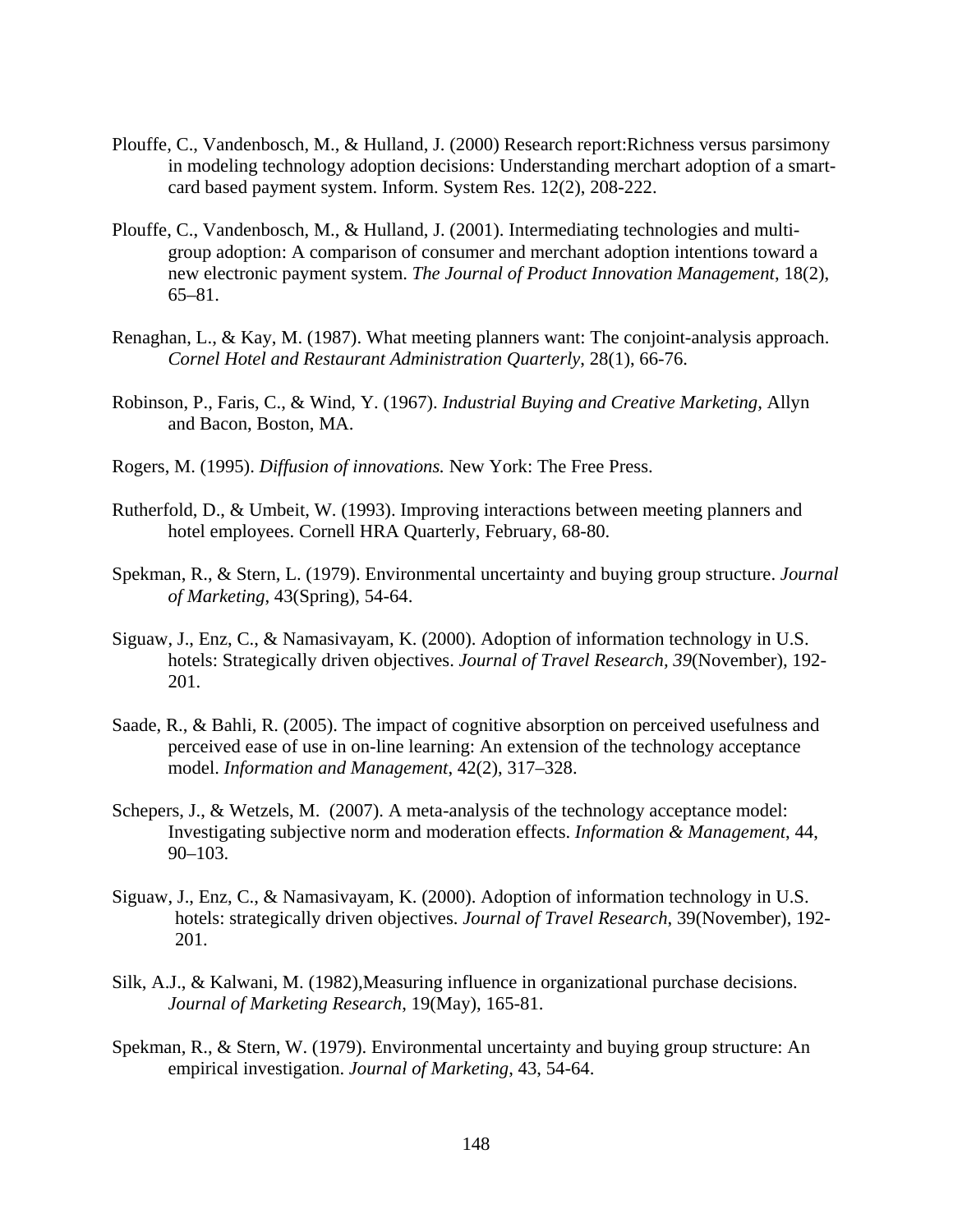Straub, D.W. (1989). Validating instruments in MIS research. *MIS Quarterly*, 13(2), 147-170.

- Straub, D., Keil, M., & Brenner, W. (1997). Testing the technology acceptance model across cultures: A three country study. *Information & Management*, 33(1), 1-11.
- Straub, D., Limayem, M., & Karahanna, E. (1995). Measuring system usage: Implications for IS theory testing. *Management Science*, 41(8), 1328-1342.
- Sonnenwald, D., Maglaughlin, K., & Whitton, M. (2001). using innovation diffusion theory to guide collaboration technology evaluation: Work in progress. In *Proceedings IEEE International Workshop on Enabling Technologies*, 114-119.
- Sutton, R., Eisenhardt, K., & Jucker, J. (1986). Managing organizational decline: Lessons from Atar*. Organizational Dynamics*, 14(Spring). 17-29.
- Szajna, B. (1994). Softw. evaluation and choice: Predictive validation of the technology acceptance instrument. *MIS Quarterly*, 18(3), 319-324.
- Swanson, E.B. (1988). Information systems implementation: Bridging the gap between design and utilization. Homewood, IL: Irwin.
- Taylor, B. (1974). The role of risk in consumer behavior. *Journal of Marketing*, 38 (April) 54-60.
- Taylor, S., & Todd, P. A. (1995a). Understanding information technology usage: A test of competing models. *Information Systems Research*, 6(2), 144–176.
- Taylor, S., & Todd, P A. (1995b) Assessing IT usage: The role of prior experience. *MIS Quarterly*, 19(4), 561-570
- Terry, *D.* J. (1993). Self-efficacy expectancies and the theory of reasoned action. In Terry, D.,Gallois, C., & McCamish, M. (Eds.), *The theory of reasoned action: Its application of AIDS-preventive behavior,* 135-15 1. Oxford, UK: Pergamon.
- Terry, D., & O'Leary, J. (1995). The theory of planned behavior: The effects of perceived behavioral control and self-efficacy. *British Journal of Social Psychology,* 34, 199-220.
- Thomas, R. (1984). Bases of power in organizational buying decisions. *Industrial Marketing Management,* 13, 209-217
- Thomson, R., Compeau, D. & Higgins, C. (2006). Intention to use Information Technology: An integrative model. *Information & Management*, 212(44), 206–215.
- Toh, R., Frederick, D., & Yates, B. (2005). Independent Meeting Plannerts: roles, compensation, and potential conflicts. Cornell Hotel and Restaurant Adminisrration Quarterly, November, 431-443.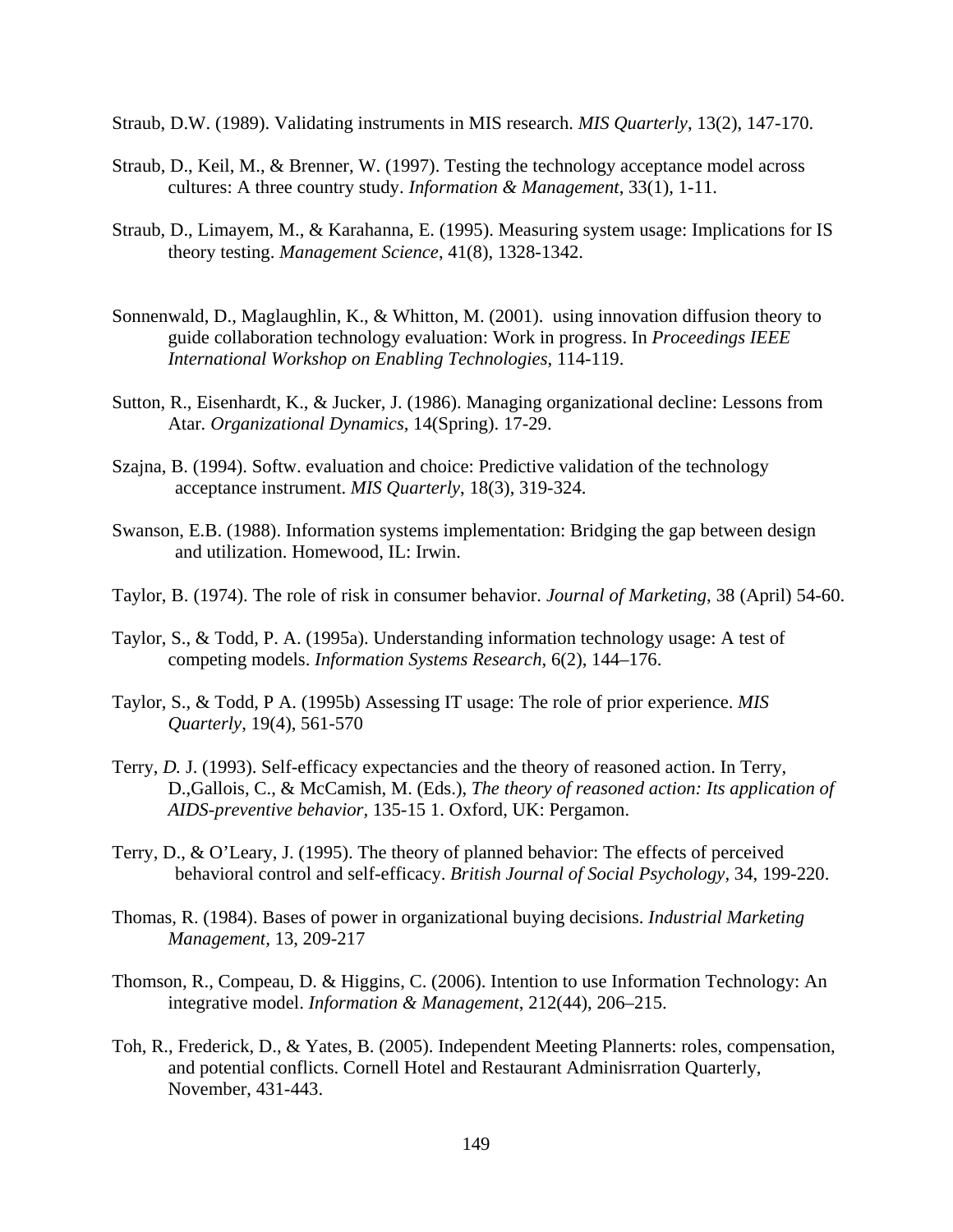- Vanucci, C., & Kerstetter, D. (2001). Meeting planners' use of the Internet to plan group meetings. *Journal of Convention & Exhibition Management*, 2(4), 23-36
- Venkatesh, V. (2000). Determinants of perceived ease of use: Integrating control, intrinsic motivation, and emotion into the technology acceptance model. *Information Systems Research*, 11(4), 342-365
- Venkatesh, V., & Davis, F. (2000). A theoretical extension of the technology acceptance model: Four longitudinal field studies. *Management Science*, 46, 186-204.
- Venkatesh, V., & Davis, F. (1996). A model of the antecedents of perceived ease of use: Development and test. *Decision Sciences*, 27(3), 451–481.
- Venkatesh, V., Morris, M., & Davis, F. (2003). User acceptance of information technology: Toward a unified view. *MIS Quarterly*, 27(3), 425–478.
- von Hippell, E. (1986). Lead users: A source of novel product concepts. *Management Science*, 32(July), 791-805.
- Walczuh, R., Lemmink, J., & Streukens, S. (2006). The effect of service employees; Technology readiness on technology acceptance. *Information & Management*, 44, 206-215.
- Walker, R., & Johnson, L. (2006). Why consumers use and do not use technology-enabled services. *Journal of Service Marketing*, 20(2) 125-135
- Weber, K. (2001) Association meeting planners' loyalty to hotel chains. *Hospitality Management*, 20, 259-275.
- Weber, K. & Ladkin, A. (2004) Trends affecting the convention Industry in the 21<sup>st</sup> century. *Journal of Convention and Event Tourism*, 6(4), 47-63.
- Webster, F., Jr. (1984). *Industrial marketing strategy*. New York: John Wiley.
- Webster, F., Jr. & Wind, Y. (1972). A general model for understanding organizational buying behavior. *Journal of Marketing*, 36(2), 12-19.
- Webster, F., Jr. & Wind, Y. (1972). *Organizational buying behavior,* Englewood Cliffs, NJ: Prentice-Hall.
- Weitz, B. A. (1981). Effectiveness in sales interactions: A contingency framework. *Journal of Marketing*, 45(Winter), 85-103.
- West, L. A.,& Upchurch, R. S. (2001). Conference participants'acceptance of the Internet as an information and registration tool. *Journal of Convention and Exhibition Management*, *3*(2), 41-52.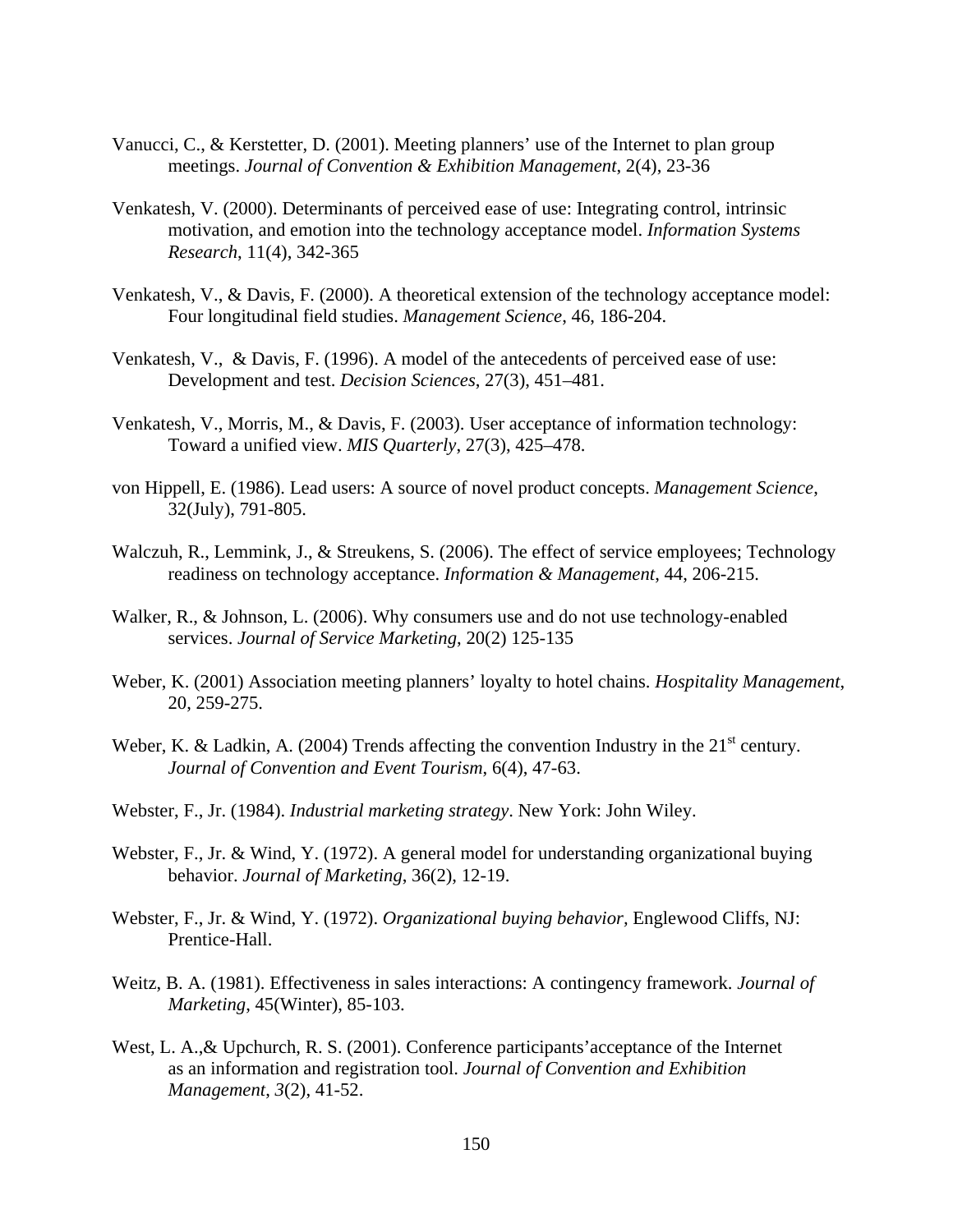- White, K., Terry, D., & Hogg, M. (1994). Safe sex behavior: The role of attitudes, norms, and control factors. *Journal ofAppliedSocia1 Psychology .*24(2), 164-2 192.
- Wind, Y. (1967). *The determinants of industrial buyers' behavior, in industrial buying and creative marketing.* Robinson, P. & Faris, C. (Eds.), Boston, MA: Allyn and Bacon
- Wöber, K. & Gretzel, U. (2001). Tourism managers' adoption of Marketing Decision Support Systems. *Journal of Travel Research*,39 (November), 172-181.
- Wolf, K.,&Boger, C. A. (2001). Investigating rate integrity in convention cities: Comparing central reservation and Internet rates. *Journal of Convention and Exhibition Management*, *3*(2), 16-31.
- Yi, M., Jackson, J., Park, J., & Probst, J. (2006). Understanding information technology acceptance by individual professionals: Toward an integrative view. *Information & Management,* 43, 350-363.
- Yuan, Y., Gretzel, U., & Fesenmaier, D. R. (2003). Internet technology use by American Convention and Visitors Bureaus. *Journal of Travel Research*, *41*(3), 240-255.
- Zeithaml, V., Parasuramann, A., & Berry, L (1991). *Delivering quality service: Balancing customers perceptions and expectations*. New York: The Free Press

Zigmund, W. (2002). *Business research methods*, 7<sup>th</sup> ed. Thomson South-Western.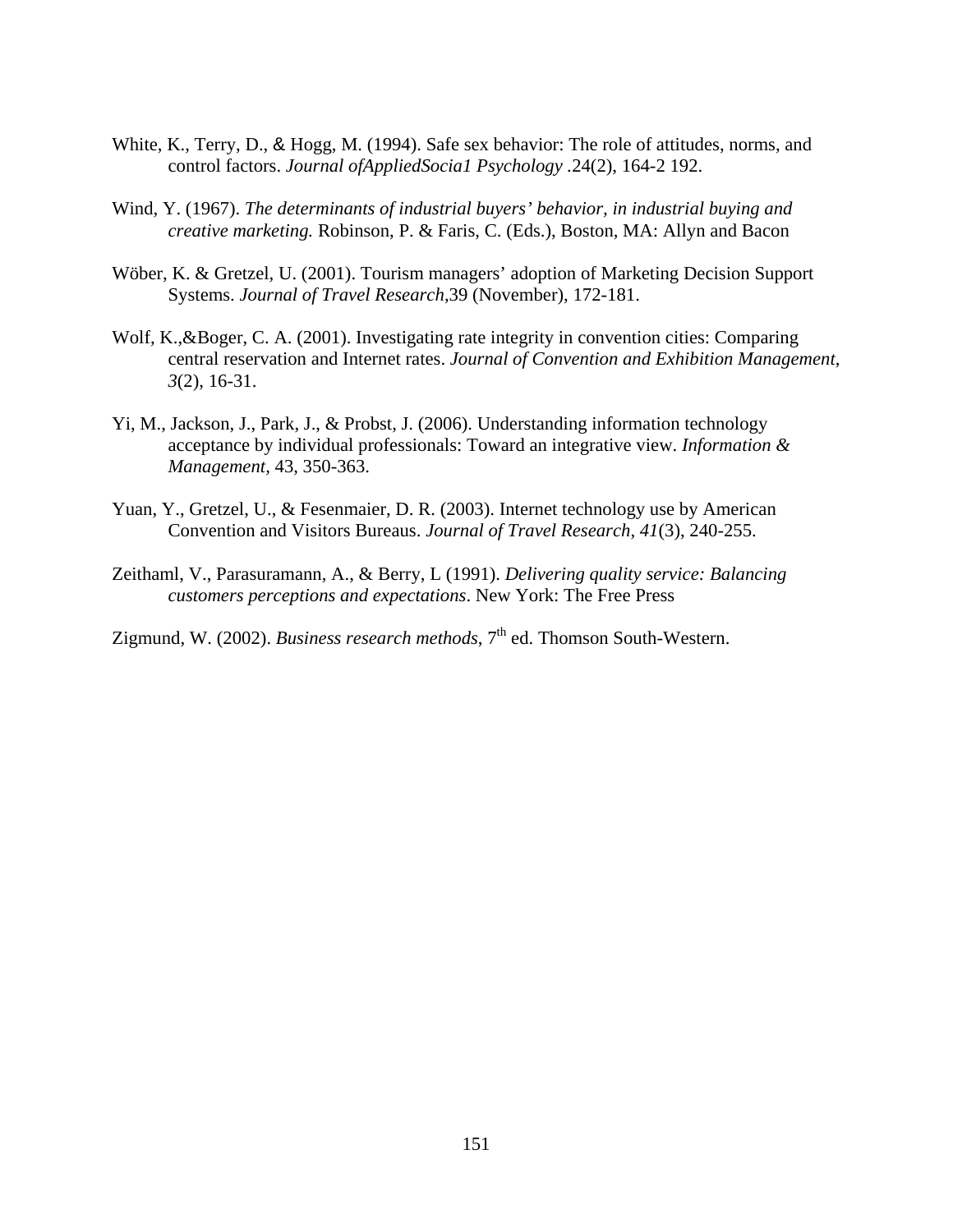## **APPENDIX**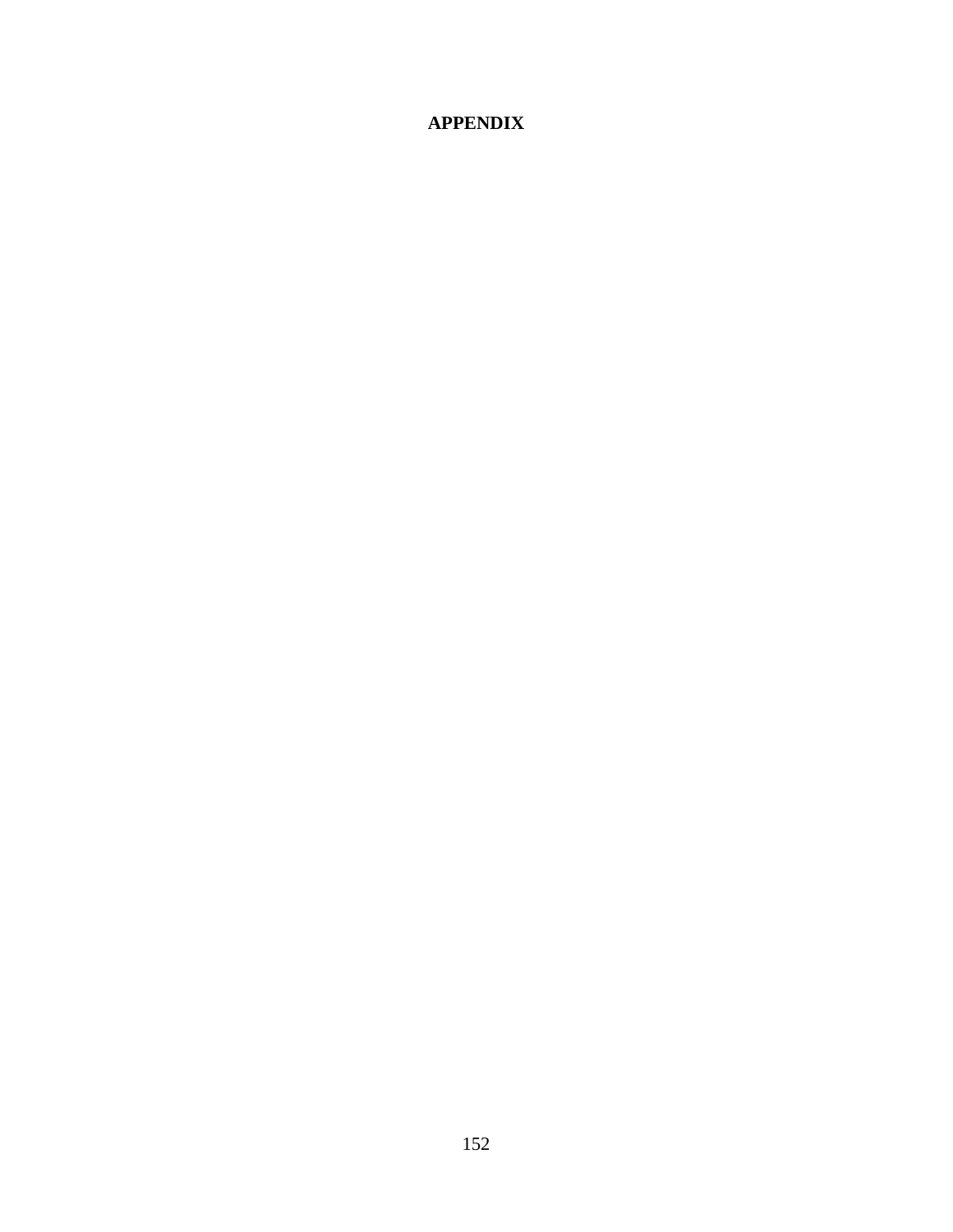### **Appendix 1 Questionnaire**

April 15, 2008

Dear meeting planners:

I am a doctoral candidate in the Department of Hospitality and Tourism Management at Virginia Tech and am currently working on my dissertation.

For my Ph.D. dissertation, I am conducting a study that examines the importance of Information Communication and Technology (ICT)-based features on the selection of a conference center and meeting planners' acceptance of technology. This survey will provide valuable information for my research and will help the meeting and conference center industry to understand the needs of meeting planners.

The enclosed questionnaire should take approximately 5-10 minutes to complete. Your participation is strictly voluntary and all responses will be kept confidential and anonymous. Data are being collected for academic purposes only. When you have completed the survey, please return it via the enclosed pre-paid return envelope by May 15, 2008. Completion and return of this survey indicates your voluntary consent to participate in this study.

To thank you for your participation, I would like to offer you the chance to enter your name to win an Outback Steakhouse Restaurant Gift Card. Three winners will be randomly selected, each receiving a \$30 gift card as a token of appreciation for your help.

If you have any questions please do not hesitate to contact me via phone at (540) 231-1276 or via email at leesw@vt.edu.

Thank you in advance for your cooperation.

Sincerely,

Valo

Seungwon "Shawn" Lee Doctoral Candidate Hospitality and Tourism Management Virginia Tech

Mahmood Khan, Ph.D., Dissertation co-chair Professor Hospitality and Tourism Management Virginia Tech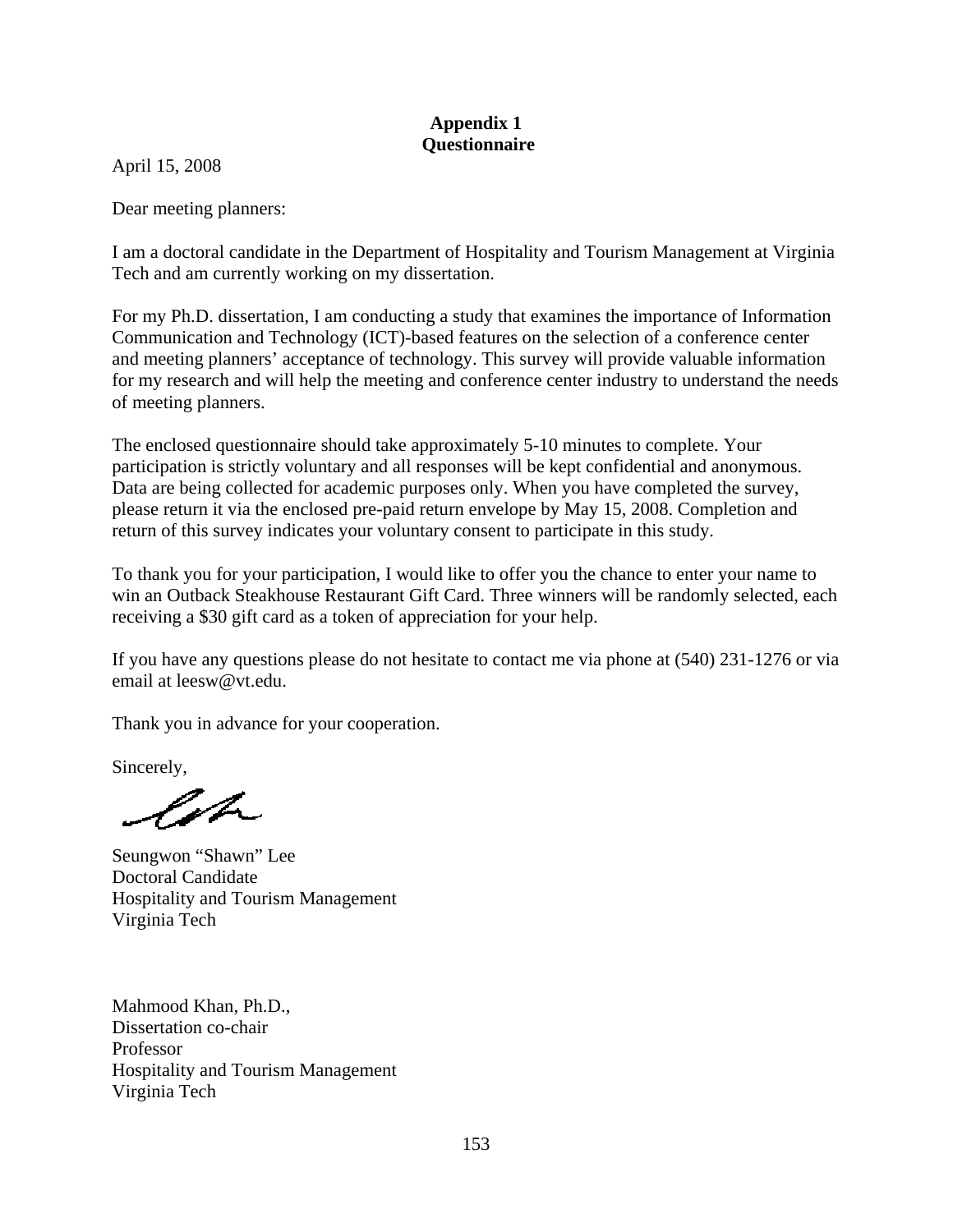# /irginiaTech

Survey Background: Meeting planners consider a number of factors when making their recommendation or selection of a meeting facility. One of those may be the availability of technology at meeting facilities.

Q1. I am responsible for selection or recommendation of meeting facilities for my organization's meetings (Please mark one that applies to you).

 $\Box$  Yes  $\Box$  No

**PART I.** This section asks questions regarding your perception of technology and **I**nformation and **C**ommunication **T**echnology **(ICT)-**based features that are available at **conference centers when you recommend or select a conference center for your meeting.**

**Q1**. Please read each statement carefully and indicate your level of agreement or disagreement with each statement by **circling the number** that most closely describes your opinion. If you have no knowledge on the given terminology, please check in the "no knowledge".

 $(1=$  strongly disagree,  $2=$  moderately disagree,  $3=$  somewhat disagree,  $4=$  neutral (neither disagree nor agree, 5= somewhat agree, 6= moderately agree, 7= strongly agree)

| Type of ICT-based features at conference centers                                                   | <b>Strongly</b><br><b>Disagree</b> |                |   |   | <b>Strongly</b><br>Agree |   | N <sub>0</sub><br>Knowledge |  |
|----------------------------------------------------------------------------------------------------|------------------------------------|----------------|---|---|--------------------------|---|-----------------------------|--|
| High-speed Internet is an important determinant when I<br>recommend or select a conference center. |                                    | 2              | 3 | 4 | 5                        | 6 | 7                           |  |
| Network is an important determinant when I recommend<br>or select a conference center.             |                                    | 2              | 3 | 4 | 5                        | 6 |                             |  |
| Wireless is an important determinant when I recommend<br>or select a conference center.            |                                    | $\overline{2}$ | 3 | 4 | 5                        | 6 |                             |  |
| Fiber optic is an important determinant when I ecommend<br>or select a conference center.          | 1                                  | 2              | 3 | 4 | 5                        | 6 | 7                           |  |
| Videoconferencing is an important determinant when I<br>recommend or select a conference center.   |                                    | $\overline{2}$ | 3 | 4 | 5                        | 6 | 7                           |  |
| Ethernet is an important determinant when I recommend<br>or select a conference center.            |                                    | 2              | 3 | 4 | 5                        | 6 |                             |  |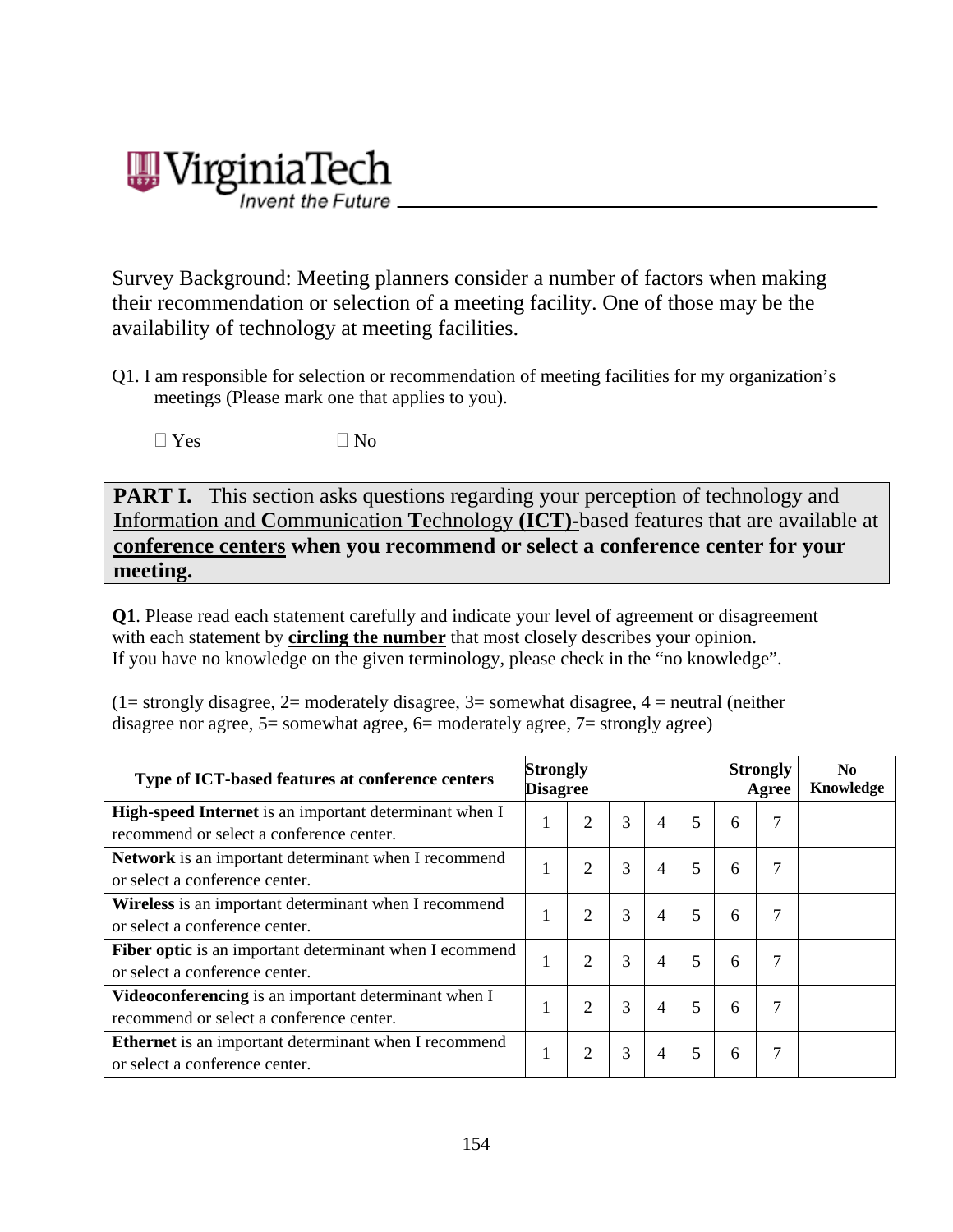| Type of ICT-based features at conference centers          | <b>Strongly</b><br><b>Disagree</b> |                |   |   |   |   | <b>Strongly</b><br>Agree | $\mathbf{N}\mathbf{0}$<br>Knowledge |
|-----------------------------------------------------------|------------------------------------|----------------|---|---|---|---|--------------------------|-------------------------------------|
| <b>Integrated Services Digital Network (ISDN)</b> is an   |                                    |                |   |   |   |   |                          |                                     |
| important determinant when I recommend or select a        | 1                                  | 2              | 3 | 4 | 5 | 6 | $\overline{7}$           |                                     |
| conference center.                                        |                                    |                |   |   |   |   |                          |                                     |
| Local Area Network (LAN) is an important determinant      |                                    |                |   |   | 5 |   |                          |                                     |
| when I recommend or select a conference center.           | 2<br>1                             |                | 3 | 4 |   | 6 | 7                        |                                     |
| Satellite uplink and downlink is an important             |                                    |                |   |   |   |   |                          |                                     |
| determinant when I recommend or select a conference       | 1                                  | $\overline{2}$ | 3 | 4 | 5 | 6 | 7                        |                                     |
| center.                                                   |                                    |                |   |   |   |   |                          |                                     |
| T1 Line is an important determinant when I recommend      | 1                                  | $\overline{2}$ | 3 | 4 | 5 | 6 | 7                        |                                     |
| or select a conference center.                            |                                    |                |   |   |   |   |                          |                                     |
| Virtual Private Network (VPN) is an important             |                                    |                |   |   |   |   |                          |                                     |
| terminant when I recommend or select a conference         | 1                                  | $\overline{2}$ | 3 | 4 | 5 | 6 | 7                        |                                     |
| center.                                                   |                                    |                |   |   |   |   |                          |                                     |
| Category 5 copper cable is an important determinant       | 1                                  | $\overline{2}$ | 3 | 4 | 5 | 6 | 7                        |                                     |
| when I recommend or select a conference center.           |                                    |                |   |   |   |   |                          |                                     |
| Web broadcasting is an important determinant when I       | 1                                  | 2              | 3 | 4 | 5 | 6 | 7                        |                                     |
| recommend or select a conference center.                  |                                    |                |   |   |   |   |                          |                                     |
| Computer lab is an important determinant when I           | 1                                  | $\overline{2}$ | 3 | 4 | 5 | 6 | 7                        |                                     |
| recommend or select a conference center.                  |                                    |                |   |   |   |   |                          |                                     |
| E-mail station (kiosk) is an important determinant when I | 1                                  | $\overline{2}$ | 3 | 4 | 5 | 6 | 7                        |                                     |
| recommend or select a conference center.                  |                                    |                |   |   |   |   |                          |                                     |

## **Q2.** B**ased on the ICT-based feature(s) that you indicated as important in Q1,** please

indicate your level of agreement or disagreement with the following statement by circling the number.

 $(1=$  strongly disagree,  $2=$  moderately disagree,  $3=$  somewhat disagree,  $4=$  neutral (neither disagree nor agree, 5= somewhat agree, 6= moderately agree, 7= strongly agree)

|                                                                                                                                             | <b>Strongly</b><br><b>Disagree</b> |   |   |   |   |   | <b>Strongly</b><br>Agree |
|---------------------------------------------------------------------------------------------------------------------------------------------|------------------------------------|---|---|---|---|---|--------------------------|
| I am confident that I am able to apply ICT based-<br>features at a conference center for my next meeting.                                   |                                    |   |   |   | 5 | 6 |                          |
| There is a lot that I can do to be sure of applying ICT<br>based-features at a conference center for your next<br>meeting                   |                                    | 2 |   | 4 | 5 | 6 |                          |
| I have no difficulty telling others about the results of using<br>ICT-based feature(s) at conference centers for meeting<br>functions.      |                                    | 2 | 3 | 4 | 5 | 6 |                          |
| I believe I can communicate to others the consequences of<br>using the ICT-based feature(s) for meeting functions at<br>conference centers. |                                    | 2 |   | 4 | 5 | 6 |                          |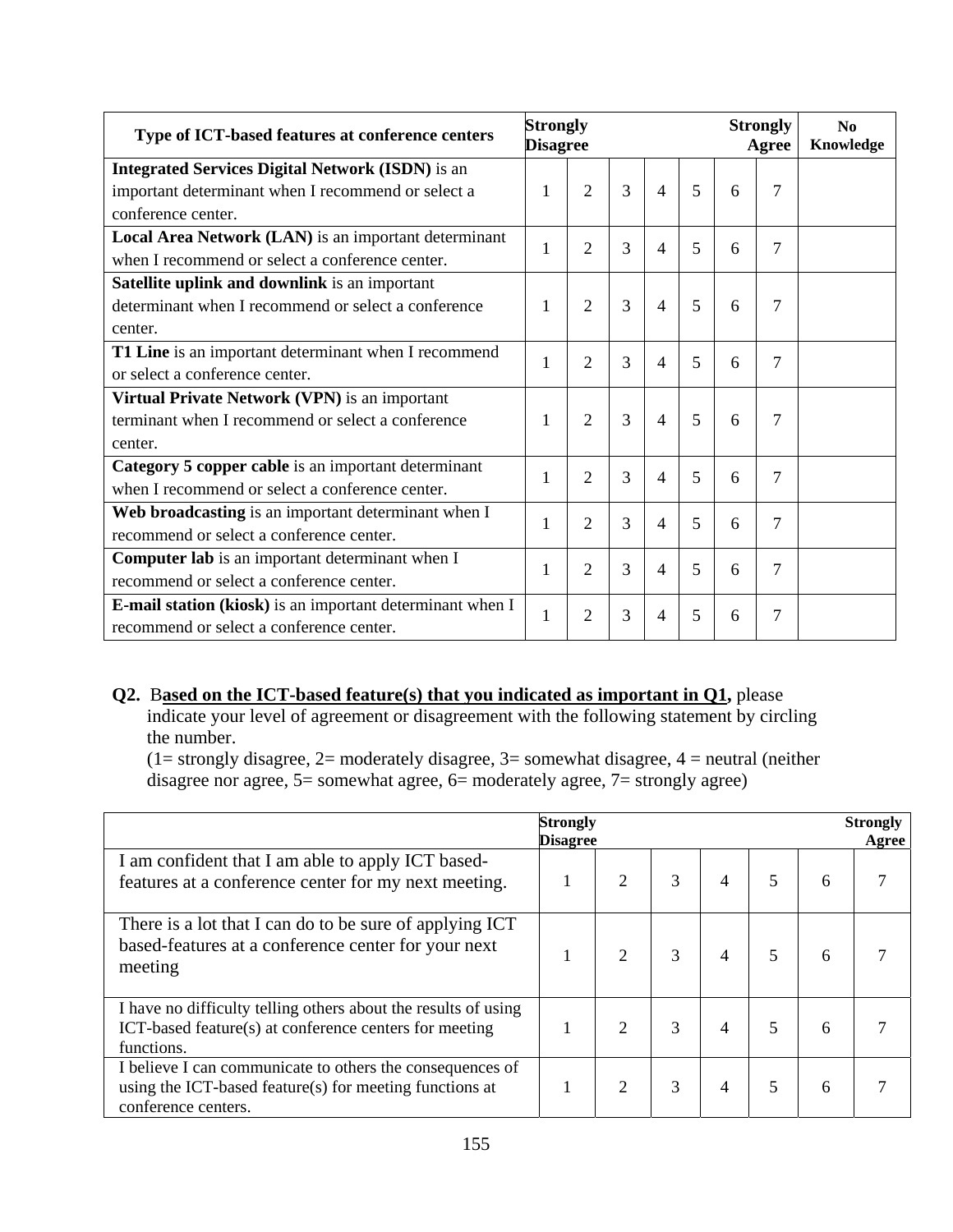|                                                                                                              | Strongly<br><b>Disagree</b> |                |   |                |   |   | <b>Strongly</b><br>Agree |
|--------------------------------------------------------------------------------------------------------------|-----------------------------|----------------|---|----------------|---|---|--------------------------|
| The results of using ICT-based feature(s) at conference<br>centers for meeting functions are apparent to me. | $\mathbf{1}$                | $\overline{2}$ | 3 | $\overline{4}$ | 5 | 6 | $\overline{7}$           |
| Using the ICT-based features enables me to accomplish<br>tasks more quickly.                                 | $\mathbf{1}$                | $\overline{2}$ | 3 | $\overline{4}$ | 5 | 6 | $\overline{7}$           |
| Using the ICT-based features improves my job<br>performance.                                                 | 1                           | $\overline{2}$ | 3 | $\overline{4}$ | 5 | 6 | 7                        |
| Using the ICT-based features increases my productivity.                                                      | $\mathbf{1}$                | $\overline{2}$ | 3 | $\overline{4}$ | 5 | 6 | $\overline{7}$           |
| Using the ICT-based features enhances my effectiveness on<br>the job.                                        | 1                           | $\overline{2}$ | 3 | $\overline{4}$ | 5 | 6 | $7\phantom{.0}$          |
| Overall, I find the ICT-based features useful in my job.                                                     | $\mathbf{1}$                | $\overline{2}$ | 3 | $\overline{4}$ | 5 | 6 | $\overline{7}$           |
| Learning to operate the ICT-based features at conference<br>centers for a meeting function is easy for me.   | 1                           | $\overline{2}$ | 3 | $\overline{4}$ | 5 | 6 | $\tau$                   |
| I find it easy to get the ICT-based features at conference<br>centers to do what I want them to do.          | $\mathbf{1}$                | $\overline{2}$ | 3 | $\overline{4}$ | 5 | 6 | $\overline{7}$           |
| Using the ICT-based features at conference centers is clear<br>and understandable.                           | $\mathbf{1}$                | $\overline{2}$ | 3 | $\overline{4}$ | 5 | 6 | $\overline{7}$           |
| It is easy for me to remember how to perform tasks using<br>the ICT-based features at conference centers.    | $\mathbf{1}$                | $\overline{2}$ | 3 | $\overline{4}$ | 5 | 6 | $\overline{7}$           |
| Overall, I find the ICT-based feature(s) at conference<br>centers is easy to use.                            | 1                           | $\overline{2}$ | 3 | $\overline{4}$ | 5 | 6 | 7                        |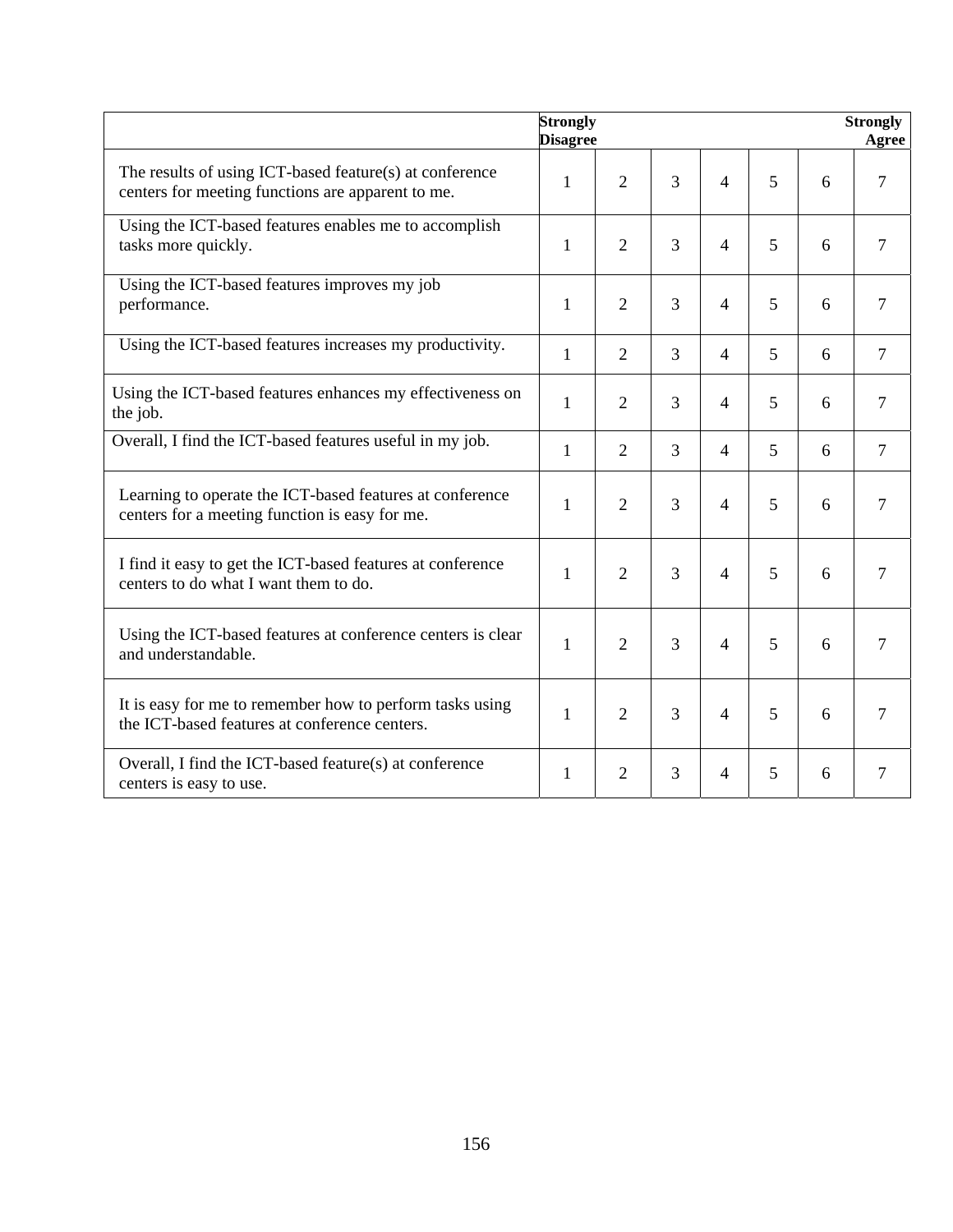**Q3.** Please read each statement carefully and indicate your level of agreement or disagreement with each statement by **circling the number** that most closely describes your opinion.

|                                                                                                                                                                        | <b>Strongly</b><br><b>Disagree</b> |                             |   |   |                          |   | <b>Strongly</b><br>Agree |
|------------------------------------------------------------------------------------------------------------------------------------------------------------------------|------------------------------------|-----------------------------|---|---|--------------------------|---|--------------------------|
| I attempt to experiment with any new information and<br>communication technology (ICT) I hear about.                                                                   |                                    | 2                           | 3 | 4 | 5                        | 6 |                          |
| Among my peers, I am usually the first to try new ICT.                                                                                                                 |                                    | $\overline{2}$              | 3 | 4 | 5                        | 6 |                          |
| In general, I am hesitant to try new ICT.                                                                                                                              |                                    | $\overline{2}$              | 3 | 4 | 5                        | 6 |                          |
| I like to experiment with new ICT.                                                                                                                                     |                                    | 2                           | 3 | 4 | 5                        | 6 |                          |
| Available technical staff/support from a conference center is<br>important to apply ICT-based features at a conference center<br>for my next meeting.                  |                                    | $\mathcal{D}_{\mathcal{L}}$ | 3 | 4 | $\overline{\phantom{0}}$ | 6 |                          |
| Available technical staff/support from my organization (e.g.<br>IT department) is important to apply ICT-based features at a<br>conference center for my next meeting. |                                    | 2                           | 3 | 4 | $\overline{\phantom{0}}$ | 6 |                          |

 $(1=$  strongly disagree,  $2=$  moderately disagree,  $3=$  somewhat disagree,  $4=$  neutral (neither disagree nor agree,  $5$ = somewhat agree,  $6$ = moderately agree,  $7$ = strongly agree)

## **PART II. DEMOGRAPHIC INFORMATION**

**Survey Instruction:** Please complete the following demographic information, giving your best estimate where exact answers are not known.

- 1. Please indicate your gender.  $\Box$  Male  $\Box$  Female
- 2. Please indicate your year of birth: 19\_\_\_\_\_
- 3. From the choices below, please indicate your highest level of education.

|  | $\Box$ High school |
|--|--------------------|
|  |                    |

 $\Box$  4-year college degree

Associate degree

- 
- 2-year college degree
- Master's degree □ Doctorate degree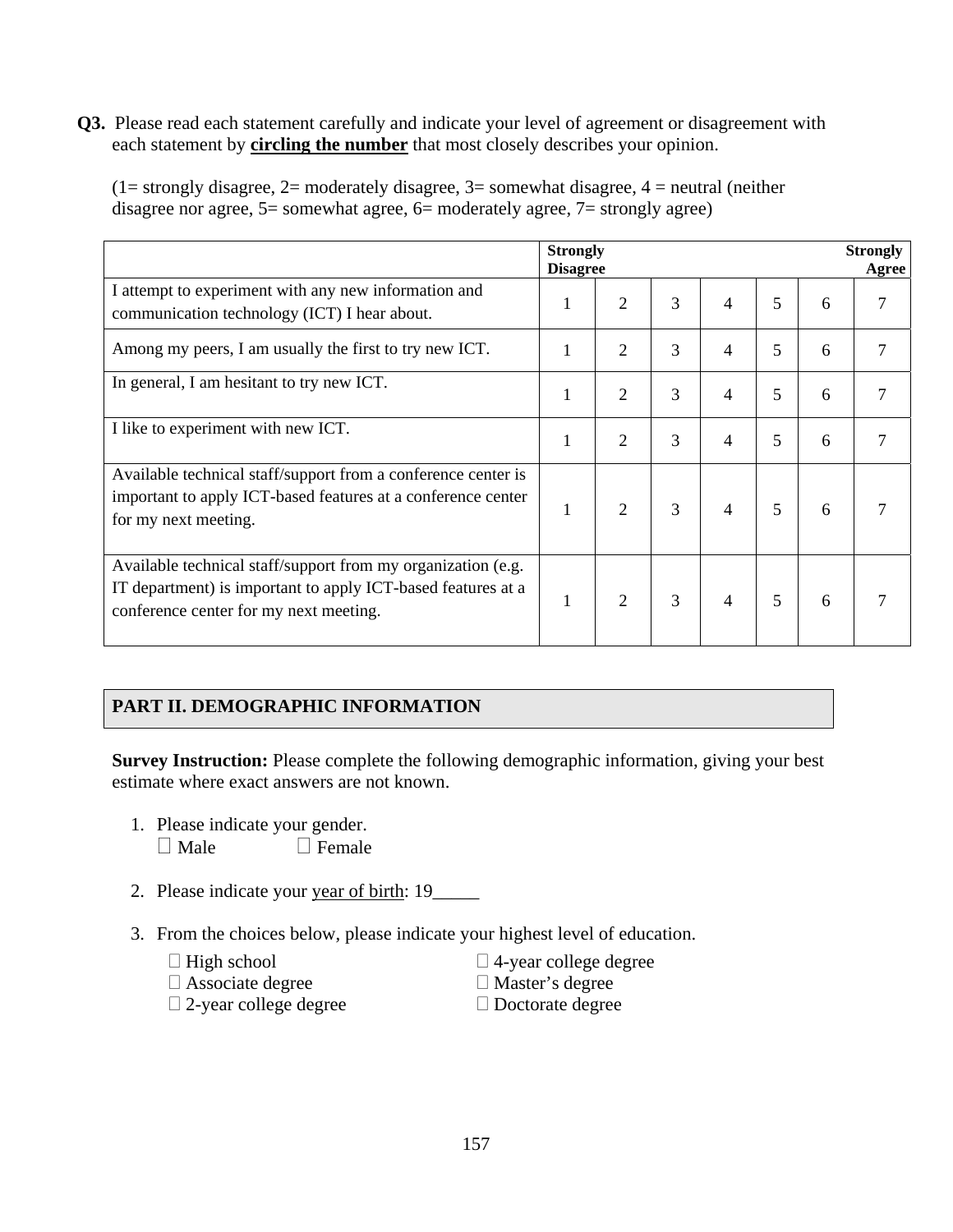4. How many years have you been working as a meeting planner?

| $\Box$ Less than 2 years | $\Box$ 10-15 years        |
|--------------------------|---------------------------|
| $\Box$ 2-5 years         | $\Box$ More than 15 years |
| $\Box$ 6-9 years         |                           |

- 5. What is your job title?
	- $\Box$  Vice president of meetings
	- □ Director of meeting
	- Manager of meeting

 $\Box$  Coordinator of meeting

 $\Box$  Other (please provide your exact title) \_\_\_\_\_\_\_\_\_\_\_\_\_\_\_\_\_\_\_\_\_\_\_\_\_\_\_\_\_

 6. Please describe your organization according to the following criteria (Please select only ONE form the type of business then answer questions belong to the type of business)

| Type of<br>organization | $\Box$ Association    | $\Box$ Corporate      |    | $\Box$ Government |
|-------------------------|-----------------------|-----------------------|----|-------------------|
|                         | a. Type of membership | a. Type of business   | a. | Geographic scope  |
| Type of                 | $\Box$ Professional   | $\Box$ General        |    | $\Box$ Local      |
| <b>Business</b>         | $\Box$ Trade          | $\Box$ Pharmaceutical |    | $\Box$ County     |
|                         |                       | $\Box$ Technology     |    | $\Box$ State      |
|                         | b. Geographic scope   | $\Box$ Financial      |    | $\Box$ Federal    |
|                         | $\Box$ International  | $\Box$ Medical        |    |                   |
|                         | $\Box$ National       | Insurance             |    |                   |
|                         | $\Box$ State          |                       |    |                   |
|                         | $\Box$ Regional       |                       |    |                   |

7. What types of meeting do you hold at a conference center? (Please check all that apply)

- $\square$  Business meeting
- $\square$  Seminars
- $\square$  Board/committee meeting
- $\Box$  Training
- Management development
- Annual convention
- $\Box$  Regional conference
- □ State conference
- $\Box$  Other(please specify)

\_\_\_\_\_\_\_\_\_\_\_\_\_\_\_\_\_\_\_\_\_\_\_\_\_\_\_\_\_\_\_\_\_\_\_\_

# **Thank you VERY MUCH for your time!**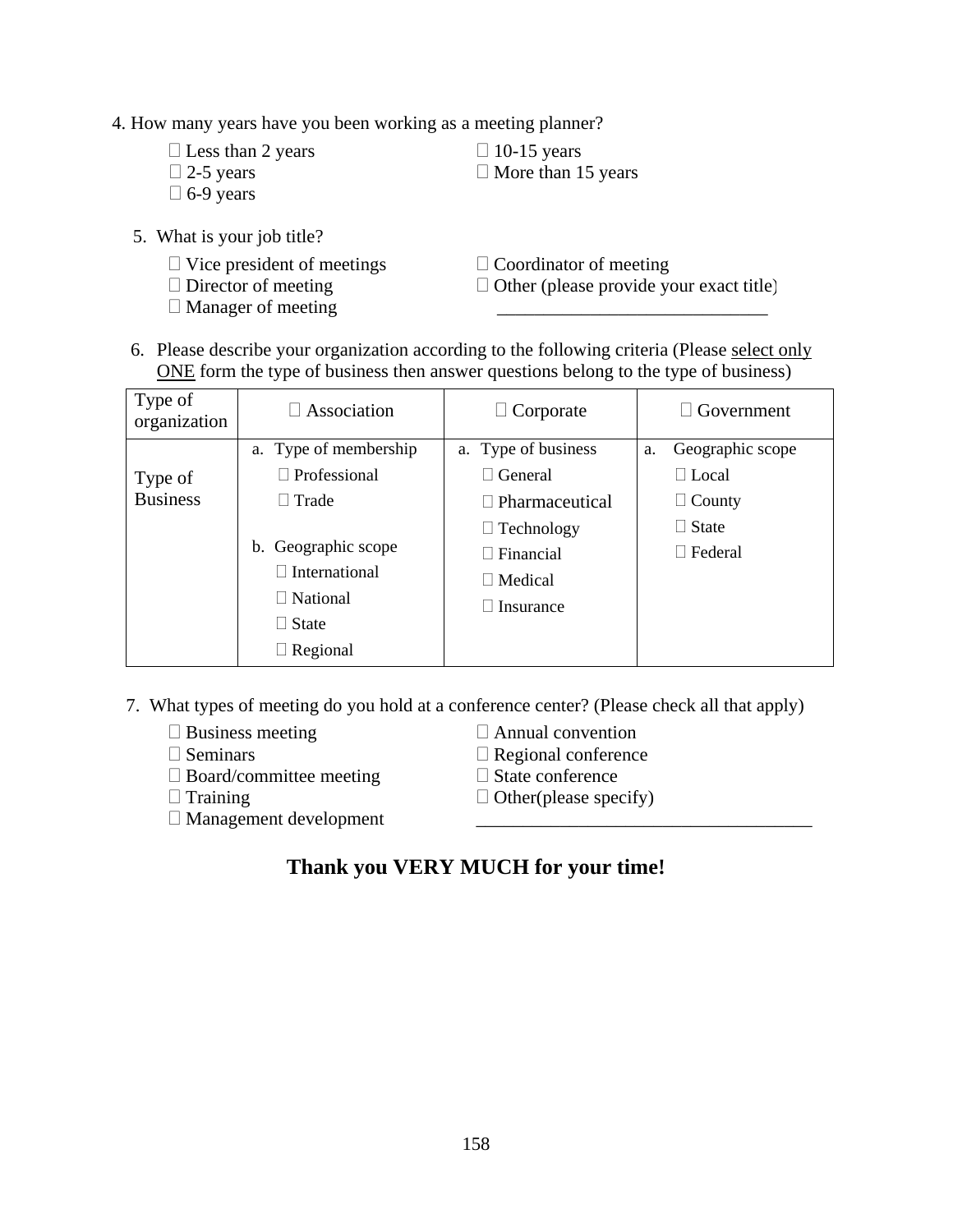## APPENDIX 2

### Technology Glossary

Category Cable: (Unshielded Twisted Pair Cable or UTP) usually referred to as Cat 1, 2, 3, 4 or 5 cable. Cat 5 transmits data the fastest. Fast Ethernet requires enhanced Cat 5 cable or Cat 5 to operate at its full potential.

DSL: Digital subscriber line. Brings high bandwidth via copper phone lines. Ethernet Internet Service Local area network of computers and associated devices that share a global information system.

Fiber Optic Cable: A cable that is made up of tiny glass strands that are wrapped and bundled together to make up a cable. Fiber can transmit voice, data and video at gigabyte speed, or 1 billion bytes per second, with less signal loss than copper wire because the signal is carried by light rather than electricity. See BACKBONE. See Also Backbone

Network: Two or more computers or peripherals that are linked together for the purpose of sharing data.

T-1 Line: Transmitting data at speeds of up to 1.544 Mbps, operates at a much higher capacity than an ISDN line and can be split to accommodate several users at one time (known as a fractional T-1).

Telecommunications: Electronic communication that involves the transmission of encoded sound, pictures, or data over significant distances, using radio signals or electrical or optical lines. The most common method of telecommuncation is via telephone or the Internet.

Teleconference: Type of meeting which brings together three or more people in two or more locations through telecommunications. See CONFERENCE CALL. See Also Conference Call

Videoconference: A meeting between two or more people or groups across a distance, including video, audio, and potentially other data, utilizing telecommunications or communications satellites for transmission of the signal. See TELECONFERENCE.

Satellite Uplink/Downlink :The station used to transmit signals from Earth to a satellite and vice versa (videoconferencing).